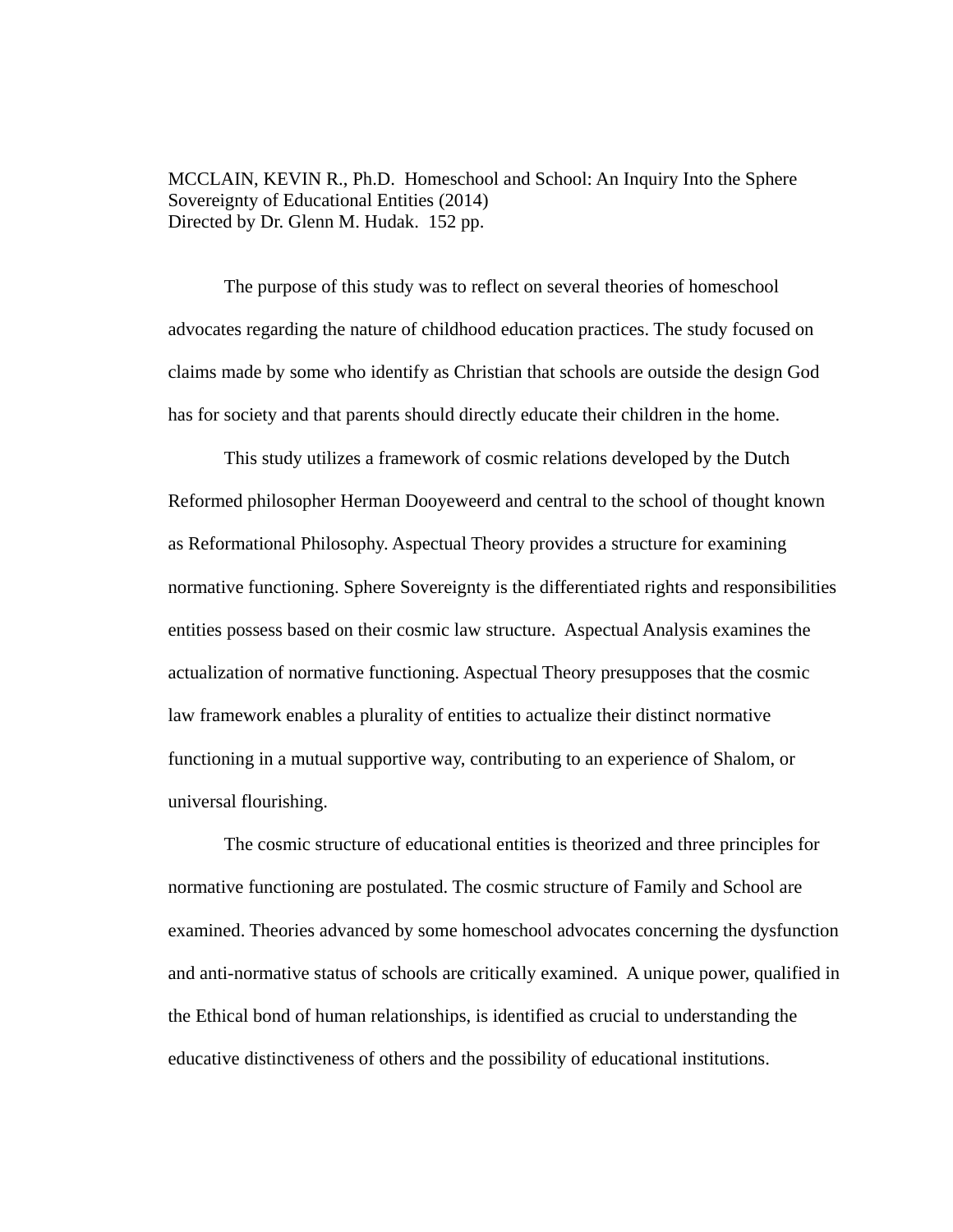# HOMESCHOOL AND SCHOOL: AN INQUIRY INTO THE SPHERE SOVEREIGNTY OF EDUCATIONAL ENTITIES

by

Kevin R. McClain

A Dissertation Submitted to the Faculty of The Graduate School at The University of North Carolina at Greensboro in Partial Fulfillment of the Requirements for the Degree Doctor of Philosophy

> Greensboro 2014

> > Approved by

 Glenn M. Hudak Committee Chair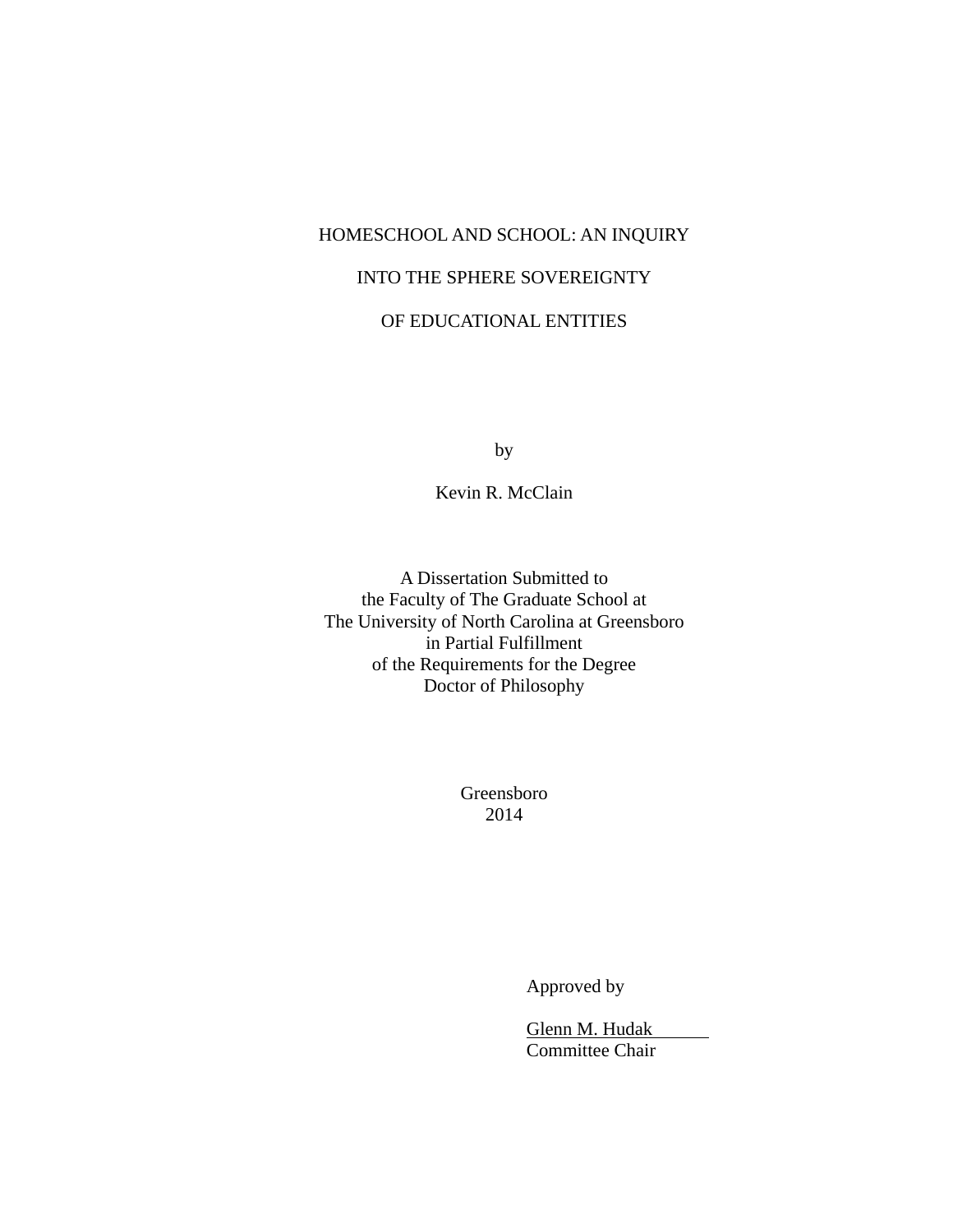## To Brea, *animae dimidium meae*

my faithful spouse and educator.

To the students of the Perelandra School:

 Ransom Asher Sigourney Tobias Corwin

May you flourish!

To Joel Whitmire McClain

July 6, 2007 - Feb 3, 2012

in loving memory.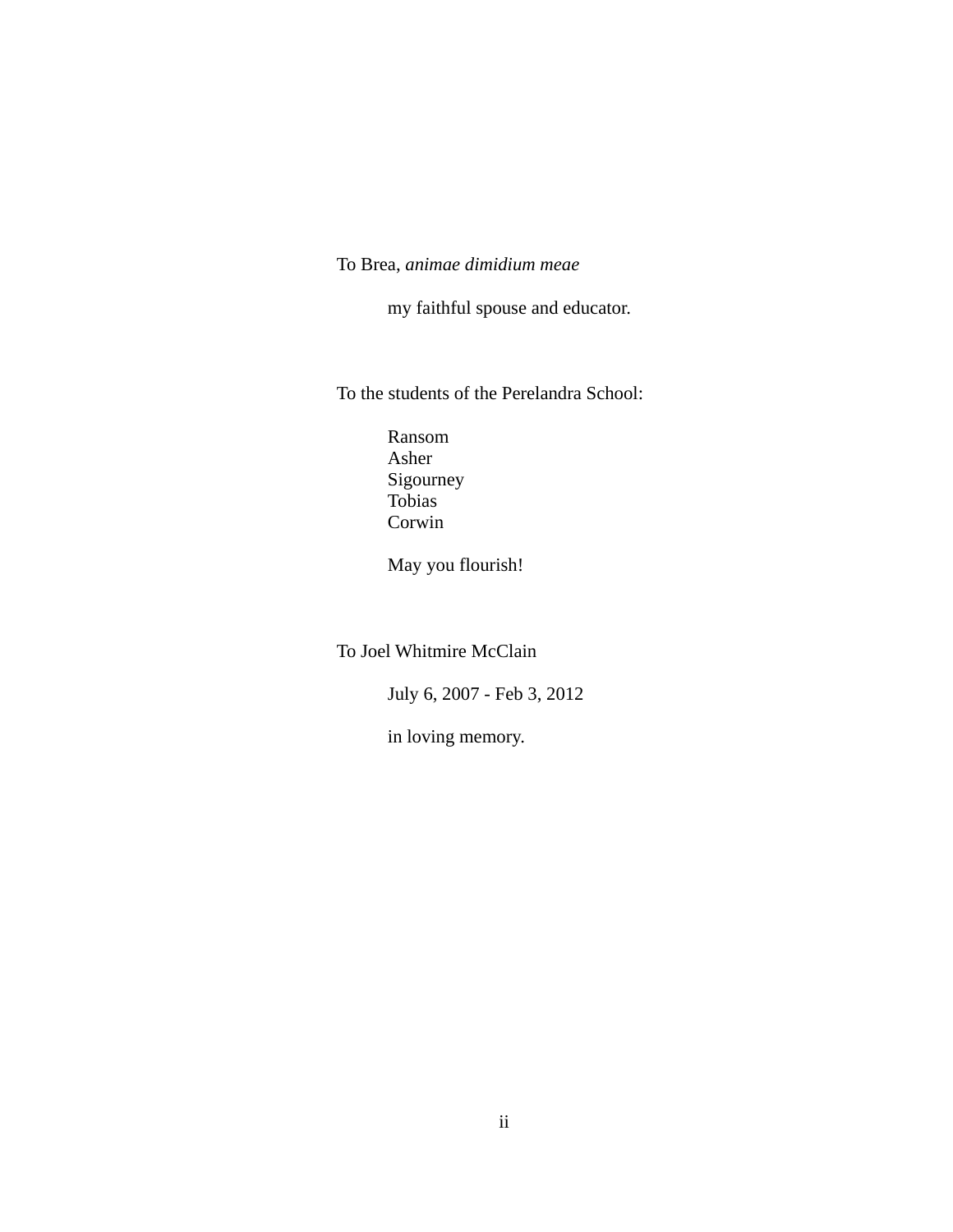#### APPROVAL PAGE

 This dissertation written by Kevin R. McClain has been approved by the following committee of the Faculty of The Graduate School at The University of North Carolina at Greensboro.

| Committee Chair | Glenn M. Hudak |
|-----------------|----------------|
|                 |                |

Committee Members Leila Villaverde

H. Svi Shapiro

Bennett Ramsey

March 20, 2014 Date of Acceptance by Committee

February 25, 2014 Date of Final Oral Examination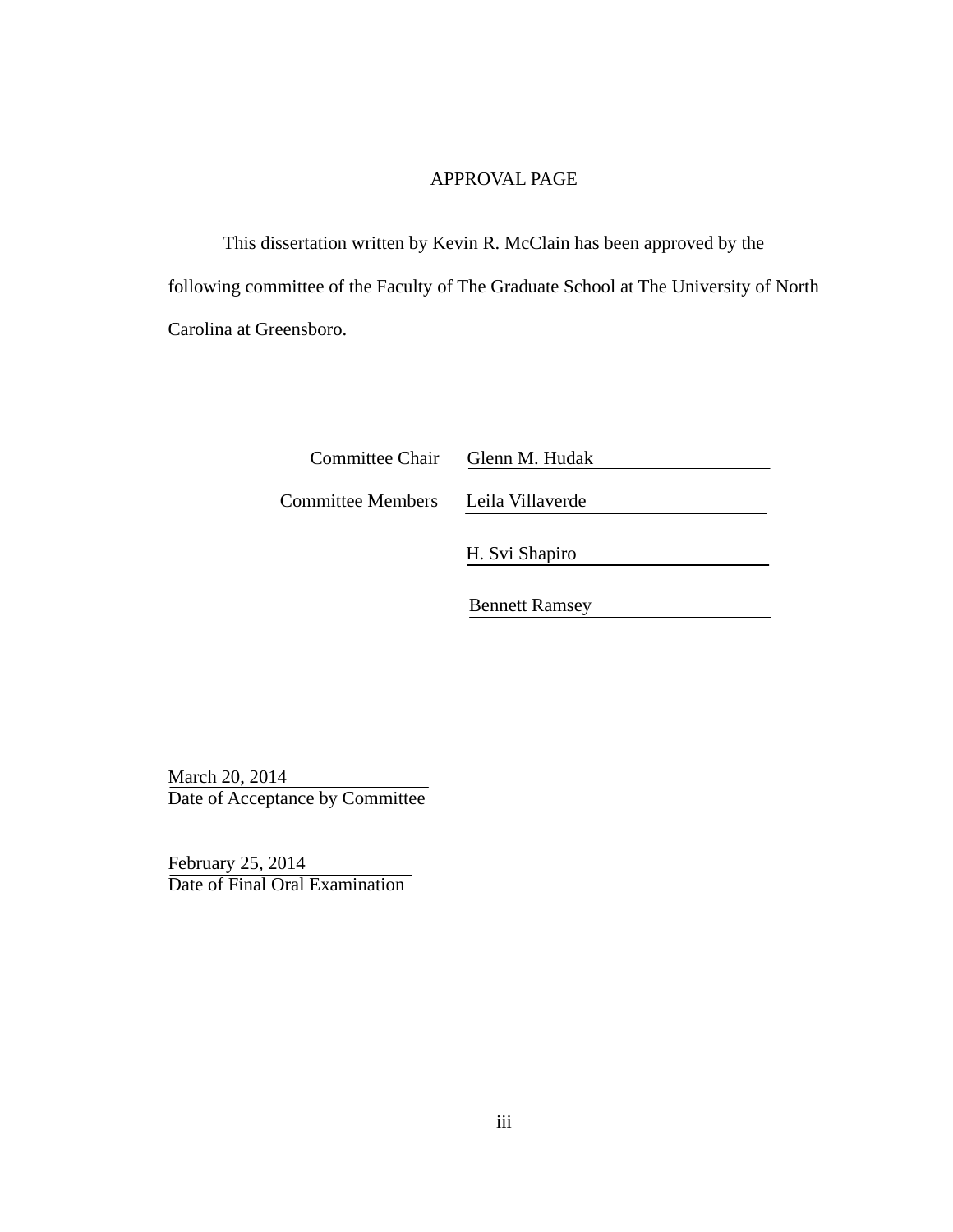## TABLE OF CONTENTS

|                | Page |
|----------------|------|
|                |      |
| <b>CHAPTER</b> |      |
|                |      |
|                |      |
|                |      |
|                |      |
|                |      |
|                |      |
|                |      |
|                |      |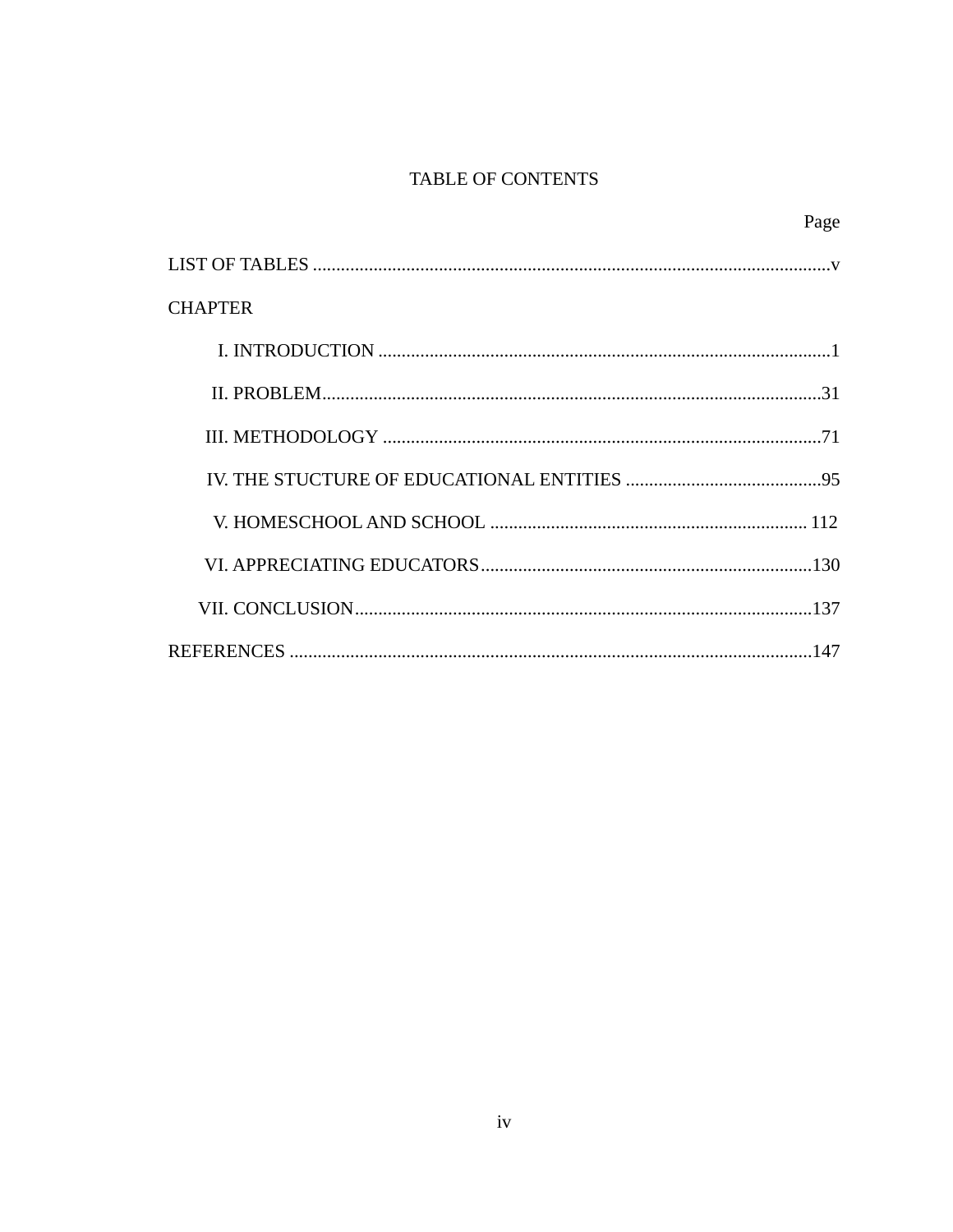## LIST OF TABLES

Page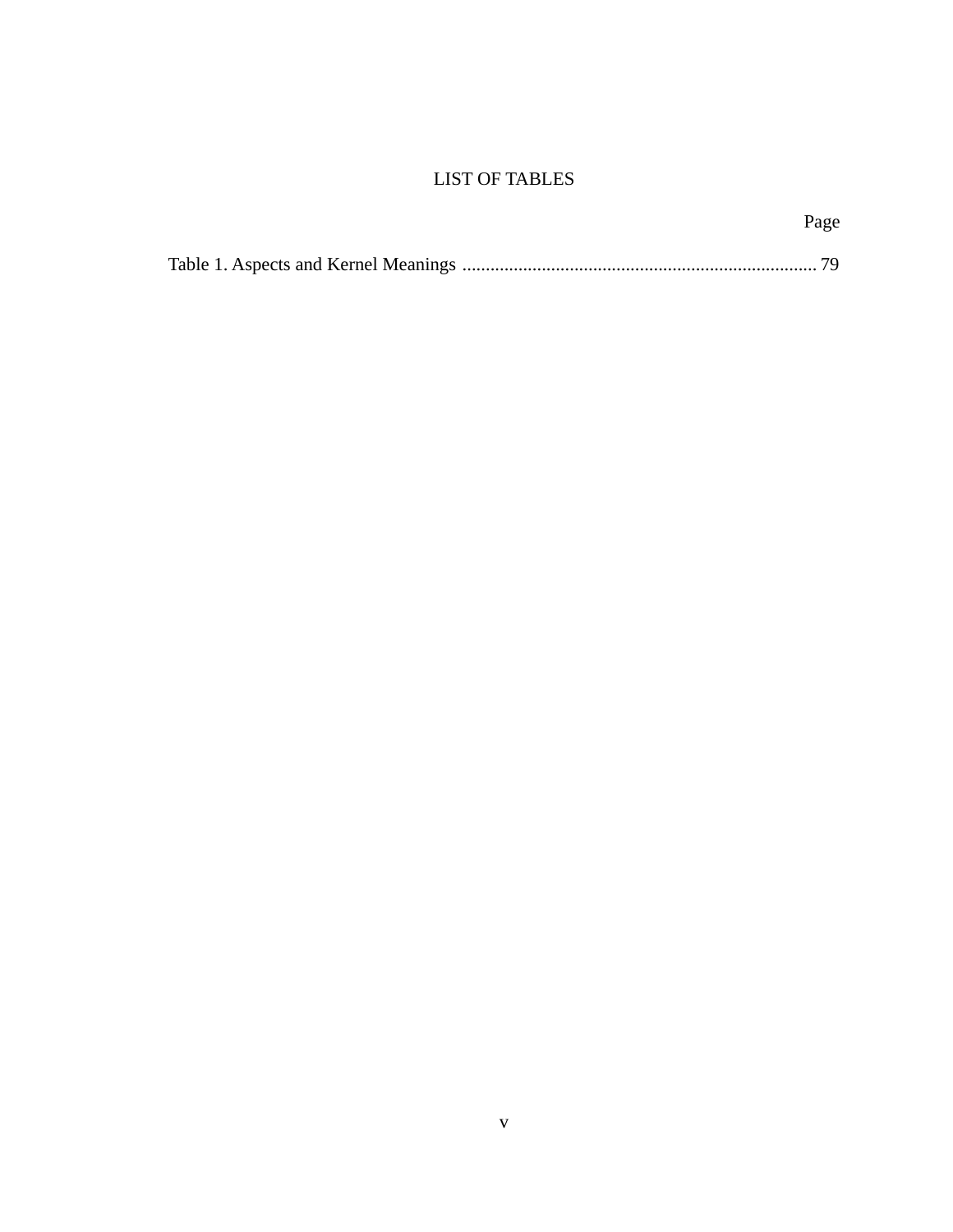### CHAPTER I

### INTRODUCTION

 Homeschooling is a growing educational movement in America. Homeschoolers eschew conventional schooling and instead practice a more parent-directed learning centered in the home. The success homeschoolers are experiencing, that is their broad legal acceptance, their growth in numbers, and finally, the growing body of research<sup>1</sup> which shows that homeschooled children, in general, fare just as well as or better than on academic and social indicators as their schooled counterparts, challenges modern notions of the institution of *school* and the vocation of educator. What is the meaning of this challenge?

 There exists today an institutional crisis in America, and this crisis is nowhere more evident than when examining attitudes toward schools. Students, parents and community leaders are increasingly calling for reform and questioning whether institutions of education truly serve the public's best interest. Questions of relevancy, safety and cost place incredible pressure on educators and school administrators. But these challenges to institutions of learning are not sudden or even new. They follow on the heels of an educational movement now nearly 30 years old: modern homeschooling. Citing a variety of reasons, including a desire to give their child more opportunity for

<sup>1</sup> Joseph Murphy's *Homeschooling in America: Capturing and Assessing the Movement* (2012) provides an excellent review of the research over the past 20 years regarding the academic and social effects of homeschooling on children.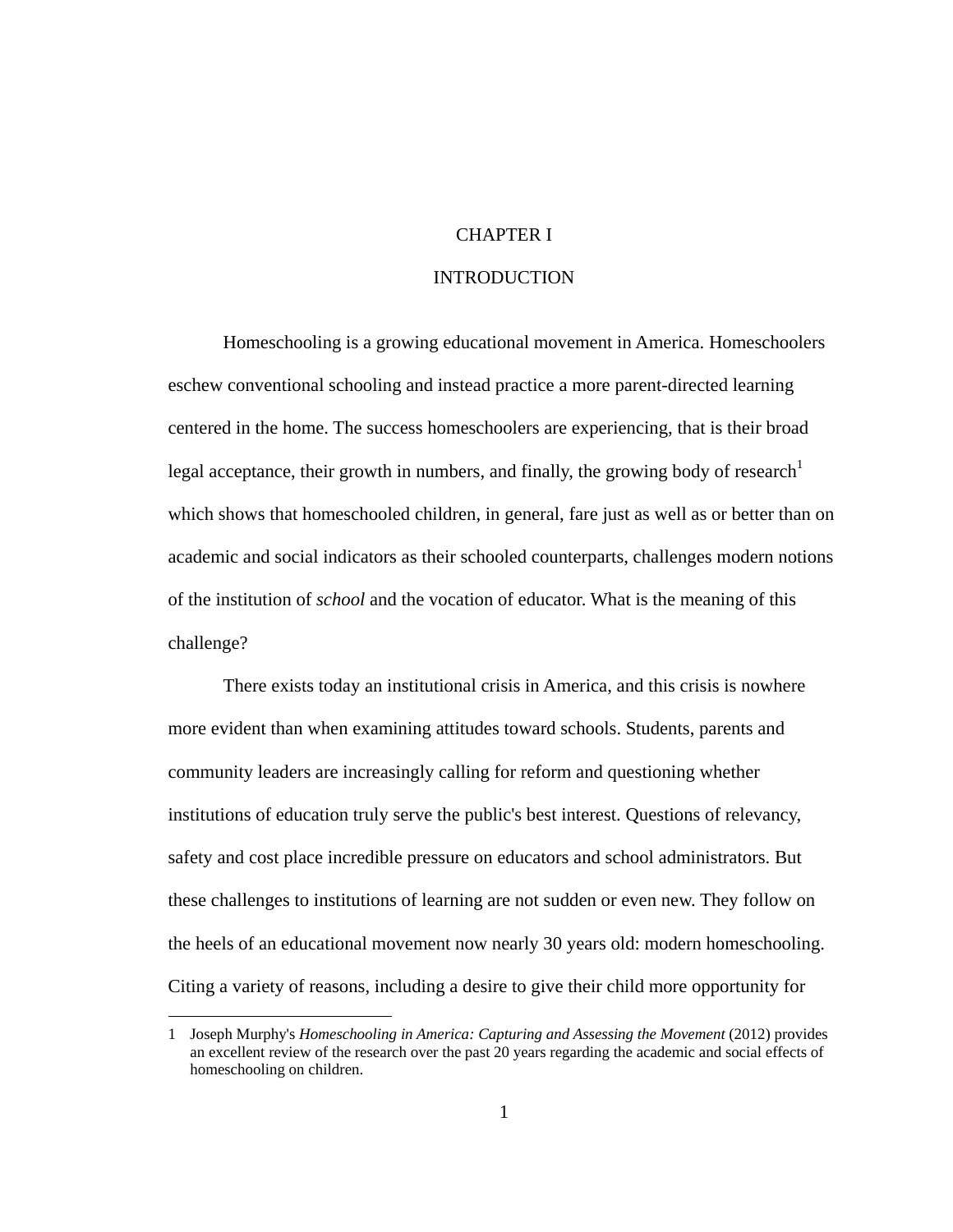self-directed learning in a safe, unhurried, stress-free environment and to include in the curriculum the lessons of their cultural, moral and religious heritage which have guided them through life, parents are increasingly electing to forgo conventional schools and instead direct their child's education in the home. The modern homeschool movement in America continues to grow, currently at a rate of 8% a year (Ray, 2004; Rudger, 1999; Spiegler, 2003). In America, as of 2009, roughly 2.9% of school-aged children (5-17) were homeschooled (U.S. Department of Education, National Center for Education Statistics [NCES], 2009). Since 2006, over 4% of school-aged children in North Carolina are homeschooled (NCDNPE, 2007).

 Originally frowned upon and even charged with educational neglect by some, homeschoolers have persisted in their educational lifestyle. Increasingly, educational researchers who study homeschoolers find well adjusted children and socially-engaged families (Kunzman, 2009; Stevens, 2001). Reports of academic success have caused many universities and colleges to recruit homeschoolers. Indeed, the success of America's nearly 2 million homeschoolers have inspired others in numerous developed societies; current estimates include 15 developed countries and an additional 2 million students (Ray, 2011).

 The transformation in the attitude in American culture toward school and homeschoolers is significant. Once a place that celebrated the one room schoolhouse, American is now a place which acknowledges the legitimacy of, and even often admires, the homeschool. As their numbers grow and attitudes toward them shift, homeschoolers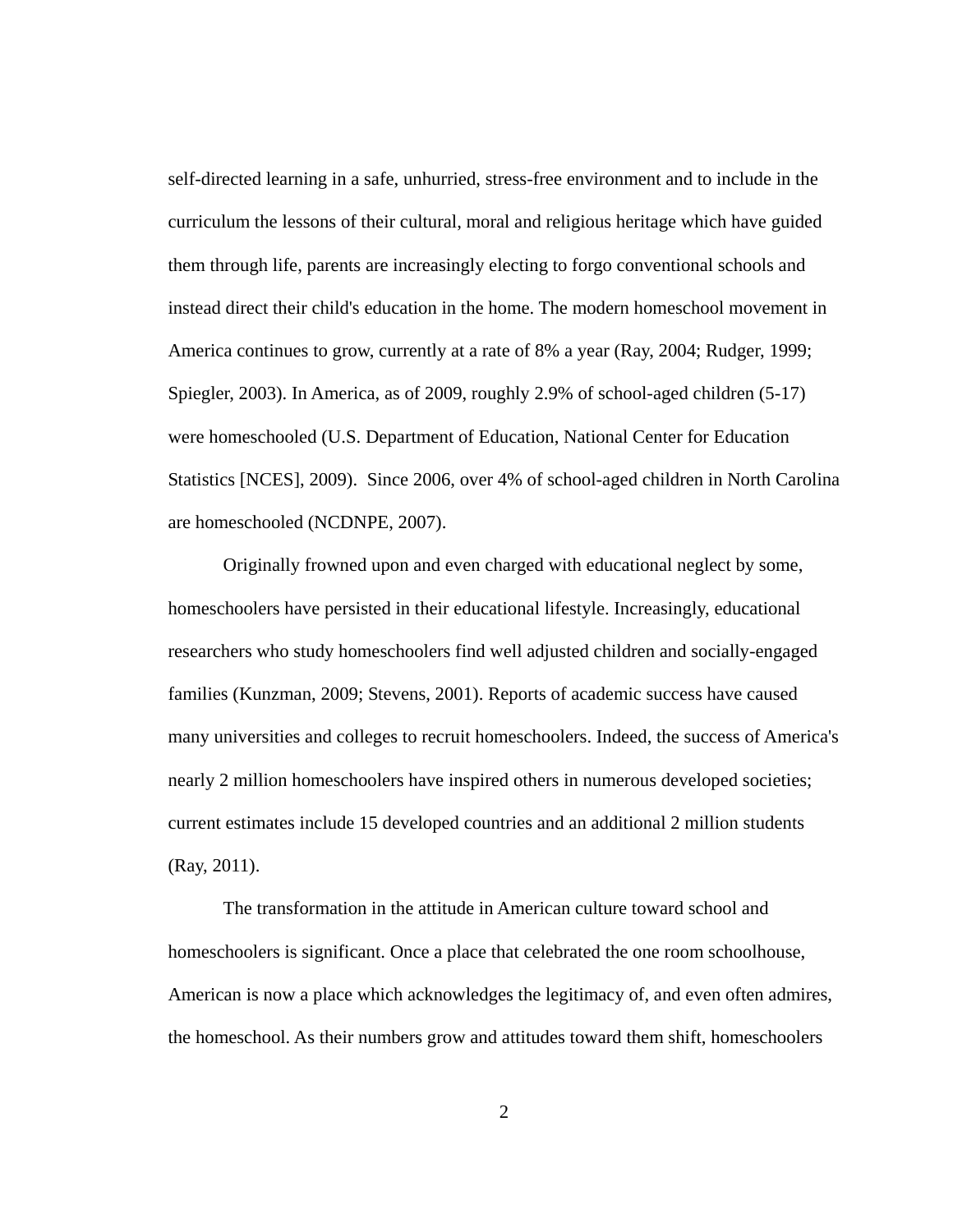are in a unique position to influence society by advancing the theories and practices they embrace. They are increasingly in a position to advocate for changes to educational policy. Therefore, what homeschoolers think about learning and the institution known as school may very well impact the future educational policy.

 Homeschooling is not a singular movement (Gaither, 2008; Knowles, Marlow, Muchmore, 1992; Stevens, 2001). Within the homeschooling community there is a wide range of practices and attitudes toward education and the institution known as school. Homeschoolers attribute their educational practices to an array of religious, epistemic, sociopolitical theories. As philosopher Richard Rorty (1989) has noted, it is a testament to the contingency that is characteristic of reality that a diverse group of people with different backgrounds and perspectives and theories about knowledge and society arrive at similar conclusions and practices. Several researchers have noted the increasing diversity present in the modern homeschool movement. Studies from the beginning of the homeschool movement (Chatham-Carpenter, 1994; Mayberry, 1995; Ray, 1997; Rudner, 1999) showed the movement predominately (over 90%) white and Christian. Evangelical, fundamentalist, pentecostal and charismatic denominations were most prominent, characterized by weekly church attendance and being "biblically anchored" (Murphy, 2012, p. 23). However, as early as the late 1990s, the correlation of homeschooling growth to these population demographics was recognized by many researchers as insufficient.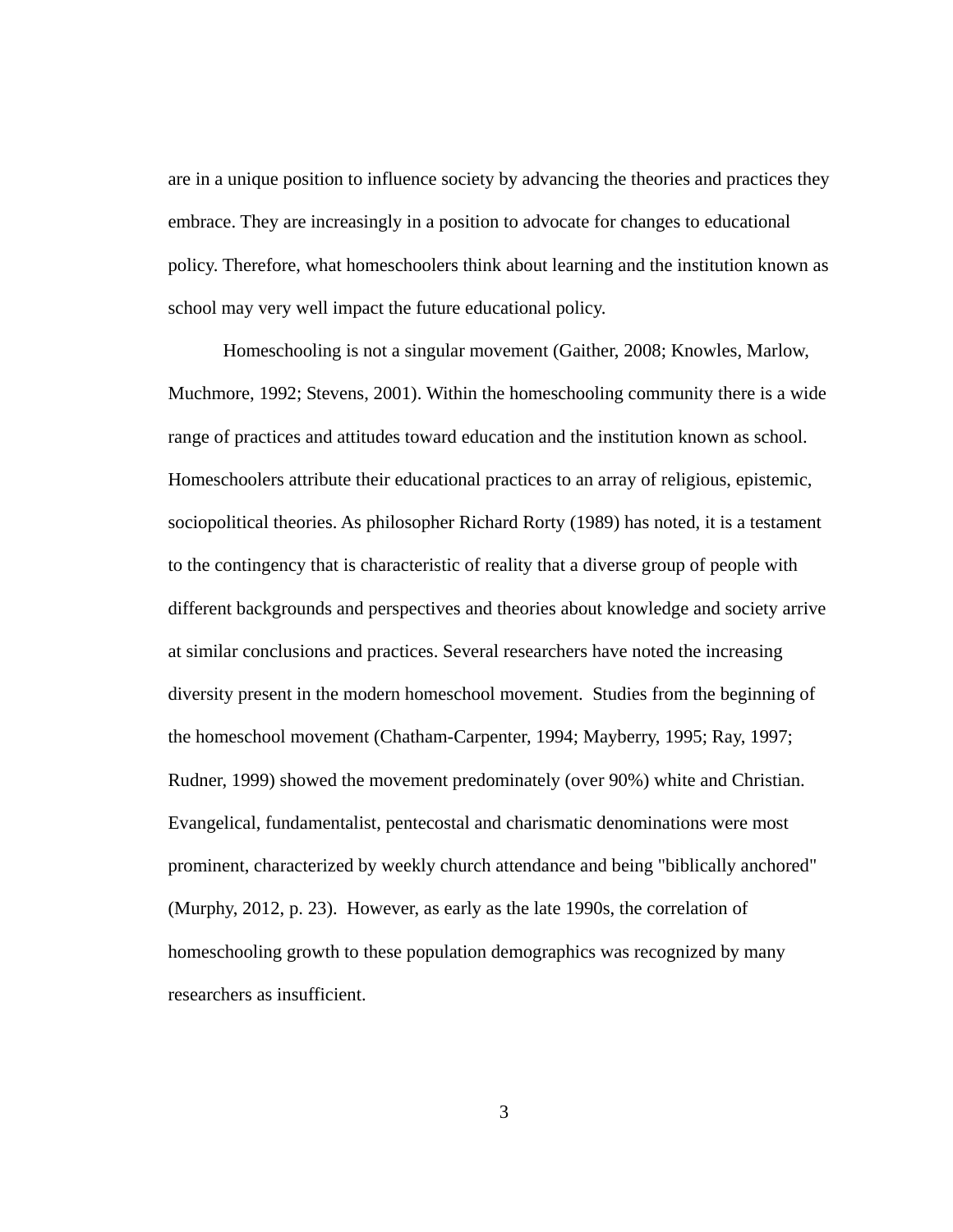While in its recent resurgence homeschooling began as a trend among fundamentalist Christians with primarily religious motivations, homeschoolers now represent a wide array of values and political mores. As such, homeschoolers are no longer an easily defined segment of the population (Welner & Welner, 1999)

 Joseph Murphy, Vanderbilt University Peabody School of Education associate dean, former vice president of the American Educational Research Association (AESA) and author of *Homeschooling in America: Capturing and Assessment the Movement* (2012), challenges the assessment that homeschooling is first and foremost a religiously motivated activity and instead argues that what defines homeschoolers is a decision to forgo the conventional school experience and instead become more directly involved in their child's learning. Murphy presents two major definitions of homeschooling. The one summarizes homeschooling deftly: "the rejection of public (and private) schooling and the use of the home as the center of educational gravity," while the second provides a more complex framework comprised of several dimensions:

a student is homeschooled when (1) funding for the student's education comes from the family, not the government; (2) the service is provided by the parents, not state-funded (or privately financed) employees; and (3) regulation of the enterprise is internal to the family, not the responsibility of the government (or another entity such as a religious body). The closer one is to the family/parent end of the continuum on each of these three dimensions, the more robust is homeschooling. (Murphy, 2012, p. 6-7)

What is significant in Murphy's definitions is the recognition that while a majority of homeschoolers identify as religious, and specifically as evangelical Christians, the practice is not completely rooted in religious identities. Robert Kunzman, whose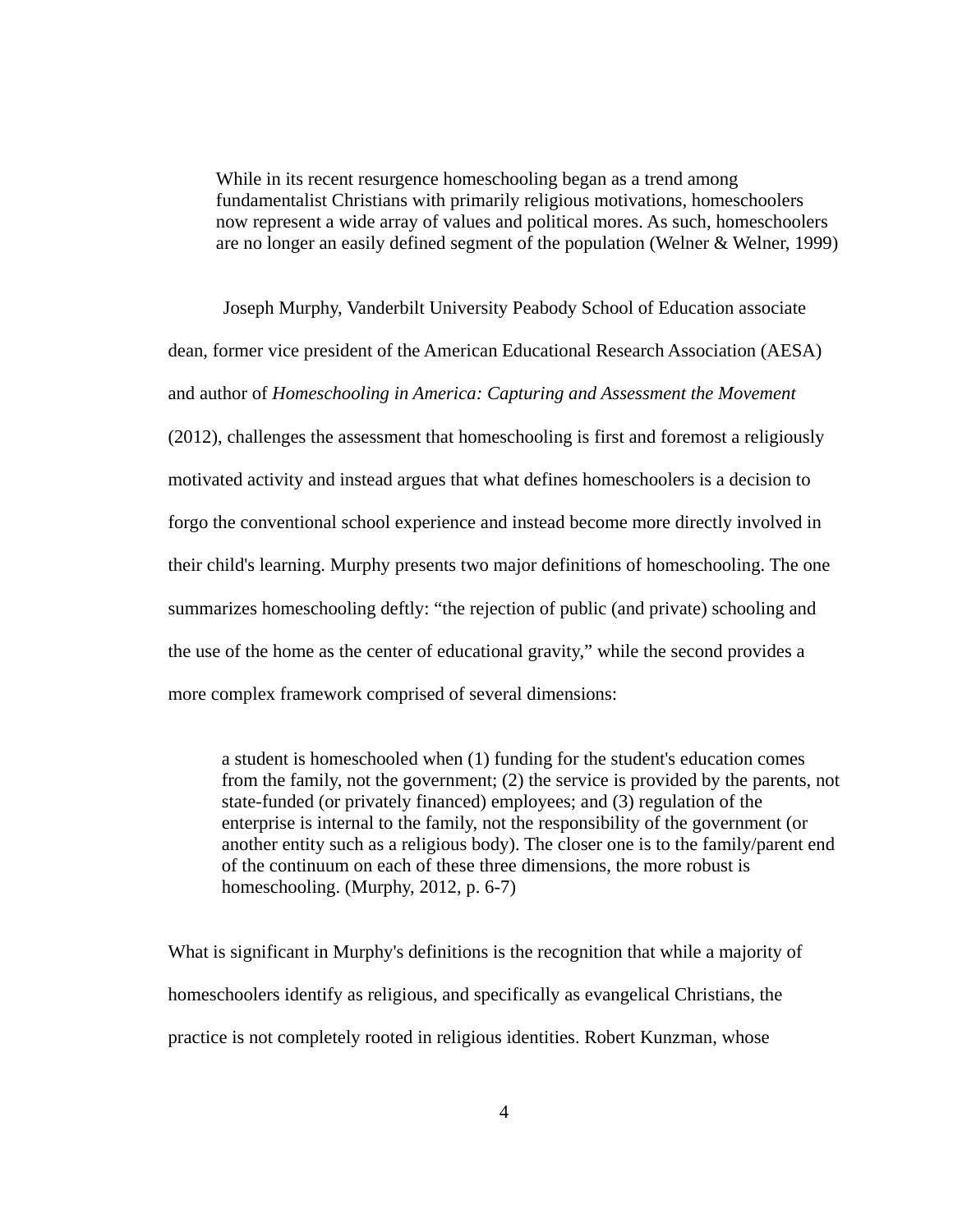ethnographic study *Write These Laws On Your Children* (2009) focused on six "conservative christian" homeschooling families, emphasizes this point. "Perhaps the most crucial insight in the homeschooler mentality is that they generally view education as more than just formal schooling" (p. 5). In other words, homeschoolers think that the experience of schooling provides less of an education than what can be provided by the family. Therefore, what manifests is a lack of reliance on others for educational services and instead emphasize the active role of the family, especially the parent. However, in each dimension, non-reliance on educational services and active role of the parent, there is significant range of attitudes and practices. This is again to say: not all homeschoolers cite the same reasons for their educational practices, and not all homeschoolers have the same orientation toward the institution known as school. Reasons cited for the rejection of educational services such as conventional schools include the inherent limitations of the classroom setting, or the use of public funding. Some find fault with particular curricular choices (the exclusion of some subjects, the inclusion of others), others with experimental methods. Some reject the authority and expertise claims made by teachers, others the bureaucracy inherent in complex organizations. Still others express concern for their child's safety, developmentally or physically. In regards to the second dimension, parent-involvement, there is again a broad array of practice. Many homeschooling families divide the labor of teaching with one parent, typically the mother, taking on the lion's share of the work (Kunzman, 2009; Lois, 2013; Stevens, 2001). Some homeschoolers gather around the kitchen table, others emulate the classroom in a specific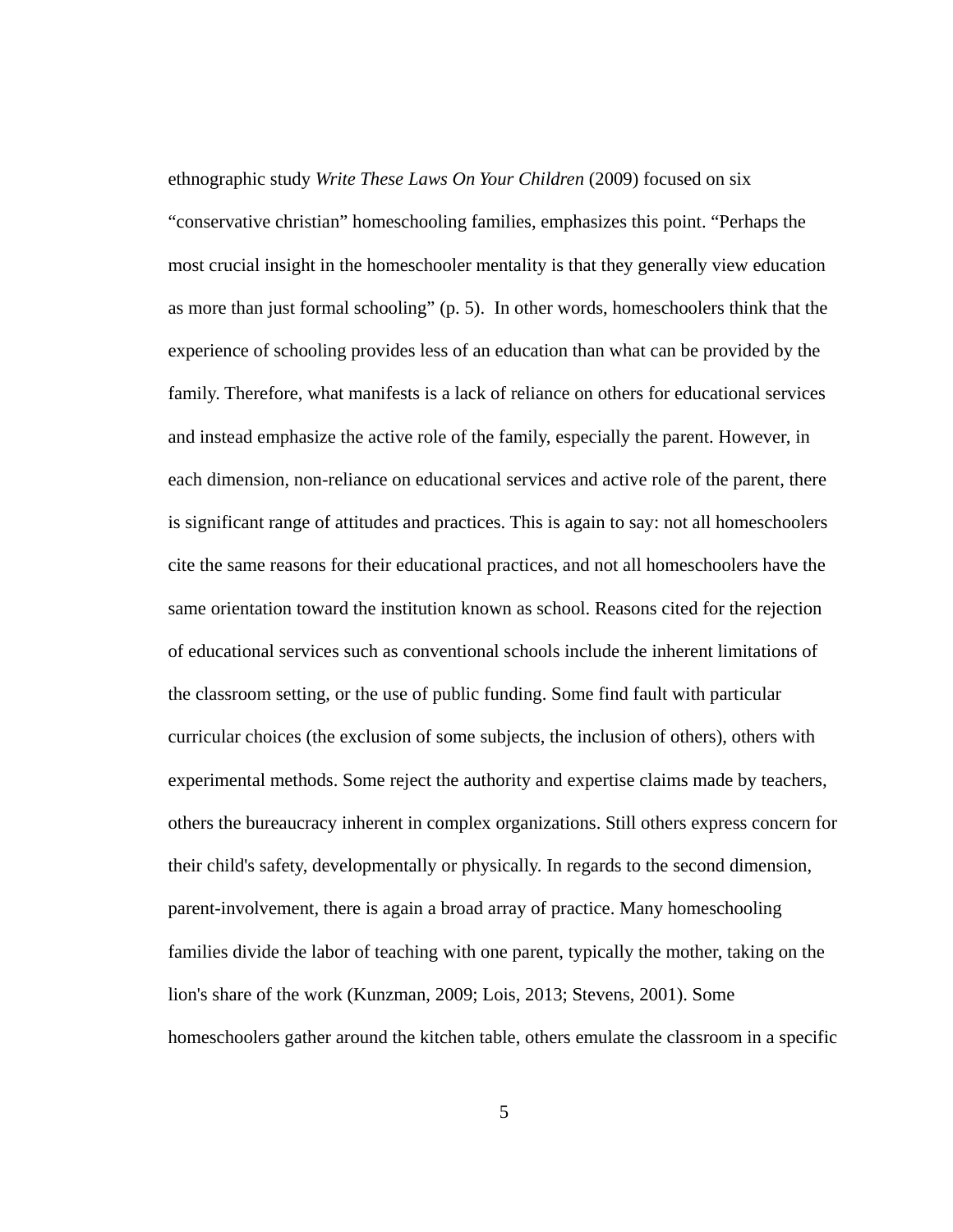room, replete with desks and a whiteboard. Still others practice a more experiential learning by integrating their children into their daily activities. Some rely heavily on correspondence courses, which are now largely accessible online, while others incorporate a wide range of social activities and even form loose associations in order to swap teaching responsibilities amongst like-minded families. What is clear is that the definition of homeschooling is broad so as to include a wide range of attitudes and practices. In short, the label "homeschooler" fails to reveal the nuances present in the homeschooling community. However, as homeschooling develops and grows, one can anticipate the differences in attitudes and practices will come into sharper view.

 One such view is their critical assessment of schools and of the vocation of educator. Homeschoolers ascribe to an array of ideas about knowledge, power and society. They are critical of the institution of school, but not all to the same degree. Some homeschool advocates argue that elementary, middle and high schools -- the modern institutions organized to provide education to children -- are radically dysfunctional, that is to say that their very existence signifies the social acceptance, and even propagation, of fundamentally anti-normative relationships between people and institutions, that society is aligned against families. The notion that schools are actually organized over and against families is a significant part of the homeschooling ethos.

 Educating is deeply human and therefore susceptible to flaws. Some voices in homeschool movement argue not that schools are in need of reform, but that schooling is a dysfunctional use of the human power to educate. In contrast, homeschooling is a more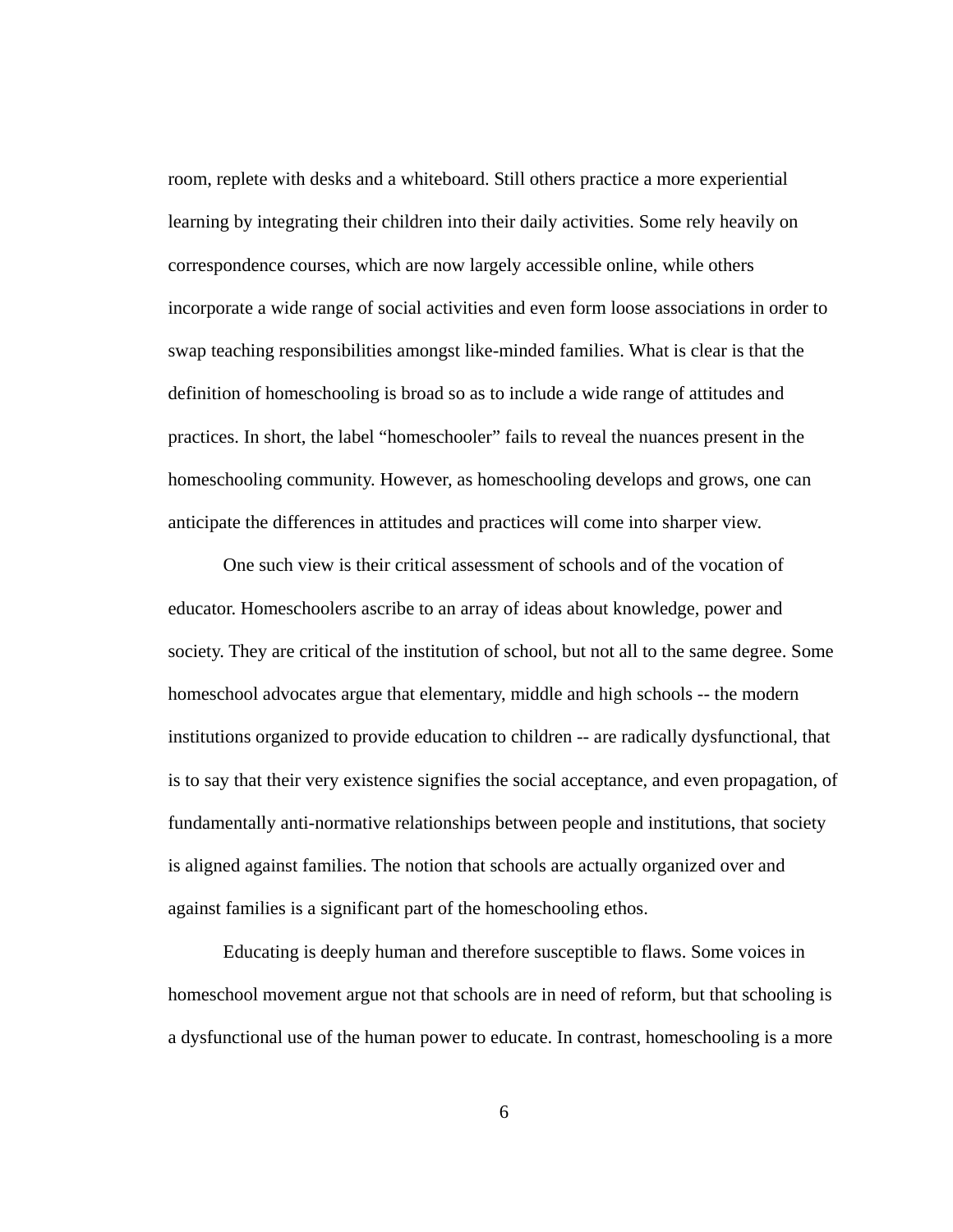proper use of human's power to educate. But what does that mean exactly? If the homeschooling movement it is to affect long-lasting positive social change, it must identify and communicate the theories which have yielded its success. Doing so requires critically reflecting on the theories used to critique the power of institutional school and defend the practice of homeschooling. What explains homeschooling's success, what is the source of its power? Can this success, this power, be exported out of the home and into institutions, or is it completely antithetical to institutional forms? Theorizing about homeschool power also includes critically examining the larger social implications of these theories. What might the future hold if the theories of homeschooling power are increasingly accepted as the norm? How will homeschooling impact the social practices of education and the profession of educator? Does homeschooling mean that society should completely dismiss the concept of school? I think not. Rather, I think that the success homeschoolers are experiencing signifies that the educational power present in a child and actualized through everyday interactions in a home environment and in family relationships is greater than our modern institutions conceive. This is not to say that I believe these home environments and family relationships preclude the need for additional environments and non-family relationships. Rather, it is to say the home environment and family relationships have a significant role in the education of a person, especially children, and that the success of homeschoolers provides additional insight into the power of this role which warrants significant philosophical inquiry.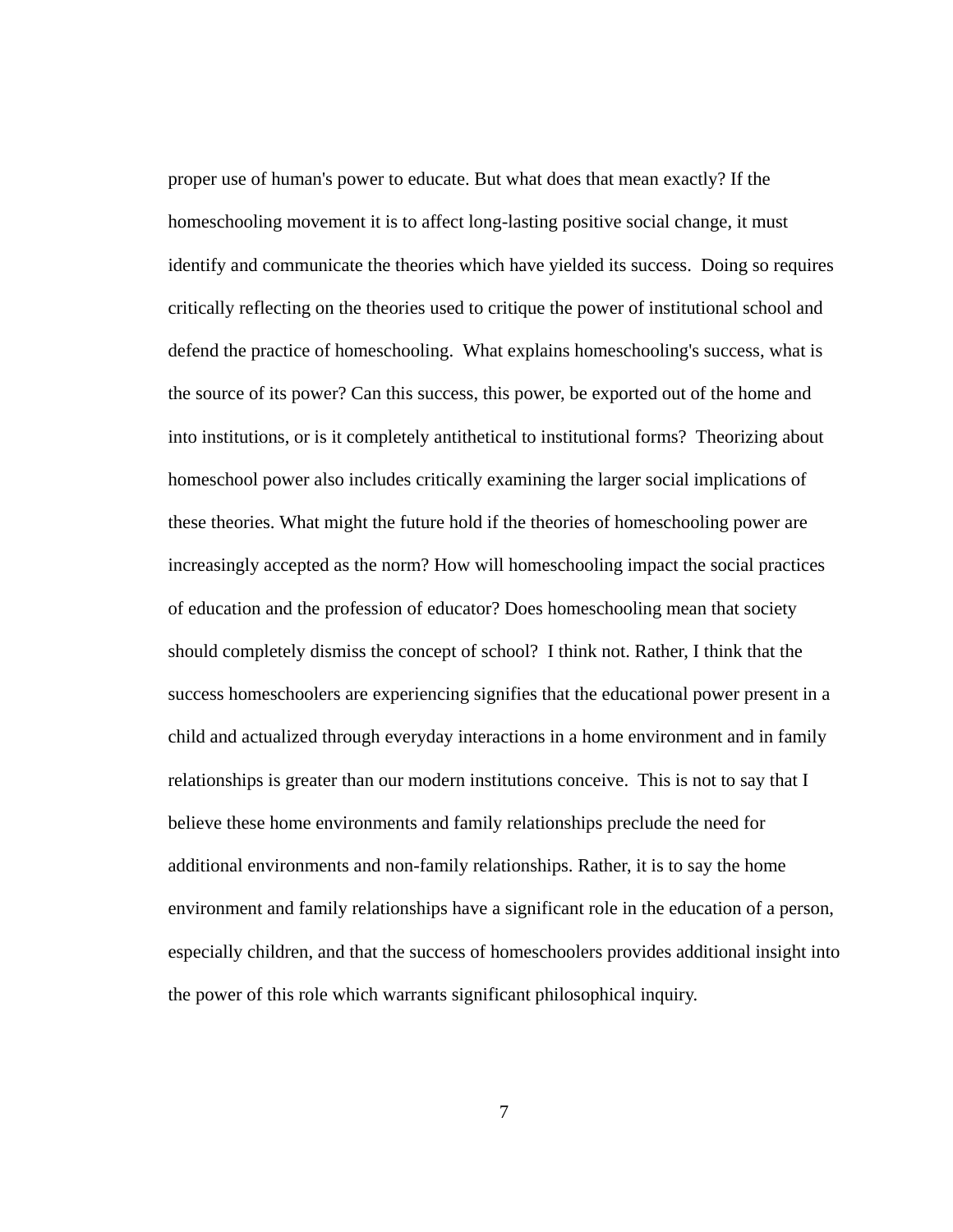As noted earlier, families who identify as Christian, evangelical and fundamentalist primarily, are a major voice in the homeschool community. What these individuals think about educational power, families and schools will likely have significance in the impact of the homeschooling movement. Their defense of the practice is what will most likely be heard in the marketplace of ideas. However, we we will examine later, many homeschool advocates who identify as Christian, instead of advancing theories concerning the nature of learning and of educating, have relied on particular forms of biblical exegesis for their defense of the practice and for their critique of schools. Yet, there is obviously significant difference within the Christian community concerning the validity of particular hermeneutics. Moreover, a biblical defense of parent-directed education will likely not be convincing to a person who does not find the biblical text authoritative. Indeed, the lack of pedagogical theories advanced by evangelical Christians supporting the state of affairs would seem to affirm the multiple voices from within the evangelical Christianity which are critical of the irrationalism inherent within modern American Christianity, and which has resulted in a lack of positive intellectual engagement with society. Mark A. Noll, Professor of History at Notre Dame and author of *The Scandal of the Evangelical Mind* (1984) writes, "To put it simply, the evangelical ethos is activistic, populist, pragmatic, and utilitarian. It allows little space for broader or deeper intellectual effort because it is dominated by the urgencies of the moment" (p. 12). Historian Nathan O. Hatch, and president of Wake Forest University, affirms Noll's populist evaluation of evangelicals, "The genius of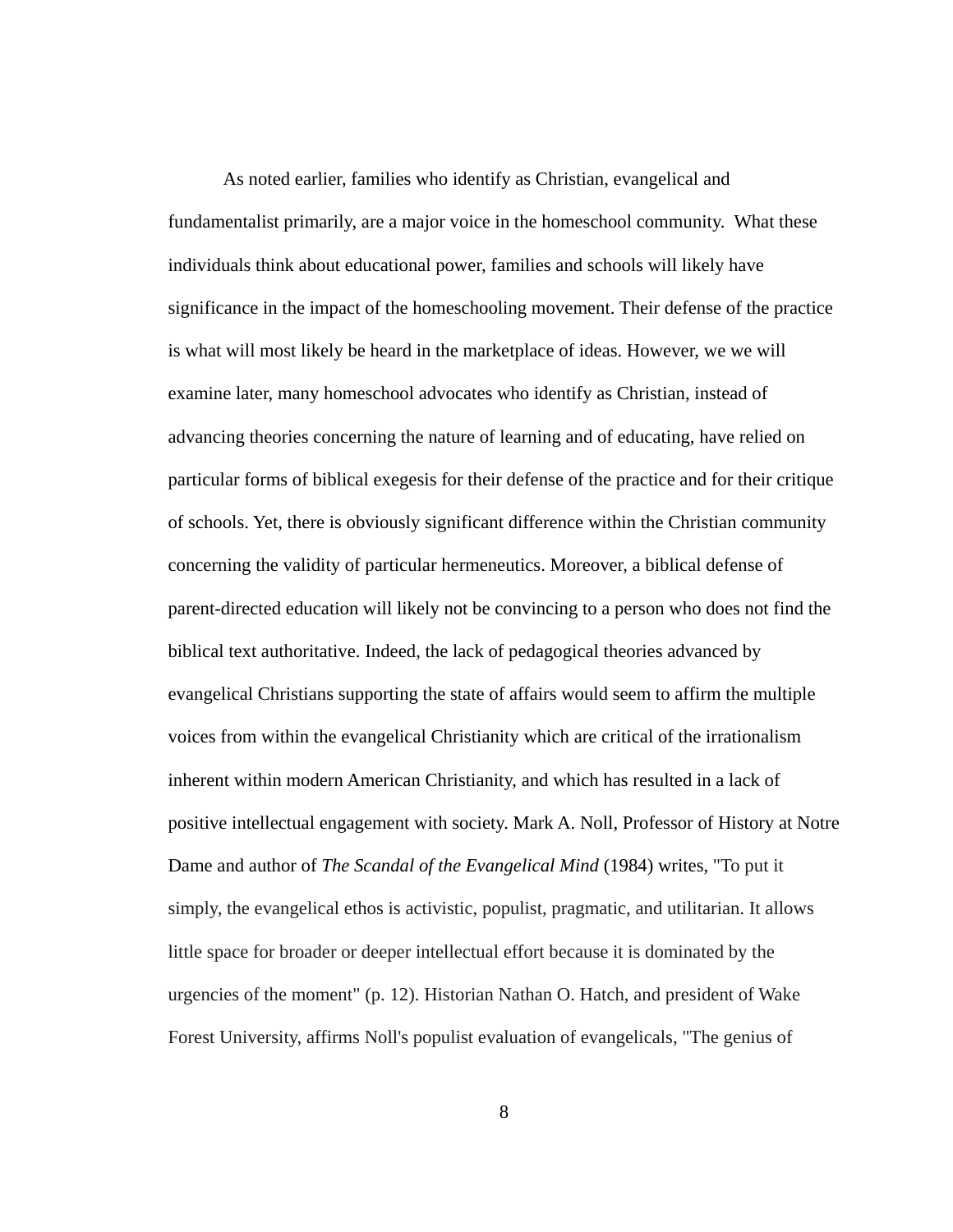evangelicals long has been their firm identification with people" (1984, p. 73). Noll's point is not that populism is bad, but rather that 21st century American evangelicals need to be aware of their modern context and be able to resolve it with ancient Christian practices which have advanced a life of intellectual rigor. In short, human activity requires a reasoned defense, and, according to some, modern American evangelicals should make a more concerted effort to advance well-reasoned defenses for their choices. How might evangelical Christians develop intellectually? One suggesting by Noll is that Dutch Reformed Christianity could contribute to a postfundamentalistic evangelicalism (p. 216).

 The *Reformed Tradition* echos a Latin rallying cry of Dutch Protestant Christians during the  $17<sup>th</sup>$  century. The phrase "ecclesia semper reformanda est" is translated as "the church is always to be reformed". The Protestant Reformation was a  $16<sup>th</sup>$  century movement challenging the authority claims of the Catholic church regarding its role in the restorative activity. Due in part to the close ties the Catholic church had to many nation-states, the Protestant Reformation greatly contributed to centuries of European political unrest. The Reformed tradition is nearly synonymous with *Calvinism.* John Calvin (1509-1564) was a young humanist lawyer when he converted to Christianity. He became a prominent Protestant theologian whose influential writings, which systematized Protestant thought, emphasized the sovereignty of Christ. Calvinism significantly influenced Western culture and is widely accredited with providing an ethical framework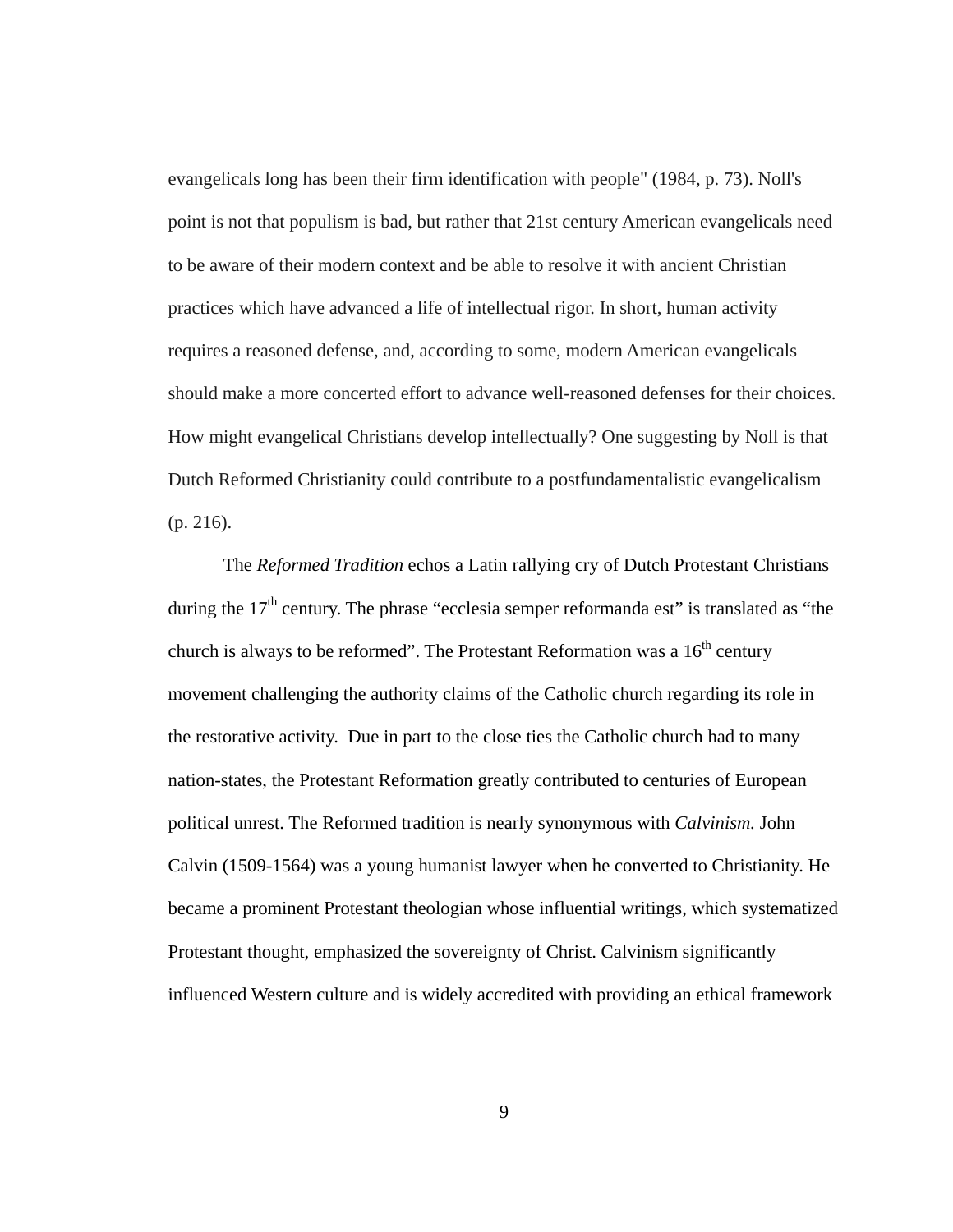that helped facilitate major changes in the political, economic and social order of the Western world (Hatch, 1989; Marsden, 1981).

 Calvinism had a significant impact in the Netherlands and especially in Dutch social policy. Over a century long period starting in the mid  $19<sup>th</sup>$  century, the Netherlands peacefully transitioned from a theocratic monarchy, one in which the Dutch Reformed Church was the official church of the state, to a pluralistic society, one which disestablished the Reformed Church, and which enabled the development of Protestant, Catholic and Secular cultures to co-exist within a single nation-state. The Reformed Tradition was the driving force behind a distinct Christian Democratic movement. Abraham Kuyper (1837-1920), a Dutch theologian, journalist, educator and politician, developed several concepts, now associated with *Neo-Calvinism.* Kuyper was prodigious; he was a pastor in the Reformed Church and a key figure leading the disestablishment movement. He founded the Free University of Amsterdam in 1880. He founded and edited a national newspaper. He founded a political party, the Anti-Revolutionary Party, which advocated for peacefully transition from monarchy to a democratic form of government and ultimately rose to serve a Netherlands prime minister from 1901-1905. From within the faculty of the Free University of Amsterdam developed Reformational Philosophy, a unique school of thought which sought to philosophically express and expound upon Kuyper's religious themes.

 Central to Kuyper's theology were concepts derived from the biblical story of creation (Kuyper, 2011; Mouw, 2011). According to the book of Genesis, reality was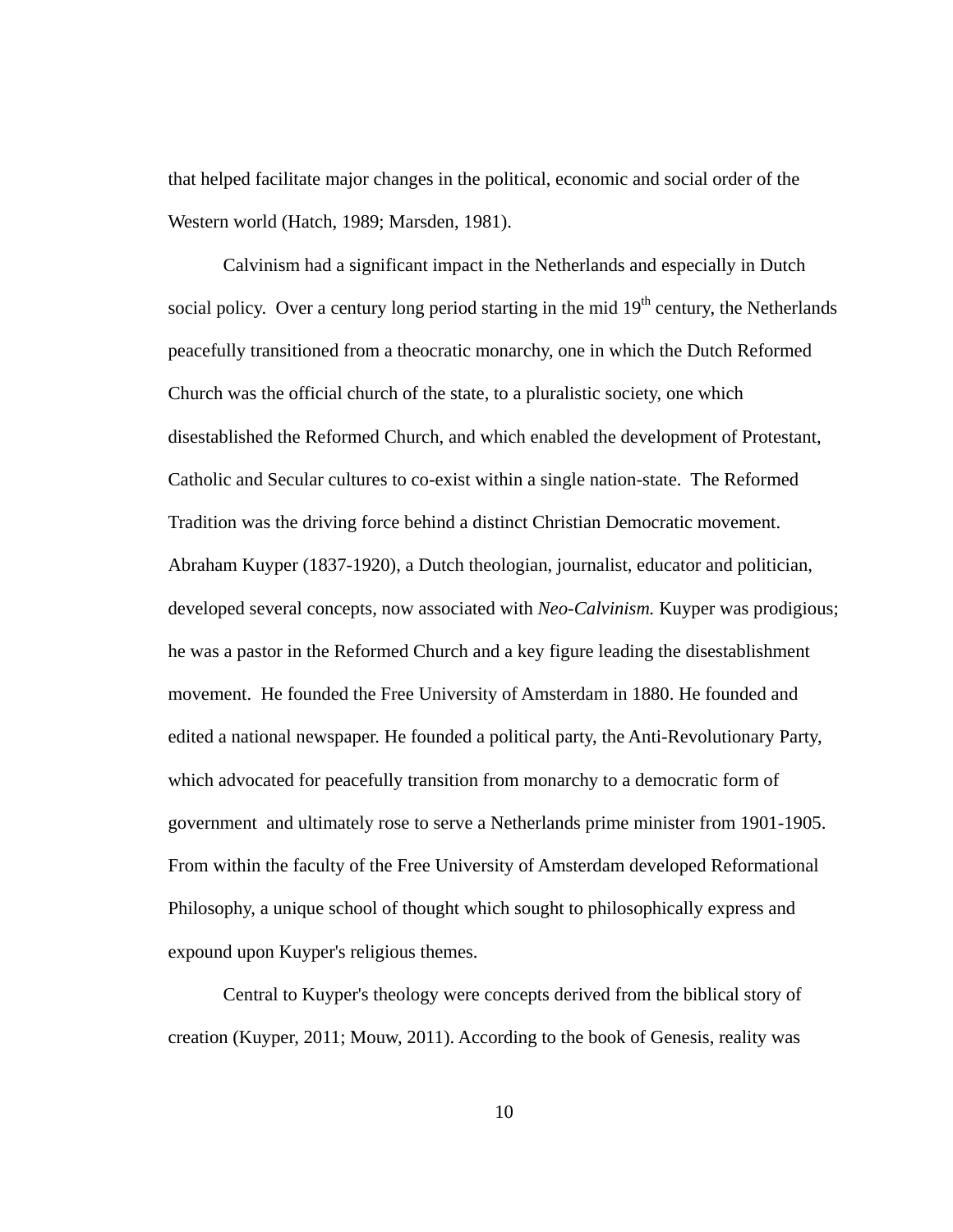created by God by his word and functions under his authority. God's creative activity involved speaking into existence different kinds of entities, each with its own environment to rule: stars in the sky, birds in the air, fish in the sea, and animals on the land. Lastly, humans, made "in the image of God", were located in a garden and were commanded to further cultivate it. The principle derived from this story is that human activity in inherently creative and full of dignity. As such, cultural development is what humans were made to do, and all human activity has inherent dignity. What is important for our purposes is that humans are uniquely designed and empowered to act in reality. This unique status of humans takes on special significance in Reformational Philosophy. Reformational Philosophy provides a powerful lens by which to reflect on educational power and how it affects relationships, in homes and in society. Central to Reformational Philosophy is *Sphere Sovereignty*, a concept of inherent power, rights and responsibility. It is theorized that a proper recognition of the sphere sovereignty of social entities contributes to human flourishing and the common good. In considering educational power and entities theorists may benefit from the concept of Sphere Sovereignty, especially as it is expounded upon by the Dutch philosopher Herman Dooyeweerd (1894- 1977). An explicitly Christian philosophy, especially one originating in the Netherlands, may seem like an odd fit for an inquiry into the theories of education power present in the American homeschooling movement. However, there are some links. While the research shows that homeschooling is an increasingly diverse group, it is still largely a movement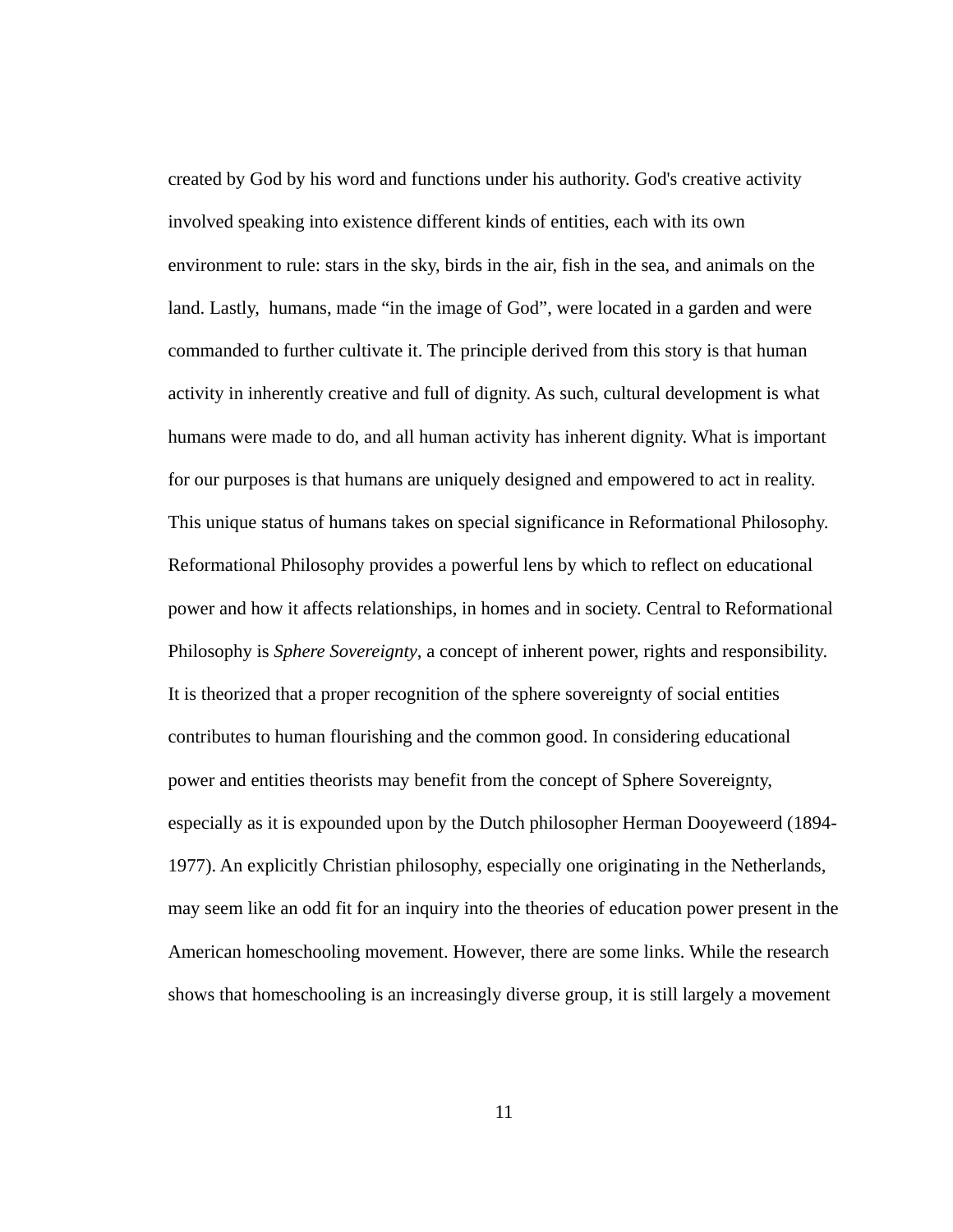populated by people who identity as Christian, and so might benefit from the infusion of Christian voices less influenced by the American fundamentalism.

 Theory has value, but ultimately concepts and ideas manifest themselves in our responses to the issues of our everyday experience, our interactions with our environment and with others. Before inquiring into the inherent power, the sphere sovereignty, of educational entities, let us examine two examples of how homeschoolers in North Carolina demonstrate the struggle to resolve competing notions of parent-directed education in the home. The first example is at the start of North Carolina homeschool history and it involves Larry and Michelle Delconte, and how their actions provided the basis for legalizing home education activity in North Carolina. The second example has to do with the recent decision by North Carolinians for Home Education (NCHE) to modify North Carolina law governing homeschooling activity to provide more flexibility to parents to delegate instruction responsibility to parties outside the home. Both examples are provided to demonstrate how within the homeschool there exists a deeply rooted commitment to the home environment and the parent-child relationship. This commitment is often expressed in terms of religious commitments.

 In 1981 Larry and Michelle Delconte moved to North Carolina and informed their local school that they were not enrolling their children, and instead were going to homeschool. Ultimately, Larry Delconte was charged with truancy, and his case when all the way to the North Carolina supreme court. In 1985 he was ultimately acquitted. The Delcontes expressed two reasons for choosing to homeschool. The one was explicitly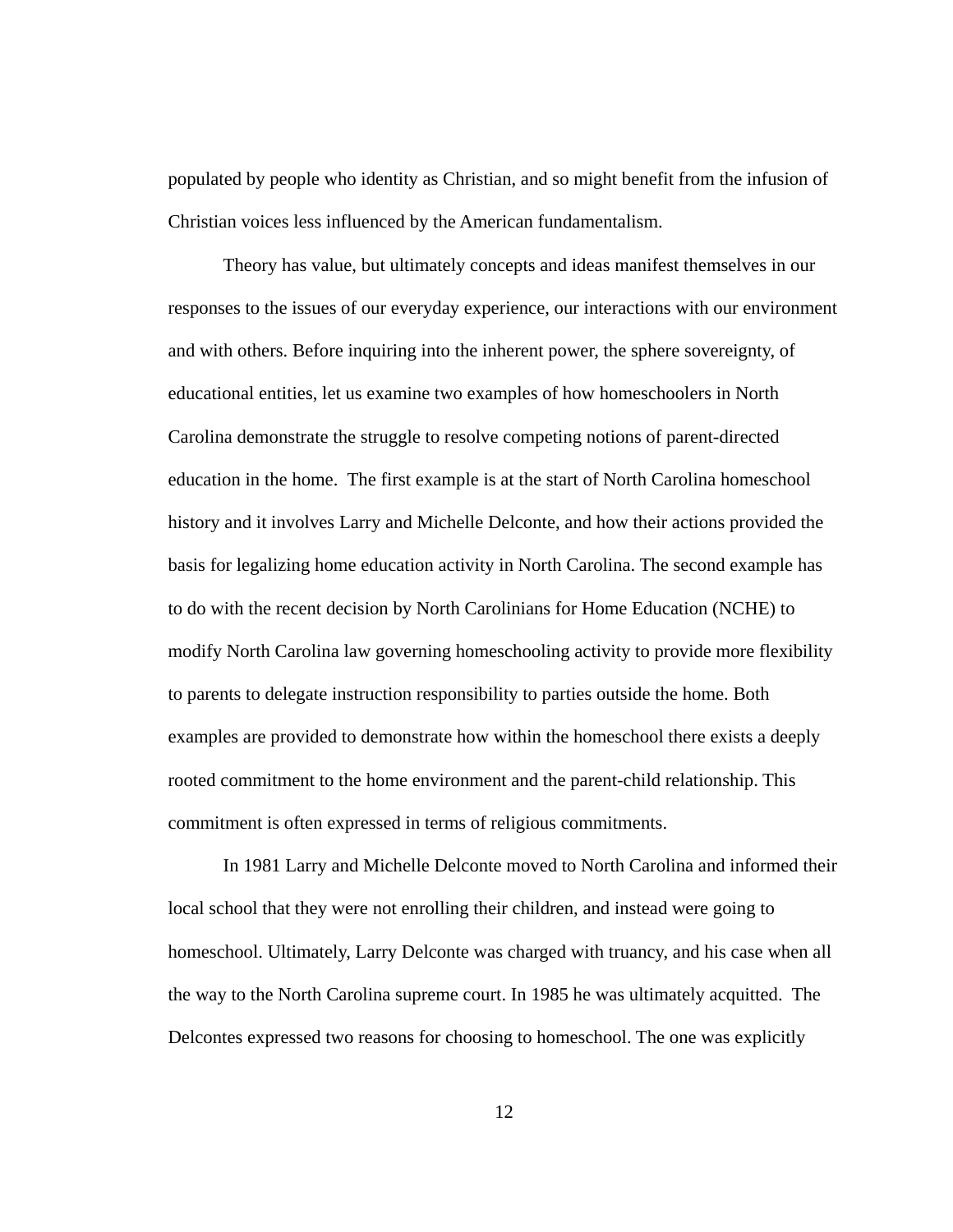religious. They argued that as Christians who believed the bible is authority, the bible mandates that they teach their children. "The Delcontes are deeply religious, fundamentalist Christians …. They believe the Bible is authoritative and obliges them to teach their children at home." (Declonte vs North Carolina, 1985). However, Larry Delconte also gave additional reasons, described as a socio-pyschological, for wanting to homeschool. These reasons were oriented around the impact the act of sending a child to a school environment had on a child's identity:

Delconte explained his sociopsychological basis for home instruction in several ways: Sending children from the home at an early age signifies to them rejection by their parents. Young children are too susceptible to undesirable influences of both teachers and other students. Children should not be exposed to the community at large, either in or out of school, until they can have more of an effect on their environment than their environment can have on them. (Declonte vs North Carolina, 1985)

In short, the Delcontes sought the welfare of their children in accordance with their parental insight regarding the vulnerability of children to a variety of powerful influences present in a pluralistic society. In court, the prosecution attempted to discern which of these reasons was the primary motivating factor for the Delcontes. Larry Delconte testified that although his family has religious commitments, the sociopyschological reasons are sufficient. He said:

It is accurate that my decision to teach my children in my home was a twofold decision; that there were two reasons underlying that decision. One reason I would describe as sociopsychological, common sense reasons. The other reason is religious in nature. It is a tough question for me to answer as to which of these reasons is more important. Of course, I put Jesus Christ above anything. However,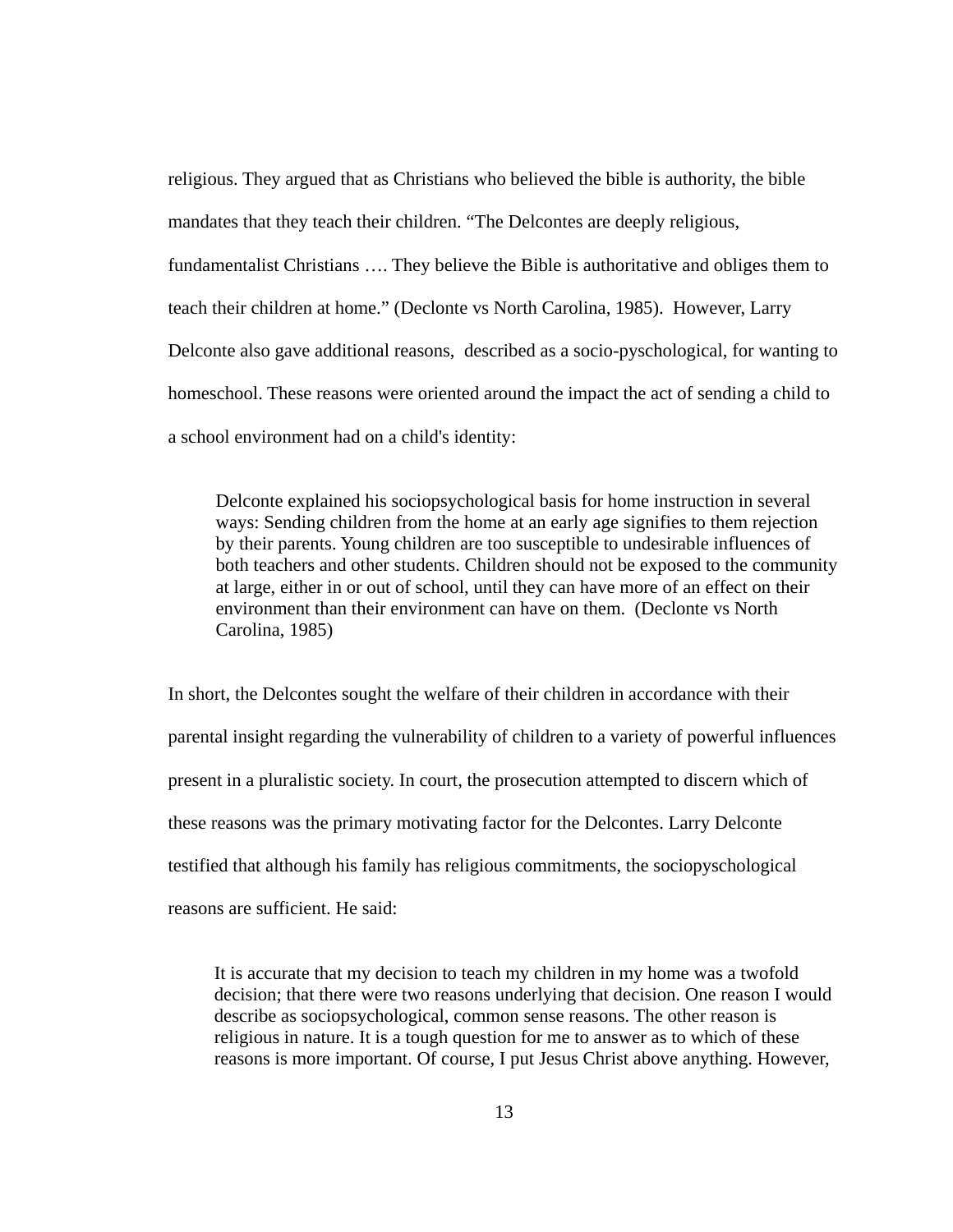either reason alone would be enough for me to want to teach my kids in the home. (Declonte vs North Carolina, 1985)

 I cite the example of Larry Delconte to provide evidence of how even at the beginnings of the homeschool movement, religious and non-religious arguments were tightly bound together, and that many advocates saw them as complimentary and highly motivating. These two categories of reasons to homeschool, religious and "sociopsychological", continue to interplay in the homeschool community and create both unity and disunity amongst advocates. A very recent event, also in North Carolina, displays this interaction.

 At the November 2012 board meeting of North Carolinians for Home Education (NCHE), a non-profit homeschool advocacy and support association formed in 1984, legislative vice president Spencer Mason gave a report of the activities of the legislative committee. The results of the November 2012 election were in, and the committee recognized their historical significance. Dan Forrest, a homeschooling father, had been elected lieutenant governor. Moreover, for the first time since Reconstruction, North Carolina had elected a Republican governor, as well as Republican majorities in the North Carolina House and Senate. Because historically Republicans have been amiable toward homeschooling, the committee believed the new political orientation of North Carolina's government provided a unique opportunity, the first in over 20 years, for the introduction of a bill to modify the law governing homeschooling in NC with minimal risk of major interference from those in opposition to homeschooling. The purpose of the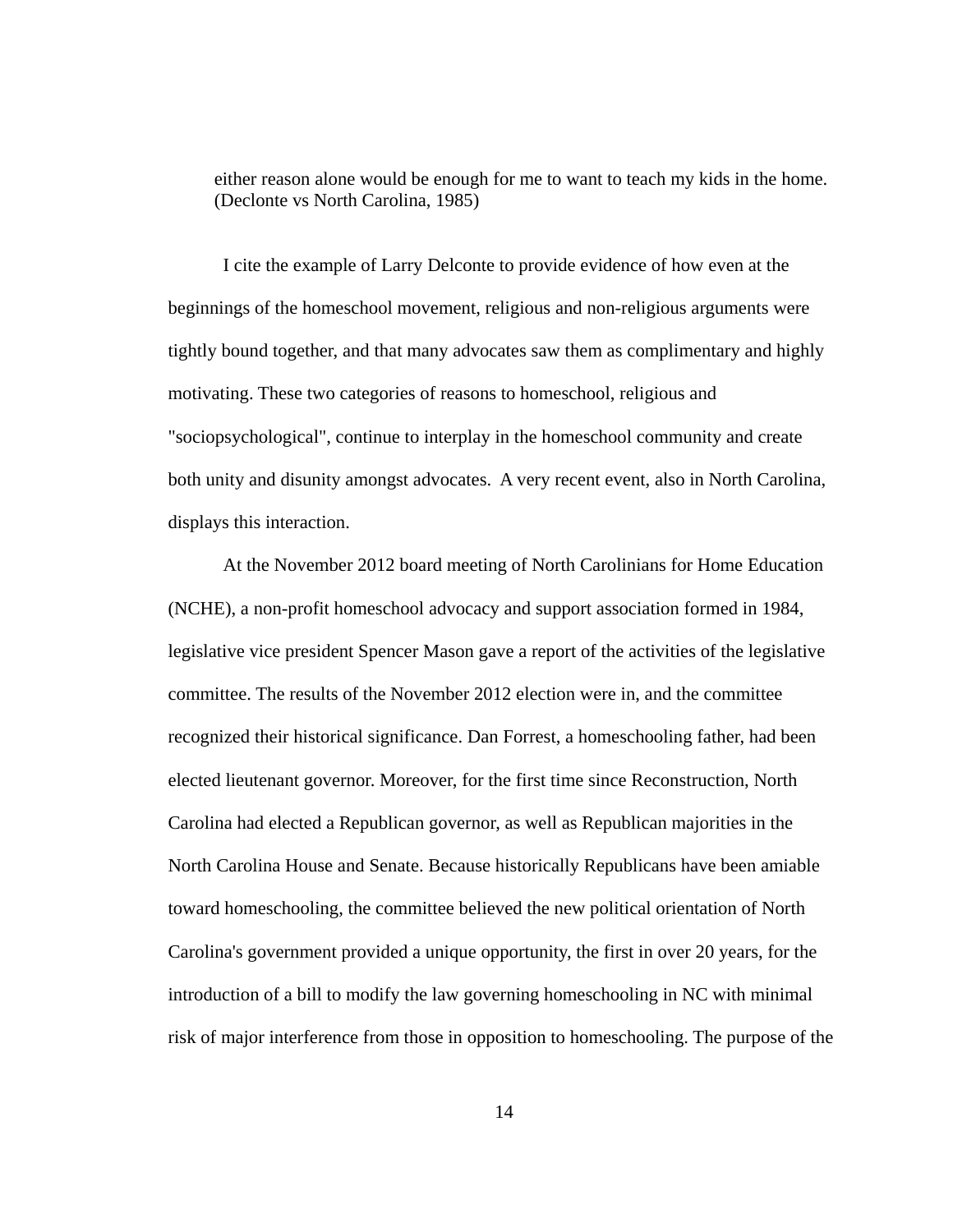change would be to clarify the definition of homeschooling to include instructional activities in collaboration with non-guardians.

 Mr. Mason, who had served on NCHE's board in some capacity since 1988, continued his report by providing a context of the desired change. NCHE helped write the existing law in 1988, and at that time, the vast majority of homeschoolers were educating younger children. What was assumed was that parents would be directly involved in the delivery of instruction of "core" subjects. However, not long after the law was enacted, it became clear that many homeschooling parents included a social component to their educational activity. What was of particular interest was that parents, especially parents of high schoolers, sometimes sought assistance in subjects they did not feel that they were strongly suited to teach. The result was that homeschooling parents sometimes collaborated and exchanged educational services. Collaborative structures varied, but a typical practice is that one parent might provide instruction to a small group of students in a particular subject matter for which he or she had expertise. For example, a physician might teach biology, or a journalist might teach language arts. Some of these instructional activities were loosely organized, almost "play-dates," other were more formal, and functioned more as educational co-operatives. The legality of this practice was in question: Is this collaborative activity homeschooling or institutional schooling? Is it governed by the homeschool law, or the private school law? Because the law was fuzzy on the matter, the interpretation and enforcement was left to the director of the Division of Non-Public Education (DNPE), to whom private school and homeschool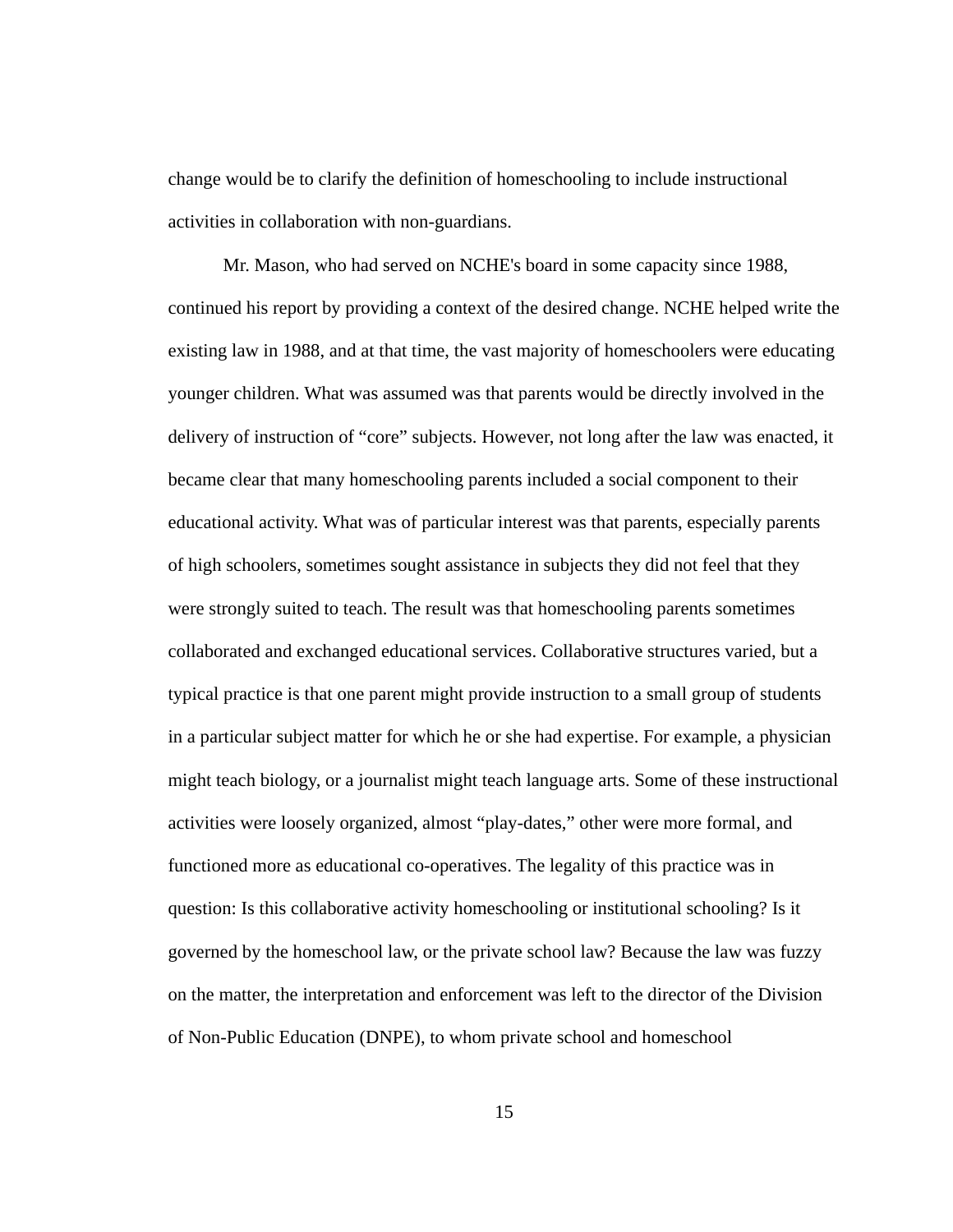administration was assigned. Given the relative infrequency of the activity – during the 1990s the number of homeschools in the state hovered between 5,000 and 10,000 – the director had enacted a "don't ask, don't tell" policy.

 NCHE, as the largest homeschooling association in the state of NC, frequently fielded questions asked by homeschooling parents about co-operative activities. Since the beginning, this "don't ask, don't tell" policy toward homeschool co-operatives has been an elephant in the room. The members of the board, like many homeschoolers, were conflicted. To some, the absence of enforcement meant that it was legal activity. To others, the absence of its clear inclusion in the homeschool law, along with DNPE's interpretation, created a moral dilemma. Is it legal? Are NC citizens violating laws governing education by forming educational partnerships with other parents? In response to those who inquired, board members sought to educate those who asked about the legal definition of homeschooling and leave the issue regarding educational partnerships to the conscience of the homeschool parent. But even this tactic gave some board members pause. The NCHE board claims to be guided by Christian principles. By leaving the question to the conscience of each homeschooler, was NCHE leadership inadvertently violating the biblical principle of submission to legitimate authority? Given this dilemma, the NCHE board had occasionally, over the last 25 years, discussed revising the law to clarify this issue. However, whatever changes were desired were mitigated by the fear that those in opposition to homeschooling might use the NC legislative process to change the law to further restrict homeschooling freedom. Therefore, for years, NCHE has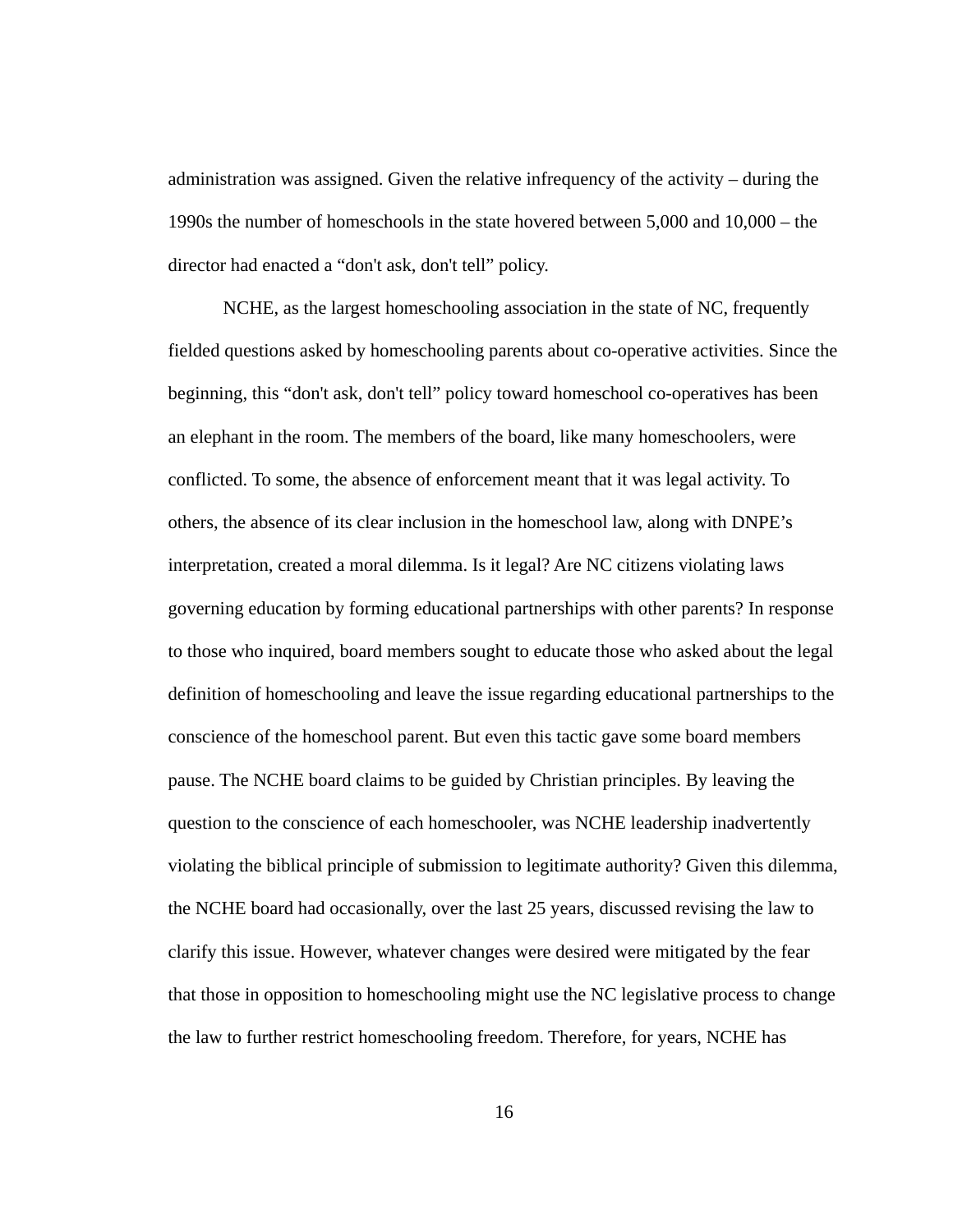watched and waited for a time favorable to enact change. Was now such a time? Moreover, homeschooling in North Carolina had grown considerably. As of August 2012, there are nearly 50,000 legally recognized homeschools, enrolling an estimated 80,000 children (State of North Carolina Department of Administration, Division of Non-Public Education [NCDNPE], 2012). More and more parents were electing to homeschool, and a variety of issues, such as cyberschooling, which were unforeseen at the time the law was passed, were developing. Questions concerning the practice of educational co-operatives were becoming more frequent. The issue would have to be addressed eventually. Finally, the original director of DNPE had retired, and a new director had been appointed. While the new director had been fair to homeschoolers, DNPE was now more explicit in communicating that fact that the law in not clear and up for interpretation. Would a "don't ask, don't tell" policy continue to suffice? Given this background, and the current political climate in NC, the legislative committee was requesting the authorization from the rest of the board to explore the possibility of introducing a bill to change the NC homeschooling law to clarify the legality of co-operative educational activity between homeschooling parents. This explorative activity would include talking to NC legislators, as well as the director of DNPE, about the desired change, suggesting language to amend the law, and publicizing the matter amongst the membership and the public, all for the sake of determining the likelihood of success.

 At the end of his report, the legislative committee's motion for NCHE to further explore the possibility of changing the law governing homeschooling to clarify the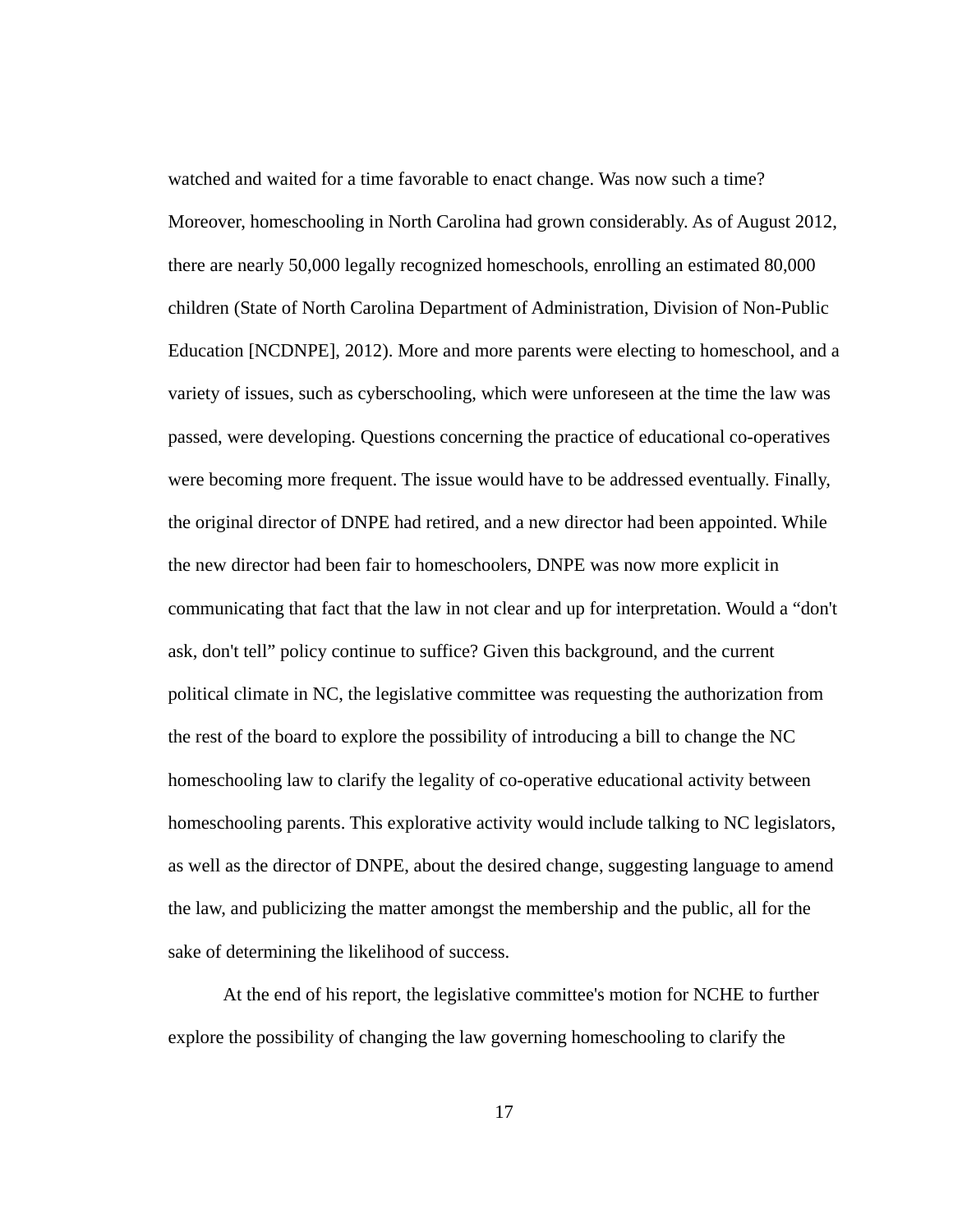legality of homeschool collaborative activity was discussed and then unanimously approved by the board. Little did the NCHE Board suspect that this act would generate amongst homeschoolers in North Carolina months of discussion, debate and conflict.

 The early months of 2013 were very busy for NCHE and especially for Spencer Mason. News of NCHE's activity spread quickly throughout the homeschooling community in North Carolina and bordering states. The NCHE Facebook page, which had nearly 7,000 fans, functioned as an electronic forum. NCHE also held 5 public forums across the state to present and discuss the issue. These forums where advertised through NCHE's communication channels: the NCHE website, emails to their nearly 5,000 members, and Facebook event postings. In addition, the board members who serve as regional support leaders worked to inform homeschoolers through local support groups. The participation in the public meetings was mixed, attendance ranged from 10 to 50. During a six week period, members of the NCHE board heard from many people electronically. Spencer Mason received hundreds of emails from homeschoolers across the state. Homeschoolers in North Carolina were divided over NCHE's activity. While some expressed agreement for the need for clarity, others disagreed entirely. Many did not see the need to change the law: "If it's not broke, don't fix it." Many expressed concern with the risk of modifying the law, citing the potential of those in opposition to homeschooling to insert increased regulations; why endanger all homeschoolers for the sake of the conscience of a few. Others argued that NCHE was improperly pushing their own agenda, and that NCHE had no right to advocate to change the law, as they did not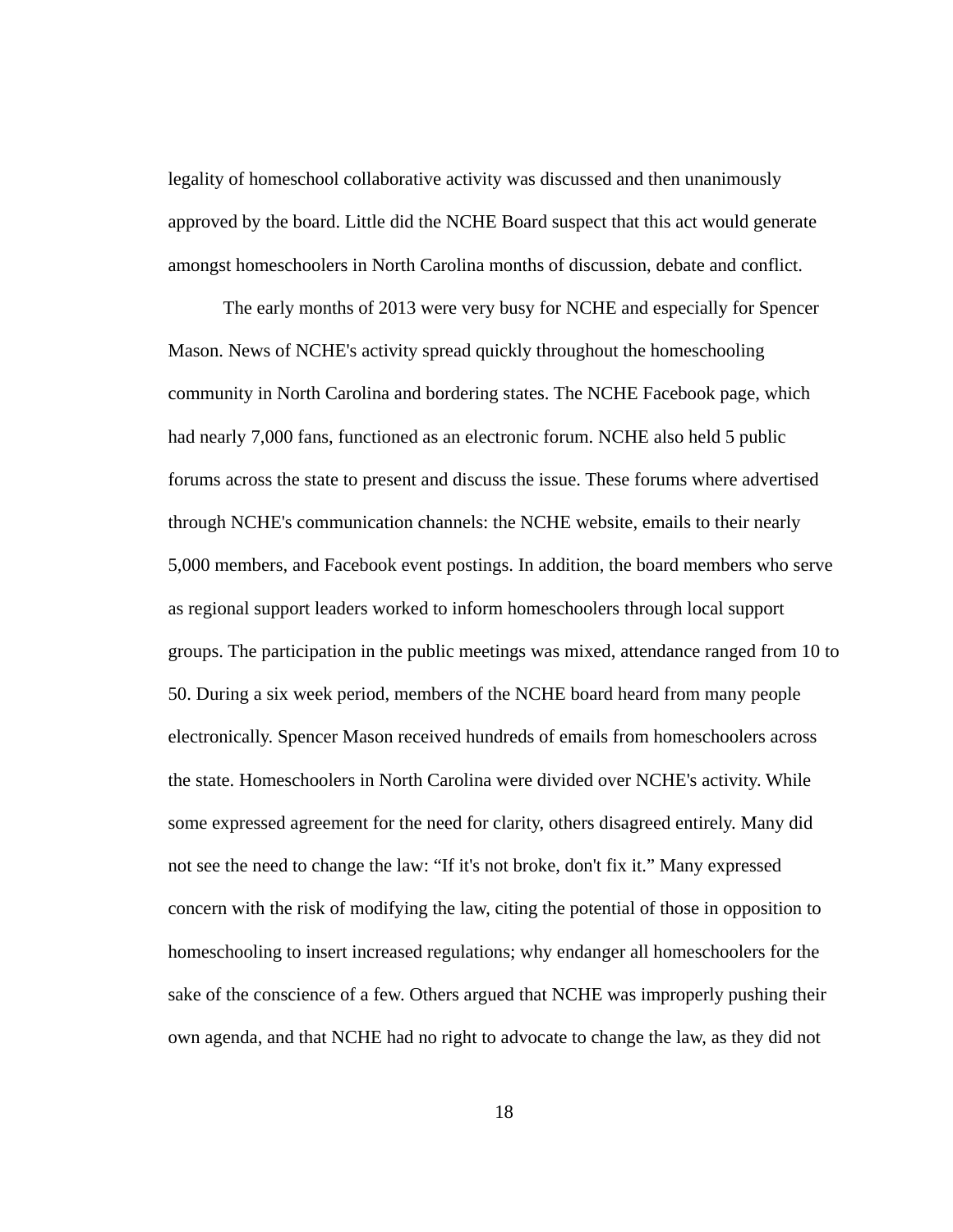represent all homeschoolers in the state. Still others criticized NCHE for poorly representing NC homeschoolers and failing to poll all homeschoolers. Some affirmed the moral dilemma inherent in the situation, and expressed gratitude to Spencer Mason and other board members for recognizing it and acting so as to have it eliminated. Still others thanked NCHE for leading the way on the issue of the ability of parents to direct their children's education. Some argued that homeschoolers were getting by with collaborating and the "don't ask, don't tell" policy was working. Therefore the risk of opening up the law was not worth it. Still others argued passionately that the modification in the law would empower and therefore encourage homeschoolers to develop stronger partnerships with others, leading to the delegation of educational responsibilities, thus violated the very spirit of homeschooling. The diverse response to the issue of modifying North Carolina homeschool law to legal recognize the authority parents have to engage with others in collaborative educational activity reveals the fault lines in the homeschool community and gives insight into theoretical future of schooling. The last response cited, that of concern of violating a major principle of homeschooling by delegating educational responsibility, is of most interest to this particular inquiry. At the April 23, 2013 North Carolina Senate Educational Committee meeting which debated the bill, only homeschoolers voiced opposition to the bill. The fact that the most vocal opposition to a bill which sought to expand the rights of homeschoolers to delegate their parental authority over their children's education came from within the homeschooling community is striking. What is the meaning of this opposition? The 2012-2013 debate amongst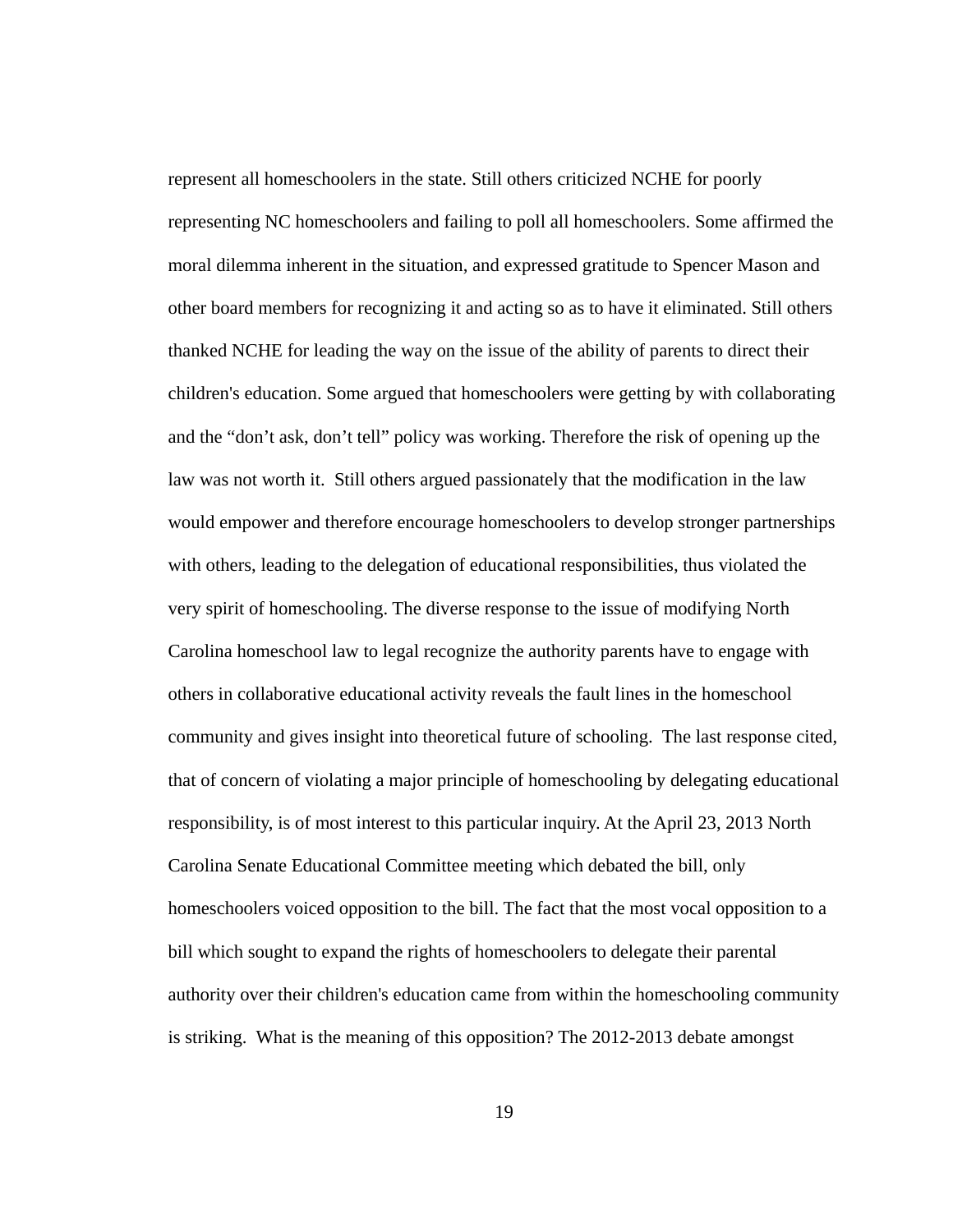North Carolina homeschoolers concerning collaborative educational practices is significant. It reflects both the hope and skepticism present in the homeschooling movement concerning society and collective educational activity. It reflects different views concerning the potential benefits and possible dangers of collaborative relationships. It speaks to the distinctions homeschoolers' make concerning the institutions known as *family, state* and *school*.

 The Delconte case and the recent NCHE event reveals how homeschoolers uniquely act on questions about the human capacity to collectively engage in educational activity and to form an institution devoted to education. Homeschooling challenges the modern dichotomy of public versus private and with it conceptions of *state* and *family*. What is the significance of these institutions to learning and of the human capacity to educate? Is the modern institution known as school a failed project, a social organization rooted in ideas which no longer carry weight? Or is the institution merely a mismatch for today's society and merely in need of reform? Does homeschooling represent a desire for ancient ways or are homeschoolers the avant garde, giving us glimpses of a better future yet to be fully developed?

 As noted, there is growing diversity of the homeschooling population but researchers (Boyd and Bichao, 2012; Gaither, 2008; Murphy, 2012; Rachid, 2005) have noted that since the 1990s the homeschooling movement in America is divided and two very different groups of homeschoolers exist. The smaller of the two groups is characterized by its commitment to alternative pedagogies. The larger of the two groups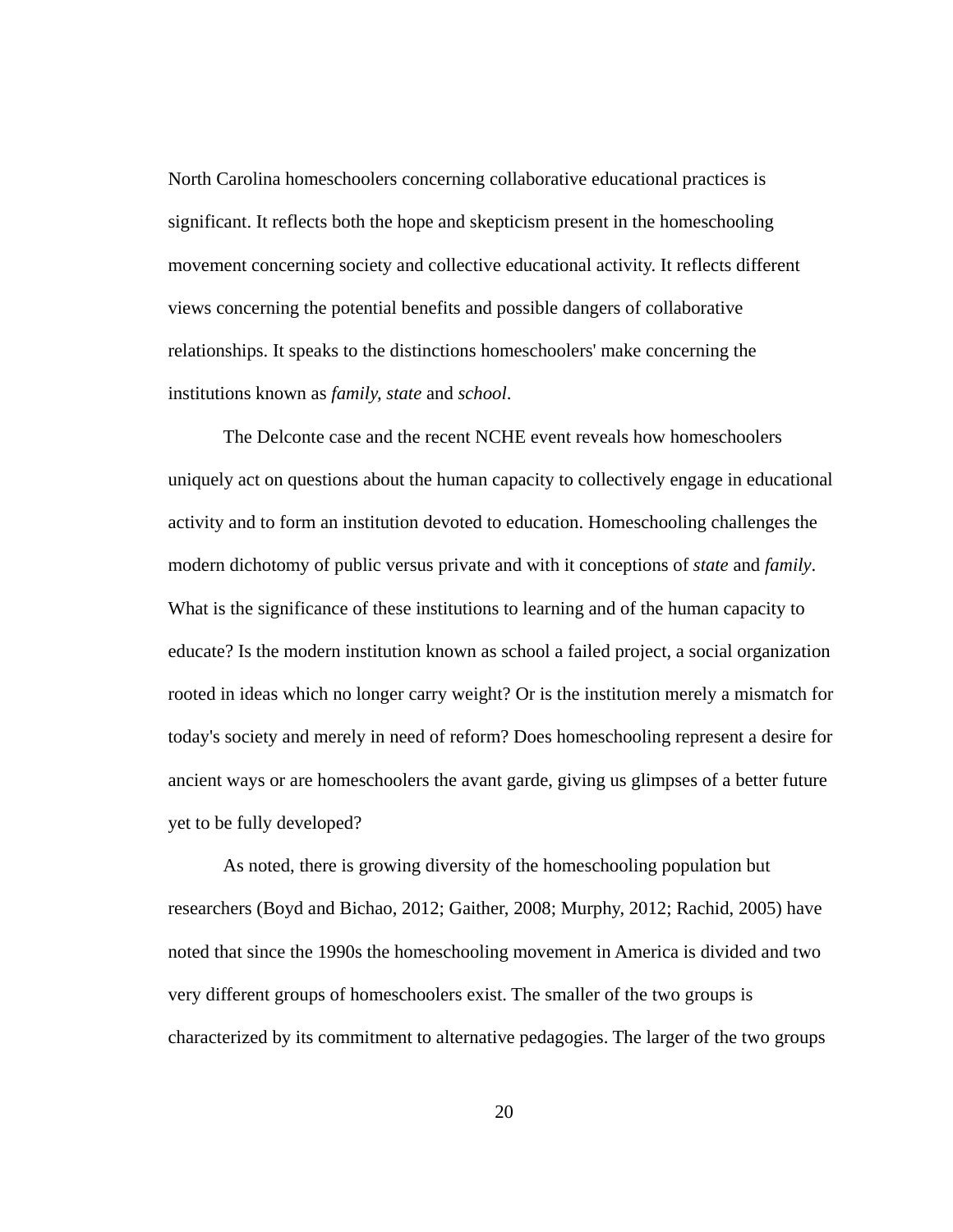identifies as Christian, especially evangelical. This group has played and continues to play a significant role in the homeschooling movement. Moreover, this population shapes the perception others have of homeschooling, and the perception many have of homeschoolers' attitude toward the institution known as school. Given their prominence in the movement, Christian homeschoolers have the responsibility to critically reflect on how the homeschool movement is impacting and shaping a vision of education. In short, how Christian homeschoolers think about the vocation of educator and the social practices of education may influence the future of the institution known as school.

 In short, homeschoolers who identify as Christian would do well to reflect on the worldview they embrace and use to defend their actions and theorize about the effects, for themselves, for their children, and their community, indeed, for society, of their educational practices. Moreover, they would be wise to acknowledge that the effects of a social movement are one thing when its theories and practices are adopted by a small percentage of society, but they are another thing if they reach a tipping point and begin to radically change culture. Another way to address this issue is for homeschoolers to ask themselves questions: What would institutions of education look like if society, en masse, adopted their theories of education? Would schools cease to exist entirely, or would they transform radically into something altogether different? Might they be very similar to the institutions that exist today, but with noted differences? If so, what would they look like and how would society be better as a result? Or do the theories homeschoolers embrace lead them to conclude that society would be better without the institutions known as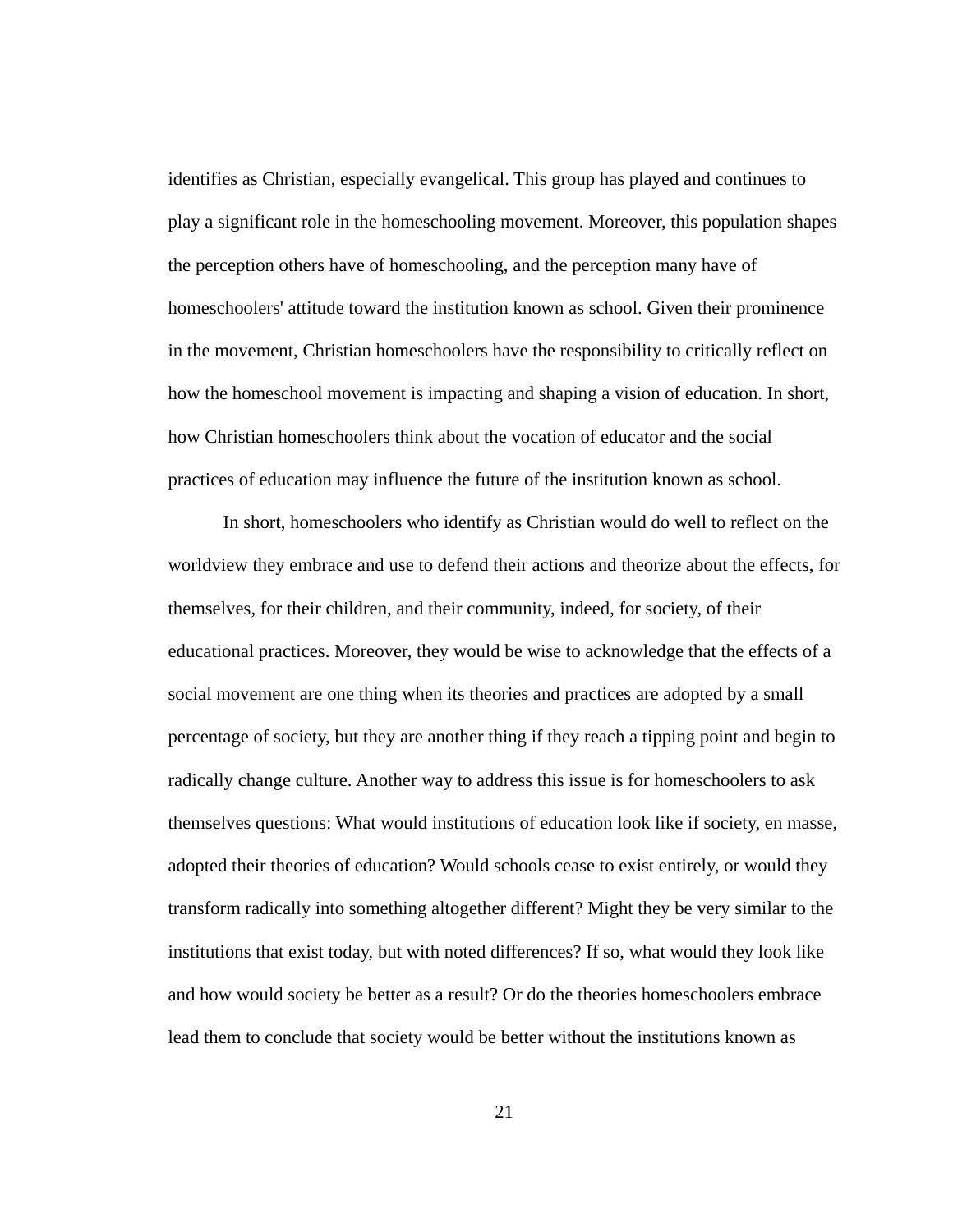schools? In order to begin to answer this question, homeschoolers must recognize that even within the movement there are conflicting theories about knowledge, human development and society. Some theories will be worthy of nurturing and developing, others deserve to be acknowledged for what they are, reactionary and ill-conceived. Moreover, it is the responsibility of Christian homeschoolers to identify which of the theories fall within and without the parameters of the Christian world and life view.

 Educational Philosophers are presented with new evidences of teaching and of learning and therefore now have new experiences from which to draw, to challenge assumptions and to theorize; think outside the box, if you will. In the search for wisdom, no stone should go unturned. Homeschoolers are in a unique position to provide an explanation for the success they are experiencing. In his article, *Education, Schooling and Children's Rights,* Robert Kunzman (2012) summarizes nicely:

As cyberschooling and other alternative education models continue to proliferate, however, the learning process for young people may bear little resemblance to institutional schooling of the twentieth century, and the practical distinctions between [Life as Education] and schooling will blur for more and more families. What that means for the provision and oversight of those educational experiences merits serious philosophical and policy consideration. (p. 77)

This study attempts to critically engage the homeschooling movement in America and its theories about collaborative educational activity and the institution known as *school.* It is the responsibility of educational philosophers, those who seek by way of theory and analysis to contribute to humanity's body of knowledge concerning educational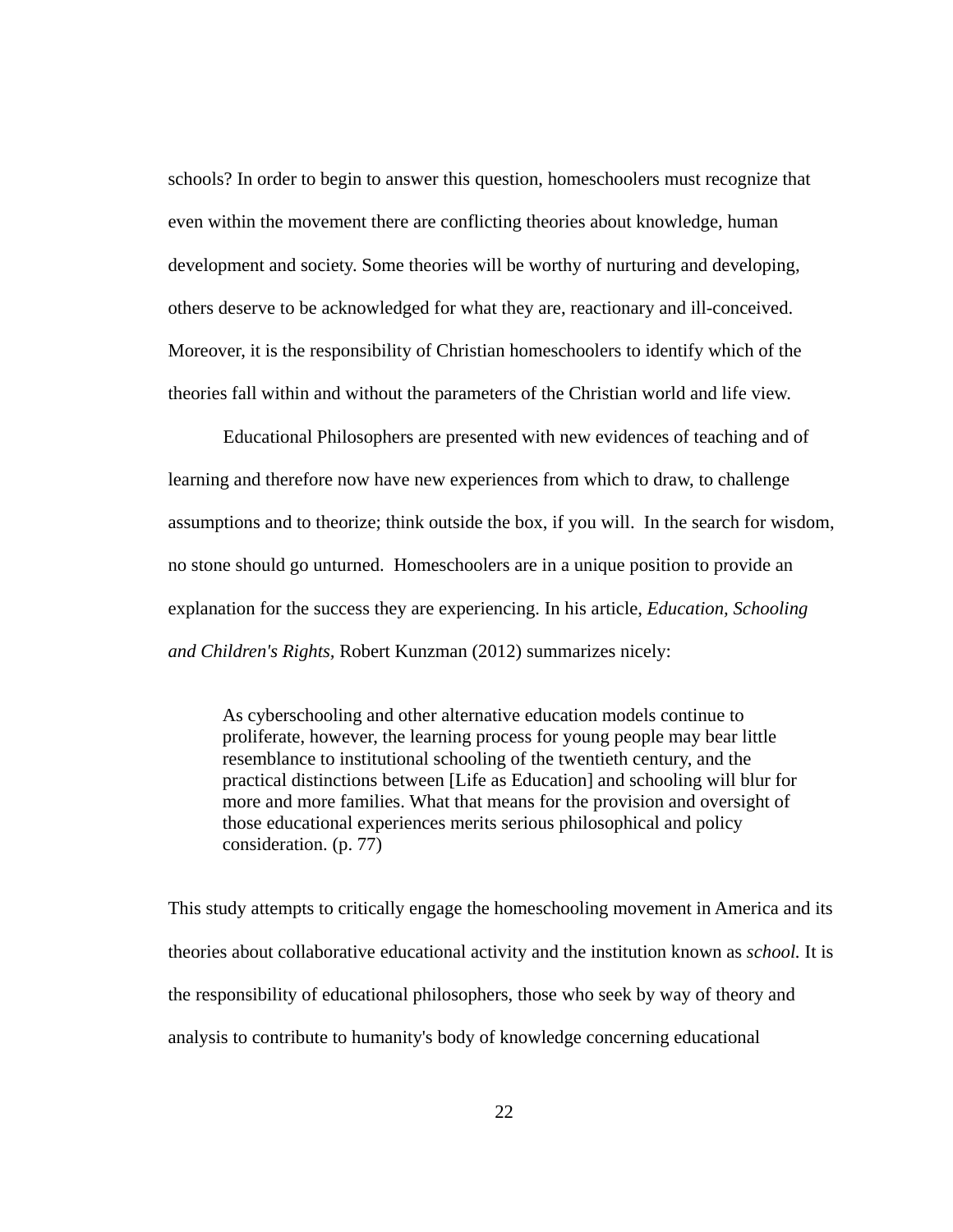experiences, to declare the presuppositions of the philosophic framework in which they situate their effort. Philosophy emerges from a historical context. It is a response of individuals to the world, as they experience it. Therefore, philosophic frameworks approach reality with a history in mind, fundamental commitments and assumptions concerning reality and knowledge. This inquiry will pursue a critical analysis by way of Reformational Philosophy. The social conflict of  $19<sup>th</sup>$  century Holland helped shape a distinct variant of Protestant Christianity, Neo-Calvinism. It is from this religious, historical and geo-political context that Reformational Philosophy emerged. Reformational Philosophy claims a Christian world and life view and traces its heritage to the Reformed Tradition. The concept of *Sphere Sovereignty* figures prominently in Reformational Philosophy. Sphere Sovereignty speaks to the inherent rights and differentiated responsibilities of entities by way of their divinely established structure. Sphere Sovereignty provides a conceptual framework to think about just relationships. As it relates to education, the question of the Sphere Sovereignty of the Home and the School asks: Who can educate? What is just educational activity? What are the responsibilities and rights of the parents of children concerning education? What are the responsibilities and rights of those who engage in the vocation of educator and those who build organizations in order to fulfill that vocation? As it relates to homeschooling, what is the just relationship of the institution known as *family*, signified by the word "home", to the institution known as *school*? What is the just relationship of parents, children, teachers and school administrators? Are they inherently antagonistic, or can they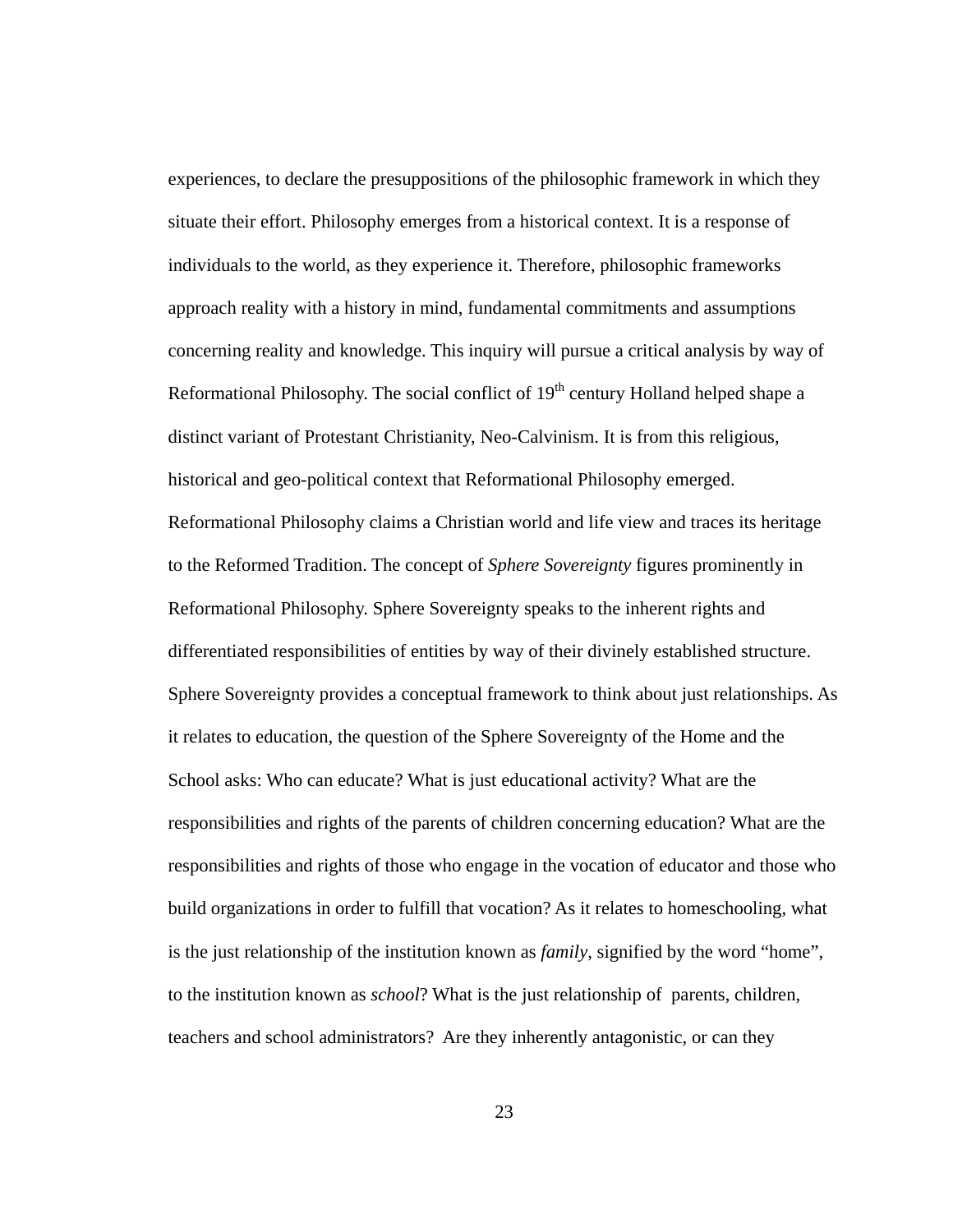mutually serve each other? Sphere Sovereignty and The Aspectual Theory and Method developed by Herman Dooyeweerd, prominent in Reformational Philosophy, seeks to explain how inherent rights and responsibilities operate in reality.

 It is my hope that this study will be of interest to three audiences. One audience I hope this work will be of interest to is parents who are homeschooling or who are considering homeschooling. Homeschoolers possess a strong sense that the conventional school fails to meet the standard of care they want for their child. Their response, ultimately, is to take the matter into their own hands. Historically, the "rugged individualism" characterized by a willingness to take matters into ones own hands and "buck the system" has been celebrated in America. However, too radical an individualism fails to do justice to the inherent strengths and weaknesses of a person, as well as the reality of diverse backgrounds and unpredictable circumstances. Actions are significant not only for an actor, but for a community. As such they warrant deep consideration. Direct involvement may be good, but does it have a limit? Can every parent be their child's teacher? Are their circumstances when a parent should not function as an educator of their child? What complicates the matter is that some, if not a majority, of the first generation of homeschoolers have framed schooling in extremist religious and political rhetoric. Is school, by definition, an instrument of industrialists, secularists and/or socialists? Homeschoolers would benefit from more critical analysis of their attitudes and motivations of homeschoolers and how they have shaped the practice.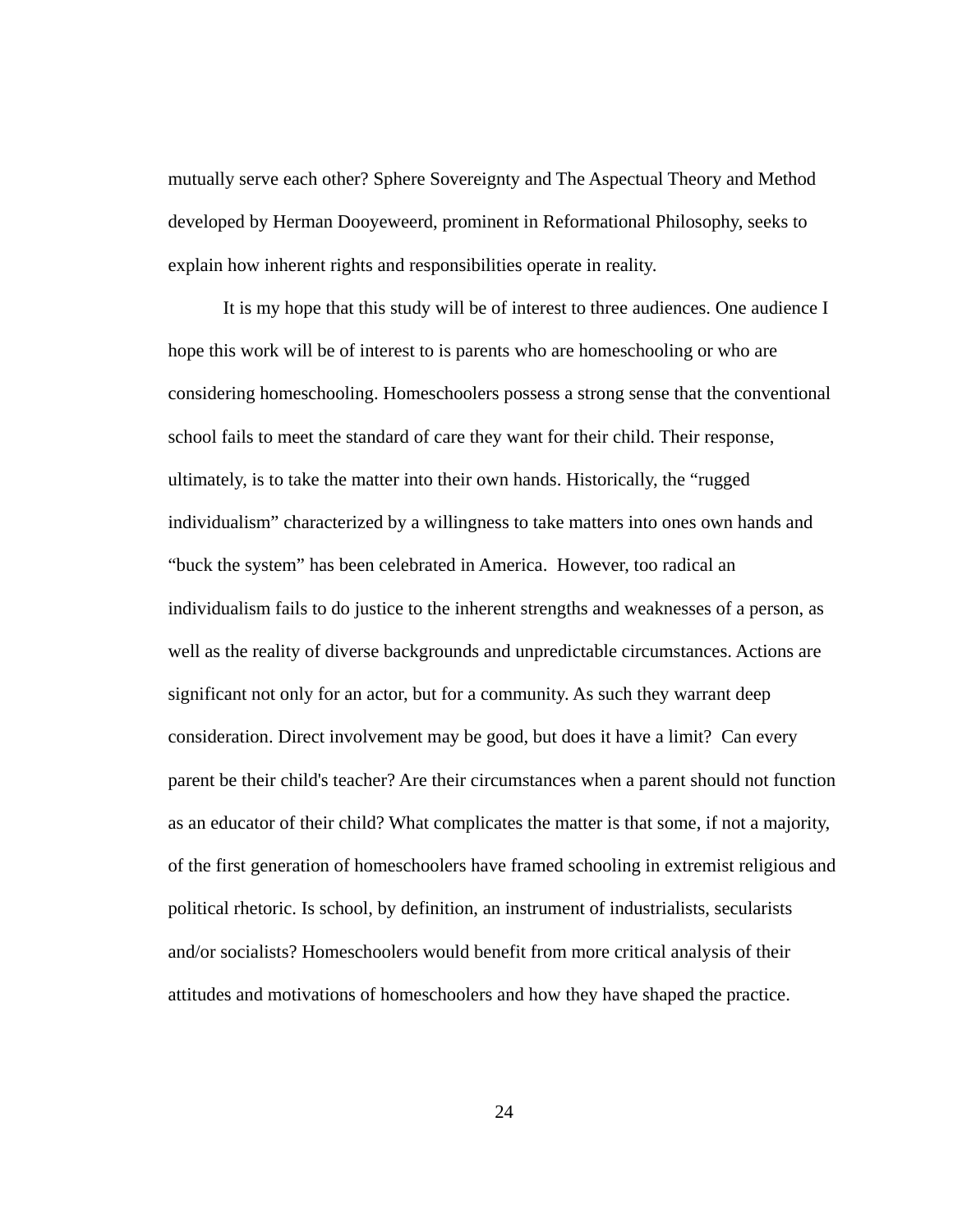As the son of a public school teacher, a beneficiary of private and public schools, and as someone who had aspired and trained to be a secondary English teacher, I have a deep appreciate for the vocation of educator and the institution of school. At the same time, I am a homeschooling parent, seeking to abide by the non-public education laws of the state of North Carolina. But I am also more than a practitioner, I am an advocate. I am a board member of a non-profit organization dedicated to supporting homeschoolers in the state of North Carolina. My spouse (also a trained secondary English teacher) and I think homeschooling signifies more realistic view of learning, one whose principles and methods are not typically implemented in schools. This is not to say schools could not change and adopt some of these principles and methods. I believe they can. This inquiry wants to better understand, put language around, the notions that have other homeschoolers convinced they cannot.

 I want homeschoolers to legitimately advance their cause in society, in the marketplace of ideas. However, I want to balance the cause of homeschoolers with the cause of advocates of schools, especially those individuals who identify as educators, who are devoted to helping children learn and so associate with others to form schools. I do not believe these two causes are fundamentally at odds. Rather, I believe they are complementary. I believe both causes can mutually support each other. I believe justice requires that the inherent value in each other's practices, in the practice of parent-directed education in the home and in the practice of schooling, be recognized. I believe they can co-exist and complement each other because I have been captivated by hope. My hope is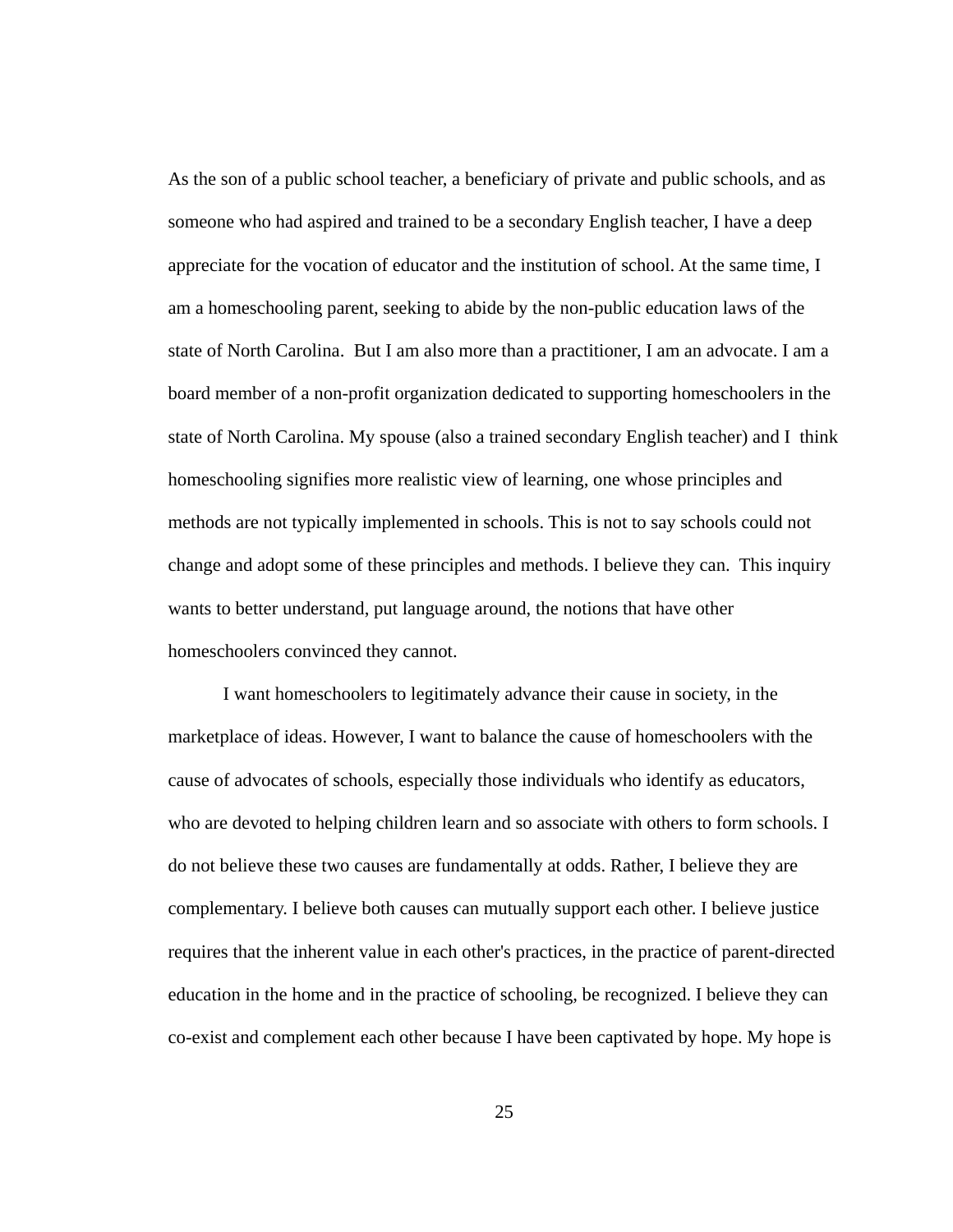perhaps best captured in the Judaic concept of *Shalom*. Shalom has been translated into English as *peace* or *flourishing*, but both of these words fail to capture its sense of the *potential for mutual beneficial cooperation*. Shalom holds forth the hope that two might work together for the good of each. Two people, with very different needs and goals, need not consider themselves adversaries. Rather, they have reason to hope that there might be a way, a path, by which they both will experience well-being; they both may improve upon their states. Philosophically, shalom can be described as the potential that diversity and unity are compatible, that individuality and universality need not be in conflict. The hope of Shalom is that there exists a way for each to serve the needs of the other, thereby allowing a universal good to be achieved while maintaining individuality. The end result is that the good performed by each compliments the good experienced by each. In this way, universality and individuality are fully present. The philosopher Nicholas Wolterstorff has written extensively on the Western history of the concepts of justice, rights and responsibilities. In a collection of essays, *Educating for Shalom*, Wolterstroff *(*2004) argues that the concept of *Shalom* provides a guide to the goal of education, "[Wisdom literature] speak of shalom, where everything exists in right relationship with everything else – God, humanity, nature" (p. 130). Shalom entails every entity and has an "ideal of human flourishing" (p. 142). Shalom is a state of being which results from a proper recognition of how one entity relates to another and to God for the benefit of all. Justice is the cornerstone of shalom. Continuing, Wolterstorff says, "And those right relationships, [the ancients] insist, include justice. Without justice, without all the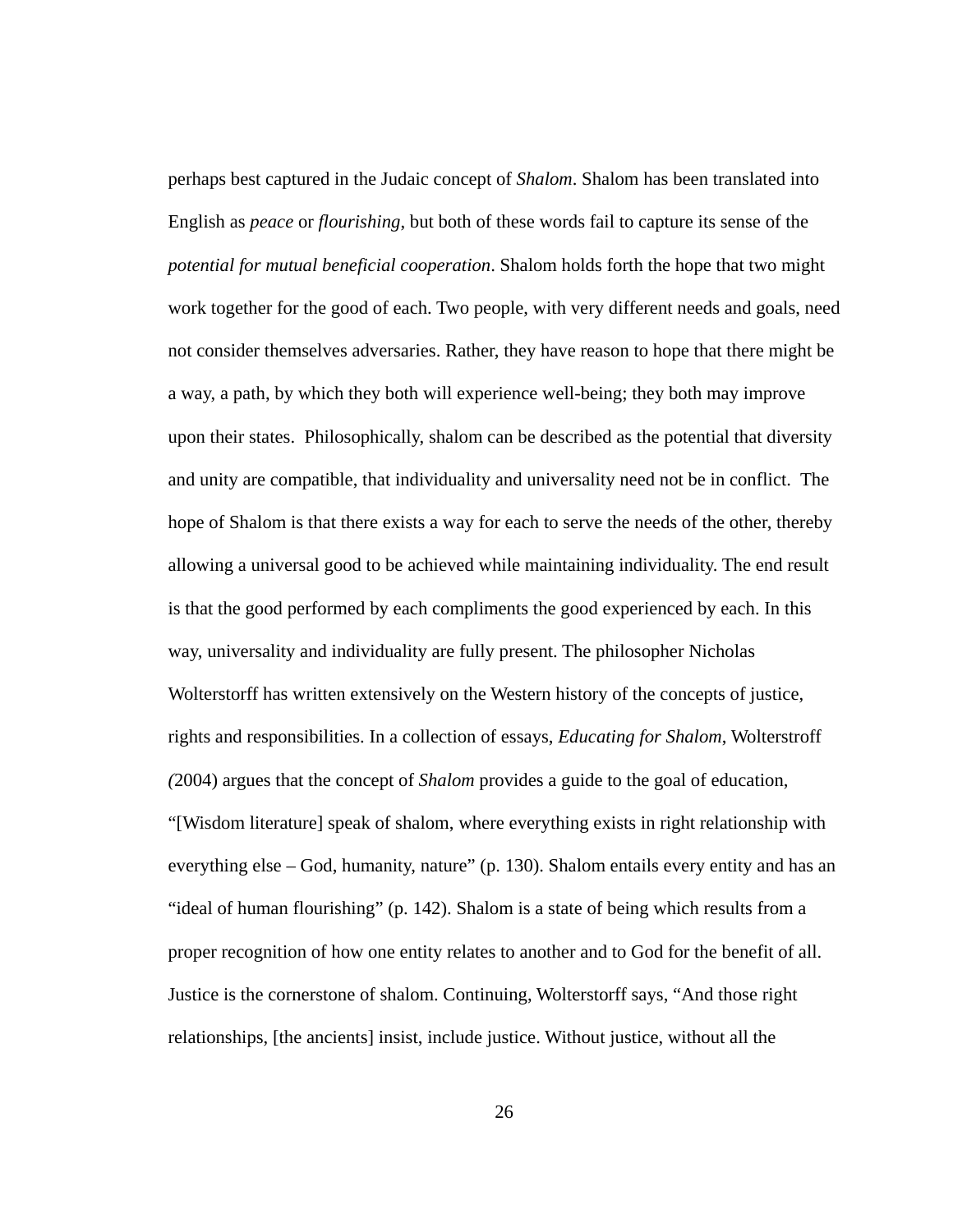marginal and voiceless persons of the world being brought back into the community and given voice, there is no shalom" (p. 130). It is my assessment that schools attempt to give voice to a particular kind of power inherent in some individuals. A power to educate. At the same time, I think the homeschooling movement is also attempting to give voice to a kind of power, a power inherent in the relationships of the family, a power which is not well understood by modern institutions of education. Reformational Philosophy provides a unique lens through which to view the phenomenon of modern schooling and homeschooling and to critically analyze the power to educate. Reformational Philosophers have expressed shalom as the goal of their inquiry, and have articulated a "shalom principle" (Basden, 2008, p. 104). Pursuing justice includes better understanding the power of entities and how entities function normatively.

 I am particularly hopeful that this work will interest those homeschoolers who identify as Christian, particularly those who identify as evangelical. As noted, while the homeschool movement is growing in its diversity, the reality is that the movement is heavily influenced, one might even say "led", by those who call themselves Christians and who find their motivation for homeschooling in particular interpretations of the bible and/or visions for a Christian society. Some Christian leaders who have promoted homeschooling have also called for the wholesale exodus and withdrawal of support from public institutions of education. Others have called for "taking back" the schools by way of "taking back" the nation and enacting more biblically-grounded law. Are such views a requirement of Christianity, or a "Christian" view of education? May Christians support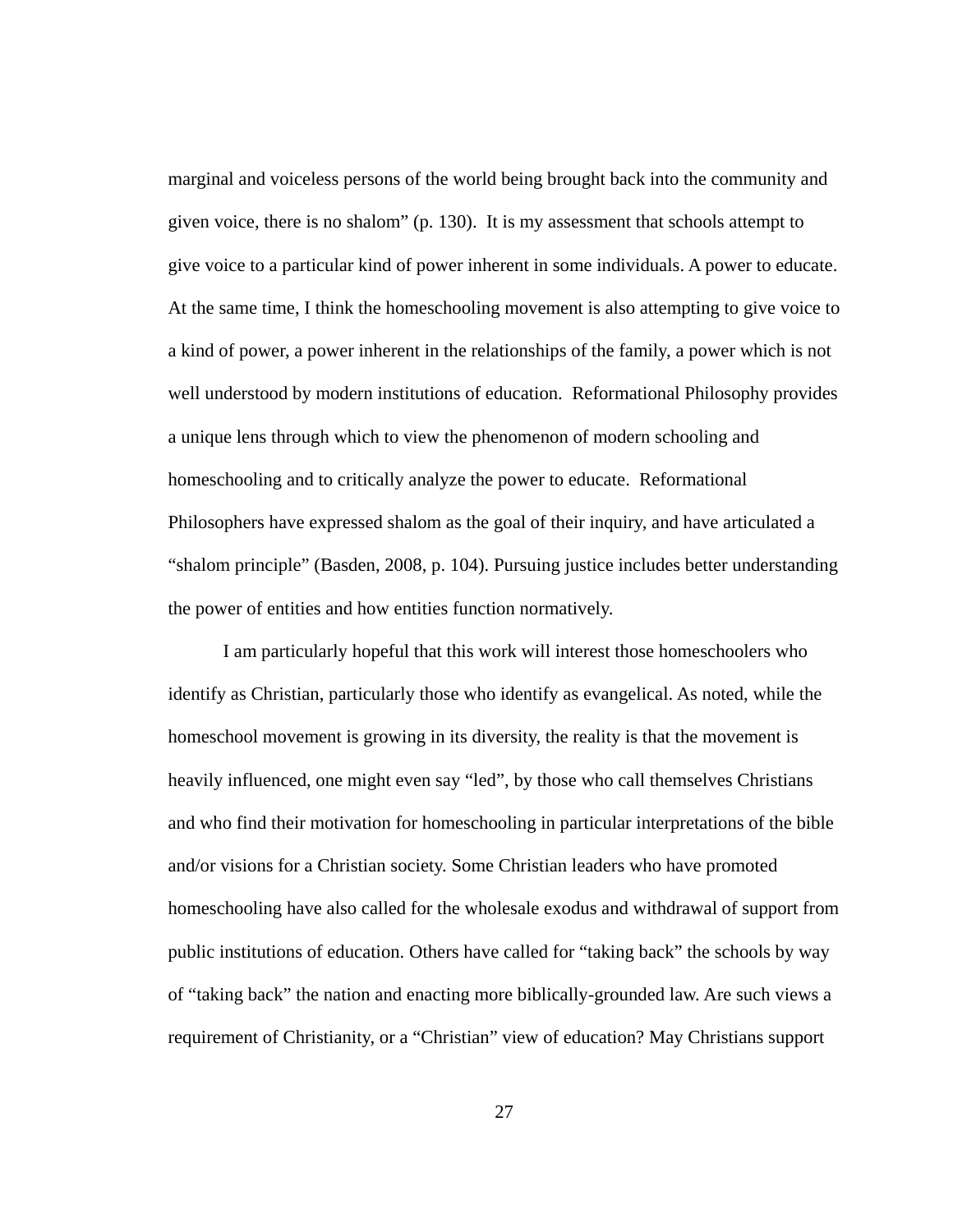secular state-sponsored educational institutions? May Christians serve as teachers or administrators in such institutions? Is doing so enabling something that is fundamentally ungodly, colluding with evil? These are important questions that Christians should wrestle. To what degree does our actions represent the fullness of the Christian faith? As noted, Reformational Philosophy considers itself a Christian philosophy. Its principle author, Herman Dooyeweerd, was explicit that his work was an attempt to articulate a philosophy solidly grounded on a Christian worldview. It is my hope that given a shared worldview, Christians who homeschool may find analysis of the movement and the institution of school from the perspective of the Reformed tradition of Christianity beneficial. The pursuit of justice is a difficult business, and its delay may cause one to long for revolution. According to Albert M. Wolters, author of *Creation Regained: Biblical Basics for a Reformational Worldview (2005)*, the Reformed tradition of Christianity rejects revolution and instead takes its cue from the restorative redemptive activity of Christ. This activity is characterized by its vision of sanctification, of "inner revitalization" (p. 89) as well as of "*progressive renewal* rather than *violent overthrow*" (p. 91, emphasis original). A reformed homeschool movement, one which can be characterized by shalom, will include a respect for the just relationships found in reality, a love for neighbor and critical thinking marked by dialog. It will therefore pursue justice for any entity seeking to engage in shalomic educational functioning.

 Finally, it is my hope that this work will be of interest to educators, or perhaps more specifically, educational philosophers, that is those who are engaged in theoretical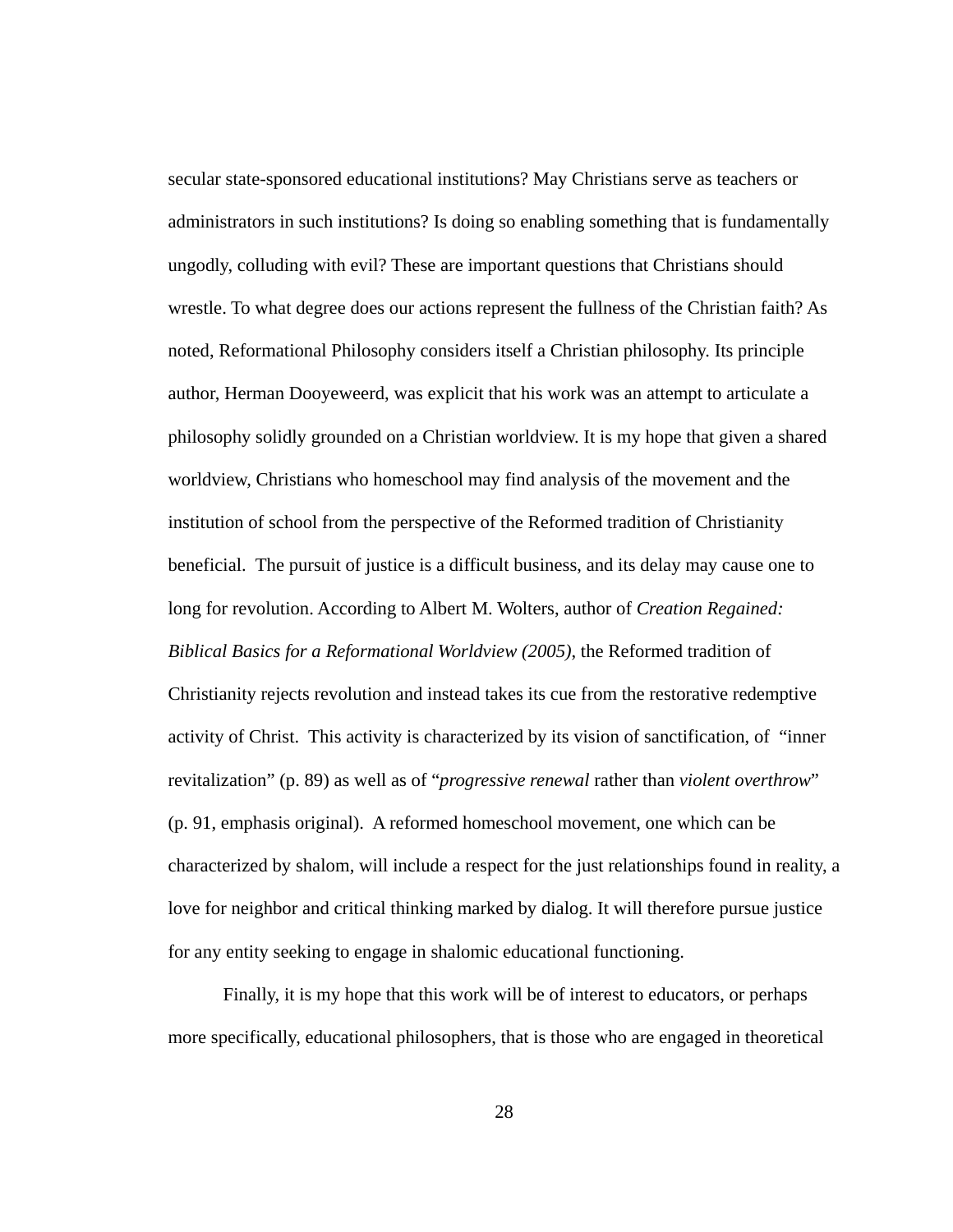work which seeks to add to the body of knowledge concerning education. In some sense, however, this audience is being asked to listen in on an insider conversation. Many in the educational establishment frowned upon homeschooling in its infancy and declared it a threat to the common good, to children, and even the to profession of educator. I believe this is reactionary and a short-sighted perspective. Education is a complex notion, replete with different theories and practices. There is significant room for difference. The rise of the homeschool movement generates questions concerning modern education. The success homeschoolers are experiencing should be celebrated and studied by educational philosophers and practitioners, in a fashion similar to the biologist who discovers a species thriving in the most remote jungles or deepest sea. What mysteries of educational functioning might homeschoolers help reveal? What is of interest to me is the possibility that the practice of home education may do more than just benefit the child, but the family and even the community. The concept of shalom gives me hope to think that homeschooling can be a force for the common good. Educational theorists should foster the good they find. They are uniquely skilled to analyze and reflect on the lessons of homeschooling and how they can be extended for the common good. Reformational Philosophy, and especially the Aspectual Theory of Herman Dooyeweerd, can aid this task.

 This section introduced homeschooling as an educational movement with growing influence, and the questions it generates concerning the institution known as *school*. Homeschoolers eschew the conventional schooling and place special significance on the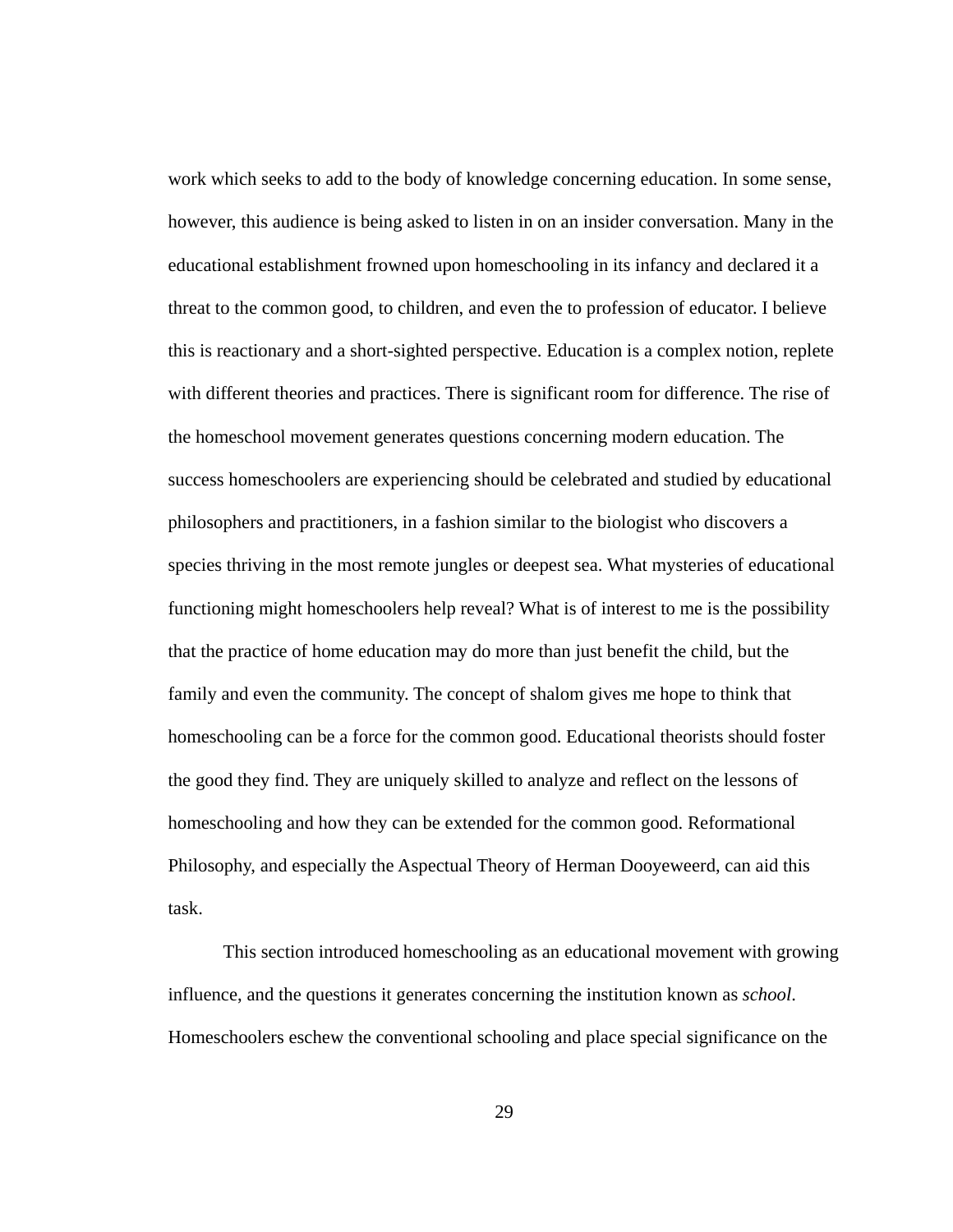role of the family in learning. The homeschool movement employes various theories to defend their attitudes and practices concerning schooling. These claims warrant critical analysis. Reformational Philosophy is a Christian philosophy, a product of the Reformed tradition and worldview. The concept of *Shalom* gives reason to hope that parents and teachers, that homes and institutions known as schools, can be mutually supportive. The concept of *Sphere Sovereignty* and the Aspectual Theory of Herman Dooyeweerd provide a unique tool to analyze the theories. Given the majority of American homeschoolers identify as Protestant Christian, as did Dooyeweerd, a shared worldview should aid the analysis. In the following section, we will examine modern homeschooling in America through the writings of several prominent advocates who shaped the movement. From these works, we will identify a collection of general theories to analyze.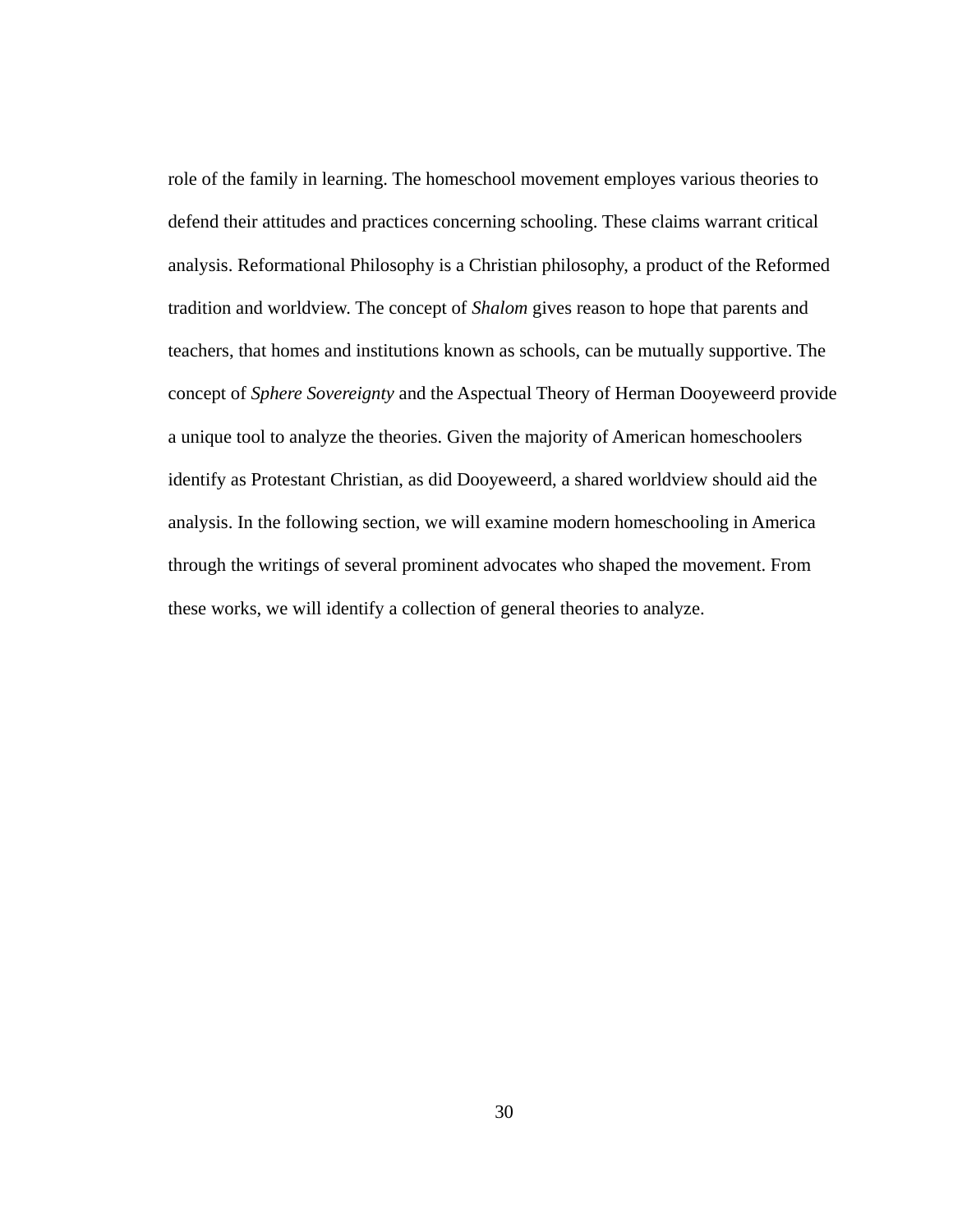## CHAPTER II

## PROBLEM

 Some homeschool advocates allege that institutions of education, that is schools, are inherently unable to serve the learning needs of children. Not only are they unable to serve the learning needs of the next generation, they negatively impact society by conditioning young and old alike to a unsatisfactory vision of humanity. This chapter serves as an introduction to the alleged inherent problem of schools, as presented by those who have abandoned the practice for a different approach.

 Before exploring these views, I wish to make clear that many homeschool advocates do not agree with these sentiments. These sentiments represent the most adamant within the homeschool movement. Many homeschool advocates would be satisfied with a "separation of school and state", with a defunding of public education and instead a non-public education system, which would allegedly permit a broader variety of educational practices. These advocates recognize that some parents may feel that schooling is best for their children. For many homeschool advocates, schools simply not do qualify as a public service. Rather, education is considered a private endeavor. But some home educator advocates go further, and argue that schools do not contribute to the development of children nor to the general welfare of society. It is claimed that individuals who work to develop and support schools simply do not understand the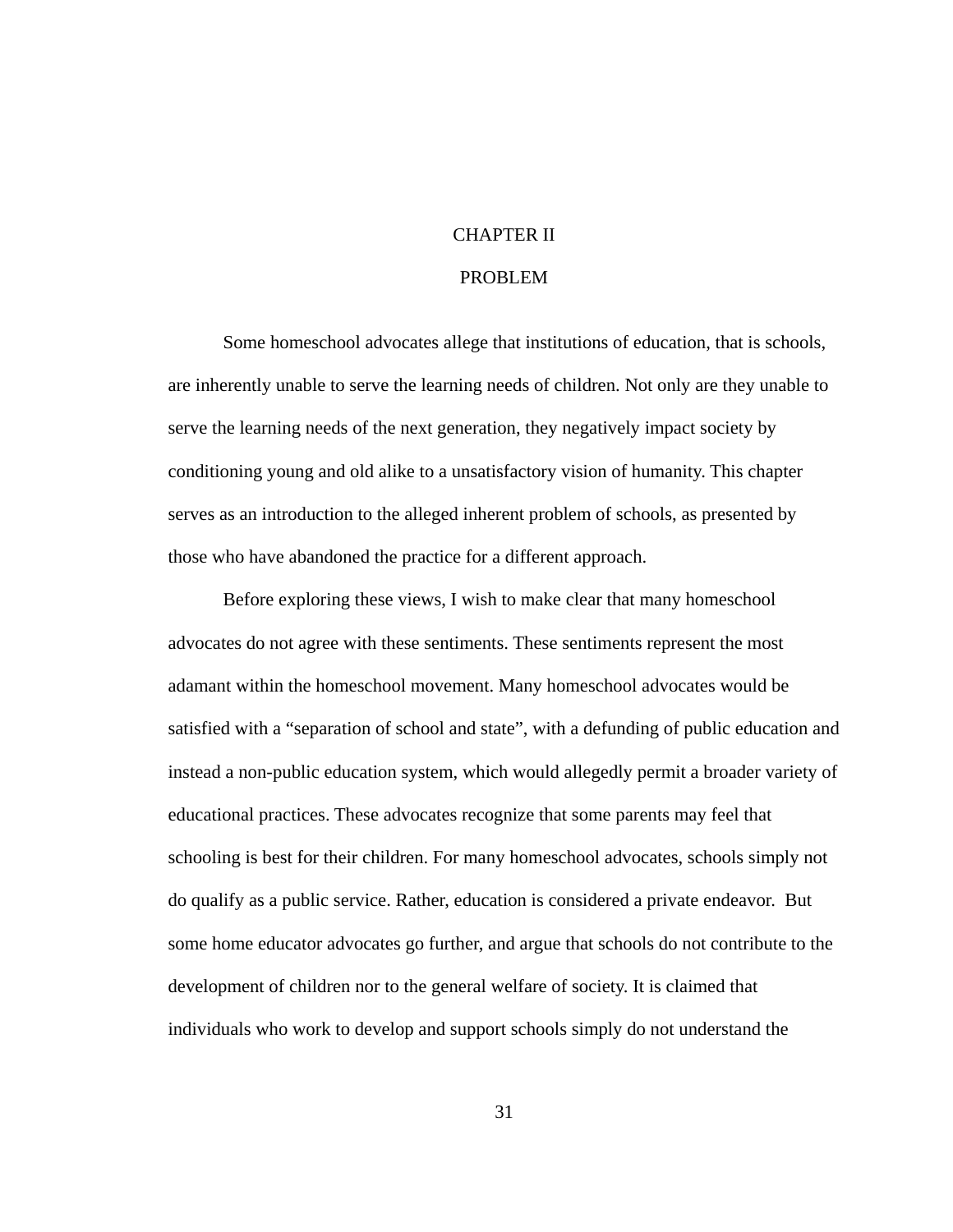principles of human development, learning and the nature of knowledge. Instead of helping children, schooling is, in fact, harming children. Instead of contributing to societal progress, schools are contributing to social regress. Schools are a failed social experiment, and a predictable one at that.

 While there is much to criticize about schools, what I wish to reflect on is the concept that schools are a bad idea, that they are a failed experiment in education, and that sending a child to school, educating a child outside of the home, is to fail in one's parental duty, one's responsibilities. In contrast, it is alleged, homeschooling, or parentdirected education, is essential for society to flourish. Anything less is to invite disaster. Some Christians suggest that homeschooling is a necessary part of a revival movement. For some Christians, homeschooling signifies parents turning their hearts toward God. "If anything can stay God's hand of judgment on western democracy in light of our national sins, the home school movement can" (Klicka, 1995, p. 177). What is implied in such a statement that the practice of organizing educational institutions and of sending children out of the home to be educated is on the list of society's crimes. What is the Reformational Philosophical response to such claims? Do schools contribute nothing to society? Is sending one's child to a school an immoral act? Are people who teach in schools, especially public schools, morally at fault for propagating an oppressive institution? Should people fight for the cessation of public funds expenditures for education and instead pass laws which mandate home education? Are Christians who establish schools, teach in schools, or send their children to schools, violating their faith?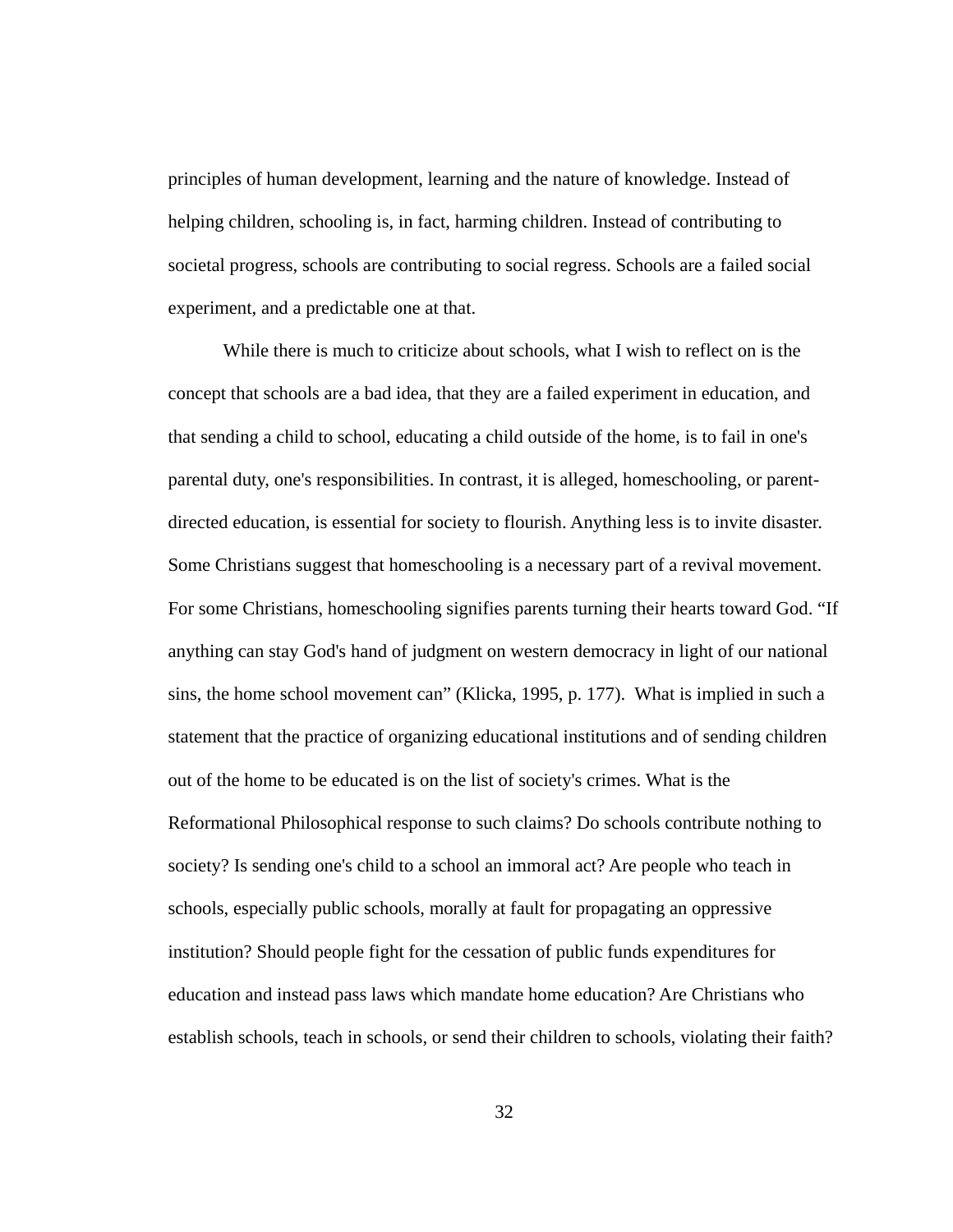Not all of these questions are within the scope of this study. However, they are part of the homeschooling ethos. Given the degree of success the homeschool movement has had over the last thirty years, educational philosophers should carefully reflect on the movement and seek to understand its theories toward education and schools. This chapter will examine the ethos and claims that schools negatively impact children, parents and ultimately society because they can only present an oppressive view of existence and of humankind.

 Homeschoolers frequently cite reports of the academic decline of students of American's public education system; but more essential to home educators is the testimony that schooling has not only negative effects on the cognitive abilities of children, but also the emotional and social well-being of children. Many early home education advocates, including John Holt (1981, 1989) and Raymond and Dorothy Moore (1979, 1981, 1982, 1984), John Taylor Gatto (1992, 2000) and David and Micki Colfax (1988) were educational professionals who wrote extensively about the negative influence of schooling on young people. Some of these testimonials are from the perspective of the teacher, others from the the perspective of a parent. David and Micki Colfax (1988) were professional educators; David was a sociology professor, and Micki taught in secondary public schools. Both recognized that something was amiss with our educational system, and yet they could not quite place their finger on it. But then Grant Colfax, who was six years old in 1971, entered the first grade. According to the Colfaxes:

33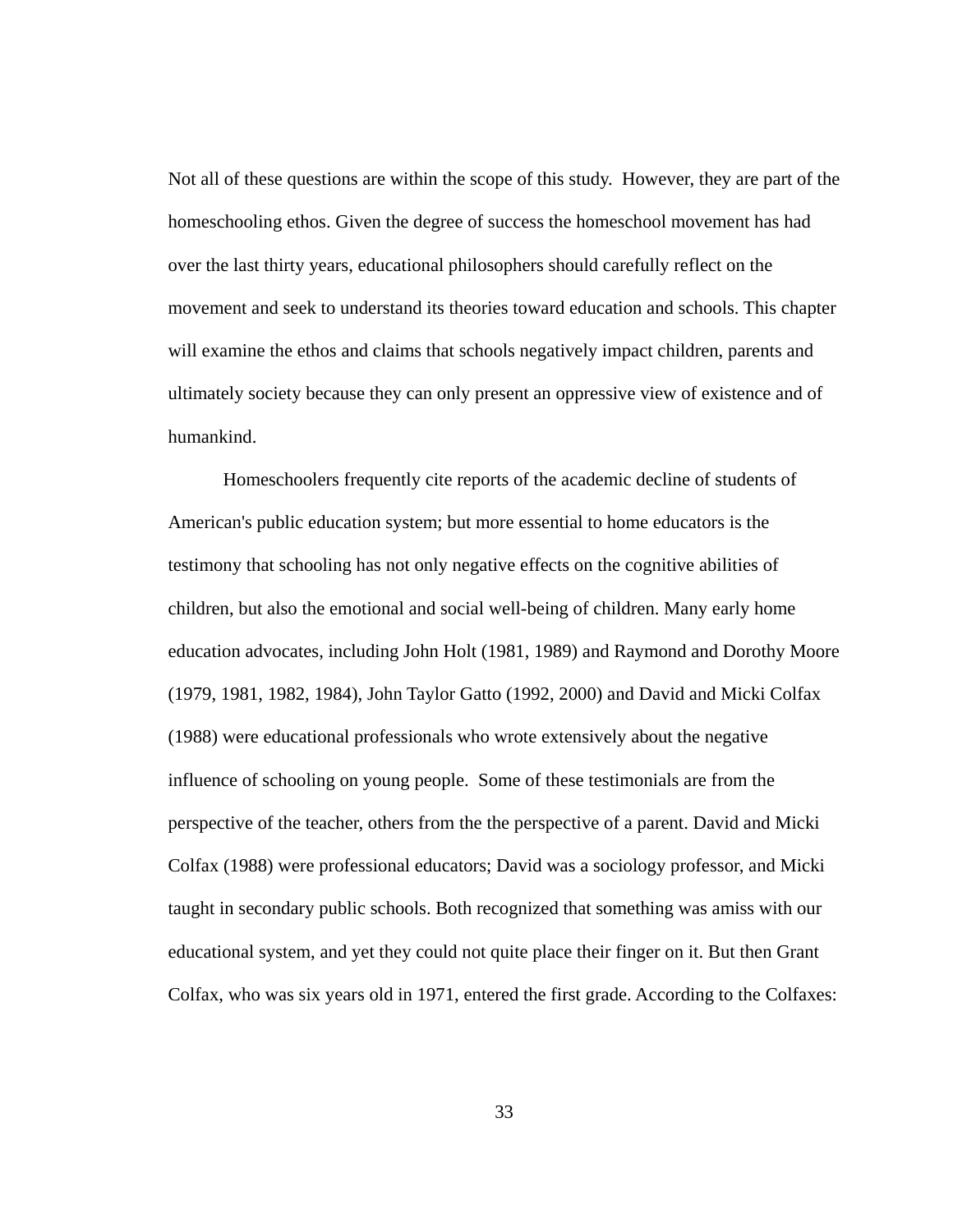It took only a week before we began to observe some changes in Grant. Usually active and voluble, we noticed that he had become listless and withdrawn. He assured us it wasn't school—it was "okay." But by the end of the month, during which his behavior hadn't improved, he admitted that, yes, it was school. It was "dumb" and "a waste of time." (Colfax, Colfax, 1988, p. 21).

Jessie Wise, who left her teaching position to educate her own children, wrote a book with her adult daughter, Susan Wise Bauer, entitled *The Well-Trained Mind: A Guide to Classical Education in the Home* (1999). In it she tells the story of her son Bob, who started elementary school in the early 1970s. "He started to change", she writes, "He had been an excited, exuberant, curious child. Now he was a behavior problem. He stopped doing well in school. His papers had always been meticulously done, but suddenly his writing became sloppy" (Wise, Bauer, 1999, p. 35). According to Wise, schooling did not positively impact her son Bob. Instead it had the opposite effect. Through schooling he developed apathy toward his activities. The Wises felt they needed to counter-act the negative influence of school on Bob; "[we] realized that we were spending most of our time with [Bob] trying to undo what was happening to him when was at school" (Wise, Bauer, 1999, p. 35). In other words, schooling was not good for Bob, and was, in some sense, making the Wises' responsibilities as parents more difficult.

 In 1991 John Taylor Gatto was awarded "New York State Teacher of Year". In his acceptance speech, later published as *Dumbing Us Down: The Hidden Curriculum of Compulsory Schooling* (1992)*,* he lamented the effects of schooling that he witnessed and called for radical reform. Gatto identified multiple problematic characteristics of students including: a lack of curiosity and interest in the activities of adults, the absence of a sense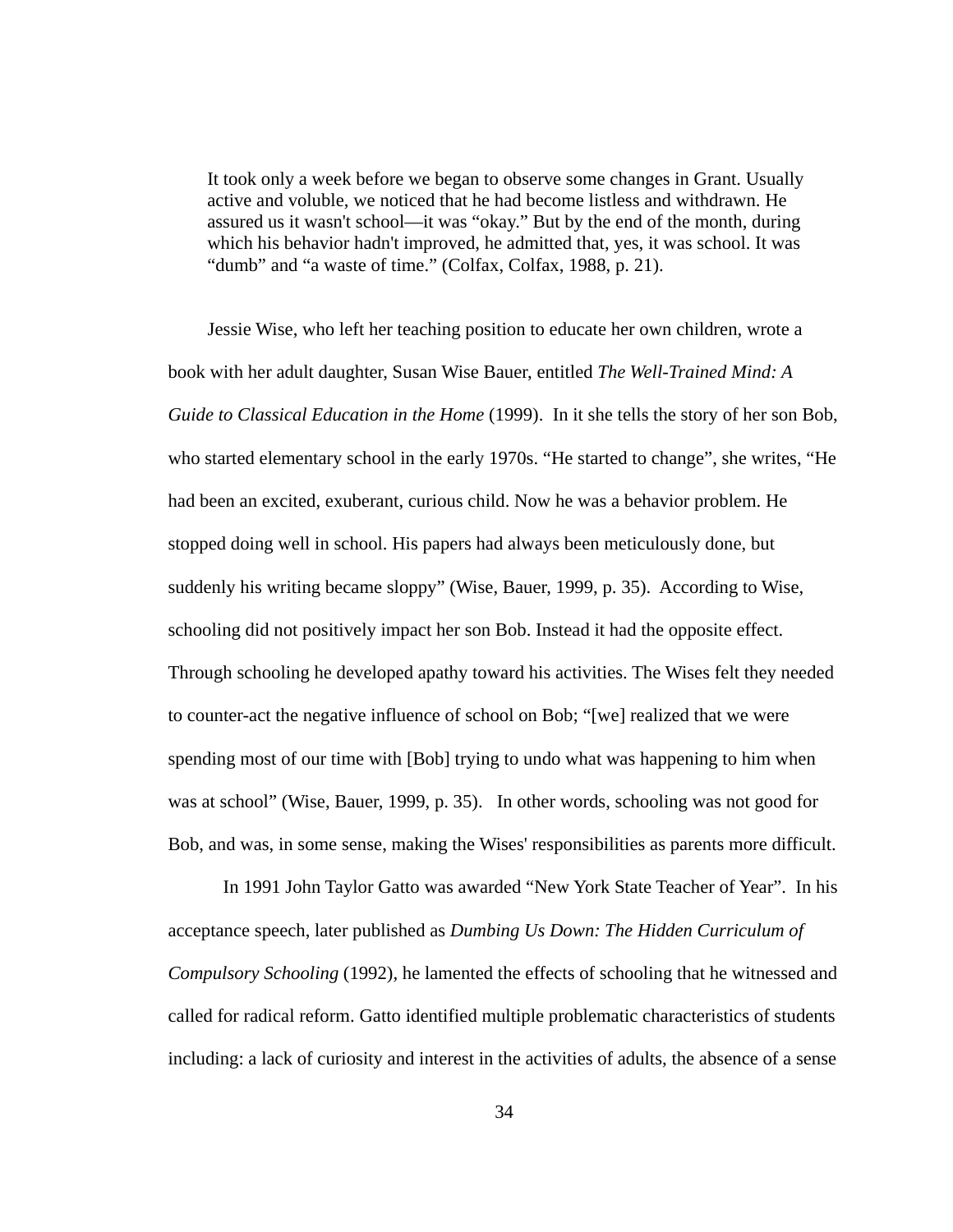of history or of the future, cruelty toward each other and an inability to form intimate relationships, and finally a deep dependency and timidity, which "is frequently masked by surface bravado, or by anger or aggressiveness, but underneath is a vacuum without fortitude"(Gatto, 1992, p. 32). All of these characteristics he attributed to schooling and the fact that schools are "taking all [children's] time from them—time they need to grow up" (Gatto, 1992, p. 31).

 Many home education advocates tell similar stories about the negative influence of school upon children. They speak of witnessing in children an inherent capacity for learning, natural curiosity and a cooperative spirit. But many children do not have these characteristics after schooling. Instead of having these qualities enhanced, they are diminished. What explains this? The Colfaxes sat in on their son Grant's class and interacted with his teacher and came to the conclusion that school was boring, but there was nothing really unusual about Grant's school circumstances, nothing different from their own school experiences. There was nothing atypical about his teacher nor his classmates. Their conclusion was that the problem was inherent in the institution. They finally saw it from Grant's perspective. From Grant's perspective, and eventually his parents, school signified oppression:

Sure, it was a waste of time, but how valuable is a six-year old's time anyhow? But however we might try to rationalize it, Grant was right: this was stupid and a waste of time. There was no way we could justify hours in the classroom, no way we could tell him that school was something that had to be endured. Perhaps Grant would have to face dreary reality eventually, but not now. There had to be other options. (Colfax, 1988, p. 21).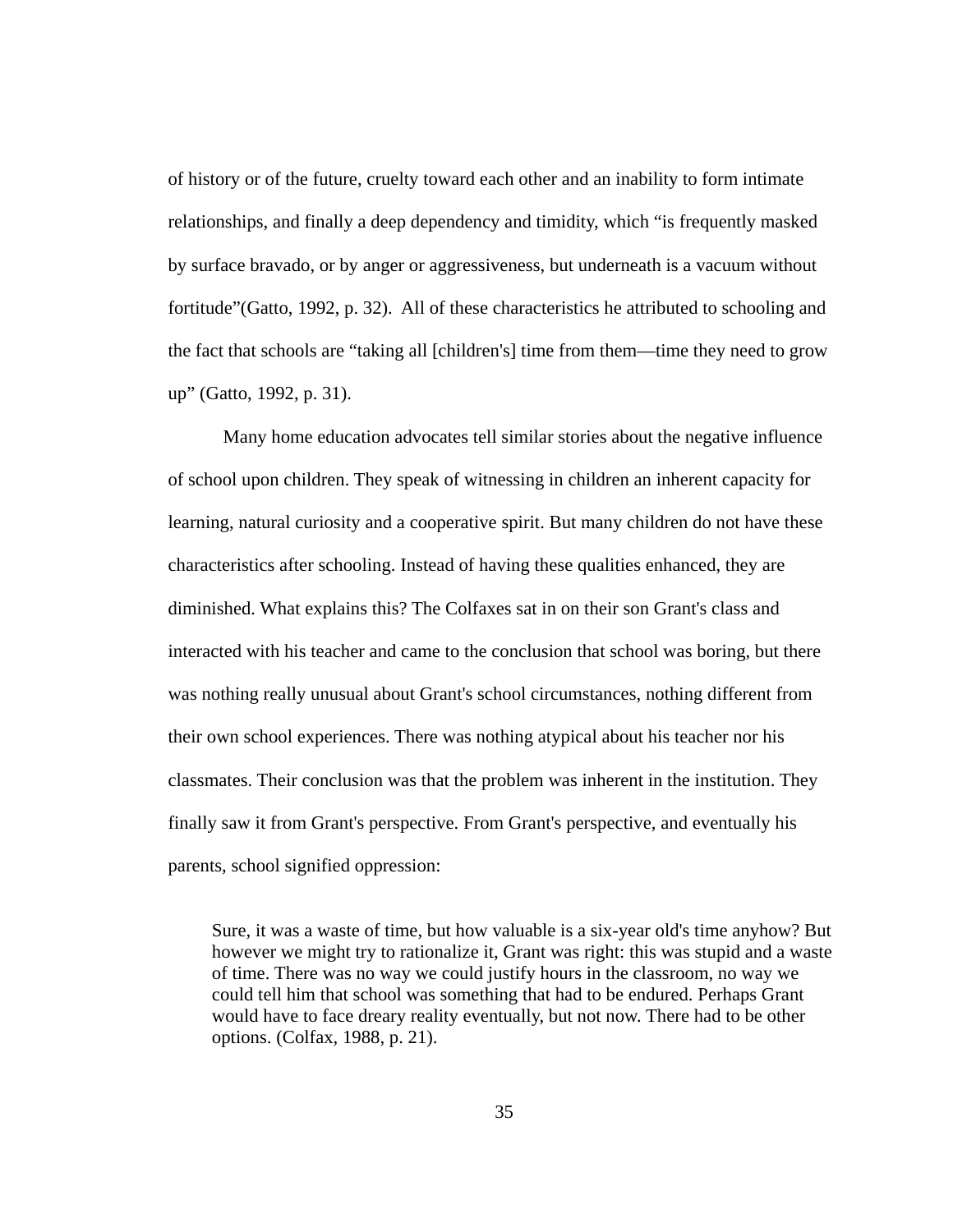This last quote is significant. While it is said somewhat tongue-in-cheek, the Colfax's characterize reality as being "dreary". The dreariness of reality is something which Grant would ultimately "have to face." But it was the Colfaxes' view that Grant should not experience it yet, not in its full force. Not while he was a child. What Gatto, Wise, Colfax and other homeschool advocates are saying is that schooling signifies an experience that we naturally resist, something which is boring, mundane and even unjust. Eventually everyone must ultimately encounter these things, and adulthood assumes some level of preparation, but childhood is different. It is not fair that a child be subjected to it. The encounter changes them, leaves them unprepared for adulthood. What is this thing, this oppressiveness present in reality and made explicit in schooling which seems to squander children's curiosity and their capacity for cooperation, and transform them into something less than their potential? How does an institution of learning, and especially a public school, propagate it? How does home education avoid it or even counteract it? What's wrong with schools?

 Home school advocates criticize schools for failing to acknowledge the true state of human condition, and to serve young people by preparing them for the complexities of relationships. Instead, schools condition children and adults to accept narrow roles dictated by others. Home educators who identify as Christian often embrace language of cosmic warfare to articulate the gravity of the situation and issue a call to action. Greg Harris, a pastor and founder of an organization called The Noble Institute, in his book entitled *The Christian Home School,* writes:

36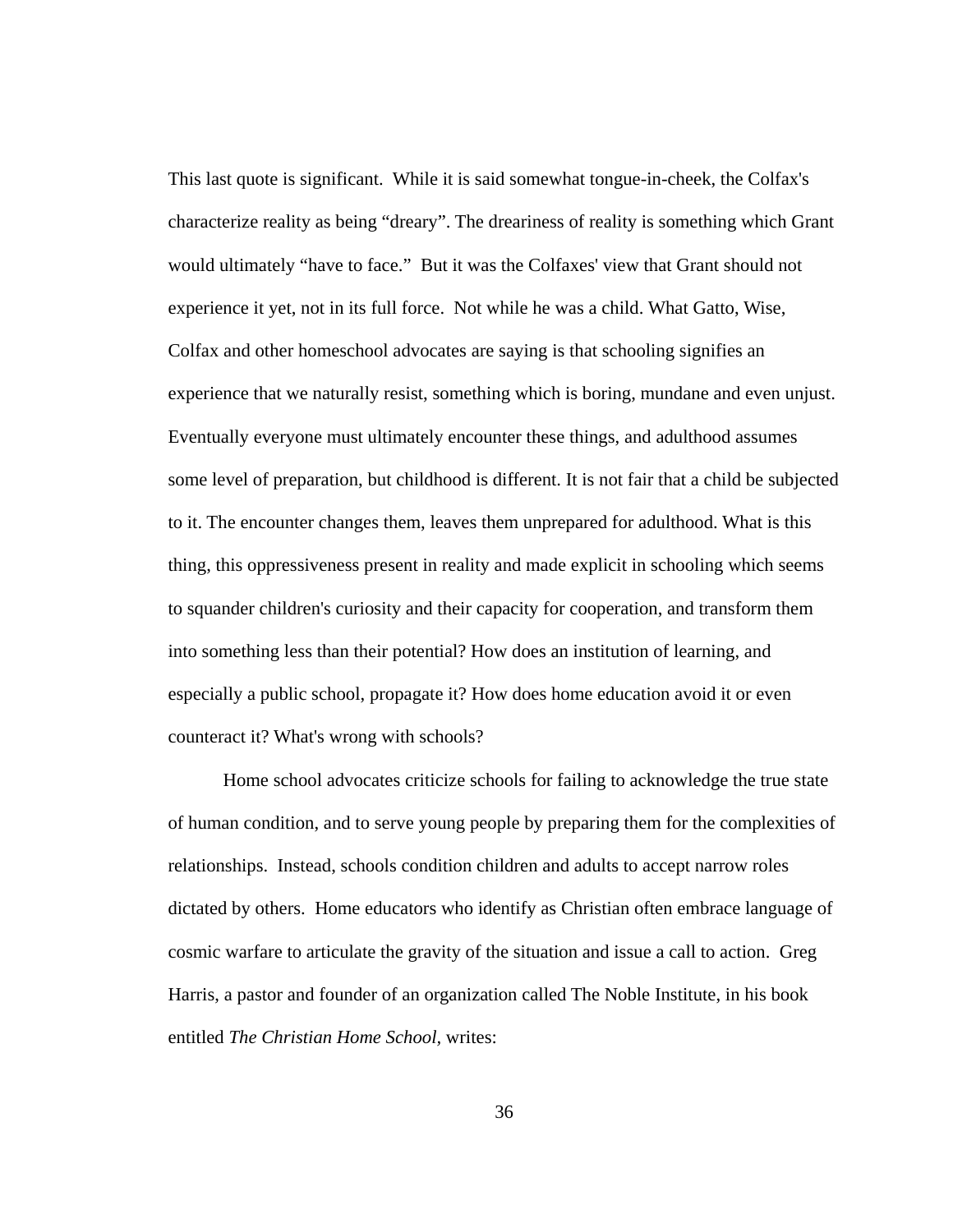The real conflict over education in America today isn't primarily within the four walls of a public school classroom; rather, it lies between two very different schools of thought, both having their own very different moral goals, both propagating their own distinct worldview, both wanting to produce a very different kind of human being.... The real battle isn't *for* the public schools; we never had them. The battle is for our children. (Harris, 1988, p. 8)

According to Harris, and many Christian homeschool advocates, schooling propagates a particular way of thinking about reality, about self and about society that is ultimately dehumanizing. Ironically, this dehumanizing worldview is called humanism. Many Christian homeschool advocates employ the epistemological concept of worldview to help explain the differences between home educators and schools. In *Why so many Christians are Going Home to School* (1990), Llewellyn B. Davis writes,

Each of us has a worldview. Our worldview is our personal philosophy of life. It is 'a set of presuppositions or assumptions that we hold consciously or subconsciously about the basic makeup of our world.' Our presuppositions about God, man, the world, authority, truth, value and ethics determine how we will live in relation to God, others, the world, and the authorities in our lives; what we will believe is true; what we will consider personally meaningful and valuable; and what we will determine is right and wrong. (Davis, 1990, p. 4)

As Davis makes clear one's worldview is one's perspective concerning the fundamentals of existence, one's "take" on reality. One's worldview shapes one's goals and response to circumstances. It includes one's suppositions used in one's reasoning, but also one's unconscious desires. One's worldview is both the product and the guide of one's experiences. Public schools (and even sectarian schools according to some Christian homeschool advocates, for they employ the methods of public schools) are bastions of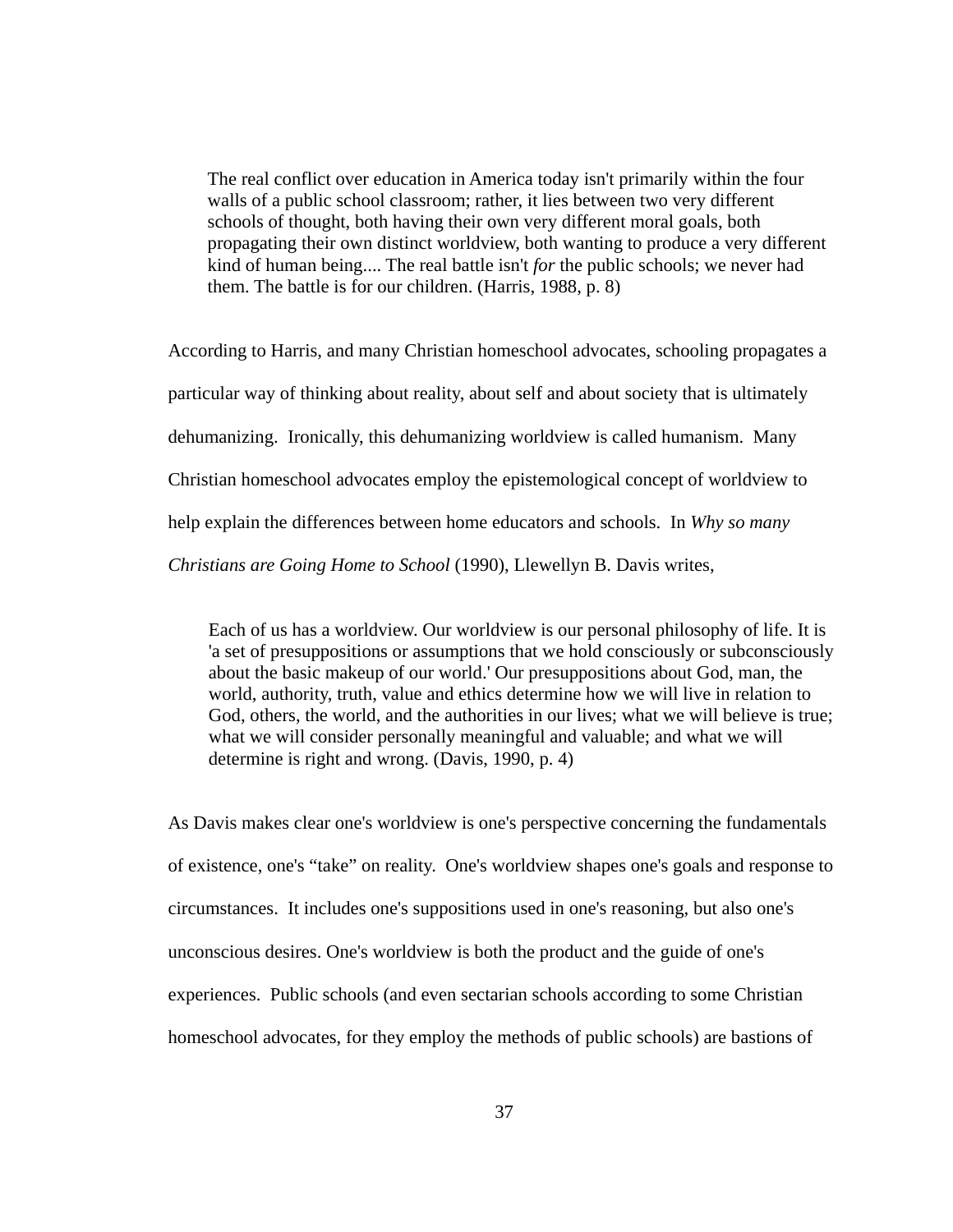humanism. Humanism is characterized as a celebration of human power and authority and a unwillingness to recognize any higher authority than humanity. It is deemed antithetical to the worldview presented in the Bible, and is also deemed the source of statism. Christopher J. Klicka, who served as the senior counsel of the Home School Legal Defense Association (HSLDA), in his book *Homeschool: The Right Choice* (1995) writes: "The religion of humanism is quite easy to identify. Humanism simply means that man, rather than God, is the measure of all things. Humanism does not recognize God or His absolute moral values, but instead asserts that each person can set his own values and control his own destiny" (p. 65). It is significant that Klicka calls humanism a religion. Christianity holds that humans are beings who exhibit fidelity, and as as such they cannot help but function religiously. Every worldview is the product of, and communicates, some ultimate commitments. While humanism may not have practices typically associated with traditional religions, it still has ultimate commitments which guide the practices of humanists. These commitments, according to many Christian homeschool advocates, are what shape schools. These commitments are alleged to shape not only the curriculum, but the methods. Schooling, in essence, is the method of humanist worldview transfer. Therefore, for many Christian homeschool advocates, to resist humanism, even sectarian schools are to be rejected, for though they may incorporate religion into the curriculum, they do so employing humanistic methods. The following section will first examine the Christian homeschools' critique concerning the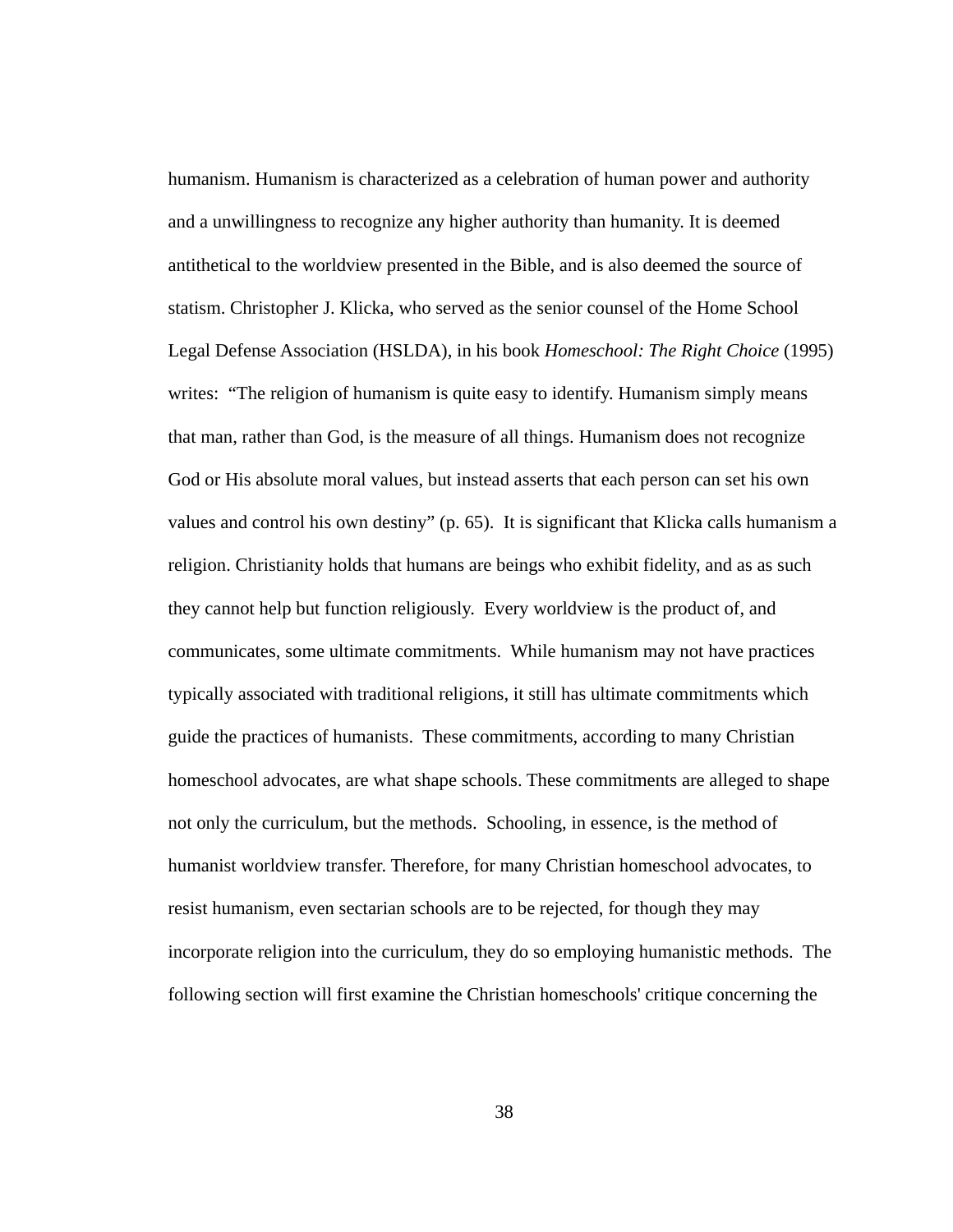claims of religious neutrality in public schools, followed by the critique of schooling methods.

 The primary evidence of humanism at the root of schooling is the historical movement from biblical-based moralism in public education to the explicit absence of the Bible in schools (Blumenfeld, 1985; Klicka, 1995, Rushdoony, 1968). Christians claim that the Bible, the Old and New Testaments, is a divine revelation. For most Christian homeschool advocates, it is the cornerstone of knowledge and the centerpiece of the curriculum. Mary Pride, author of *School-proof: How to Help Your Family Beat the System and Learn to Love Learning-The Easy, Natural Way* (1988), writes, "The Bible is the rock and foundation of a Christian curriculum. It is the way we learn about God, ourselves, our neighbors, and the world. This Book *explains* things. It tells us why they are what they are what it all means. It even explains the future!"(p. 176). Gregg Harris (1988) further explains the significance of the Bible:

When it comes to the means of education, there are a few general, but crucial, principles we need to consider at this point. The first is the primacy of the Bible in our instruction... Without the Bible, we are walking in the dark on every path of life. We need the corrective lens of Scripture in order to see where we are going. (p. 68)

The Bible therefore not only provides important information but acts as "corrective lens" to one's perspective on reality. Christian home educators argue that the study of the biblical text transforms a person's perspective on reality. Because Christians believe the biblical text does more than just tell the reader about God, but is *the* word of God, to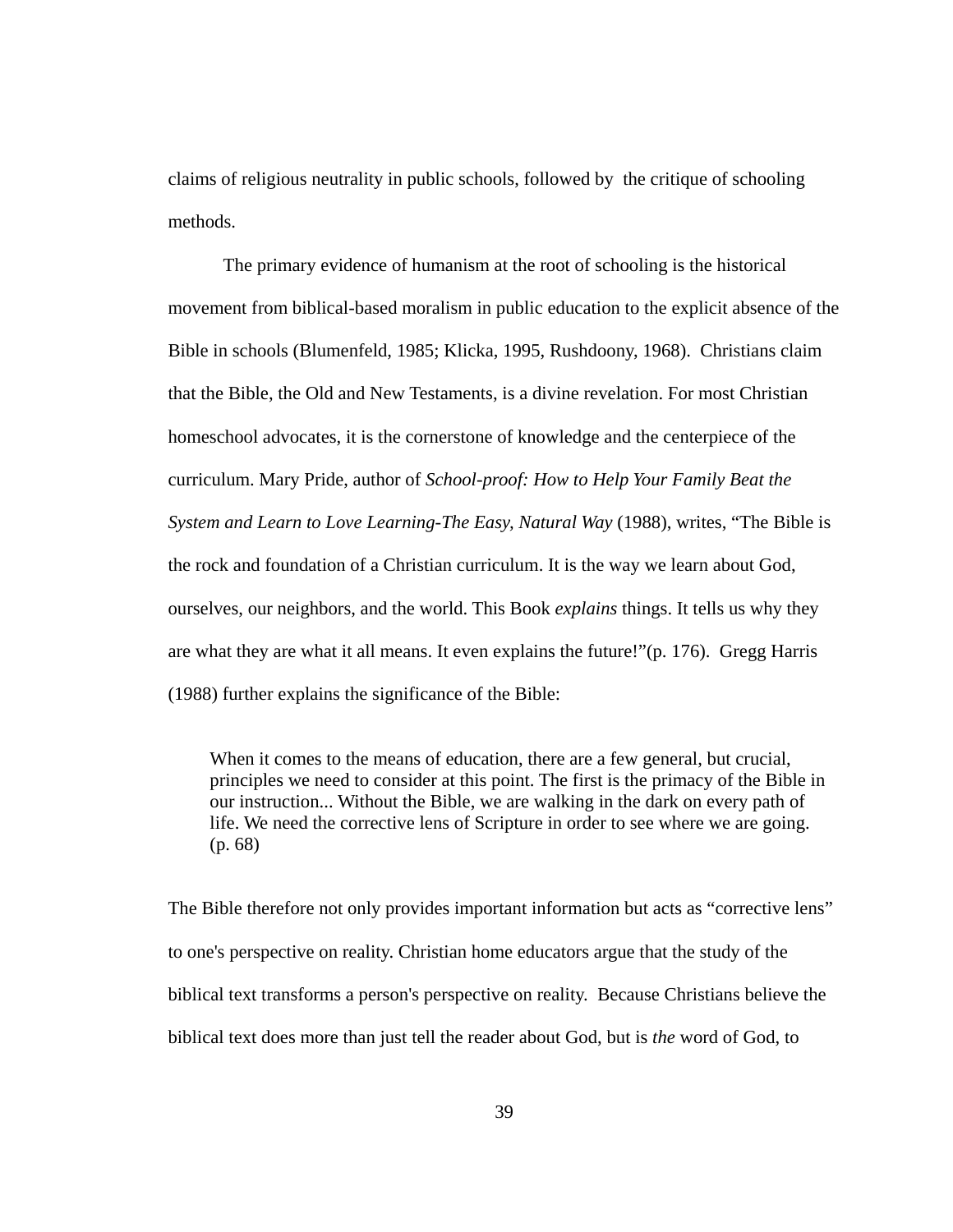study the Bible is to be taught by God; it is to come under God's tutelage, and to begin to see reality as God sees it and declares it to be. The Bible provides God's worldview, which is deemed uniquely true. Through the study of the Bible the reader learns of God's perspective on humans, on nature, on society, on knowledge. A person should therefore strive to conform his or her worldview to the worldview presented in the Bible. This in turn, shapes how one acts. Pride (1988) writes:

What does it mean to know and serve your neighbor? First, it means developing a worldview. … You see what is there and how it relates to the rest of what's there. Informed by the Bible, you also see what it means and what, if anything, you should do about it. This is the basic knowledge human beings need in this world. (p. 181)

Therefore, for the Christian homeschooler an education without direct study of the Bible is radically deficient, for it is to exclude what is deemed the most essential, positive and powerful perspective-shaping text in existence.

 Christian home educators advocate for early and regular exposure to the Bible so as to communicate its importance. Harris (1988) recommends that children, in addition to attending regular church services where the Bible is studied, develop a daily habit of biblical study. In addition, given every opportunity, a parent should explain things with reference to the Bible, making clear what the biblical text says about a particular subject, or how the text has shaped the adult's perspective. Parents should function as role models, "they should see us reading and studying and applying the Bible" (Harris, 1988, p. 72).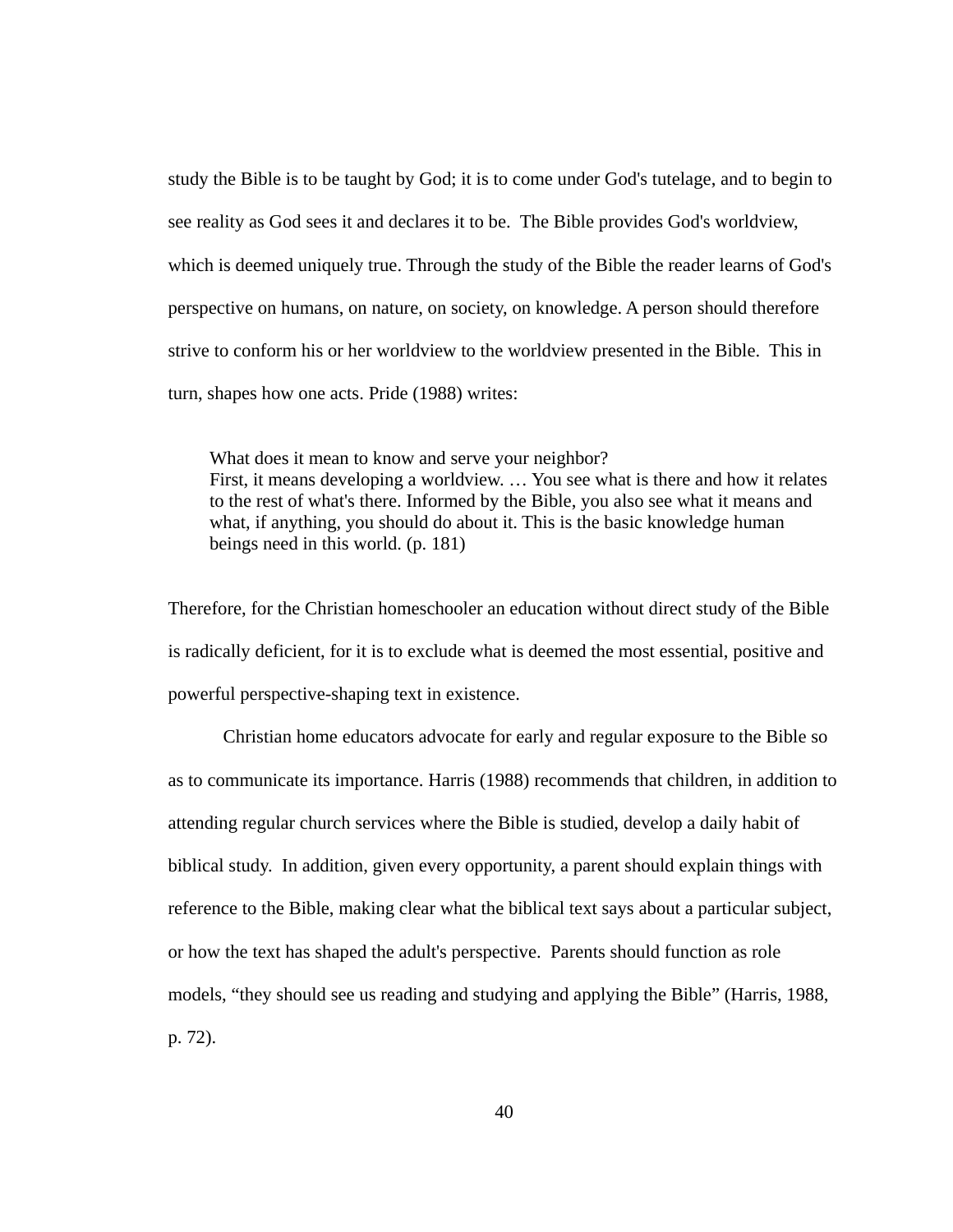Not only should children study the Bible, but they should study subjects as they are biblically informed. For example, the Genesis account of the Old Testament states that the universe was created by God in the space of six days and that humanity suffered from an apocalyptic flood. Therefore, the study of astronomy, geology, biology, etc. should reflect this biblical information. The curriculum producer Apologia, a "familyowned corporation with the mission to help homeschooling families learn, live, and defend the Christian faith" markets its science textbooks as "creation-based" (Carman, 2011). For many Christians home education advocates, any scientific theories which call biblical information into question are deemed incompatible with biblical wisdom. Answers In Genesis (AIG), an organization which advocates for Youth Earth Creationism (YEC), a view, based on biblical statements, that the age of the earth and human history is roughly 6,000 years, publishes textbooks popular with Christian homeschoolers. Commenting on science textbooks with more information about the theories of evolution, AIG staff member Dr. Elizabeth Mitchell writes:

It is particularly important for science textbooks to acknowledge that God's Word is trustworthy. Observable, scientific facts will never violate God's Word when properly understood but rather affirm it. In fact, the history of creation and the global Flood are not only consistent with scientific observations, but they also can help explain what we observe in the world. Evidence about origins, because conclusions rely on assumptions about conditions and events that existed in the unobservable past, *must* be interpreted in accordance with a person's worldview. And that worldview is either one that accepts the history contained in God's Word as true or rejects it. (Mitchell, 2013)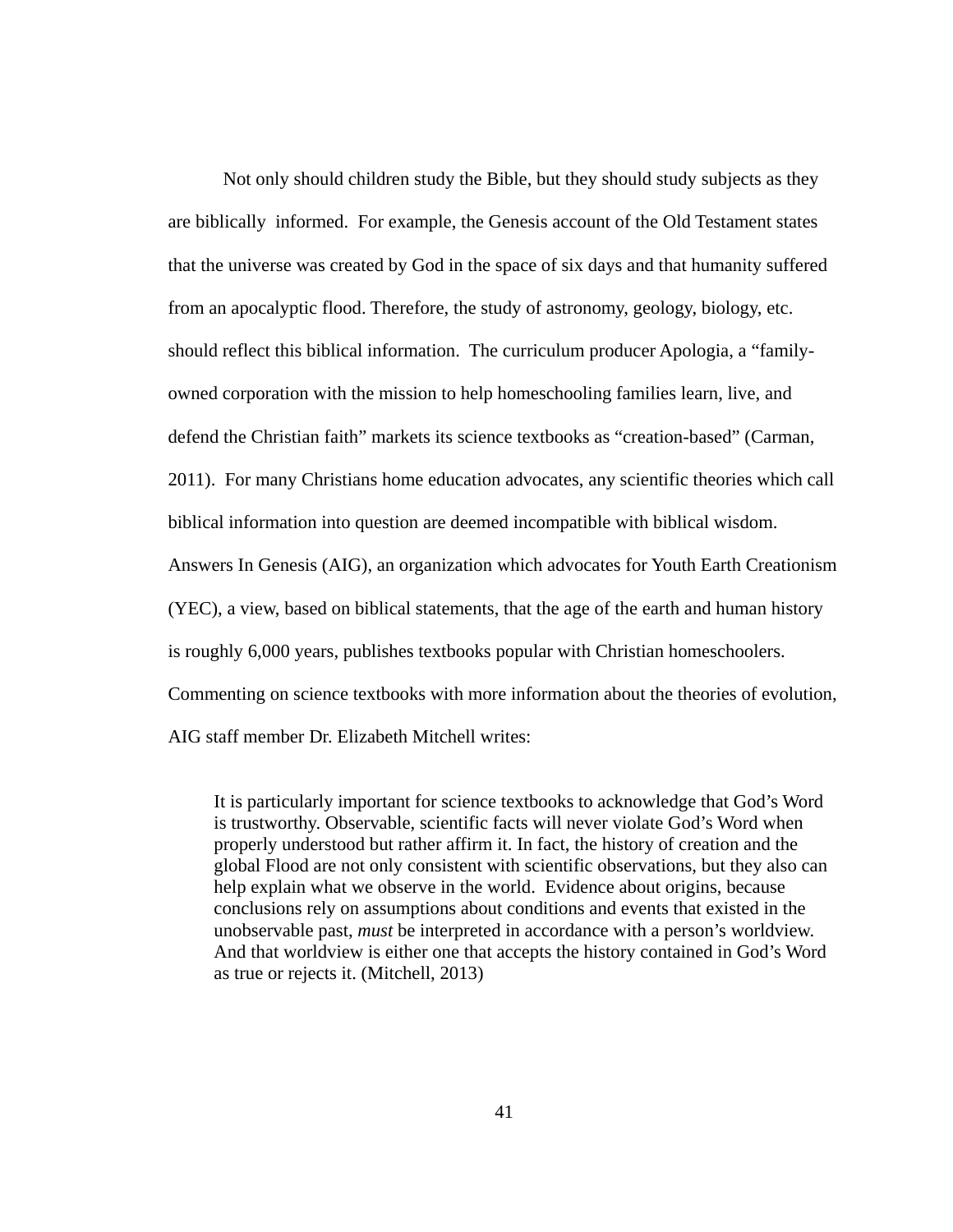The biblical perspective should also be included in the humanities. The study of history, art, law and modern government should reflect the biblical worldview. Vision Forum Ministries is an organization which markets education resources to homeschoolers, including history books and replicas of historical artifacts. The organization also hosts historical re-enactment events designed to educate and celebrate the role God has played in American history. Reflecting on a Jamestown Quadricentennial event, Founder Douglas Phillips (2007) writes,

Throughout the week, the scholars, historians and teachers at the event stood unified in their presentation of American history through the lens of the providence of God. ... Several historical themes predominated: First, the proper study of history requires the correct theological presuppositions. Primary among these is the doctrine of providence.

For Phillips, and many Christian home educators, the biblical view of God's active role in human events, expressed in theological statements such as the "doctrine of providence", is essential to an understanding of history. In summary, for the Christian homeschool advocate, the study of the Bible, and of subject matter informed by a perspective shaped by the Bible, is fundamental to education. It's absence signifies a radical deficiency in the development of a child.

 But it is not simply the absence of biblical studies or the biblical perspective in schools that troubles Christian home educators. Christian homeschool advocates level two additional criticisms against the humanism shaping the curriculum of public schools. The first is the censorship of Christianity marked by the alleged absence of any positive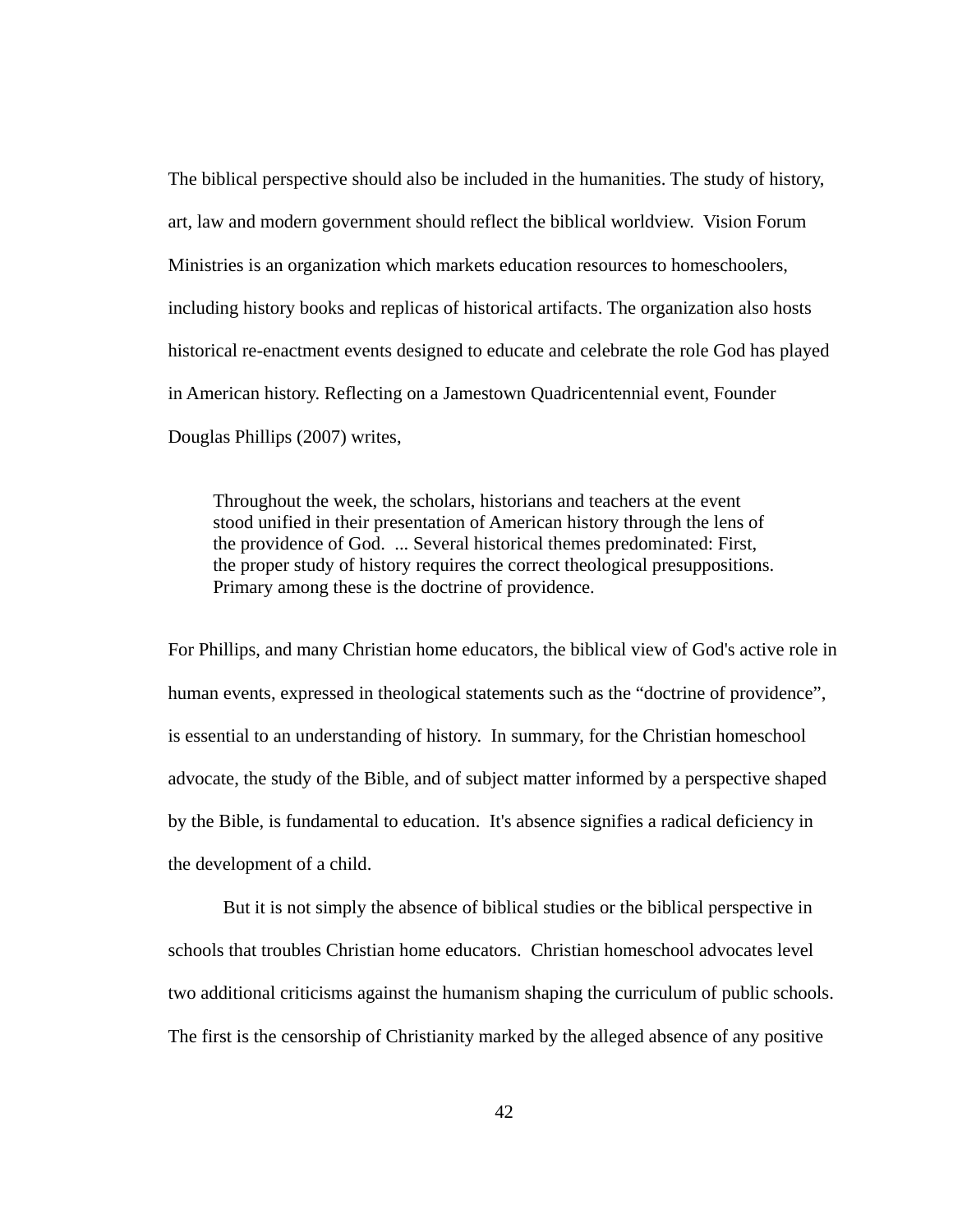messages concerning the role religion has had in history, and in particular Western civilization and America. Mitchell Stevens in his research of the homeschool movement, *Kingdom of Children* (2001), shares the view of one homeschooling mother, Cheryl Marcus:

"I don't like the way schools are going. … What's wrong with Christianity all of the sudden? You know? This country was founded on Christian, on religious principles. [People] came over here for religious freedom, and now all of a sudden all religious references seem to be stricken out of the public school, and I don't like that at all." (quoted in Stevens, p. 67)

The use of the phrase "stricken out" is significant. According to many Christian home educators, public schools propagate a revisionist history, with the goal of expunging Christianity from the curriculum. The claim is that public school, in effect, advances an unspoken lesson that Christianity is insignificant and that it has had little to no positive significance in the history of humankind. Many Christian homeschool advocates argue that Western civilization has been positively shaped by the prominence of the biblical worldview. A shared worldview gives rise to culture and common values and a shared morality. What separates American society today from American society 250 years ago is a growing lack of biblical knowledge and therefore the absence of a common biblical worldview amongst citizens. It is said that the success of the American Revolution and the birth of the United States was directly related to the shared biblical worldview of the leaders of the time. Even if not all were devote Christians, what is argued is they shared the biblical worldview. This shared biblical worldview meant shared values, which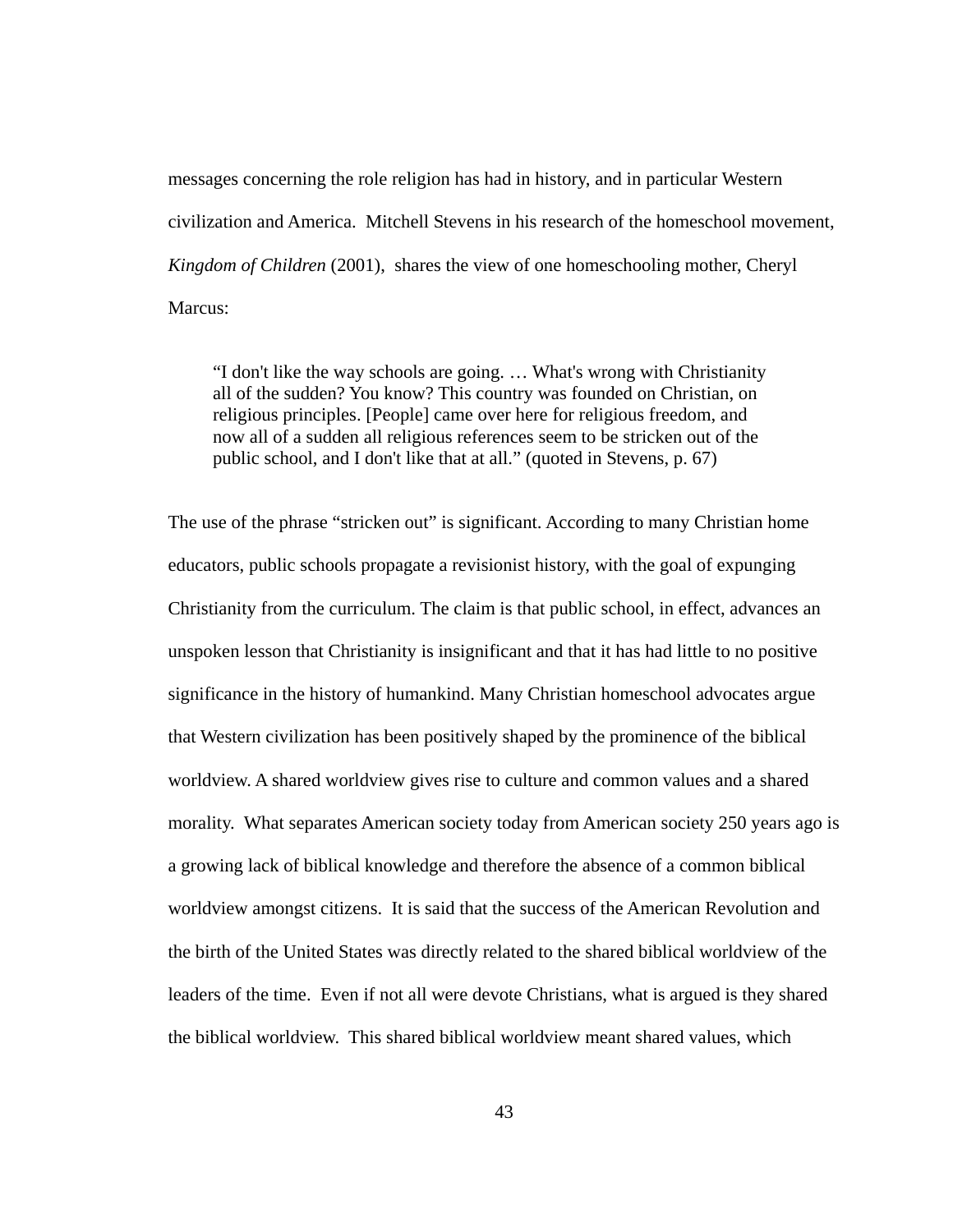positively contributed to the founding of America. According to Christian homeschool advocates, this historical and sociological fact is being denied. Again, Christopher J. Klicka, writes:

[The] censorship of the impact of religion in the history and accomplishments of our nation deceives our children by making them think religion is ineffectual and outmoded. This is intellectually dishonest, in light of the many historical documents and contemporary historians that demonstrate the tremendous significant effect biblical Christianity has on every aspect of our nation. In fact, our legal and governmental systems were founded on biblical principles. … Our children are being lied to every day in the public schools, and this is causing the very fabric of our nation to unravel before our eyes. (Klicka, 1995, p. 50)

The charge of censorship and intellectual dishonesty are common amongst Christian

home educators. Pride (1988) writes:

Giving children just the modern view of things amounts to censorship. As some ancient author said, "to have no knowledge of history is forever to remain a child." We need the past as a measuring rule by which to compare the present. Since so much of Western civilization's past was Christian, and much of its present is emphatically not Christian, we all the more need the perspective of the past (Pride, 1988, p. 184).

The absence of biblical teaching and any references to the positive contribution of religious-motivated acts is regarded as a failure to educate students about Western history and culture. Therefore, according to some Christian homeschool advocates, the humanism propagated via public schools is responsible for the alleged loss of a common culture in Western civilization.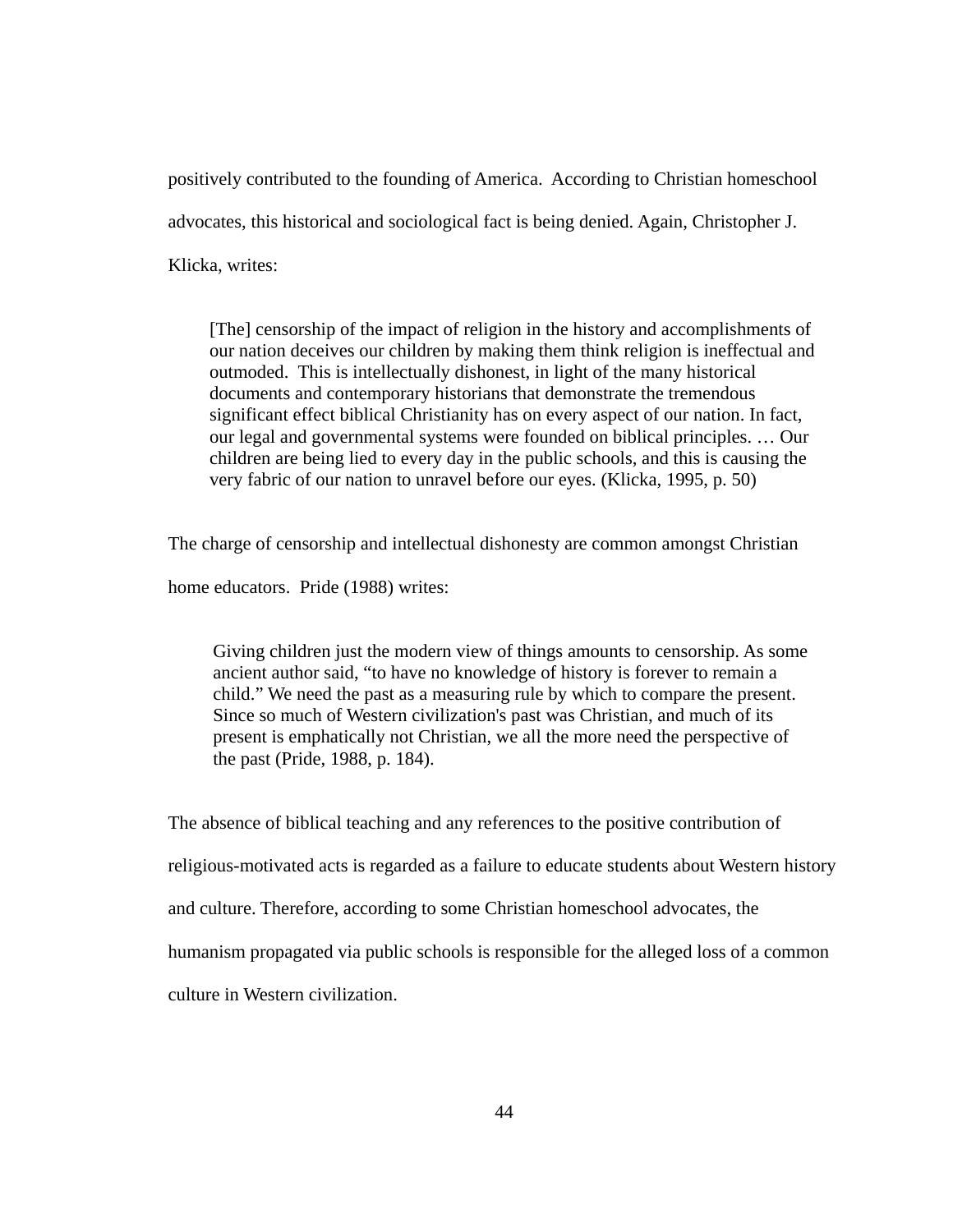While the absence of biblical studies troubles Christian homeschool advocates, in some sense it does not surprise them. It is important to note that Christian homeschoolers do not advocate for universal biblical studies. Rather, Christian home educators advocate that it is understandable and proper for parents to want to instill their worldview in their children. Citing an instance where Muslim parents opened an Islamic school, Harris encourages Christians to identify with Muslim parents who "desired an educational system which would produce men and women who had Islamic 'tastes, knowledge, and character.'"(p. 6). Harris' point is that a worldview shapes not only knowledge but practices, even educational practices. Therefore, we should not be surprised when people with different worldviews embrace different kinds of educational practices. In this sense, many Christian homeschool advocates adopt a very libertarian orientation toward education. Let each educate according to their own. According to Christian homeschoolers, the Biblical worldview includes the concept that parents have the authority and responsibility to guide their children's education. We will return to this issue later. Christian homeschool advocates therefore are not surprised that humanism yields a different kind of education than Christianity. What is most troublesome to many homeschool advocates are claims by educational professionals of religious neutrality. These claims are deemed intellectually dishonest, and signify something much more sinister in society. Klicka (1995) writes, "In the name of 'neutrality,' the public schools are steadily and many times subtly assaulting the traditional family and destroying the minds of our youth." (p. 72)

45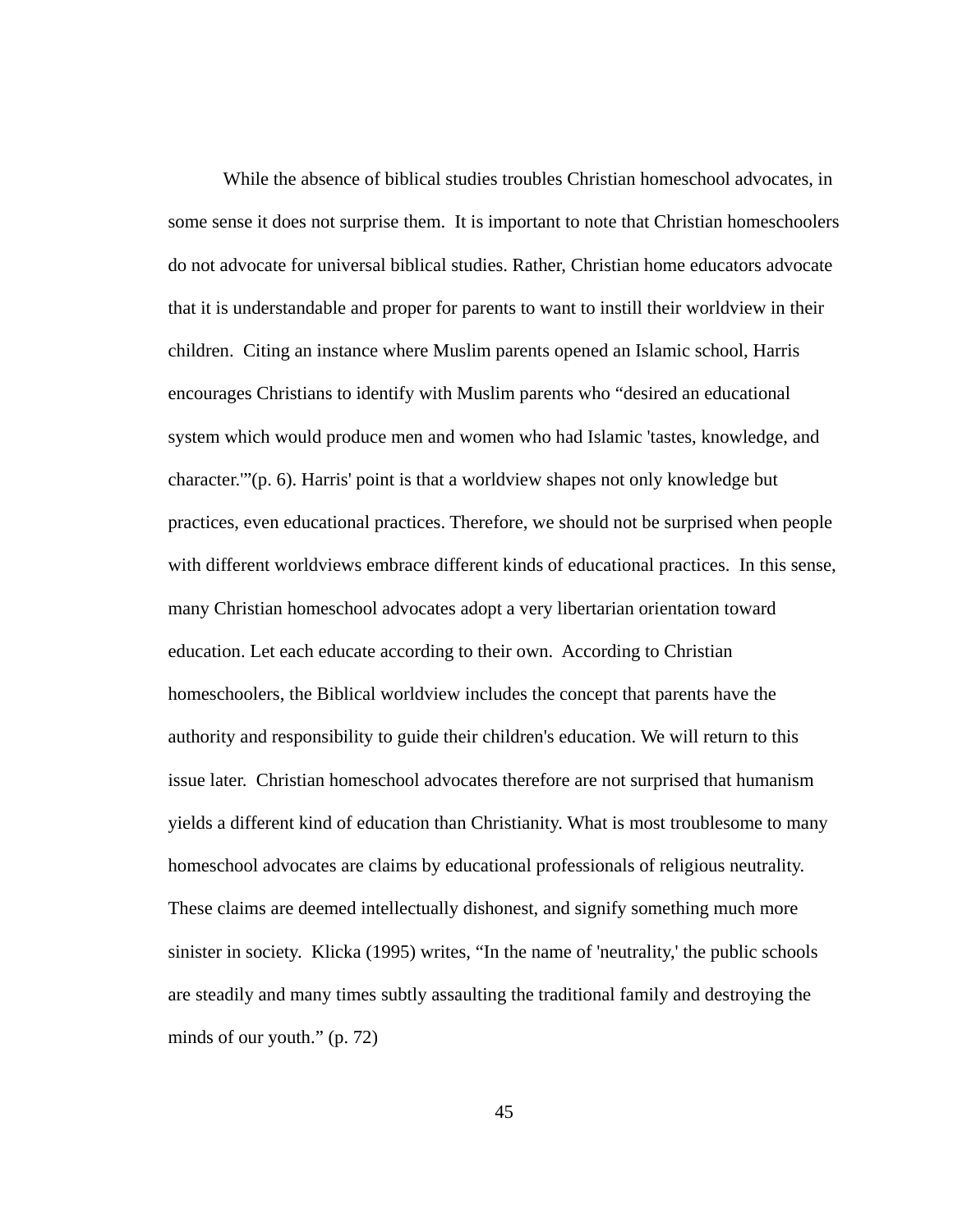The claim that public schools are impartial regarding religion is deemed

incompatible with education. Jessie Wise and Susan Wise Bauer, authors of *The Well-*

*Trained Mind: A Guide to Classical Education in the Home,* write:

Education cannot be neutral when it comes to faith: it is either supportive or destructive. The topic of education is humanity, its accomplishments, its discoveries, its savage treatment of its own kind, its willingness to endure selfsacrifice. And you cannot learn—or teach—about humanity without considering God. (Wise, Bauer, 1999, p. 211-212)

Avoiding the issue of God by claiming neutrality, according to some, including Wise and Bauer, is really an underhanded way of oppressing theistic worldviews:

Public schools, which have the impossible task of teaching children of many different faiths, must proclaim neutrality. *We don't deal in matters of faith*, the teachers explain. *We're neutral*. Think about this for a minute. Arguing for the presence of God is generally considered "biased." Assuming His absence is usually called "neutral." Yet both are statements of faith; both color the teacher's approach to any subject; both make a fundamental assumption about the nature of men and women. To call this neutrality is intellectually dishonest. (ibid)

The concept that humans are religious and that education cannot be neutral toward religion is essential in understanding the Christian homeschool movement. It is argued that because humans are creatures who shape their behaviors based on their absolute commitments (whether they consciously acknowledge them and/or even fully apprehend them), education cannot be neutral regarding religion. To ignore religion is to pretend that the difficult questions concerning human responsibility have been adequately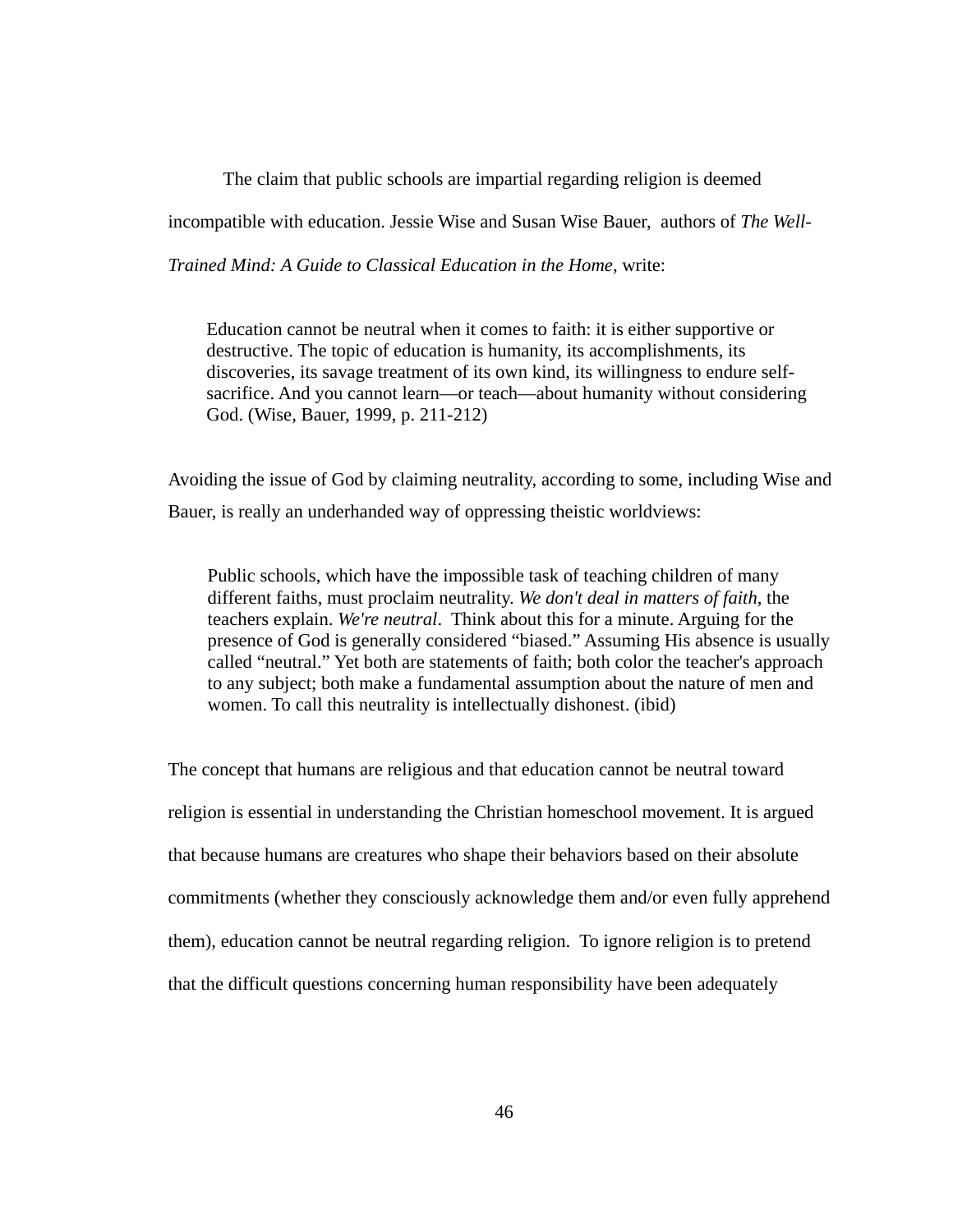answered by the material world alone. John Taylor (2000), criticizes schooling for failing to recognize the gravity of the situation:

The ancient religious question of free will marks the real difference between schooling and education. *Education is conceived in Western history as a road to knowing yourself, and through that knowledge, arriving at a further understanding of community, relationships, jeopardy, living nature, and inanimate matter.* But none of those things have any particular meaning until you see what they *lead up to, finally being in full command of the spectacular gift of free will*: a force completely beyond the power of science to understand. (Gatto, 2000, p. 299)

Gatto's appreciation for free will resonates with many Christian homeschool advocates, even if they have a much less optimistic view of free will. But what Gatto and Christian homeschool advocates do have in common is a strong orientation toward freedom, especially the freedom to choose. For many Christian homeschool advocates, their biggest fear is their child's rejection of the faith. Still they are motivated to present their child with a reality which includes that choice. This, they argue, is in contrast to public school, which, it is alleged, is not content to present choices, but instead indoctrinates children into a state-sponsored commitment. Many homeschool advocates argue that public schools function as centers of a civic religion. Rousas J. Rushdoony, author of *The Messianic Character of American Education* (1968), writes, "the public school is the established church of today and a substitute institution for the medieval church and dedicated to the same monolithic concept of society"(p. 314). Rushdoony, like many Christian homeschool advocates, sees too strict an alignment between schools and the state. Arguing that the inherent nature of the state is to strive toward unity, it always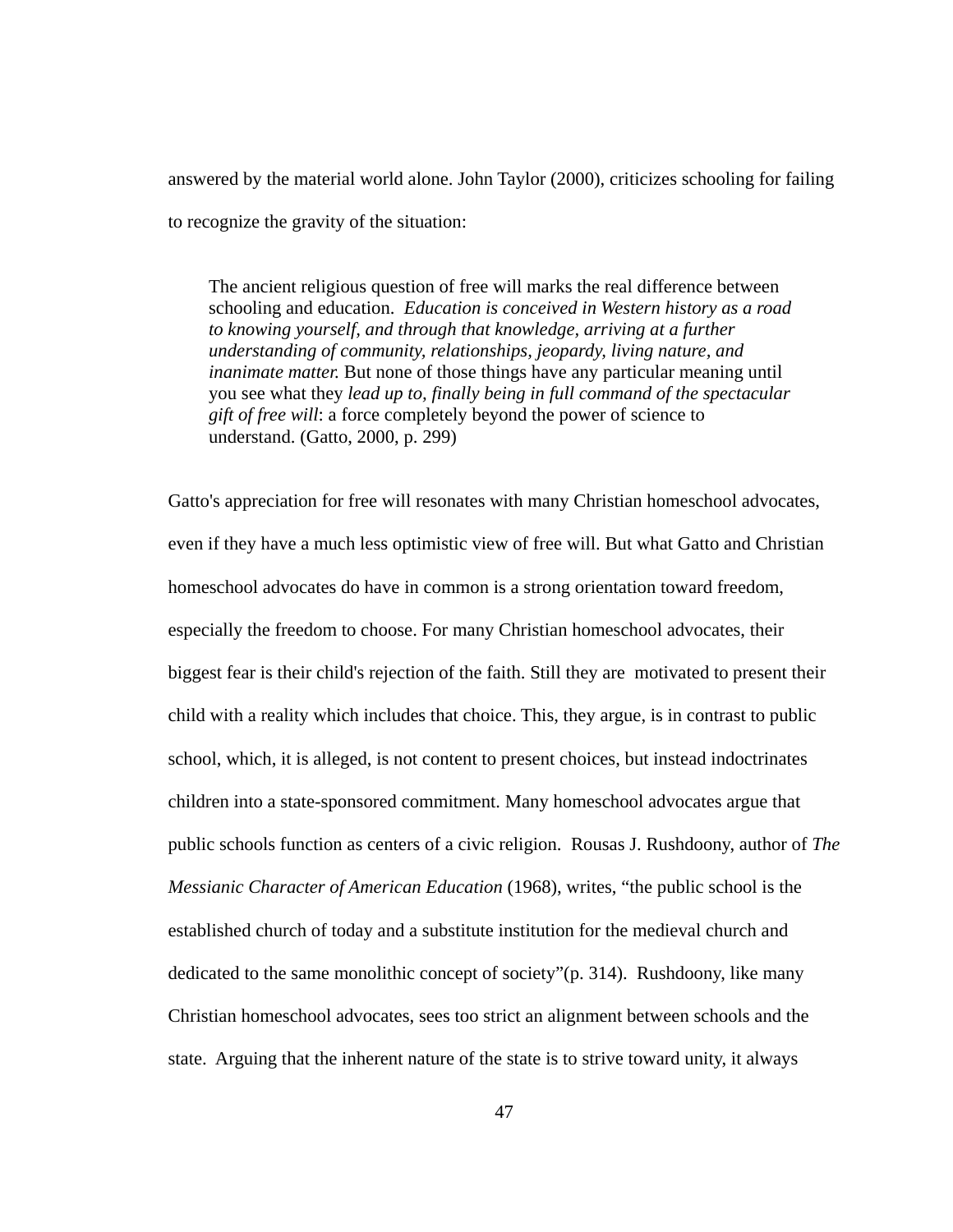gravitates toward totalitarianism. Therefore, any alignment of schools with the state only further empowers the state:

A state school system, like a state church system, is unable to please all men or meet all needs. The more catholic or democratic it strives to be, the more it must compromise the integrity of its own mission. Moreover, being unable to satisfy all, it must defend itself against enemies who are by compulsion within its ranks. Total systems lead to an *Index* and an *Inquisition* in order to maintain their strength as a total system. (Rushdoony, 1968, p. 326)

Rushdoony represents a vocal group amongst homeschool advocates. This group argues that checks and balances are essential to maintaining liberty. History, they allege, teaches us that the more the public becomes involved in matters pertaining to education, the more the state is involved, the less freedom is experienced. Samuel L Blumenfeld, author of *Is Public Education Necessary?* writes:

It is obvious that public education is far more than simply a community system of free instruction financed by taxes. It is so much more that we must ask ourselves if this is really want we want, what we bargained for. When all is said and done, we much ask ourselves if public education, as it has become, is really necessary at all. Does it educate? Can it educate? Public educators will argue that it all depends on what you mean by educating. Since there is no agreement in this country on the meaning of education, that later becomes impossible under the circumstances. (Blumenfeld, 1985, p. 8)

Blumenfeld's quote represents the characterization by some home educators that public education of a vast organization dedicated to advancing its own agenda, through obfuscation and over and against the will of people. Even if schools are not statesponsored it seems, they function like the state. At the root of it is frustration at the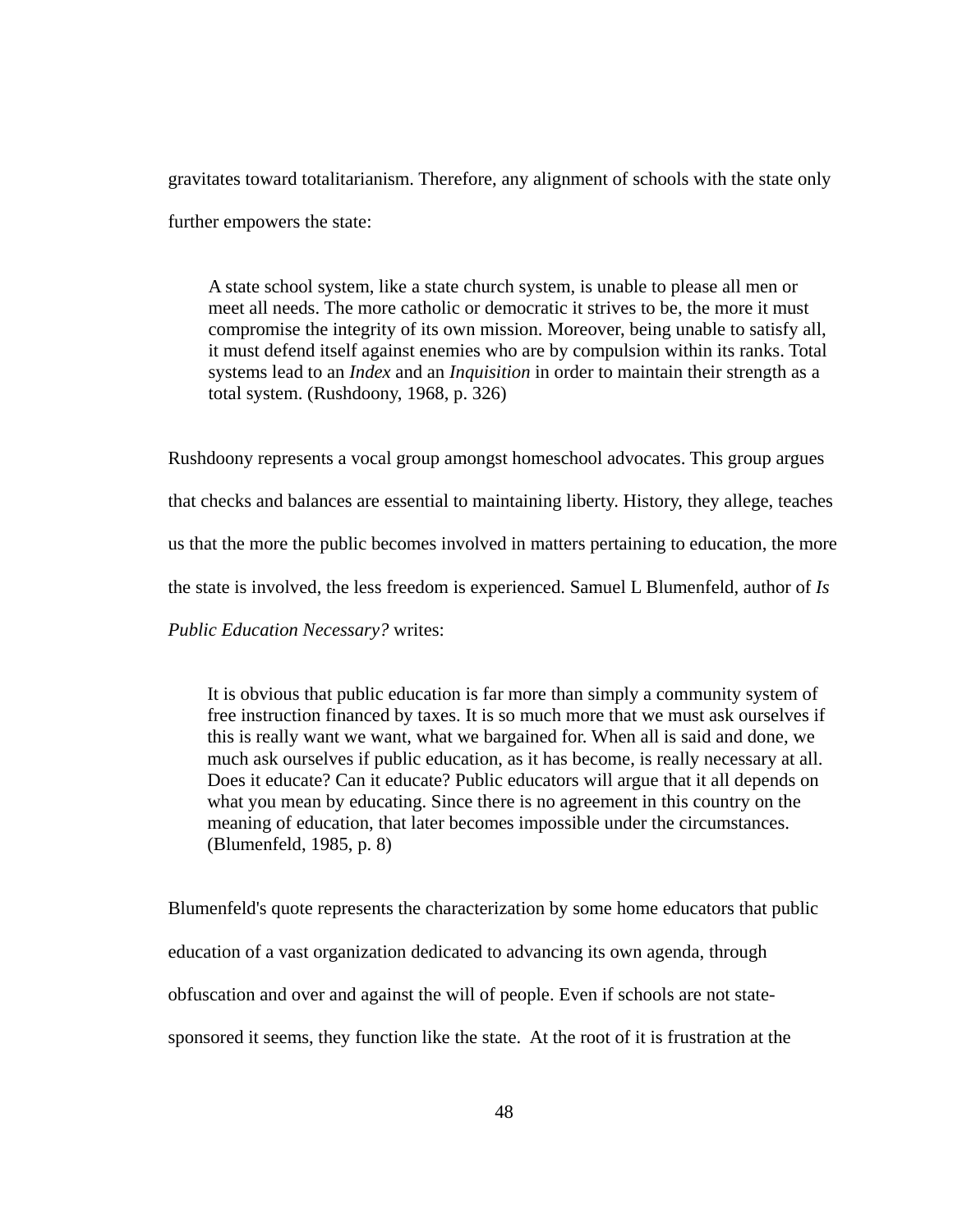alleged social engineering practiced by the education profession. This social engineering impacts not only children sent to schools, but parents who send them. It trains society to think school is absolutely necessary. It perpetuates, it is alleged, a cycle of dependency.

 In *School-proof: How to Help Your Family Beat the System and Learn to Love Learning-The Easy, Natural Way,* Mary Pride (1988) writes, "Today education has gone to the dogs... and the rats and the pigeons... and to the machines. Children are considered animals for teachers to train in the way we train a dog, or a computers for teachers to program" (p. 17). According to home education advocates, schools do not educate, but rather subject children to comprehensive behavioral conditioning. The classroom, it is argued, is an artificial environment organized to manipulate a child to conform their response to stimuli. Instead of developing a child's capacity to think and choose to act independently, schooling, it is said, trains the child to uncritically accept information and commands, and to resist developing an identity and exercise autonomy. According to the some advocates, the earlier this process is started, the worse its effects. Perhaps one of the most interesting insights and arguments of homeschool advocates is that schooling, especially early schooling, fosters a detached orientation toward reality, including a poor concept of self and of others. While a young child has physical needs, his or her learning needs are primarily focused on the interpersonal. Moreover, children's cognitive abilities, their capacity for learning about more abstract concepts and objects with complex relations, is developed upon their interpersonal strengths, which are honed for years through intimate interactions. Therefore, the practice of separating children from their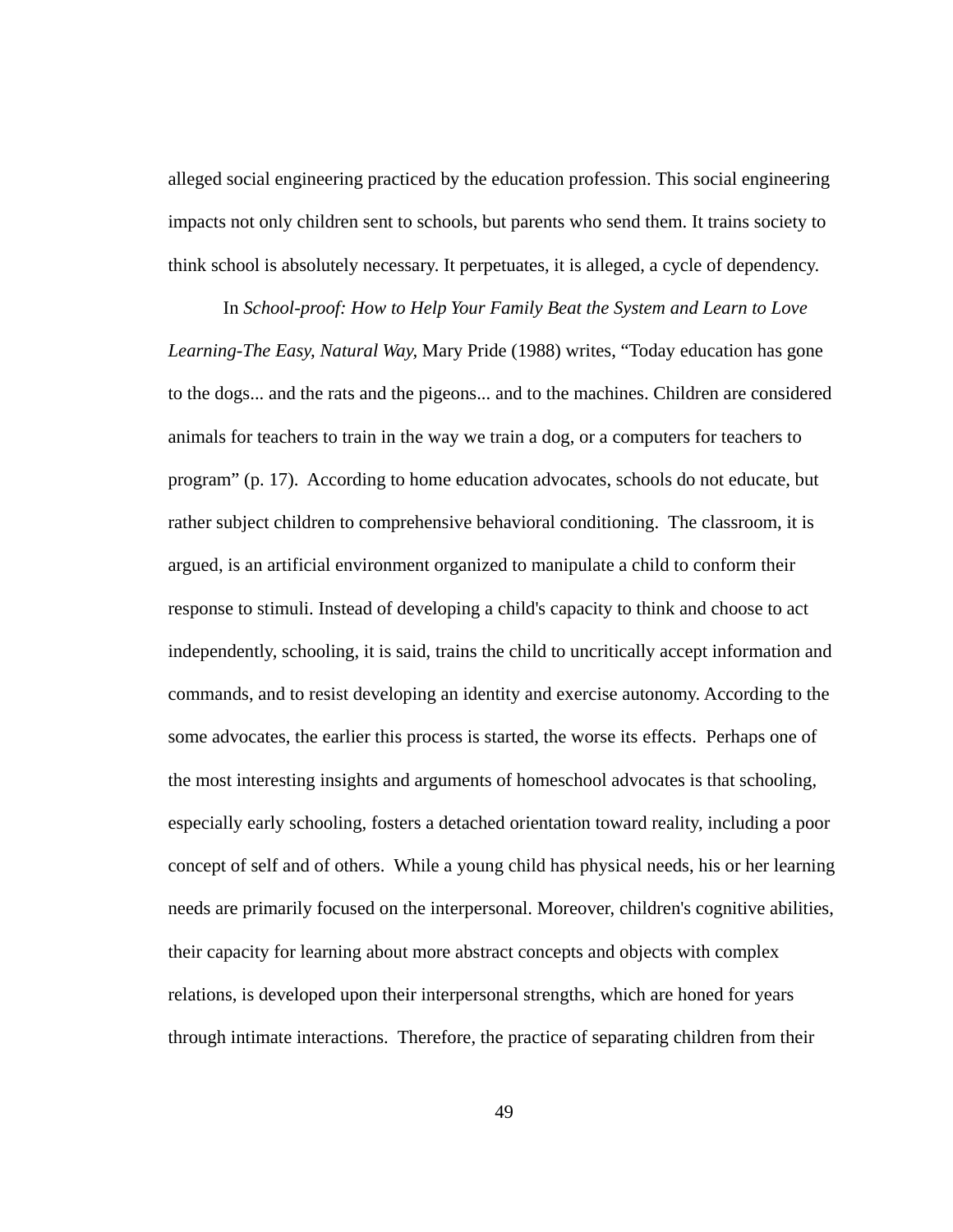parents and home environment very early and instead sending them to a less personal environment, such as daycare or school, serves to hamper their learning and reach important developmental milestones, according to some child development theorists, such as David Elkind (1979) and Raymond and Dorothy Moore (1979, 1981, 1982, 1983, 1984). The influence of the Moores on the Christian homeschool movement cannot be understated. Married in 1938, Raymond and Dorothy Moore served in California public schools prior to World War II. Following the war, in which he served and rose to the rank of major, Raymond attended the University of Southern California and in 1947 earned doctorate in developmental psychology and teacher education. Dorothy later earned an Master of Arts from Andrews University, focusing on remedial reading programs. Dorothy's experience in remedial education in California schools and raising her own children led her and Raymond to inquiry into the significance of the home environment in educational preparedness. In 1961 they founded the Moore Institute to pursue research. However, in 1964, Raymond accepted an offer to serve as a research associate for the U.S. Office of Education. In D.C., Raymond found himself increasingly at odds with those who advocated for lower compulsory education and increase in early childhood programs, such as Head Start, as a response to reports of American academic decline. In contrast, Raymond argued the research showed no cognitive benefit to early childhood programs, but later academic benefit in healthy parent-child relationship. In 1967 he left the Office of Education, "embittered and disillusioned at what he took to be the betrayal of the nation's children by politicians driven more by ideology than by solid research"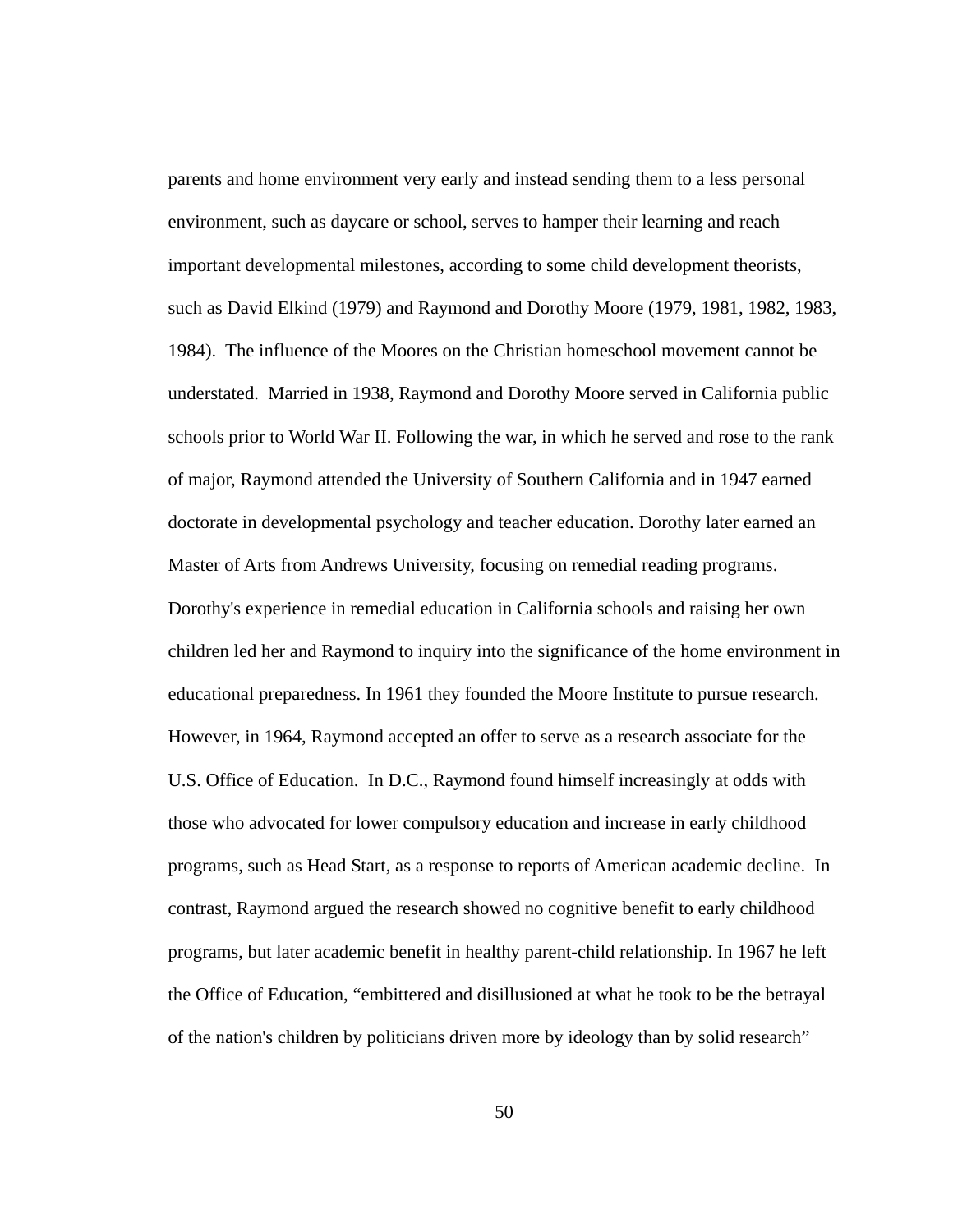(Gaither, 2008, p. 130). In the same year, the Moores received a substantial monetary gift from the Hewitt family, which enabled them to better organize and more actively pursue their research agenda.

 In 1972 the Moores' research, which involved distilling roughly 3,000 childhood neurological and psychological experiments, went mainstream in a number of articles in well-known academic and popular forums, including the *Phi Delta Kappan*, the *Congressional Record*, *Harper's* and *Reader's Digest*. In these publications the Moores passionately argued that the research demonstrated that children under the age of 8 or so were not yet cognitively developed so as to be schooled. The brain was not ready to engage in literacy and arithmetic. Moreover, the research showed that early separation from parents resulted in emotional and mental issues, which only further exacerbated academic dysfunction. The Moores advocated that schooling be delayed and instead children should maintain close parental relations as the most effective way to prepare for academic work. The public response to these articles was tremendous. Both *Harper's* and *Readers Digest* reported the largest reader response the publications had every received. The next several years saw a rapid increase in their exposure. Because of their article's success, *Reader's Digest* commissioned and published the Moore's first book. Their research institute received a federal grant which enabled them to direct research at several institutes of higher education, which produced results supporting their initial claims. (Gaither, 2008, p. 131). In 1977, the Moores were featured on Focus on the Family, a radio show hosted by Dr. James Dobson, a prominent evangelical Christian child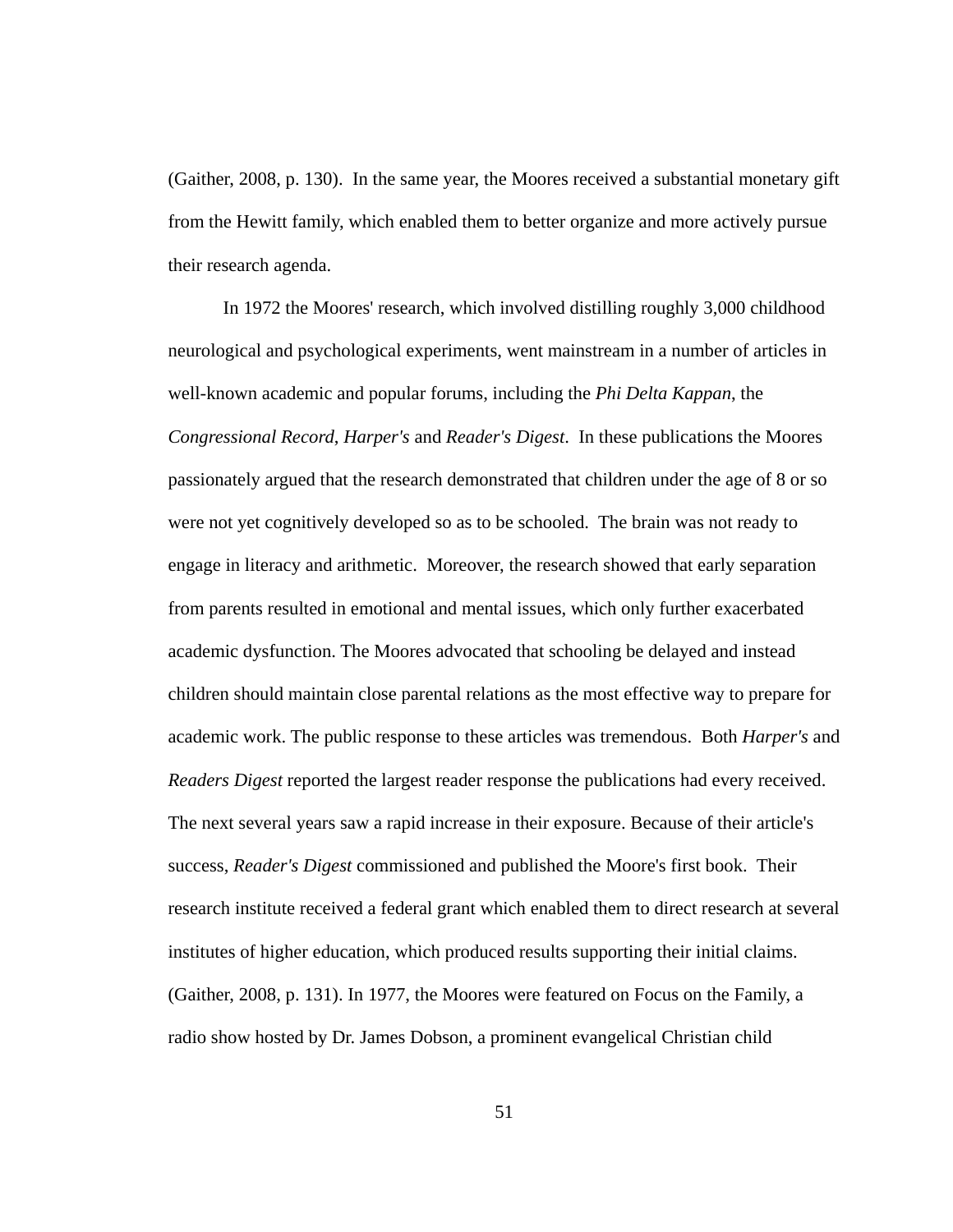psychologist. In 1979, the Moores published *School Can Wait*, the most comprehensive compilation of their evidence for their conclusions.

 The Moores amassed considerable research regarding neuropsychological development. Central to the Moores' research was the educational benefits of a family life, specifically child-parent relations. The Moores cited research regarding the sources of psychological negative *dependency* in contrast to positive *attachment (*1984, p. 29ff). They argued that study after study showed that sustained child-adult interaction yielded increased ability in developing children to form healthy psychic relations. Children with anything more than a neglectful family life developed a better sense of self, which resulted in internal motivation, confidence in themselves and in others, and capacity for autonomy and sociability. Through interaction with a caring parent, a child internalized mature social values. According to the Moores (1979), "the earliest, distinct awakenings of the self originate from the quality of care and the trustworthiness of the caregiver. From this basic sense of identity a child can move on to acquire a sense of being "all right" – of being what other people expect him [sic] to be" (p. 51). A child, by being in regular and constant relationship with a caring adult, develops a strong sense that people need each other, and that he or she can contribute to another and the larger project of a group, "he [sic] receives care, but he also learns that he can contribute to the care of others as he become capable of doing so and can cooperate in family endeavors" (p. 54). A healthy psychic state directly benefited the developing cognitive state, which, according to the research of the Moores was not ready for sustained instruction, which is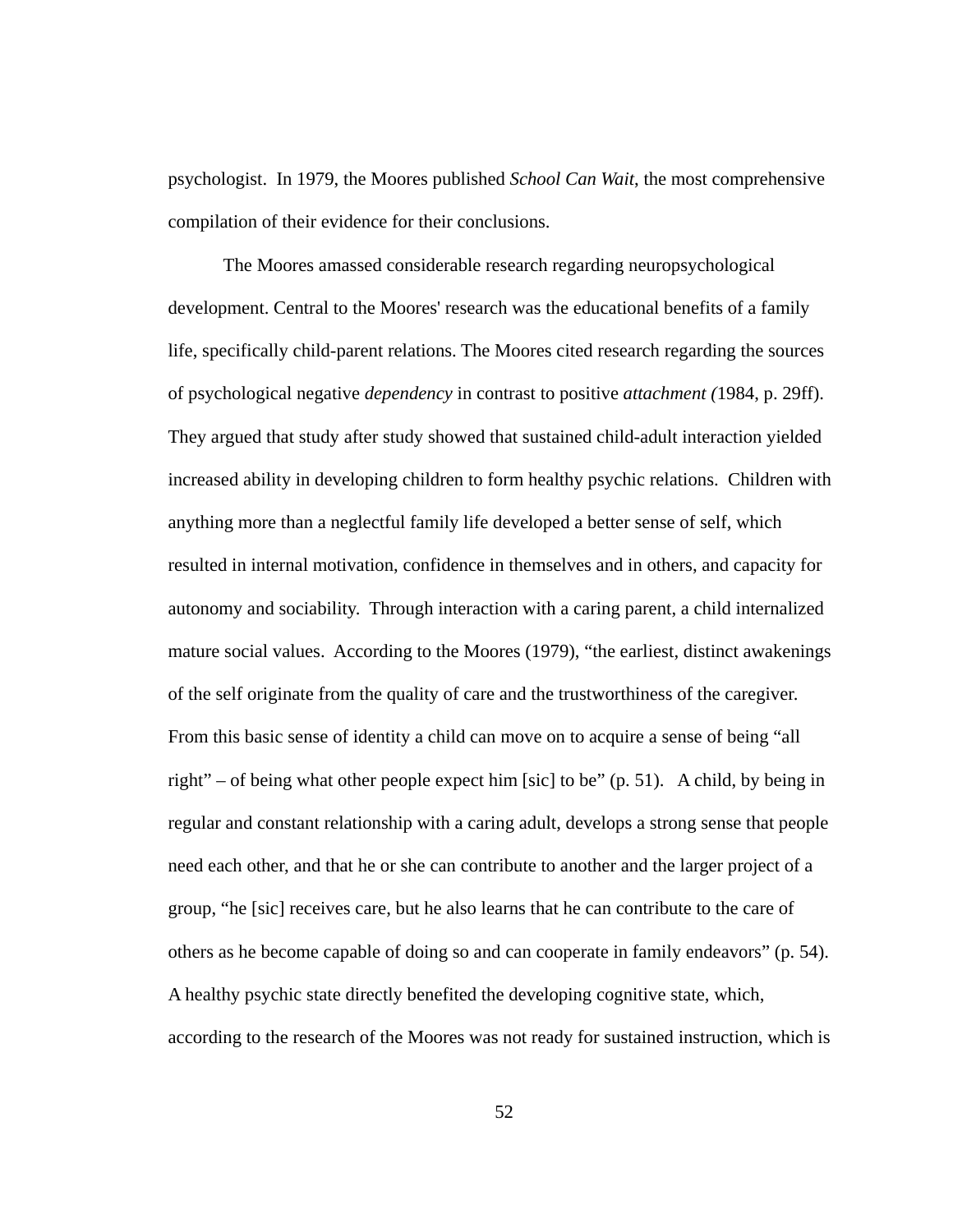cognitively oriented, until around the age of 7 or 8. In contrast, sustained child-parent separation yielded dependency, characterized by a lack of confidence, emotional immaturity, and inability to sustain attention and commitments. The result being that when the psychic state of the child is under-developed, the intellectual and social functions fail to flourish. Dependency, therefore, is a class of behaviors developed from a lack of a caring childhood environment. The Moores stressed that the childhood sense of self-concept is truly an internalized psychic state. It is pre-rational; it is not something the child deduces, as some cause and effect, logical conclusion. The child is, in fact, not able to deduce this sense of self-worth. Deduction is a cognitive activity that the child is not yet developmentally ready to enact. Indeed, a positive psychic state facilitates the development of cognitive abilities. Rather, an environment characterized by unconditional love, trustworthiness, need and potential for contribution establishes these features in the child's psychic landscape. They become part of the very fiber of the child's personhood, and they prepare the child for the realities of society, "the child...who can have the security of a reasonably sound family life until his value system is stabilized – until he is able to reason consistently from cause to effect – will be "his own man [sic]." Such a child will more likely enjoy an independence – intellectual and emotional – that will insure a high and positive sociality." (Moore & Moore, 1979, p. 58).

 Moreover, the introduction of children into the more highly structured environment of school in which they are not yet cognitively ready creates a circumstance for excessive stress in the life of the child. Because the child is not intellectually able yet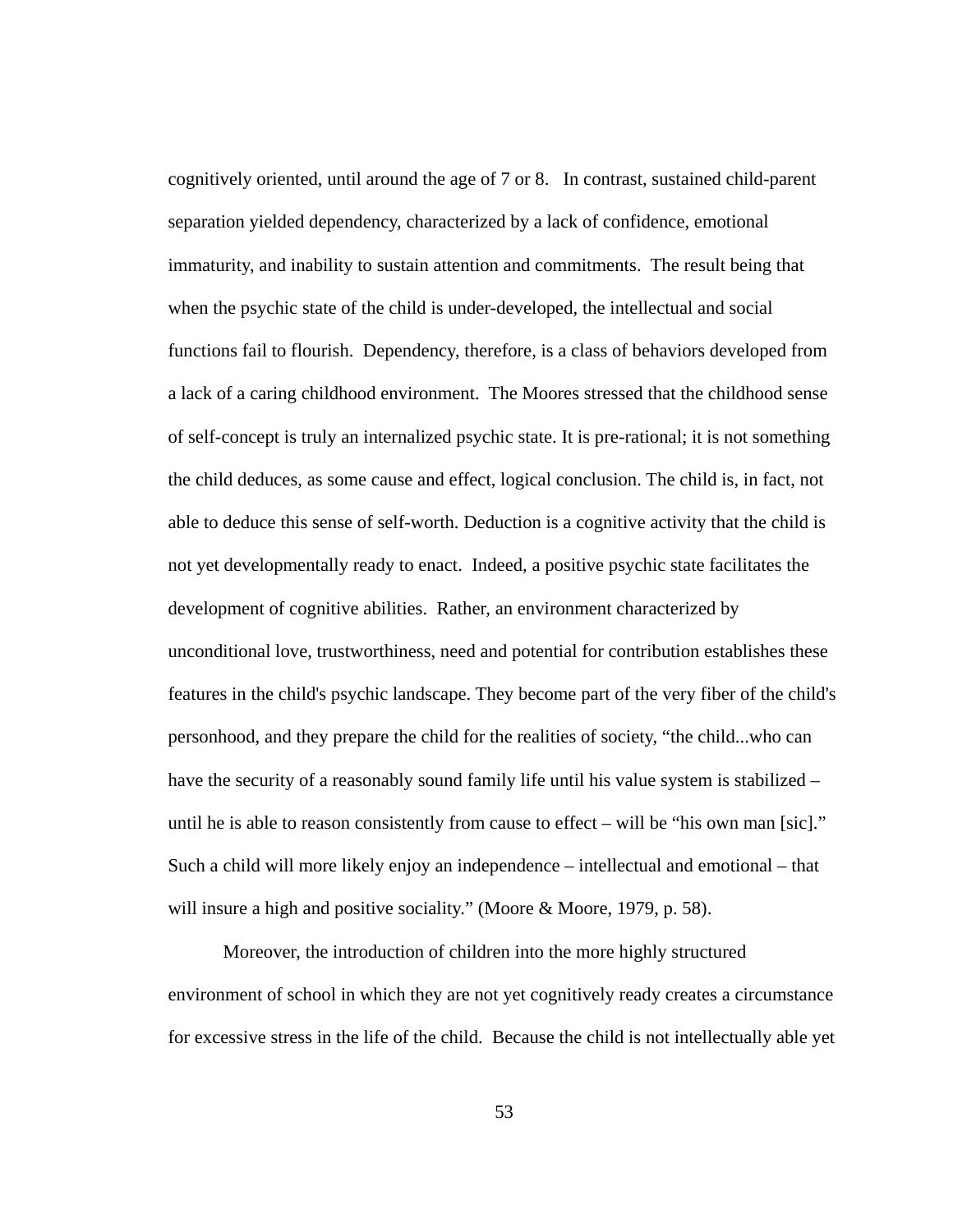to assent to the more highly coordinated activities of the structured environment, teachers are more inclined to make the structure even more rigid so as to compensate. This again, enhances the stress of the situation. The result is increased psychic harm.

 The Moores disavowed the claims made by some psychologists that intellectual development could be sped up, so as to meet the stated desire of America's leadership for a larger pool of intellectuals, including potential scientists, to serve the intellectual needs of the country. In fact, the Moores argued, this course of action taken by the state was producing the opposite effect. Rather than enhancing the pool of future intellectual workers, it was in fact instituting psychic harm, and thwarting the intellectual development of the next generation. Schools were in fact, not for intellectual development, but for socializing knowledge, and were only effective when a child was prepared for intellectual activity. If introduced too early to schooling, the student would not intellectually interact with socialized knowledge but would rather internalize the negative psychical effects of socialization:

 [The researcher] observed that generally nursery school children learn little personal responsibility, participate in highly routinized play without internal motivation, and accept impersonal principles for relating to others. The school creates in effect a child's world resembling a large-scale formal organization (bureaucracy), and the child becomes an 'organization child' with adaptive techniques to maintain status but with little initiative for individual achievement. He is, in fact, institutionalized. (Moore and Moore, 1979, p. 209)

Homeschool advocates argue that the impact of schooling, especially early schooling, is that of crippling development and conditioning a person for life-long dependency.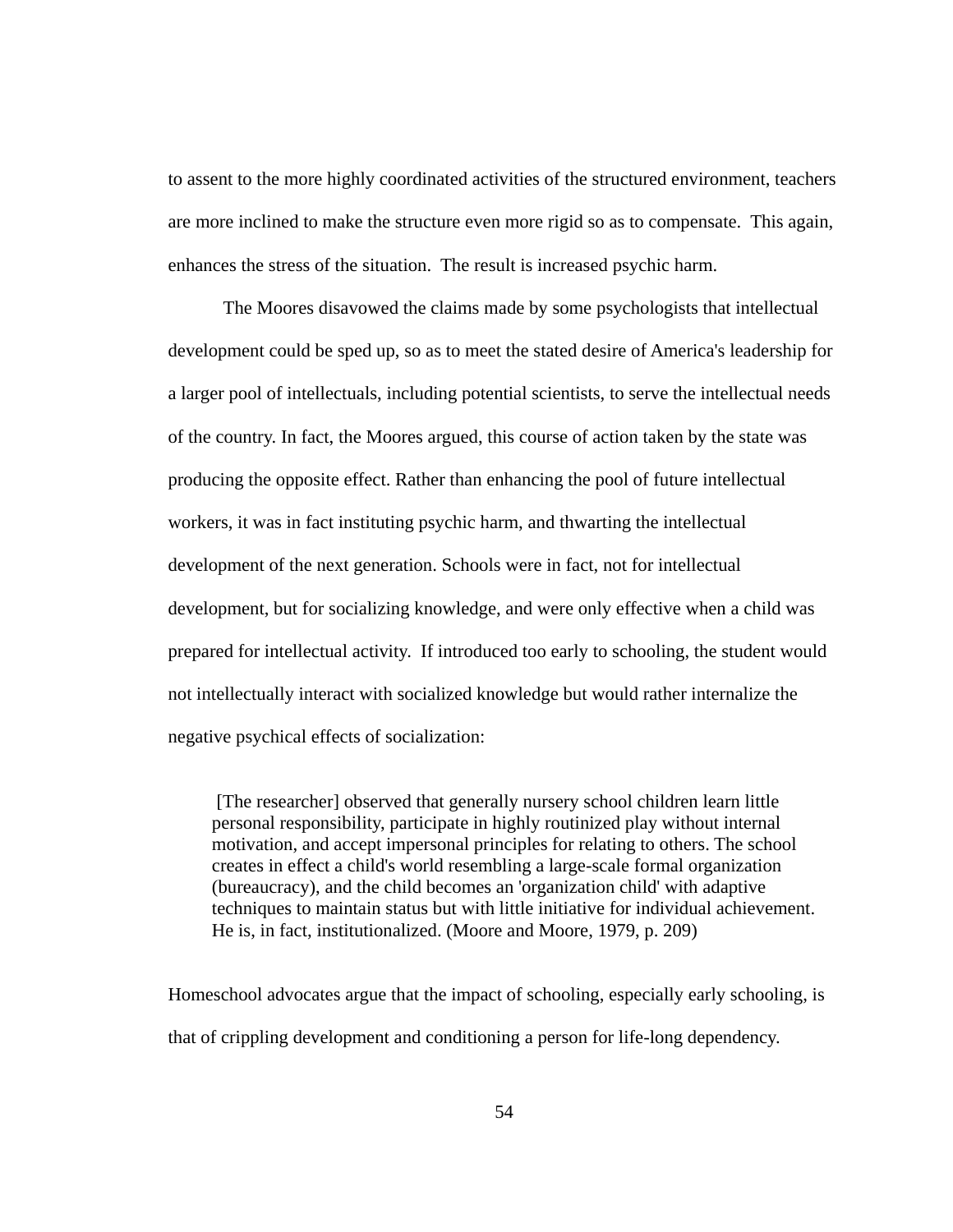Not only do schools condition children, they condition society to accept uncritically their assessment of a child, especially the child's capacity to learn and for social cooperation. According to home education advocates, one of the ways in which schooling squanders children's natural proclivity to learn is by unfairly penalizing students who fail to conform to the agenda of the school. A child is considered uncooperative if he or she is unwilling or unable to conform to the activities as dictated. But a child's cooperation, it is argued by homeschool advocates, is more a reflection on how well a child's learning needs are matched to his or her environment. The following scenario, given in John Holt's T*each Your Own* (1981) is said to be more the rule, than the exception:

Their child has taught himself to read, or somehow learned, before he went to school. He finds himself, perhaps in the pre-school, perhaps in one of the early elementary grades, reading from one to three years ahead of his class. Naturally he does not want to do the reading readiness exercises or other workbook tasks that the other children are doing, to "teach" them to do what he already knows how to do. He wants to read the kind of books he is able to read. But when he tries to do this, he gets in trouble. The teacher orders him to do the work the other children are doing, and when he naturally and sensibly says he doesn't want to, or simply doesn't, the teacher punishes him. She may bawl him out in front of the other children, shut him in a closet, strike him, give him a failing grade, call him "hyperactive." (Holt, 1981, p. 26-27)

The above scenario is presented by Holt to communicate how children naturally resist activities in which they can see no purpose. The activities will not help the child, and so the child is frustrated that he must engage in activities that he does not see any value in doing. His goal is not to avoid cooperation, but rather not to spend time that doesn't serve any purpose. The purpose of the activity is to aid someone who needs it. But instead of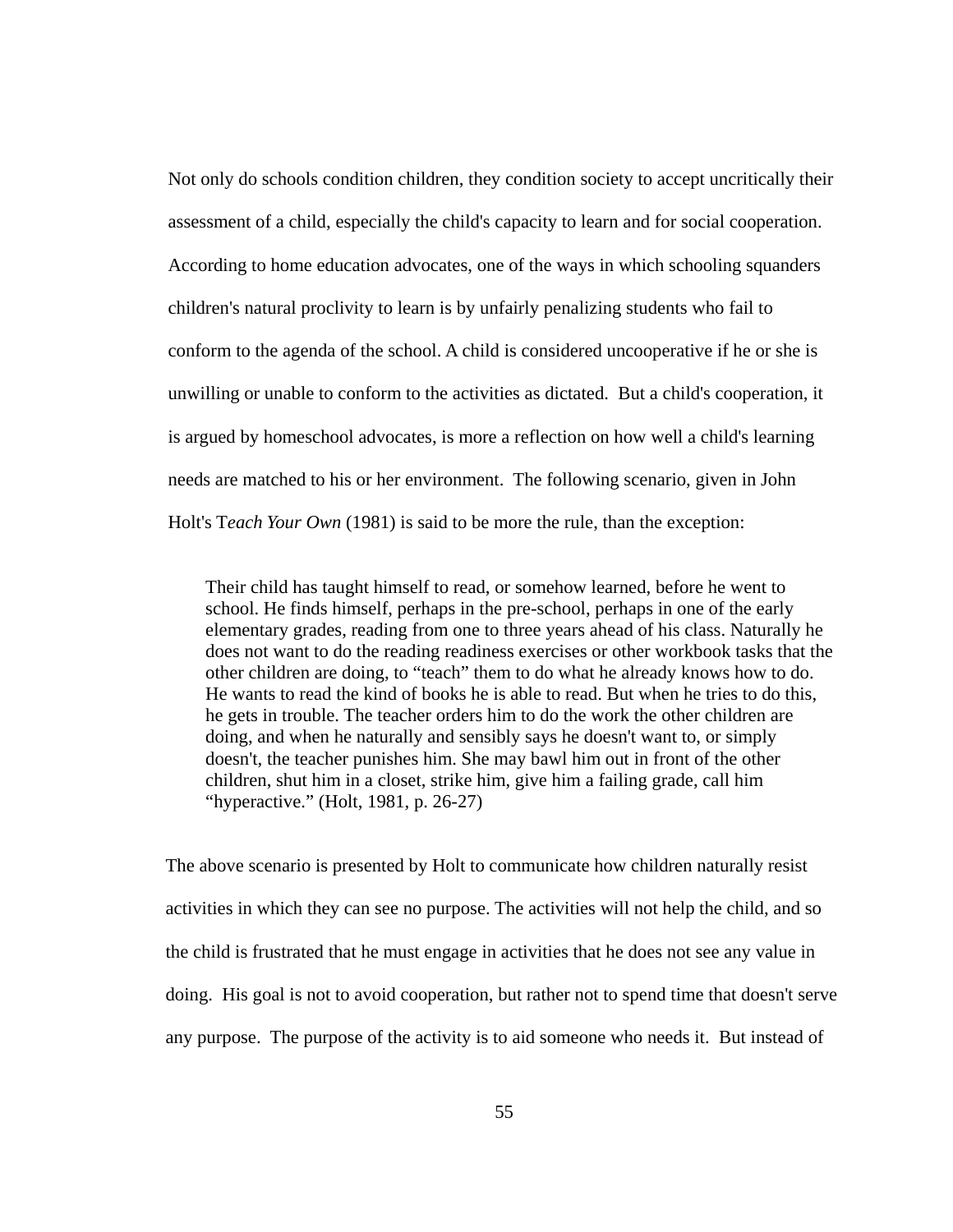there being some recognition that the activity has no purpose for the child, the classroom creates an environment where a purposeless participation is required.

 Sometimes, the opposite scenario is presented, one in which the student is not yet at the level of the curriculum. And in these cases, the young child will actively seek out more and more assistance; the child will raise their hand more, ask more questions, seek more attention. Again, the testimony of homeschool advocates is that such action is frowned upon and often results in disciplinary action; "the teacher complained to us that [our son] was always questioning her in class" (Wise, Bauer, 1999, p. 35). Homeschool advocates say that in cases where the curriculum fails to meet the learning needs of the students, the blame is shifted to students. The practice of diagnosing children with learning disabilities or psychological/behavioral issues is one issue that greatly troubles homeschool advocates. These labels, many argue, do not reflect children, but are more a reflection of the orientation schools have toward particular children. Unable to meet the learning needs of children because of the absence of anything truly inspiring, schools resort to more and more powerful means to control children, including having them labeled (so that teachers have a better excuse for the child's failings) and/or medicated. Homeschool advocates writings are replete with stories of children who were labeled by the school as having a learning disability, but who, after being removed from the classroom and being taught at home, flourished. Holt drew a line connecting the rise in psychological sciences and the increase in educational experimentation for the failure in schools. His conclusion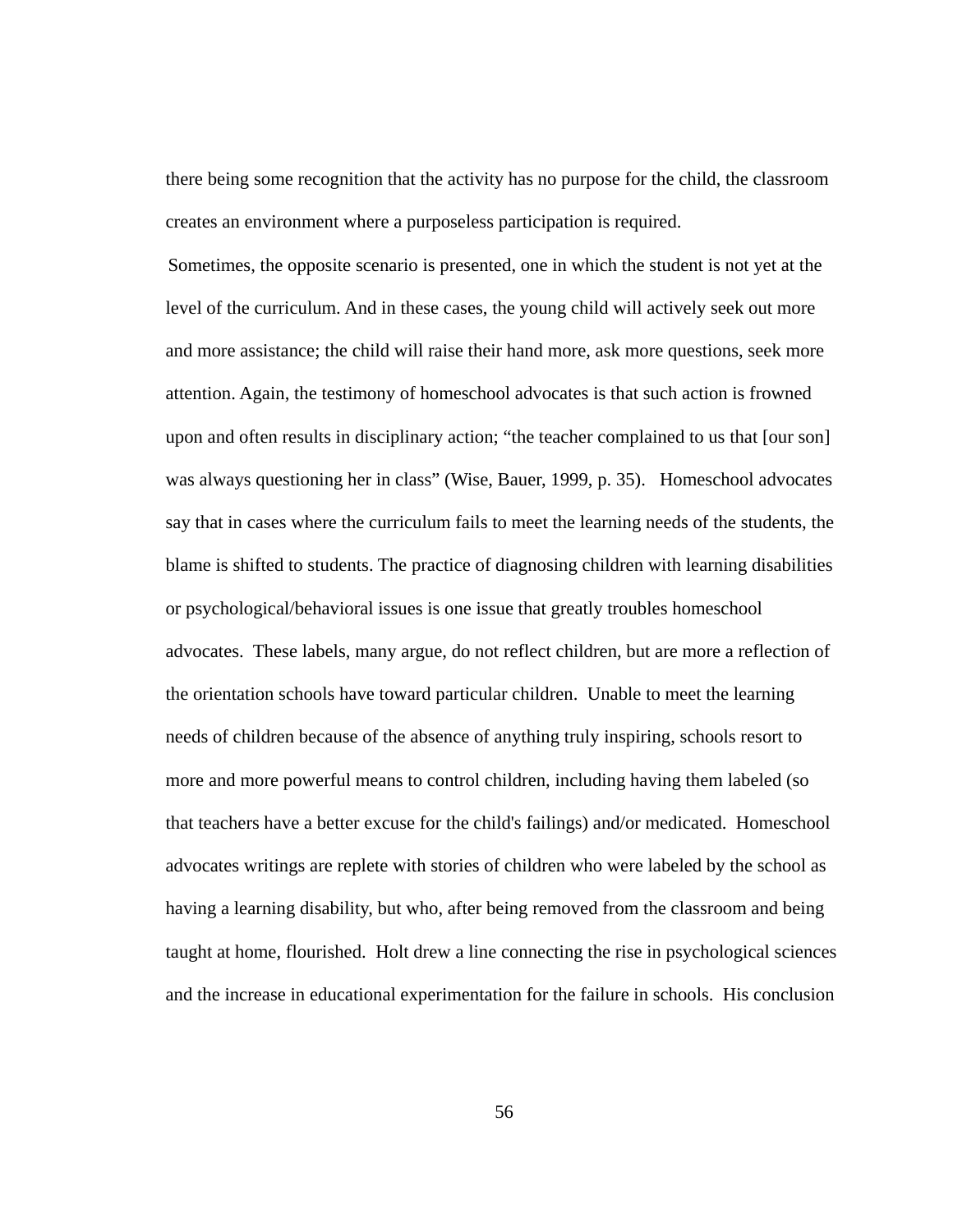was that schools were using pseudo-scientific labels as a way to explain and excuse their educational incompetence.

"Good" schools and "bad," private and public, with only a few exceptions they have always run under the rule that when learning happens, the school takes the credit, and when it doesn't, the students get the blame. Where in earlier times the schools might have said that some kids were bad, stupid, lazy, or crazy, now they say they have mysterious diseases like "minimal brain dysfunction" or "learning disabilities." Under whatever name, these remain what they always were – excuses for the schools and teachers not doing their job. (Holt, 1981, p. 16)

Holt's point is that if an educator is to make the claim that a student isn't learning, it was the duty of the educator to take responsibility for the failure, and not place the blame on the student. It was the responsibility of the educator to adjust. An unwillingness to take responsibility was evidence that our system of education, school, was radically dysfunctional. The conclusion of homeschool advocates is that schools, and the education experts who control them, do not act as if they understand or care about learning. According to Holt, the major source of the dysfunction was that schools were not organized around the learner, and failed to recognize who exactly was the principle agent in learning. Within the homeschool movement there are a variety of theories concerning learning. In general, home educators argue that humans are innately curious and are born capable of self-directed learning. Learning naturally occurs in a resource-rich environment and that the knowledge developed by a child in direct involvement with his or her environment is better integrated into the life of the person. For some home education advocates, perhaps the best thing a person could do is NOT try to educate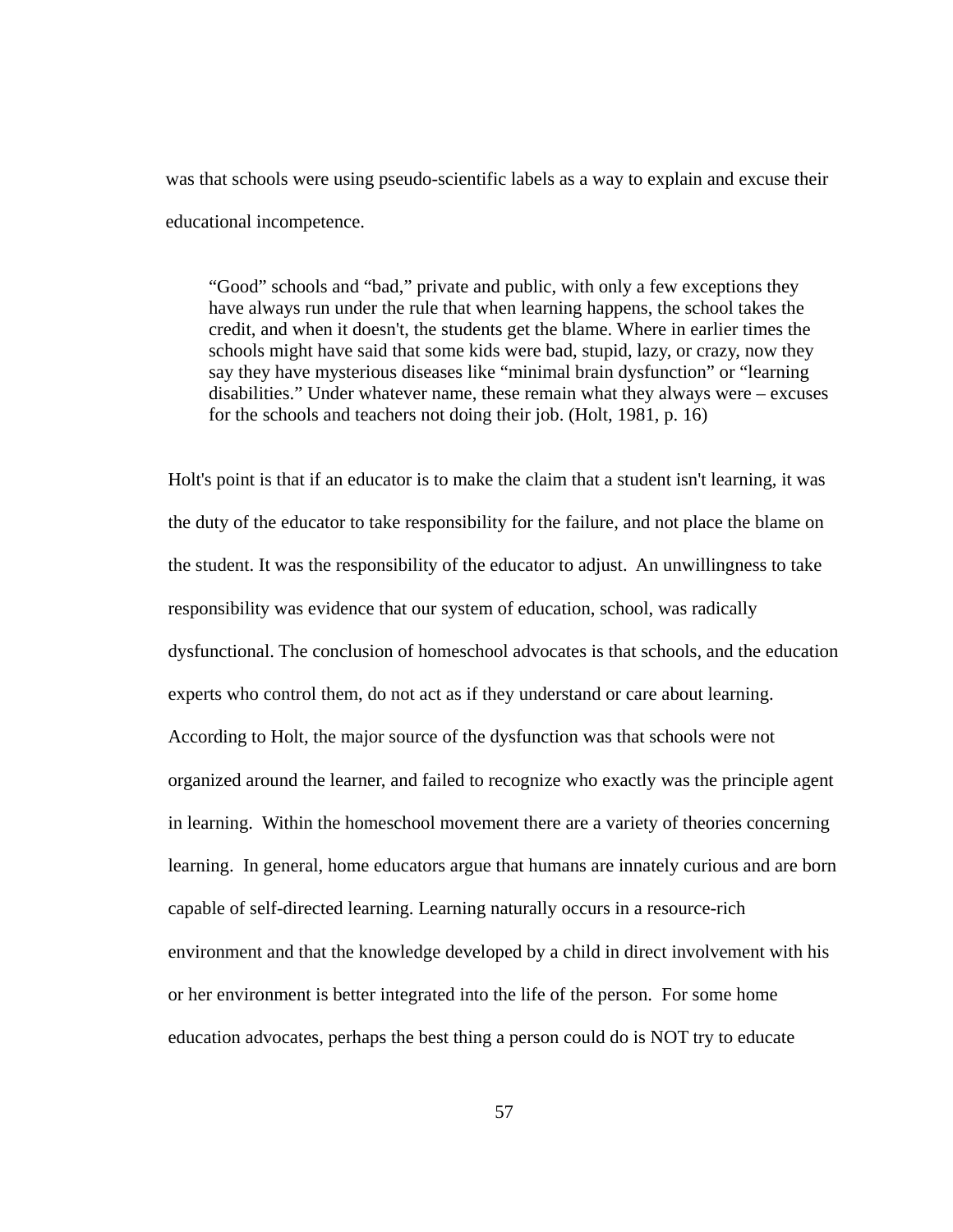another person, but rather let them learn. Aaron Falbel (who praises the insights of Ivan Illich, author of "Deschooling Society" in 1971) writes:

Learning is like breathing. It is a natural, human activity: it is part of being alive. A person who is active, curious, who explores the world using his or her senses, who meets life with energy and enthusiasm—as all babies do—is learning. Our ability to learn, like our ability to breathe, does not need to be improved or tampered with. It is utter nonsense, not to mention deeply insulting, to say that people need to be taught how to learn or how to think. We are born knowing how to do these things. All that is needed is an interesting, accessible, intelligible world, and a chance to play a meaningful part in it. (Hern, 1996, p. 65-66)

Instead of providing children with opportunities to interact with an "interesting, accessible, intelligible world, and a change to play a meaningful part in it", schooling functions to detach children from reality. One of the chief ways it does so is by curriculum, which imposes an external structure on a child's learning experiences. Many Christian homeschool advocates do not completely agree with the epistemological ideas of advocates such as Falbel and John Holt, who coined the term "Unschooling", although they do share their observations and assessment about schools. Unschooling is described as an orientation toward learning that is learner-centric and is contrasted with the inherently curriculum-centric activity of schooling. Unschooling "means learning what one wants, when one wants, in the way one wants, where one wants, for one's own reasons. The learning is leaner-directed: advisors or facilitators are sought out as desired *by the learner*" (Griffith, 1998, p. 2). Unschooling is not ignoring a child, but rather freeing a child to actively explore his or her environment and interact with what is encountered to the degree the child wishes. Most Christian homeschool advocates adopt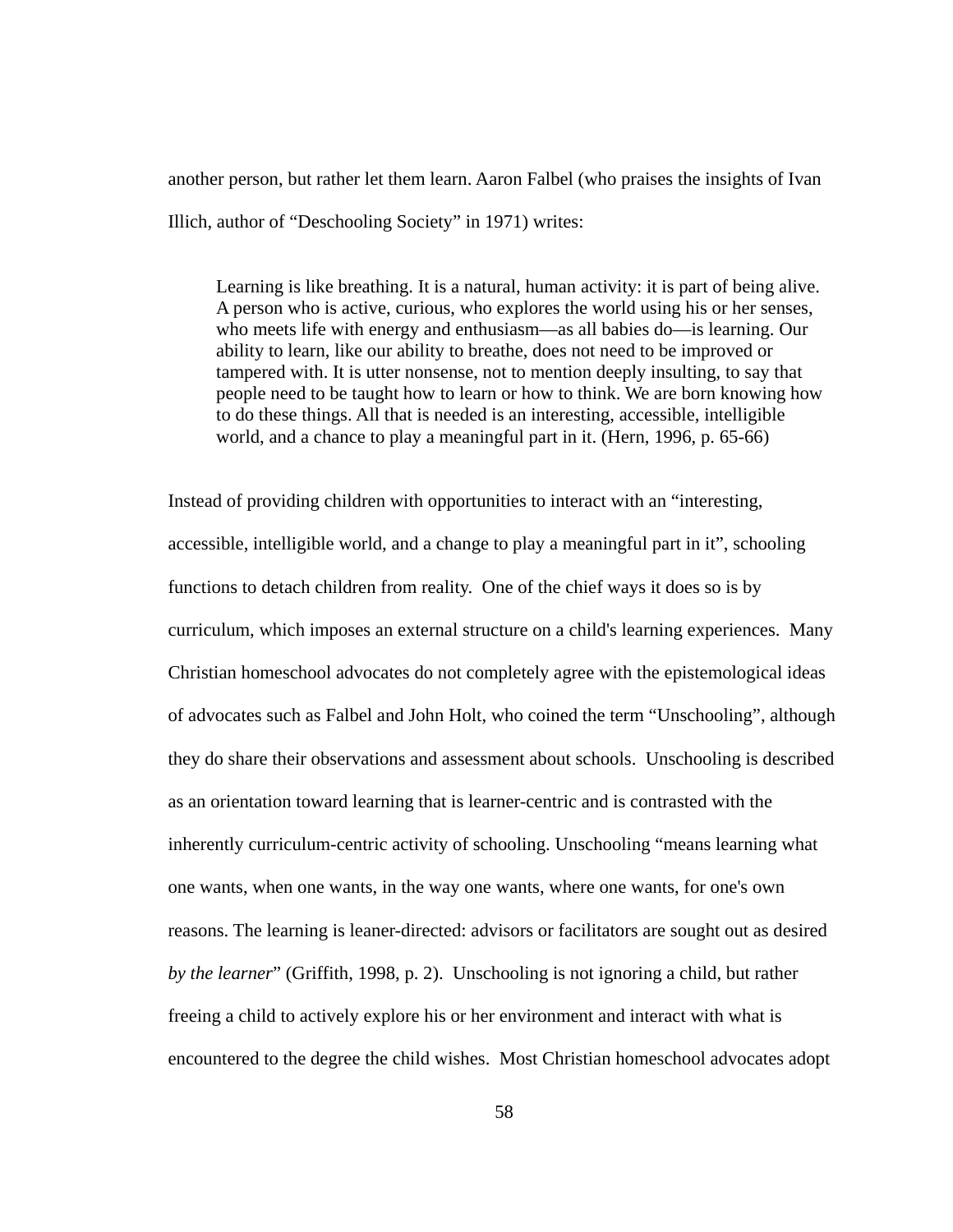what they would deem a more mentor relationship with a child, and engage in ageappropriate tutoring, "Home-schooled children are being taught with the most effective method instruction: the tutorial method." (Klicka, 1995, p.145). But where Unschoolers and Christian homeschoolers agree is that schooling is very different than learning. Humans are relational beings and curiosity is the exploration of relations. When given freedom to follow their curiosity and explore relations, to interact with the world around them, students learn. Curiosity, and by extension learning, Holt argued, is actually impeded by school. The more a child sat in school and was subjected to curriculum, the less interaction he or she received, the less motivated to explore relations. What happens instead is that the child develops a passivity toward relations and toward existence. One's mind becomes dulled, and one simply waits for information to be delivered, accepting what is given.

...public school children are confined to a classroom for at least 180 days each year with little opportunity to be exposed to the workplace or to go on field trips. The children are trapped with a group of children their own age with little chance to relate to children of other ages or adults. They learn in a vacuum where there are no absolute standards. They are given little to no responsibility, and everything is provided for them. The opportunity to pursue their interests and to apply their unique talents are stifled. (Klicka, 1995, p. 142)

The faster a child develops a responsive orientation toward the curriculum, the more cooperative the student is said to be. The child who fails to develop this orientation and who instead has an active mind which fails to stay within the confines of the what the curriculum dictates should be explored, is said to be unable to learn. Many homeschool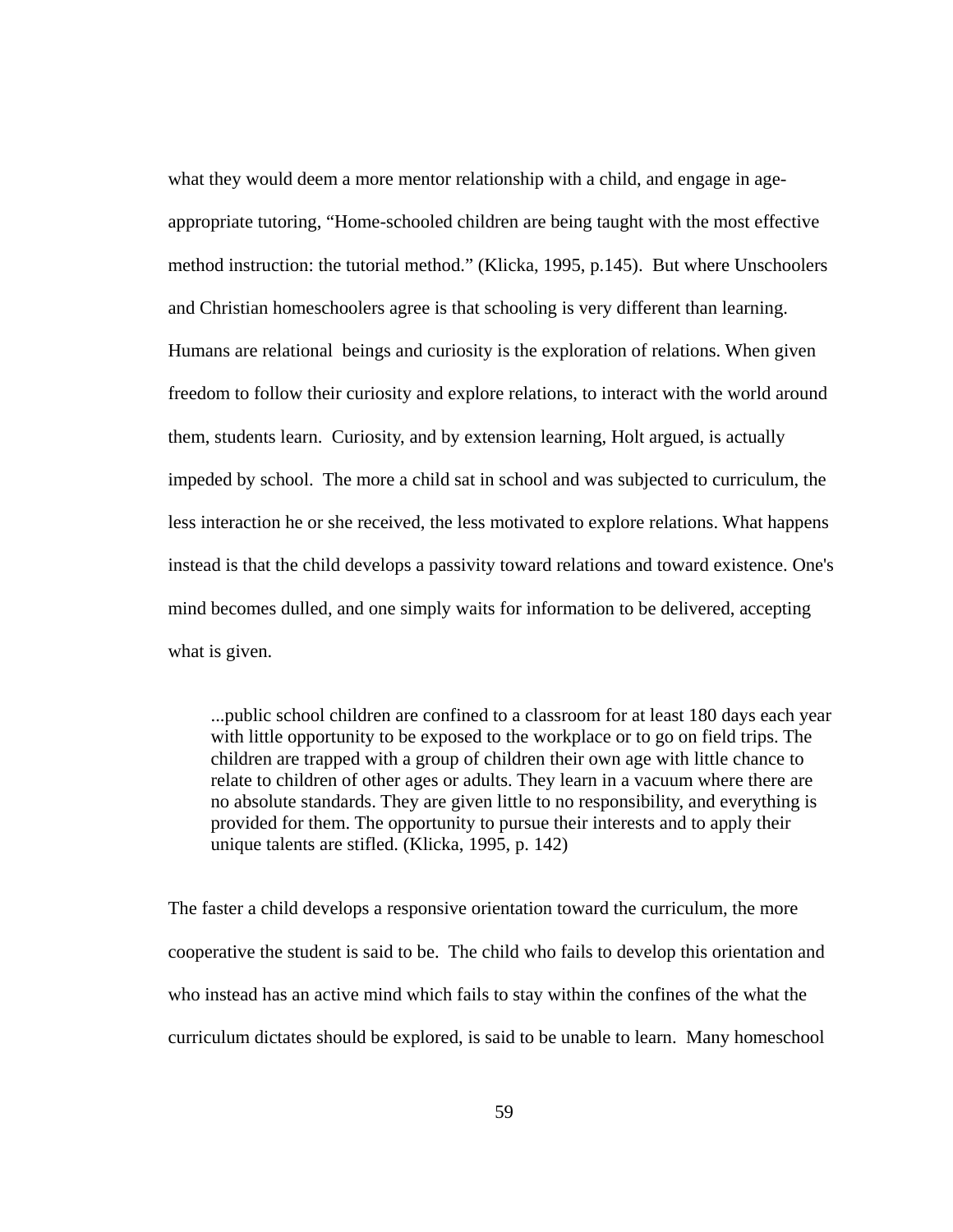advocates embrace Holt's argument that this simply was not true. The issue was that the student is simply interested in learning something other than what is being taught. This is to be expected, Holt argued, given that not all students have the same interests or develop intellectually at the same rate. In short, in any given grade classroom, there are some who are not developmentally at the level of the material and others who are well past it. Both will express their curiosity differently. Some might be anxious, others bored. It is, therefore, the educator's responsibility to recognize this and respond appropriately to the inquisitiveness of each learner. Again, the issue for homeschool advocates is that schools fail to take responsibility. What is required is highly individualized learning. Teaching, for Holt, is either making oneself completely available to a child's learning process as a resource, or getting out of a child's way as the child goes about exploring his or her environment, gaining direct experience:

What children need is not new and better curricula but access to more and more of the real world; plenty of time and space to think over their experiences, and to use fantasy and play to make meaning out of them; and advice, road maps, guidebooks, to make it easier for them to get where they want to go (not where we think they ought to go), and to find out what they want to find out. (Holt, 1981, p. 168)

Educating is interacting with a child as a person. Not talking down to the child, not instructing. But rather interacting with the child just as one would any person who was curious and asked you a question. If you know the answer, you answer it. If asked to explain it, explain it. If asked for a good resource, like a book, you would provide it.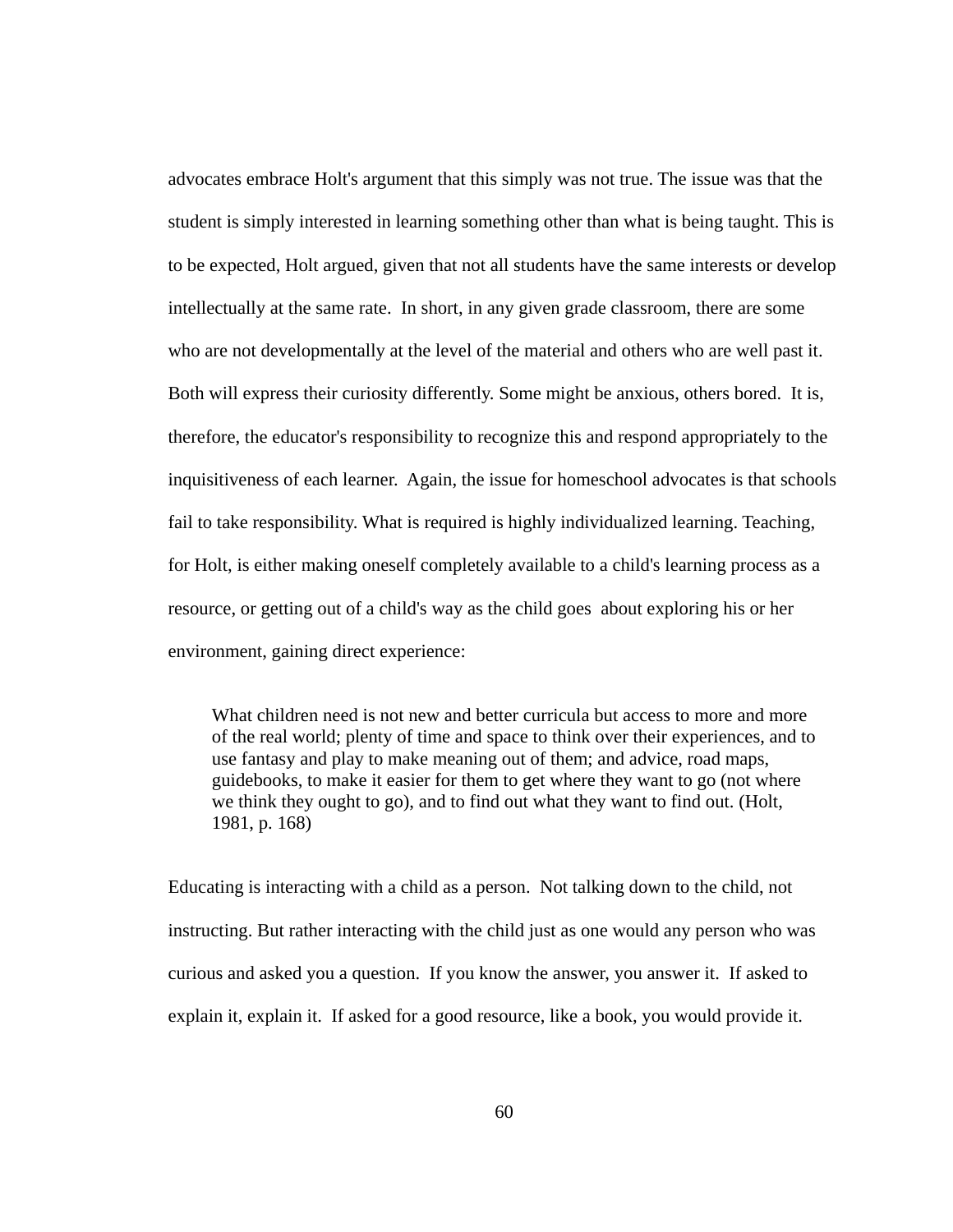What makes a good educator, Holt argued, was not some sophisticated pedagogical method. Rather, competency in a subject matter and the ability to clearly communicate.

To the extent that teaching involves and requires some real skills, these have long been well understood. They are no mystery. Teaching skills are among the many commonsense things about dealing with other people, that, unless we are mistaught [sic], we learn just by living. In any community people have always known that if you wanted to find out how to get somewhere or do something, some people were much better to ask than others. (Holt, 1981, p. 51-52)

The criticism of many homeschool advocates is that in addition to conditioning children, and conditioning society about children, schools condition society into a dependency on individuals who peddle a false science of pedagogy. The purpose of the sham is to advance the vested interests of a select few, the credentialed educational professional. Schools are focused on conditioning society to believe that they need help doing something that is basic to humanity:

Today our social environment is thoroughly polluted by *education*—a designed process in which one group of people (educators, social engineers, people shapers) tries to make another group (those who are to be "educated") learn something, usually without their consent, because they (the "educators") think it will be good for them. In other words, education is forced, seduced or coerced learning—except that you can't really make another person learn something that he or she doesn't want to learn, which is why education doesn't work *and has never worked*. People have always learned things, but *education* is a relatively recent innovation, and a deeply destructive one at that. (Hern, 1996, p. 66)

Central to this argument is the notion that an educator is someone who thinks he or she is authorized and therefore has the right to condition others, that he or she knows best what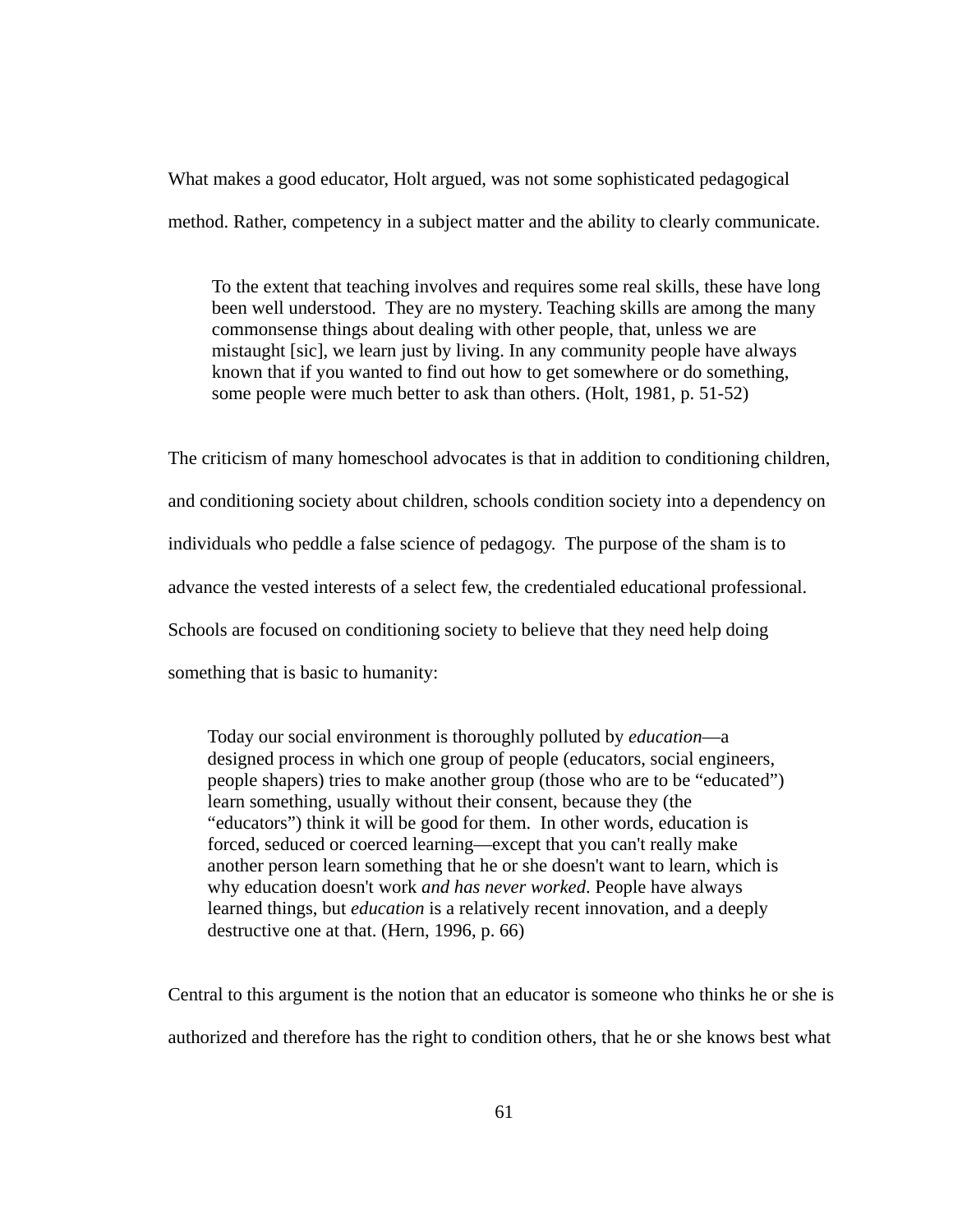that person and even society needs and/or wants. But homeschool advocates argue that dismal failing of schools have finally pulled back the curtain. "Experts in education have never been right; their "solutions" are expensive, self-serving, and always involve further centralization. We've seen the results. It's time for a return to democracy, individuality, and family" (Gatto, 1992, p. 38). Many early home education advocates were professionally trained educators and even possess advanced degrees, but ultimately rejected the view that their professional training is what led to success as an educator. Instead, they saw the capacity to teach as something much more inherent in personal relationships and intuitively understood. Educating is work, to be sure, requiring discipline and commitment, but it is not complex. It is not something that requires advanced training. Rather, it is something fundamental to healthy human relationships. Therefore, home educators reject the claim that professionally trained teachers in schools provide a superior education than parents could in the home.

 David and Micki Colfax, in their influential book entitled *Homeschooling for Excellence,* tell the story of how they started a ranch and decided to educate their sons at home. Three of their sons went on to receive full college scholarships. In response to the claim that their success was unique and was because of their advanced training, they wrote:

Some have suggested that our success with homeschooling results from our background as high school and college teachers. Perhaps, but it is not all that apparent to us that our teaching 'expertise' has been especially valuable. All parents, after all, are teachers, and it is only the formal education of our children that most of entrust to 'experts.' In homeschooling, the children typically teach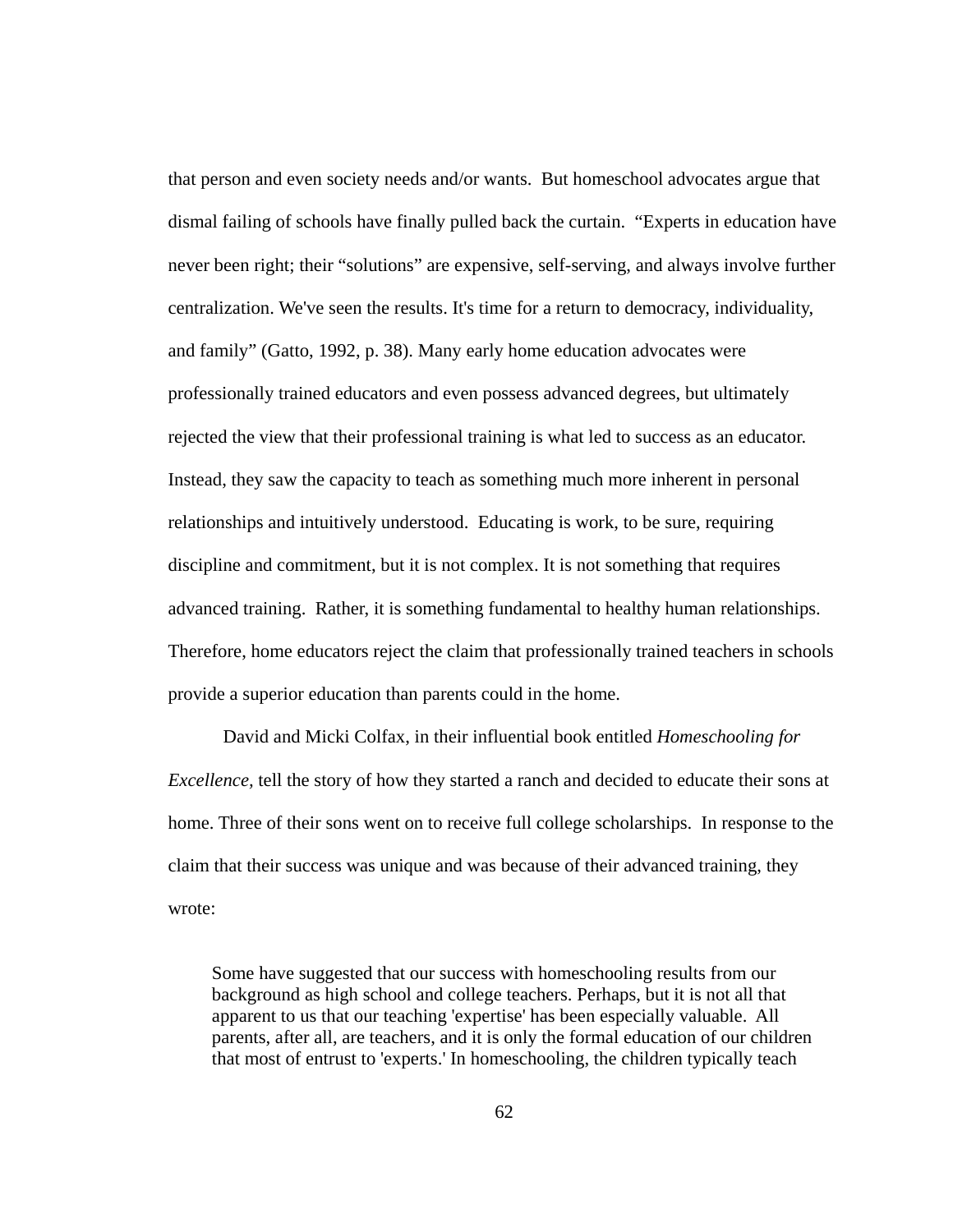themselves, with the parents appropriately relegated to the job of suggesting courses of study and being available to answer questions—an uncomplicated process. (Colfax, Colfax, 1988, p. 8)

The Colfaxes, like many home educators, decided the "formal education" component was not necessary. In fact, it was not contributing to their children's learning. Instead, they entrusted their children to learn from their experiences managing the ranch. Part of that experience was interacting with their parents and the intellectual resources, the books, the newspapers, the multimedia, available in the home.

 Many homeschool advocates argue that the expertise that teachers posses is not in teaching, but in classroom management. In *The Well-Trained Mind: A Guide to Classical Education at Home* (1999), authors Jesse Wise and Susan Wise Bauer reinforce that the notion that the activity of professional teachers in the classroom is different than the activity of education. A professional teacher has to manage a classroom. Managing a classroom may require additional training. But educating a child does not require specialized training:

Never mind educational rhetoric about the years of specialized training necessary for teachers. Forget everything you've heard about the need for classes in child development and educational psychology. These things are indeed necessary for the teacher faced with thirty squirming first graders or twenty-five turned-off adolescents. But you have an entirely different task: the education of your own child, one on one. (Wise, Bauer, 1999, p. 18)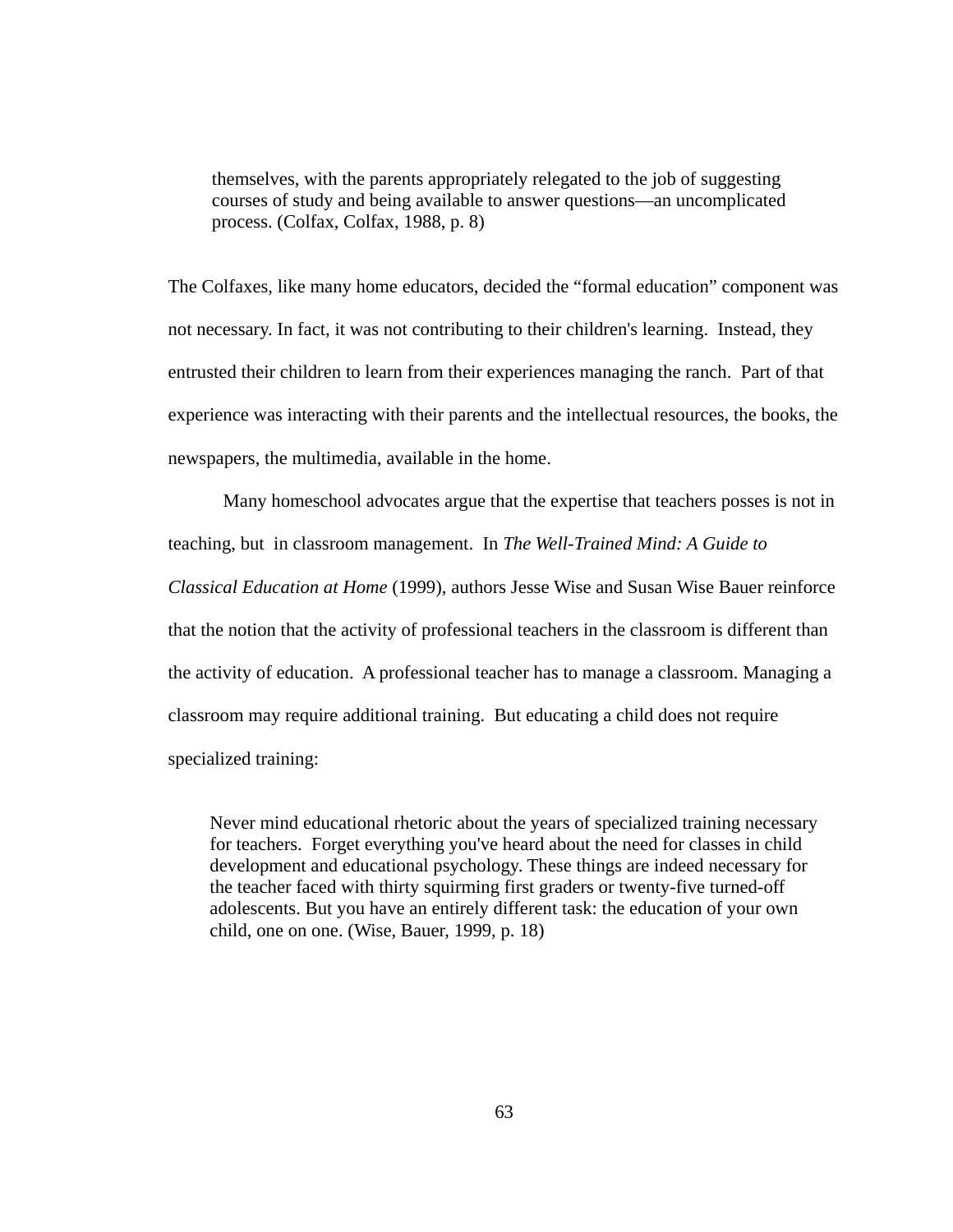In fact, according to Wise, teacher education courses did not prepare her to have rich educational relationships with children, nor develop her expertise in subject matter or pedagogy. What did that was the practice of educating her own child:

I happened to have a teacher's certificate. But during my years of homeschooling, I learned more academic material, more about how to manage individual relationships with children, and more about how to teach than I did in any of my teacher-education courses. Teacher-education courses gave me a great deal of good information on how to manage large groups of children. I needed that in schools, but a parent doesn't need it to teach at home. (Wise and Wise, 1999, p. 39)

For many homeschool advocates, pedagogy and the entire professional education is an edifice for conditioning society to concentrate power into the hands of a few. Pedagogy, it is argued, is not about learning. Rather it is about control. It is about conditioning someone to give up power. Gatto (2000) writes:

Pedagogy is a social technology for winning attention and cooperation (or obedience) while strings are attached to the mind and placed in the hands of an unseen master. This may be done holistically, with smiles, music, and light-duty simulations of intellection, or it can be done harshly with rigorous drills and competitive tests. The quality of self-doubt aimed for in either case is similar. (p. 13-14)

 Finally, central to the dehumanizing effects of school is their disruption of the parent-child relationship. Pedagogy and the education profession functions to condition parents that they are not capable to serve their children's learning needs. This is the great tragedy of schools. Central to the Christian homeschool movement is the biblical command for parents to take responsibility for their children's education.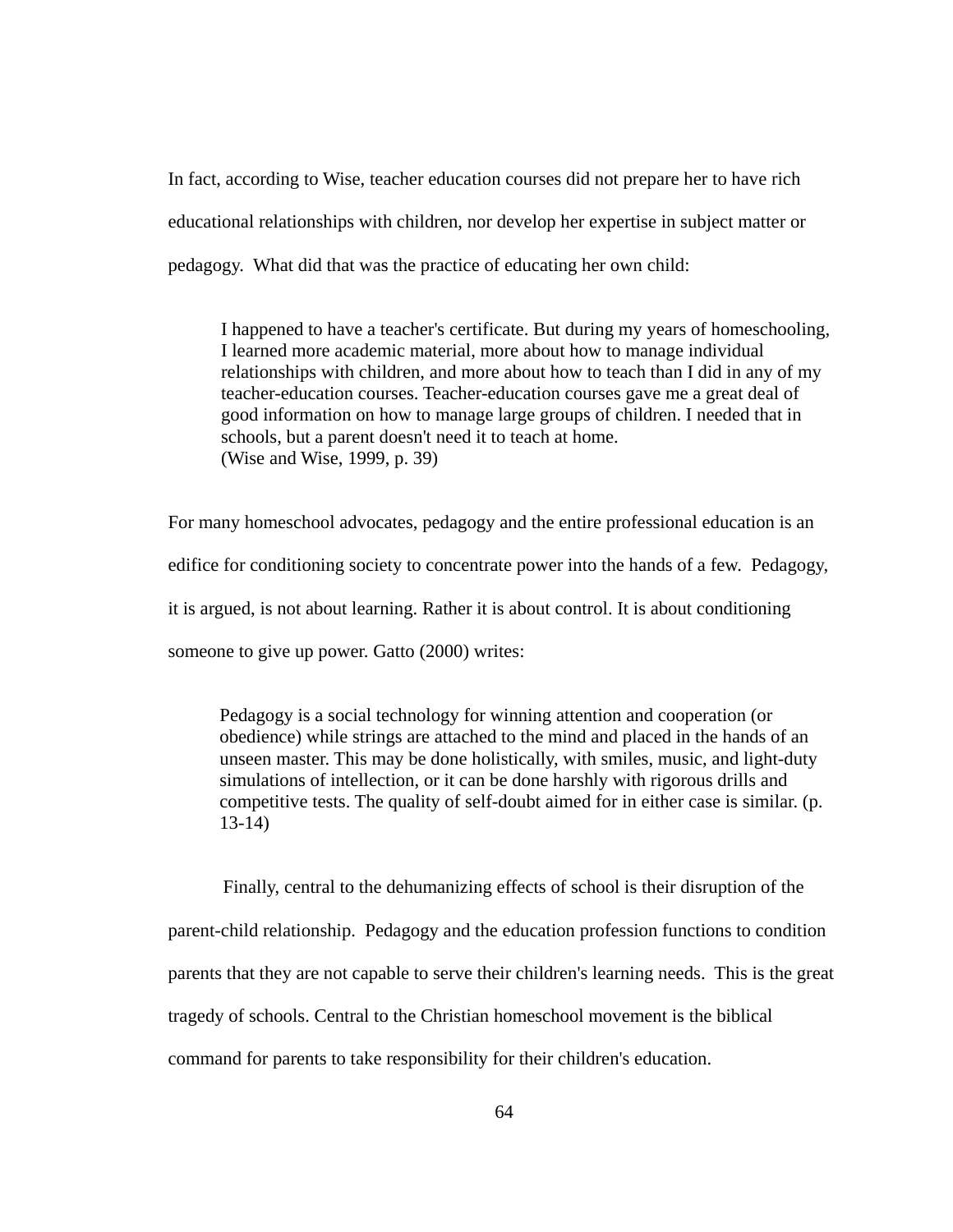The Bible indicates that parents, particularly the fathers, were originally responsible for all facets of their children's development: academic, spiritual, emotional, physical, moral and professional. The stated exception is that the royal children may have had special tutors. In the biblical account of Jewish history, there is no evidence of institutionalized schooling. The only scriptural commands given to children in both Old and New Testaments are to obey and honor their parents' instruction. (Davis, 1991, p. 93)

Parent-directed education, it is argued, is God's natural design. It is evidenced by the fact that children live in homes with their parents. According to many Christian homeschool advocates, nowhere in the Bible is schooling advocated; as such it is a concept foreign to the Christian faith. Some homeschool advocates go further and argue that schools are present in the Bible, but they are always in foreign lands and are designed by foreign agents with the purpose of dismantling the Hebrew nation and culture. Similarly, schools deploy curriculum which condition children into a social order which systematically undermines the positive influence parents have on their children, and go so far as to purposely alienate parents from children. Llewellyn B. Davis identifies "values education" as one way schools function so as to alienate parents from children. According to Davis, schools systematically encourage children to uncritically dismiss the moral views held by their parents. Citing teacher handbooks, Davis argues that schools make unsubstantiated claims about the preparedness of children raised in certain homes.

Value education clarification courses taught in many schools today assume that parental values are not relevant to the child. The textbook *Values Clarification, A Handbook of Practical Strategies for Teachers and Students* assumes "young people brought up by moralizing adults are not prepared to make their own responsible choices." In values clarification, the student is taught to question his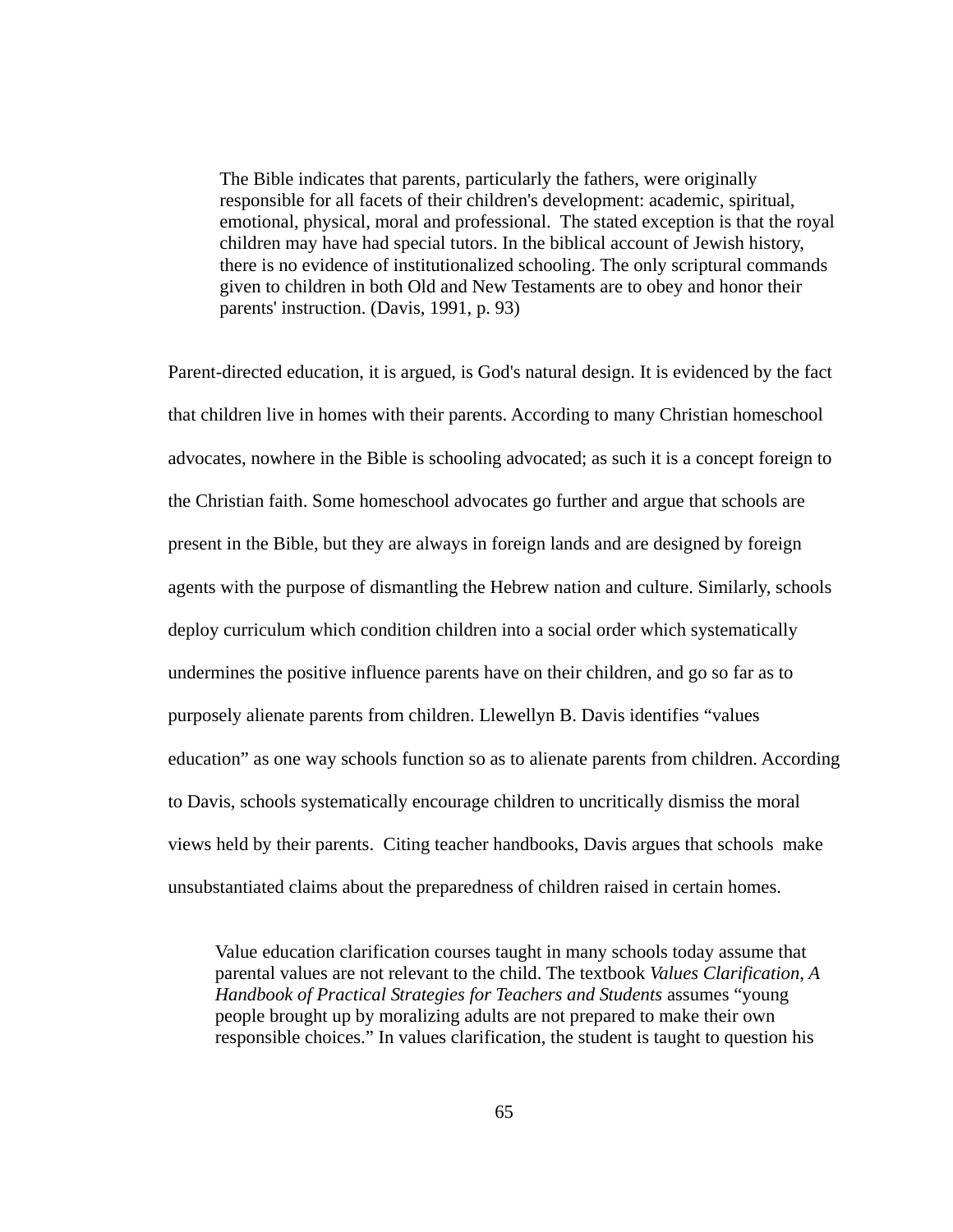present value system and encouraged to develop a new one that has not been imposed upon him by his parents or others. (p. 31)

Home educators find evidence in examples such as the handbook cited above, that teachers in schools are encouraging children to uncritically discount certain morals on the basis that they are held by their parents.

 Schools condition society to behave as if it is not the responsibility of parents to see to the education of their children, and this notion, it is argued, flies against the face of nature and history: "Is there an idea more radical in the history of the human race than turning your children over to total strangers whom you know nothing about, and having those strangers work on your child's mind, out of your sight, for a period of twelve years? . . . It's a mad idea!" (Gatto, quoted in Gunn & Fernandez, 2012, p. 9). Some argue that schools function to satisfy the internal desire of some adults to not have parental responsibility. There is simply not enough time in the day to educate a child as well as perform one's employment or household management duties or even personal recreational activities. Given all these duties, it is certain that some of them will be poorly performed. Therefore, society has organized itself so that schools enable adults to carry out their various duties more efficiently. As such, schools are less interested in educating, but more interested in simply "babysitting" children, to keep them safe at times their parents are unable. Albert Schanker, who served as president of the American Federation of Teachers, once noted: "The need to control children, to harbor them for a certain amount of time away from their work or otherwise engaged parents, tends to become the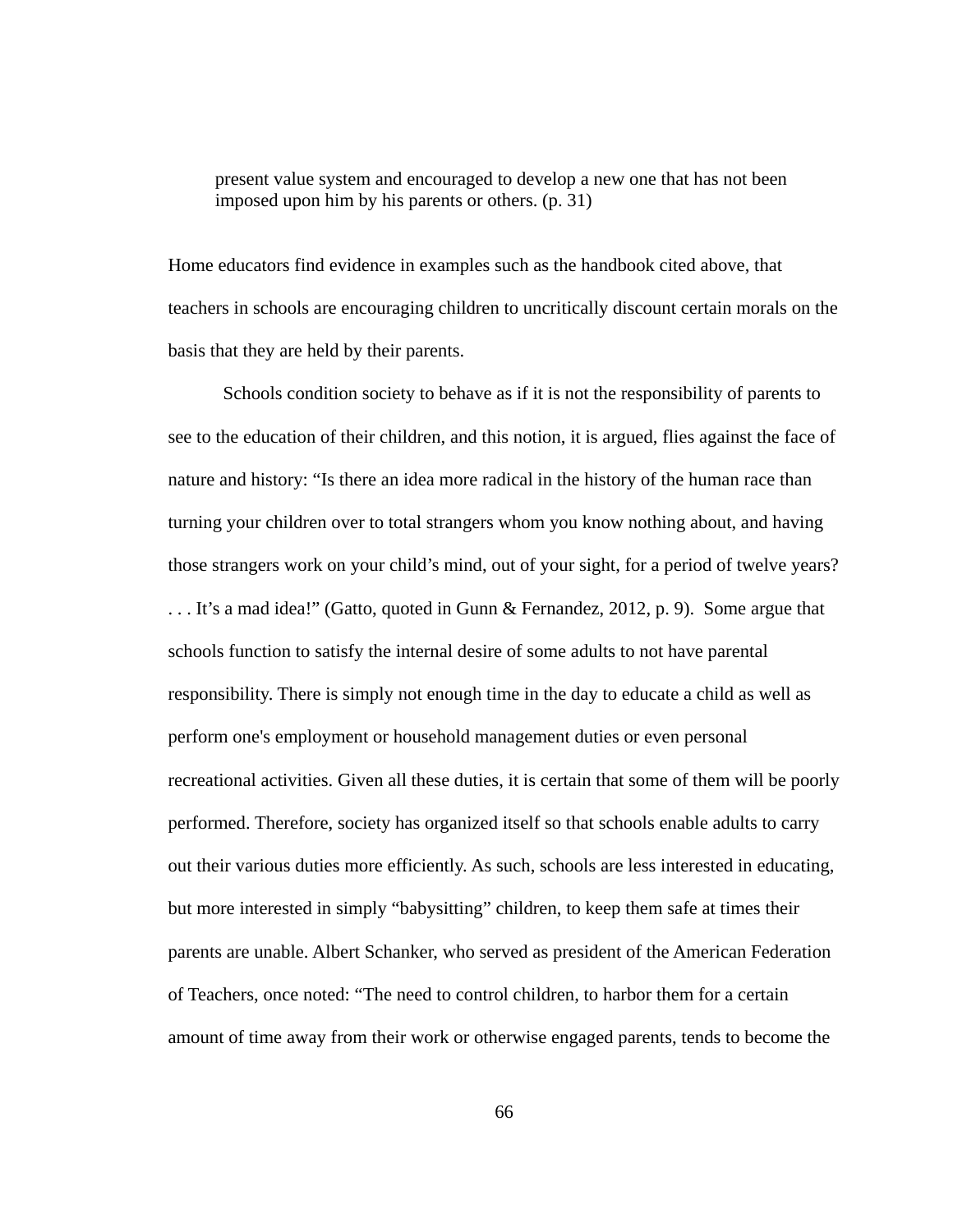most important function schools perform. And this custodial function often conflicts with, even dominates, the others." (emphasis Colfax, quoted in Colfax & Colfax, 1988, p. 32). This "custodial" function, it is argued by homeschool advocates, has become the dominant role of schools. Schools are organized so as to minimize the work of the custodians, or teachers. Homeschool advocates argue that professional educators grant that the role of schools in society is to essentially "babysit" children, freeing their parents to do other tasks. Many Christian homeschool advocates argue that schools function to enable parents to wrongly prioritize their responsibilities. Therefore, schools are not only unhealthy for children, but schools are unhealthy for society by contributing to the delinquency of adults in their parental role. According to homeschool advocates, raising the next generation is the primary responsibility of parents. A parent has the responsibility to raise his or her own children, which includes teaching them. It is shameful, it is argued, that many parents are unwilling to take responsibility to educate their children. But the biblical model, according to many homeschool advocates, is not that the irresponsibility of these parents should be subsidized, and the responsibility be removed from them. Doing so aids them in their irresponsibility. It is God's plan for each family to raise its own children. This plan is God's design for advancing Godly people. Allegedly, the the children of Godly people will receive a quality education, in the home, at the hands of their parents. As a result they will grow in wisdom and will naturally experience more success in life. In contrast, the children of the ungodly will not receive a quality education and will not experience true success in life. They will suffer. They will be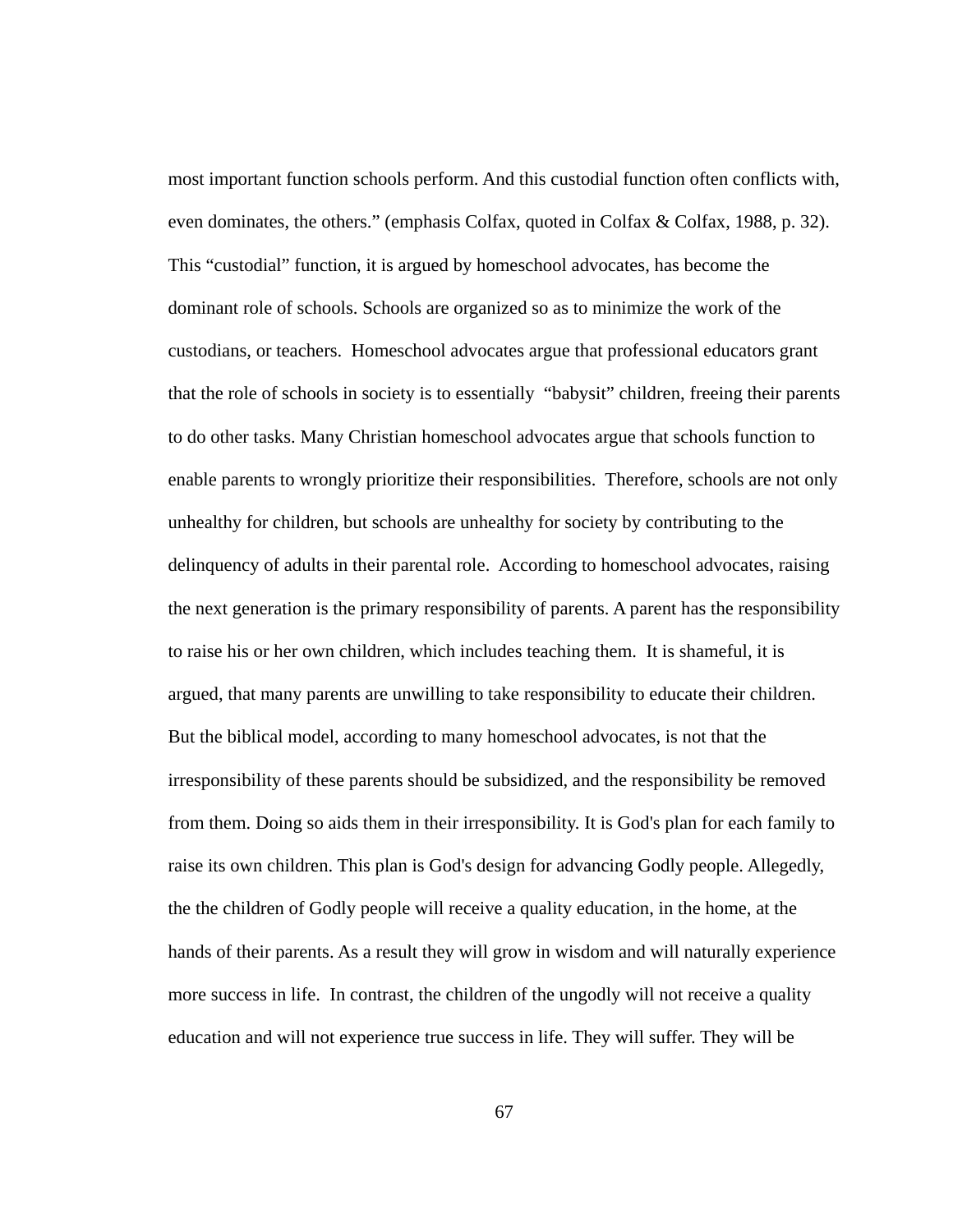unhappy and develop dependencies. They will experience a loss of control and freedom. God may use this suffering to show them the error of their ways. Or they may continue in their stubborn refusal to obey God, and instead develop their own alternative strategies to meet their needs. In their pride, they will refuse to submit to God's simple plan.

Christian parents, therefore, who refuse to take up homeschooling and instead who send their children to schools are caught up in a wave of destruction. They refuse to heed the truth made clear in God's word. Because knowledge is personal and learning highly individualized, no classroom can complete with the home environment and the parental relationship. As stated earlier, even sectarian schools are deemed part of the condition of society. "Christian schools fall short of the Biblical ideal in at least five areas" writes Harris (1984, p. 39). These include utilizing public school methods and allowing non-Christian children to attend and thereby introduce immoral concepts to Christian children (p. 41). Ultimately, some Christian homeschool advocates argue, a Christian parent must choose. "Homeschooling is an act of faith and of obedience" (p. 10). Therefore, many home education advocates argue that there are only really two options: either the family functions to provide the ideal learning environment for their child, passing on the values they think are worthy of passing on, or a child attends school, where his or her natural propensity to learn will be drastically curbed and instead he will be subjected to impersonal conditioning, which ultimately robs the child of his God-given potential. The decision, therefore, that some home education advocates present is thus: fulfilling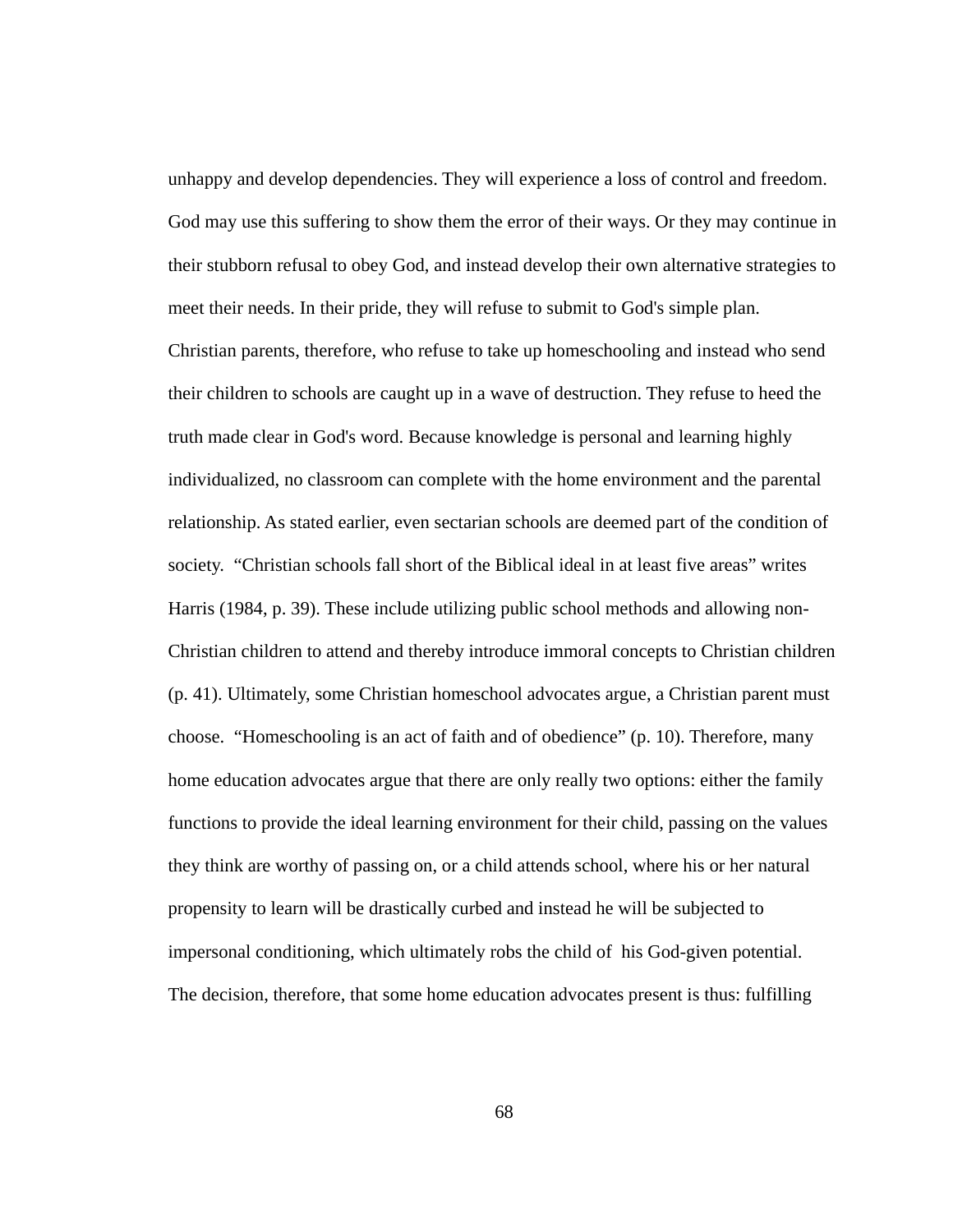one's parental duties to one's child, or delegating that task to someone else and having one's child receive an radically inferior, dehumanizing experience.

 Understanding and resisting the oppression alleged to be inherent in schooling is at the heart of the home education movement. Claims concerning the source and power of the oppression are what distinguishes groups within the movement. Home educators who identify as Christian have their own particular way of talking about the oppression, but they also take advantage of arguments made by home education advocates who do not identify religiously. Regardless of the source of oppression, the home education movement signifies the conclusion that schools are entities which propagate a kind of oppression against not only children who attend school, but against adults, and in particular parents. Schools oppress children by propagating the humanist worldview, a worldview which ignores the most transcendent of human experiences, and subjecting them to the dehumanizing methods of conditioning. Schools oppress society by conditioning it to accept the claim that many children are radically dysfunctional in their learning and that educating is a specialized skill, a science, and is something that only a trained adult can do. As such, schools robs a majority of adults a life-altering positive experience, the experience of educating. Public schools are the most insidious for they propagate a form of oppression which society has endorsed.

 In this chapter I have attempted to justly articulate the allegations concerning educators and schools made by some members of the modern home school movement. These claims express an orientation, an ethos, toward reality, replete with theories of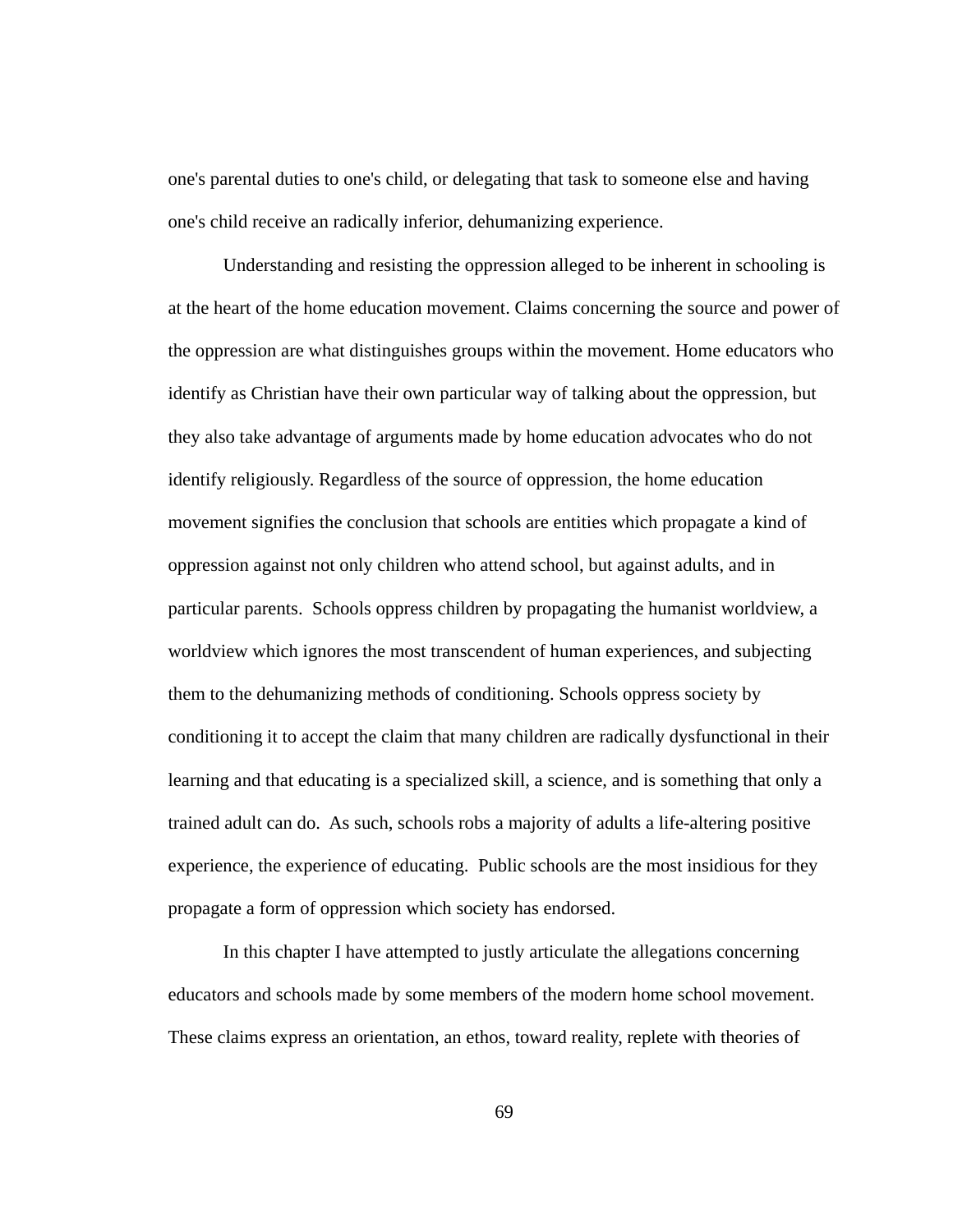knowledge and humanity. What follows is a reflection on this ethos, employing the methodology of Aspectual Analysis developed by Reformational Philosophy. My reflection will seek to articulate some principles for educational functioning, including the relationship between the school, the home and the state, and use them to response to homeschool advocates allegations. In the next chapter I will introduce the methodology.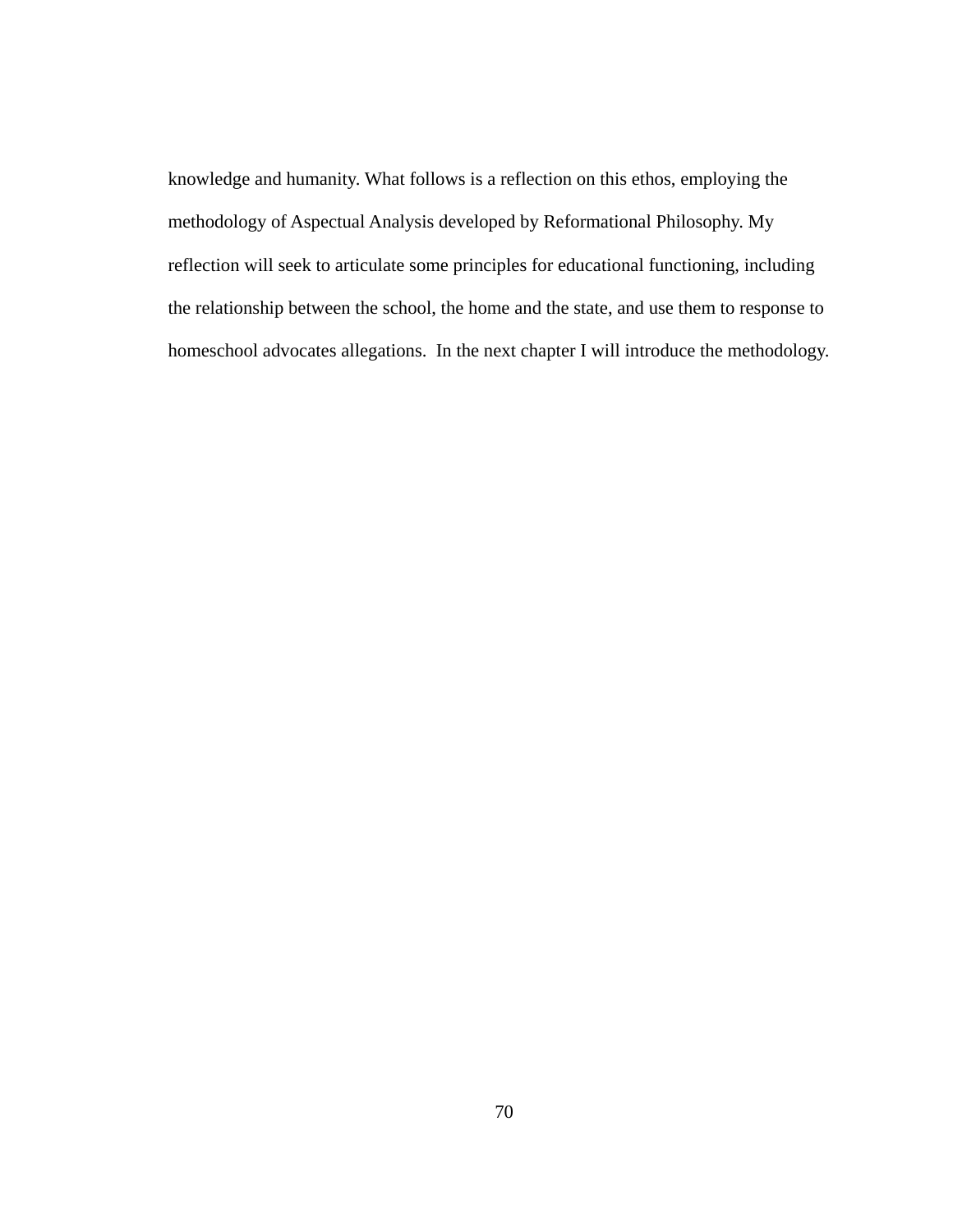## CHAPTER III

## **METHODOLOGY**

 This chapter serves to introduce Aspectual Analysis, the methodology of this study. Aspectual Analysis was developed by Herman Dooyeweerd and is central to a school of thought known as Reformational Philosophy. Aspectual Analysis can be summarized as the investigation of an entity, utilizing a cosmic framework of relations. First, the internal structure governing an entity is hypothesized, followed by the structure of entities' interlinkages, or relations to other entities. Finally, the root source of reductionistic views of an entity may be reflected upon. The framework of relations is comprised of modal aspects. Therefore, prior to explaining Aspectual Analysis, this chapter will provide an introduction to the Reformational Philosophical theory of Modal Aspects.

 According to Reformational Philosophy, philosophy is a scientific, or scholarly, enterprise. To philosophize is to analyze experience and provide a theoretical account of the state of affairs, one which serves to explain both the unity and rich diversity of reality. By contributing to humanity's understanding of reality philosophy seeks to assist humanity experience shalom. Given its scope, philosophy functions as a "totality science" (Troost, 2011, p. xx). As such, it is different than the "special sciences." In Dooyweerd's view, a special science, such as Physics, Botany or even Theology, focuses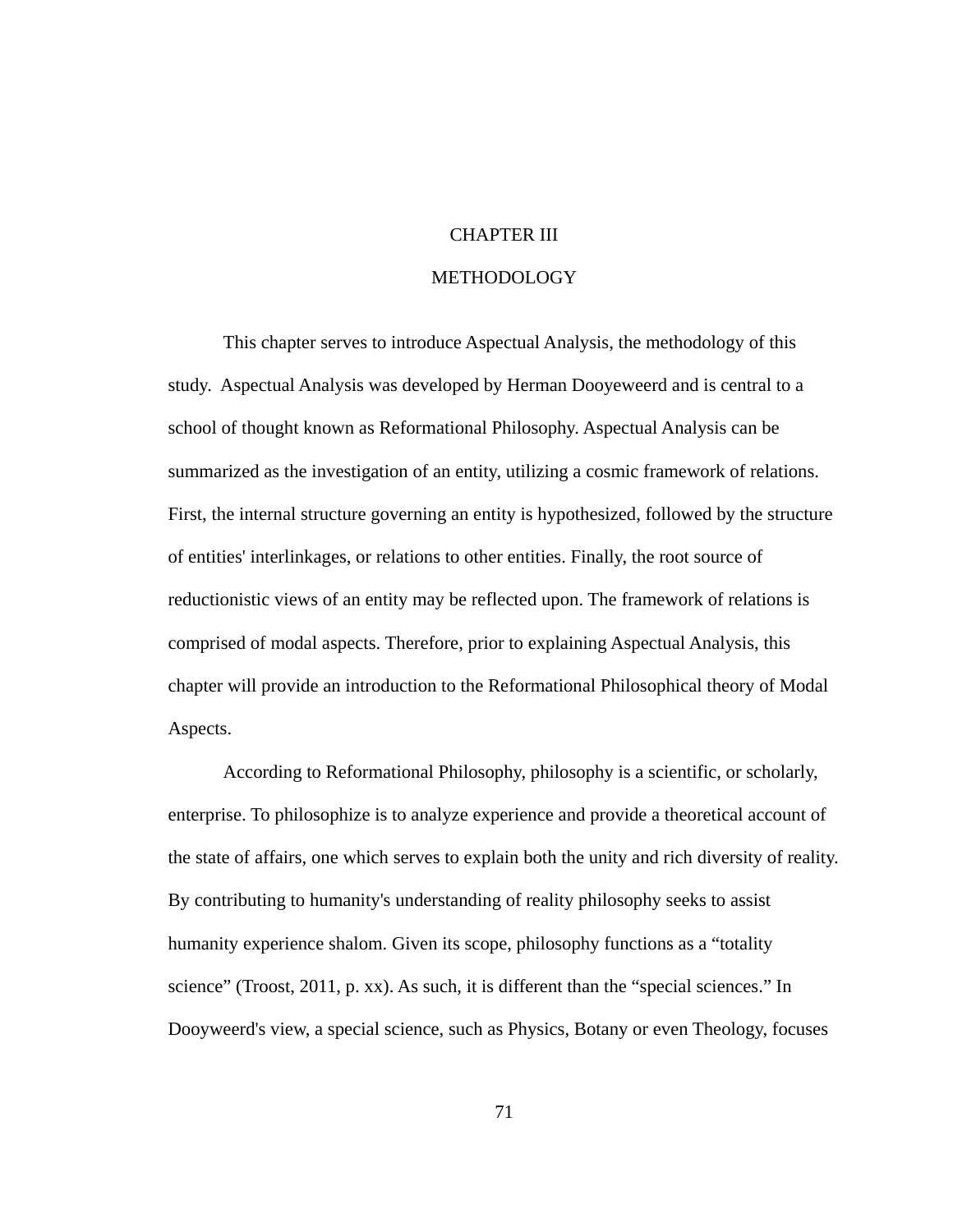on a particular way reality functions and the internal relations within that field. Philosophy, on the other hand, serves to provide a theory to unite the special sciences, provide for interdisciplinary work, and ultimately normative activity, which is the practice of wisdom. Philosophizing is an act, but it is not physical labor. Rather it is mental activity of a theoretical kind. In the next section we will briefly discuss Dooyeweerd's view of theorizing. Theorizing, or "theoretical thinking" is described as an activity which serves to transcend experience and locate meaning. The concepts of experience, entity, and law are explained.

 Reformational Philosophy contrasts the activity of theoretical thinking with what Dooyeweerd called pre-theoretical, or *naïve*, or experience. Naïve experience serves to express a person's "everyday" state. As a person goes about his or her daily routines, interacting with what is encountered, with nature and neighbors, one does not think *theoretically* about reality. Rather, a person simply *experiences* reality. At the experiential level, we are always thinking, even when we are asleep. Subconscious thinking at the experiential level is evident; our brains function to direct our organs and we can walk and chew gum at the same time. However, experiential thinking is not *theoretical* thinking. Experiential thinking is part of our experiential interaction with reality, in which we encounter reality as as a unified whole by way of individual "things" and facts. We will call these things "entities." In contrast, in theoretical thinking we interact with the structure of reality by way of the Aspects, which are ways of looking at cosmic law.

72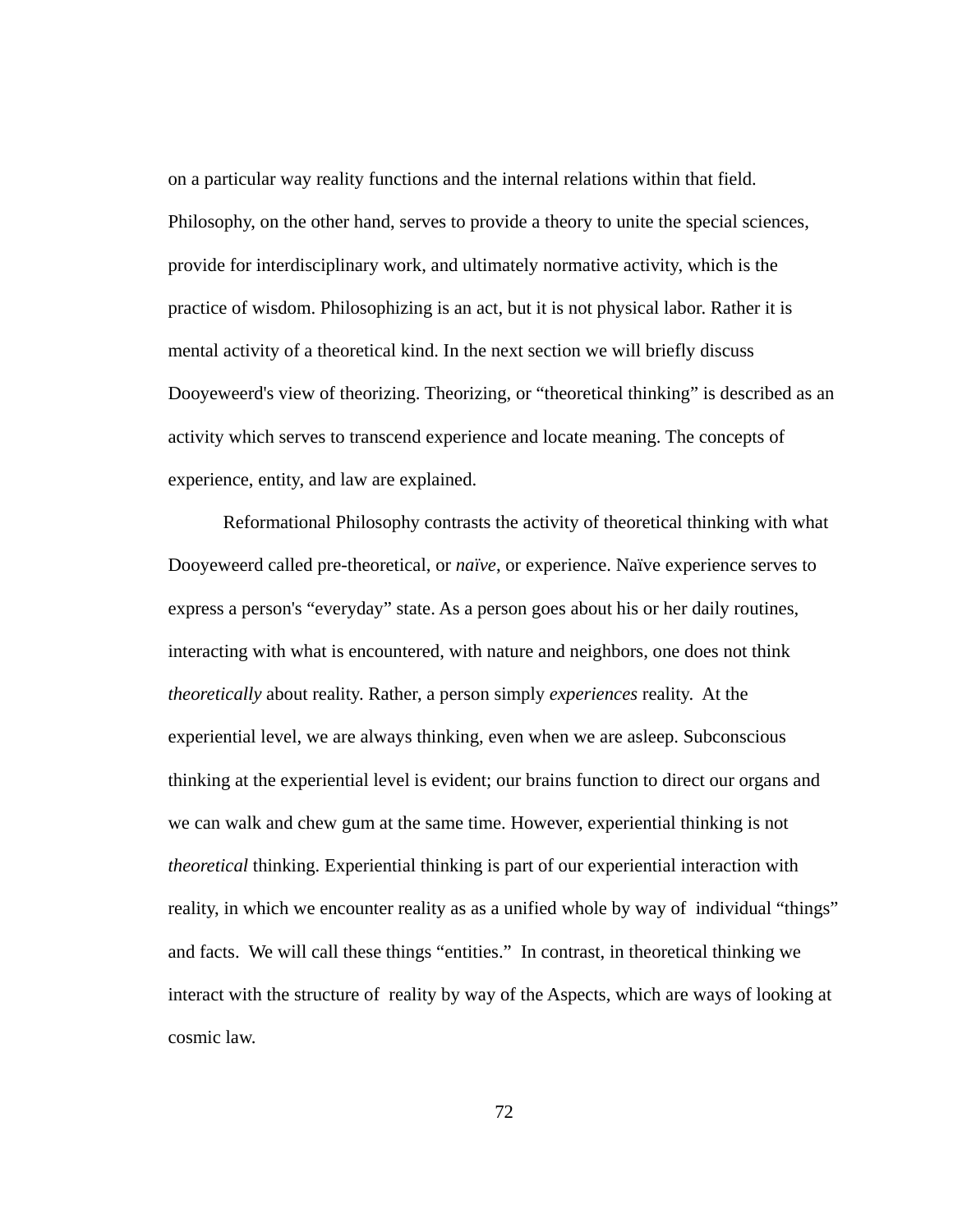The term *entity* is used in this study to denote the object of philosophical investigation. In a person's everyday (pre-theoretical, *naïve)* experience, one interacts with a rich variety of objects. These "things" exhibit individuality; they are factual. One encounters and comes to know natural objects, like rocks, plants and animals. One also finds and comes to know cultural objects or artifacts, natural items that have undergone a human-directed formation, and have been developed into tools, clothing, art, etc. Additionally, in a person's everyday experience one interacts with and recognizes social objects: families, bands, clubs, businesses, communities, governments, churches, etc. And of course, one encounters humans in various manifestations, from one's self, to the person living in the same community, to the deepest and broadest vision of the human object, humanity itself. All these "things", and all relationships, which are complex and varied, including relations in time, what are commonly called *events*, are real and exist*.* Appropriately, Chaplin (2012) calls the "things, events and relationships" experienced *existents* (p. 56).On the other hand, Clouser (2006) employs the term *entity,* calling it "the widest and most indefinite term we have in English to refer to any sort of reality. It is used to speak of things, events, states of affairs, relations, properties, laws, and anything else one wants to speak of " (p. 72).

 Entities co-exist and exhibit their potentiality. Even when dysfunctional, entities still co-exist, though with an acknowledged distinction, that of not living up to their potential. In this sense, entities exhibit their radical individuality as well as universality. Each has something unique in and of itself, while at the same time, each has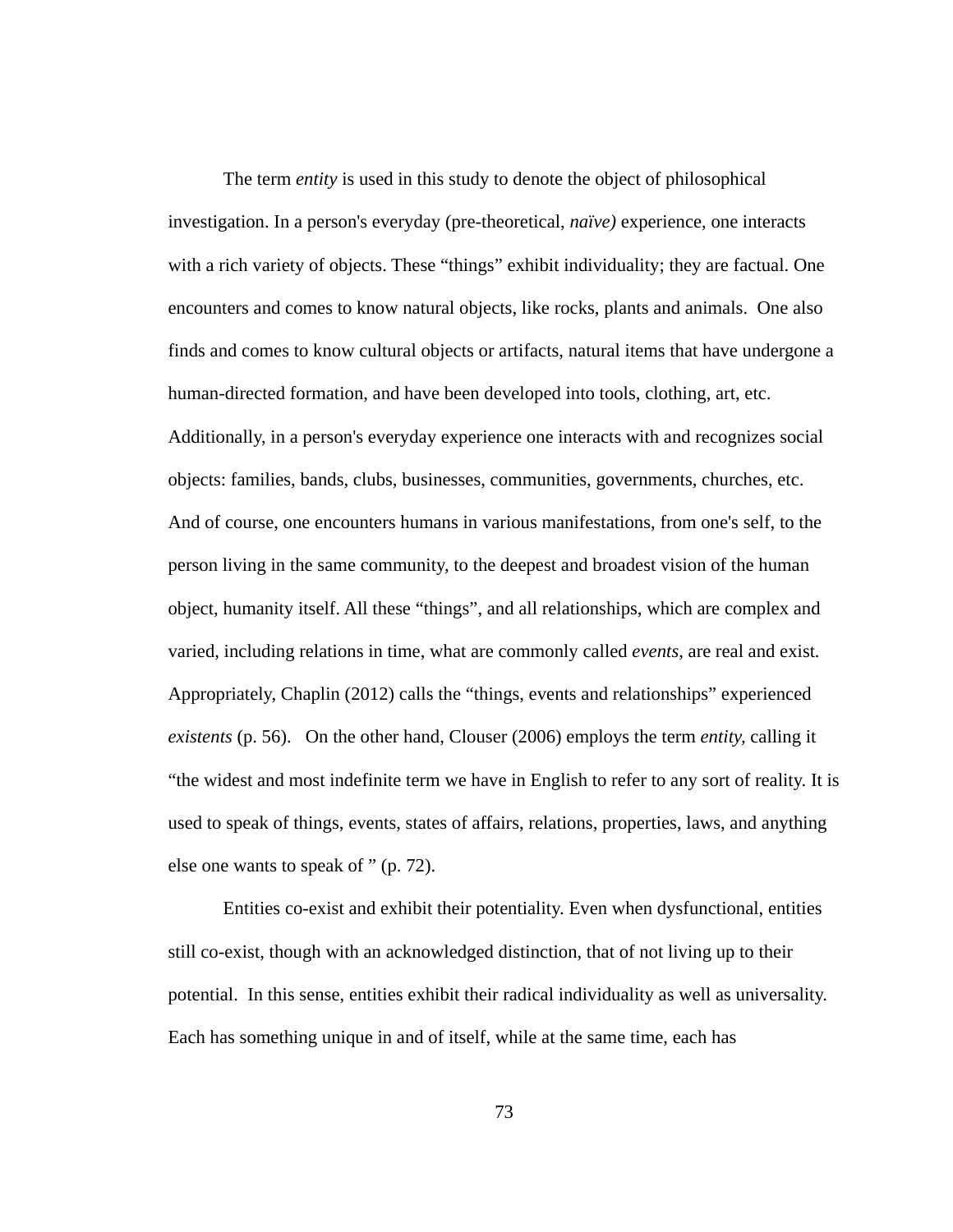commonalities which are shared with others. This duality of individuality and universality is significant, for it reveals the diversity, or rather plurality, that is reality. In our everyday experience, we experience this cosmic pluralism as a coherent totality. For Dooyeweerd, this experiential state is extremely important. One's experience with existents enables one to know that reality truly is coherent. This is to say that the existence exhibited by an entity is not just some function of reason or senses, aiding humans survival in what is a truly chaotic reality. No, reality *does* exist, and as such it *is* a *totality*. It is completely integrated, having "indissoluble interrelations" (Dooyeweerd, 1986, p. 3). In our experiential state one interacts with the entities one encounters not as objects consisting of parts, but as totalities, as fully integrated coherences. Again, in our experiential state, entities are just as one experiences them. One does not require additional information so as to relate to an entity. Entities are fully present. Entities exhibit individuality as well as universality, but their individuality and universality are completely integrated. Therefore, each entity is simultaneously an object, acting according to a potential which is internal, and a subject, acting according to the potential which is external. An entity's relations are completely coherent in everyday experience. However, in theoretical thinking, humans have the capacity to set asunder the relations of an entity. In doing so, what is revealed is the entity's structure of relations, or laws. Reformational Philosophy postulates that an entity's structure of relations corresponds to a cosmic structure of relations. This cosmic framework of relations enables the diversity of entities we experience, and also serves to explain how it is that reality is coherent. This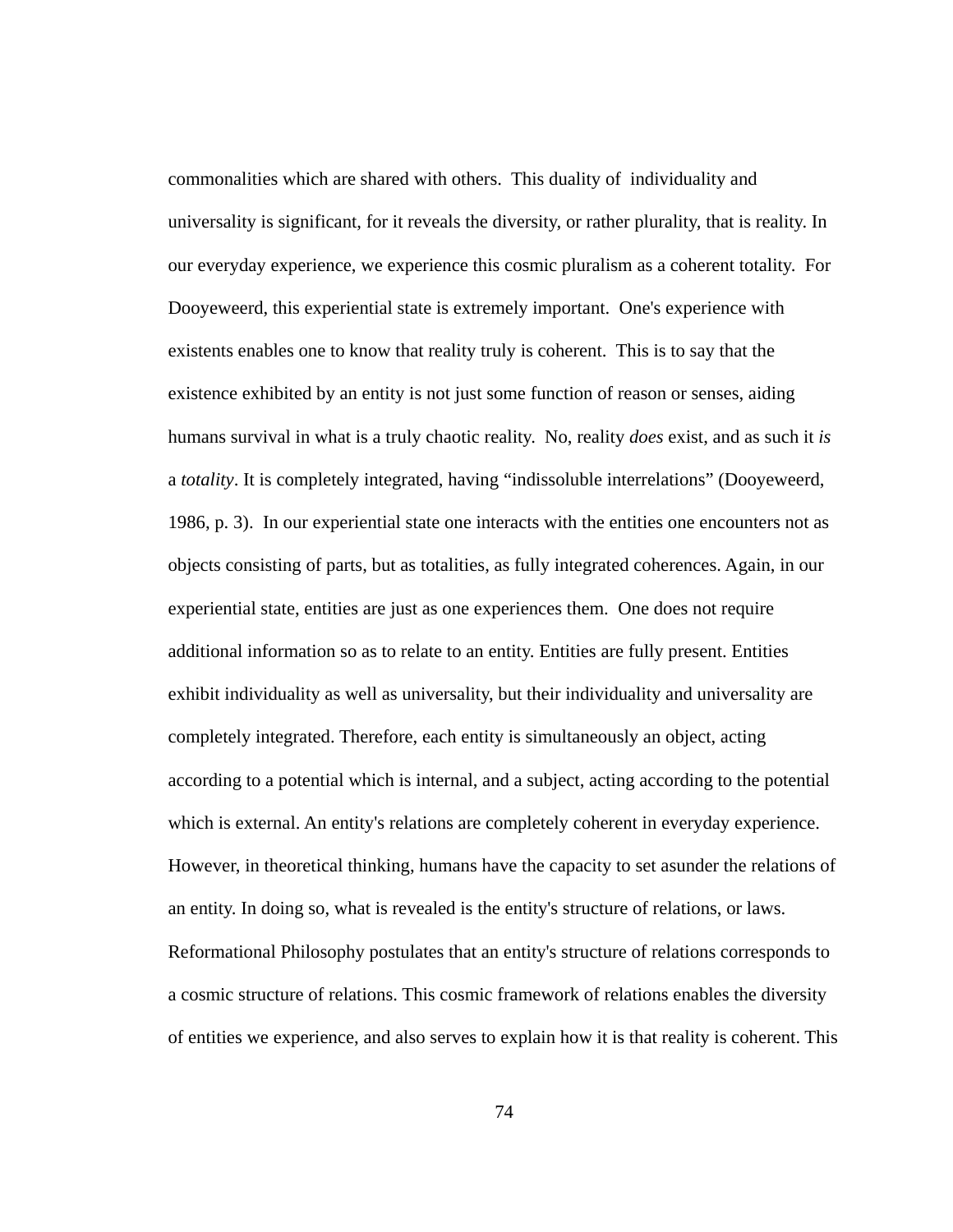structure of relations is cosmic, in that it is internal to the entity as well as external. It functions so as to provide meaning, that is a sense of an entity's origin and destination and whether an entity is functioning as it can and should. This meaning we grasp somewhat intuitively.

 According to Dooyeweerd, at the experiential level, we have significant ability to sense whether or not things are well-off or not. We easily grasp that a plant that is wilting or a cow not able to produce milk for her calf is not healthy, not living in accordance to their potential. In contrast, the flower that is blooming and the cow and calf that are lazily enjoying a pasture, are cause to celebrate. We can rejoice at our experience of the flower and the cows because we have a sense that they are existing according to their purpose, doing what is inherent to them, fulfilling their destiny. We can intuit, to some degree dysfunction. We can discern the dysfunction of the parent who shuns his child or the government which terrorizes its citizens. In Dooyeweerd's view, humans have such intuitive knowledge regarding our experiences because humans have an innate sense of meaning, purpose or destiny. On the other hand, we acknowledge that this sense is imperfect, and not comprehensive. We often are unsure as to what we are experiencing. Is the flower acting as it should, or is it acting in a way that is not good for it? What is it's destiny, and is this act in accordance to its destiny? Due to the complexity of reality, the well-being of an entity is rarely clear. We may inuit a sense of it, but that sense is imprecise. While we may be tempted to simply throw up our arms and declare that we "just do not understand what is going on!" more often we intentionally engage in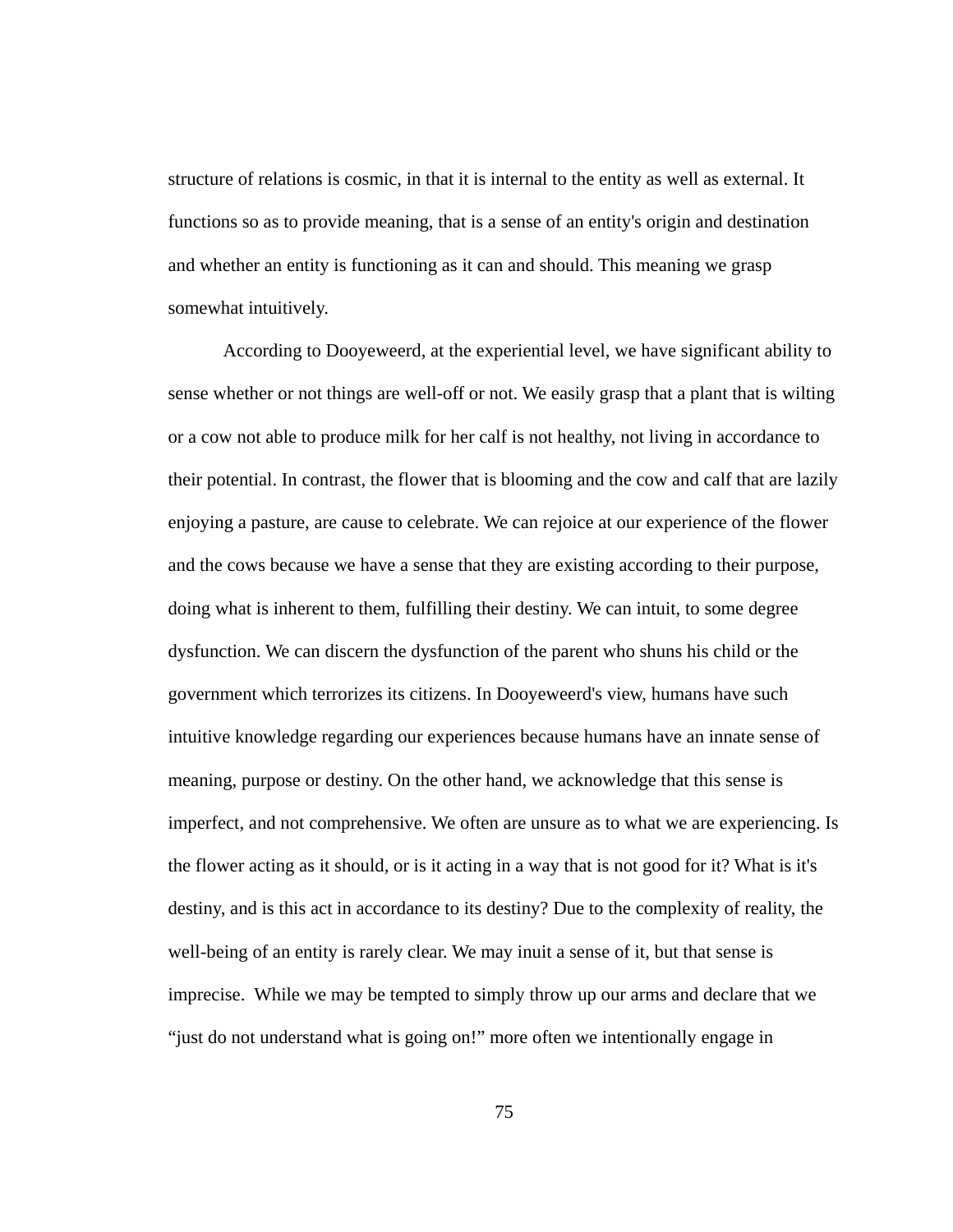theoretically thinking, a more careful study and deliberation of our experiences, in order to reach some conclusion.

 One of the conclusions we might strive for is ontological; we might hope to answer the question: what is it? The question of Being is significant in the history of Western thought. Dooyeweerd, however, argues that Western philosophy has frustrated itself unnecessarily with ontological theories, and especially with theories of substance and essence. No thing exists independently. Rather, we know a thing by its meaning, which is understood as their coherence between their origin and destination. Origin and Destination are temporal concepts. Time and History are major themes in Reformational Philosophy (Basden, 2009; Dooyeweerd,1986; McIntire, 1985). Existence is temporal; one cannot theorize about a reality devoid of time.

 Thus far, we have discussed our experiences with the objects of reality and are sense of their destiny and whether or not their current state works for or against arriving at their destiny. An important part of Dooyeweerd's view of reality is the question of purpose, or meaning. Dooyeweerd's view is that the reality is meaning-laden, such that existence only makes sense in terms of meaning, "*meaning* is the *being* of all that has been *created* and the nature of our selfhood. It has a *religious root* and a d*ivine origin*" (1969, p. 4).

 Each experience, each moment in time, therefore has significance, or meaning. For each experience, each moment in time, connects to the past and connects to the future. Each of my experiences, each moment in time, serves to connect my origin to my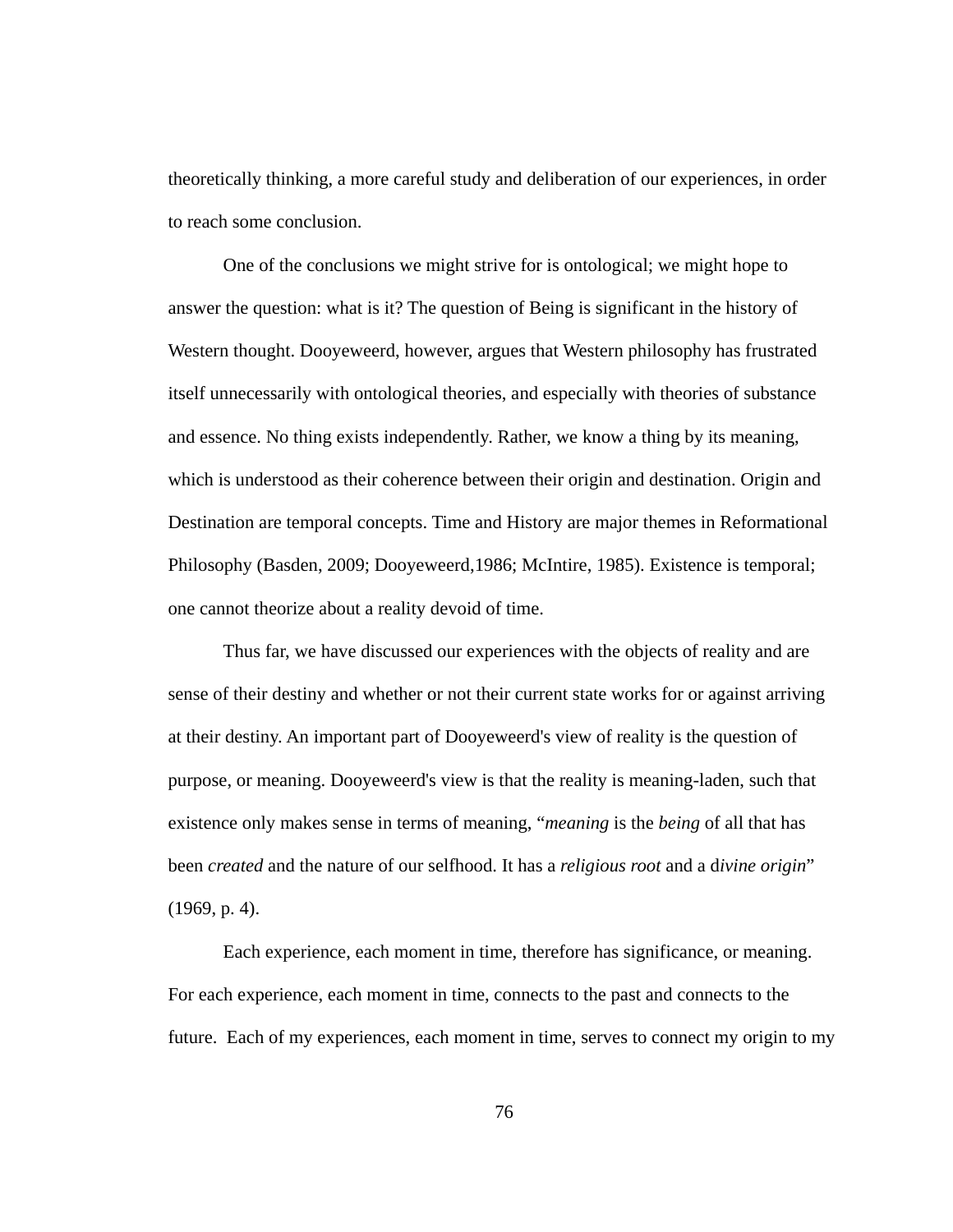destiny. When one interact with another thing, say a flower, one is contributing to the flower's experiences, its moment in time, adding coherence to its origin and destiny. To witness a flower blooming is to take part in the flower's meaning. Moreover, everything that exists, everything's moments in time, is the coherence of reality's origin and destination.

 Reformational Philosophy's method of analysis centers on Dooyeweerd's theory of Modal Aspects. In Dooyeweerd's view, existence is supported by a cosmic framework of law, which provides the structure enabling totality but also true plurality. The word Aspect simply means "way" and signify an approach to the question of meaning. Dooyeweerd postulated that there must be a true plurality of ways that cosmic law functions. Aspects are domains of law-conformance, and serve as a "law framework" (Closer, 2006, p. 243). They are "law-spheres" (Basden, 2008). Aspects provide a structure by which to analyze the coherence of experience:

[I]n the theoretical attitude of thought we analyze empirical reality by separating it into its modal aspects. In the pre-theoretical attitude of naïve experience, on the contrary, empirical reality offers itself in the integral coherence of cosmic time. … The aspects are not set asunder, but rather are conceived of as being together in a continuous uninterrupted coherence. (Dooyeweerd, 1969, p. 38)

Each Aspect is the domain of a particular way of expressing cosmic meaning; each is irreducible. Therefore, each Aspect is said to have a "nuclear meaning" or "meaning kernel" (Strauss, 2009, p. 74). An aspect's meaning kernel signifies the most intuitive sense we have for a mode of existence. For example, the aspect associated with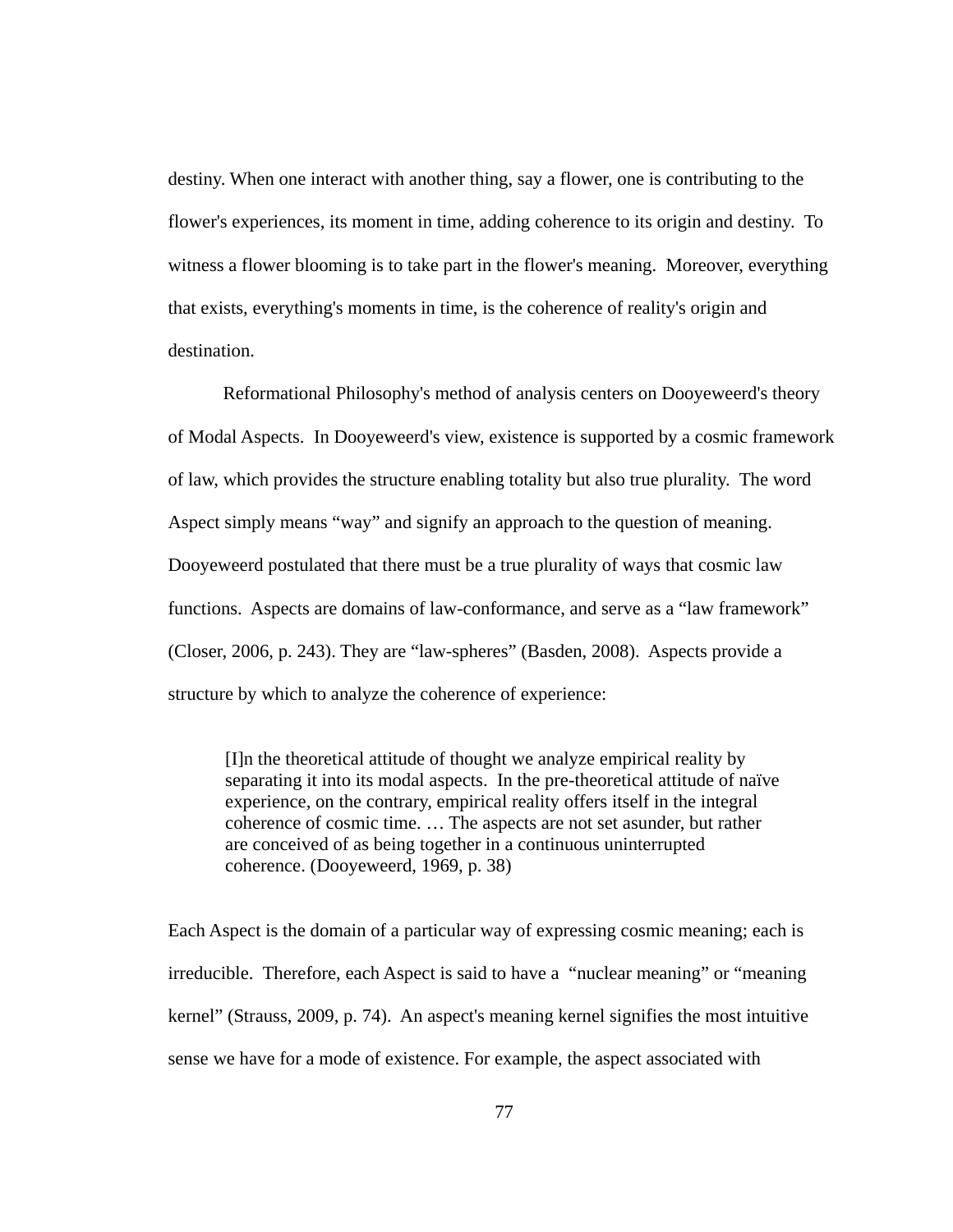governing the ideals and activities which we associate with being a living organism, Dooyeweerd called the Biotic, and gave the meaning kernel as "vitality". Others have described the kernel meaning of the Biotic aspect as "living" and "organic". Similarly, Dooyeweerd postulated a Historical-Cultural aspect, and gave as its kernel meaning "formation". Others have argued that "Formative" is a more appropriate label for this aspect. What follows is a table of Modal Aspects. It includes candidates for the kernel meaning: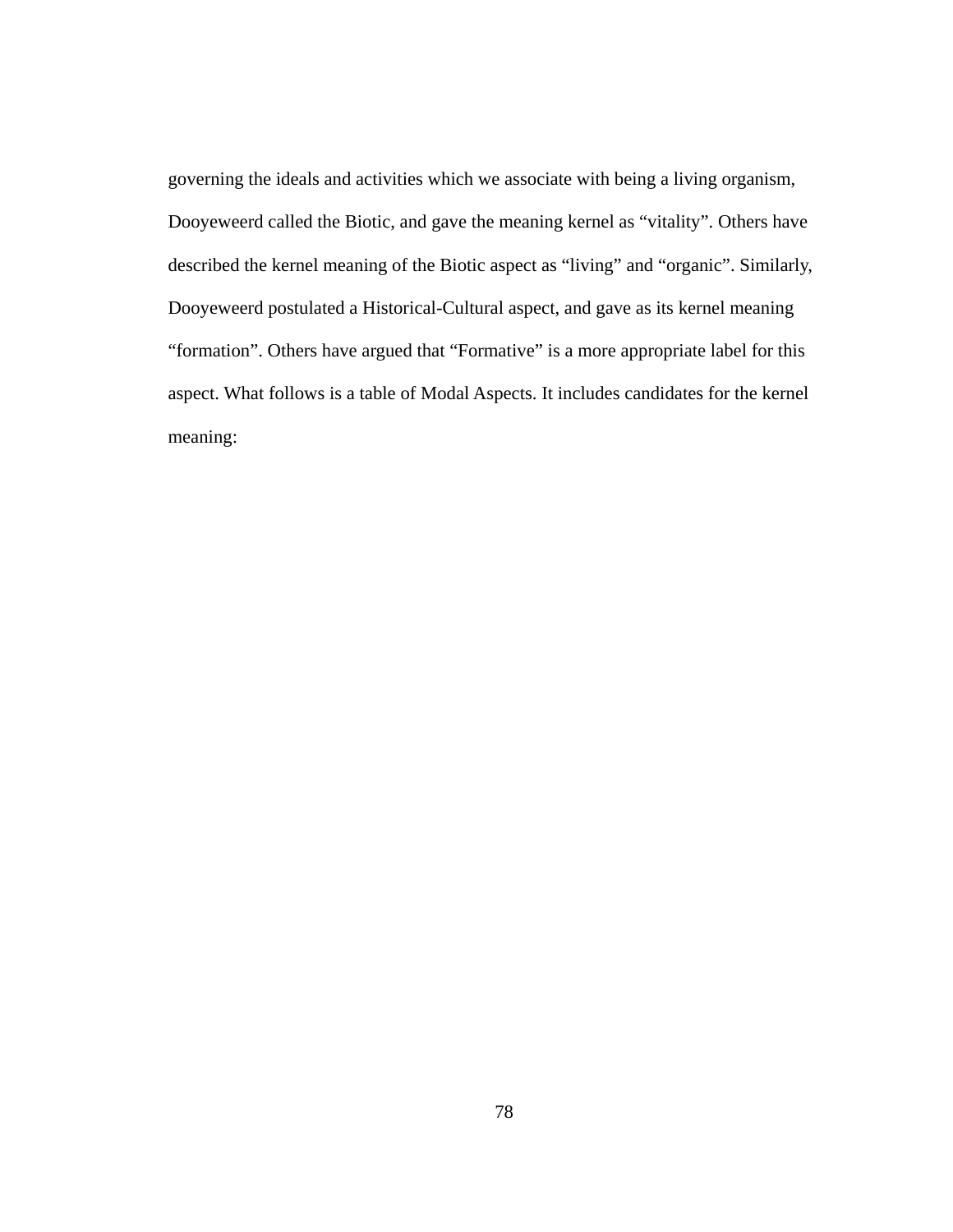# Table 1. Aspects and Kernel Meanings

| ASPECT <sup>2</sup> | <b>KERNEL MEANING CANDIDATES</b>              |
|---------------------|-----------------------------------------------|
| Pistic              | faith, vision, aspiration, commitment, belief |
| Ethical             | love, sacrifice, generosity, kindness, troth  |
| Juridical           | due, tribute, rights, responsibilities        |
| Aesthetic           | harmony, play, enjoyment                      |
| Economic            | resourcefulness, frugality                    |
| Social              | relationships, roles, convention              |
| Sign                | symbolic, linguistic                          |
| Formative           | culture, history, technology                  |
| Analytic            | distinction, conceptualization                |
| Psychic             | sense, feeling, emotion                       |
| <b>Biotic</b>       | living, vitality, organism                    |
| Physical            | energy, matter, forces                        |
| Kinematic           | movement, motion                              |
| Spatial             | continuous space, extension                   |

 $\overline{a}$ 

<sup>2</sup> This table combines suggestions by Dooyeweerd (1969), Clouser (2003), Basden (2008), Strauss (2009) and Troost (2012).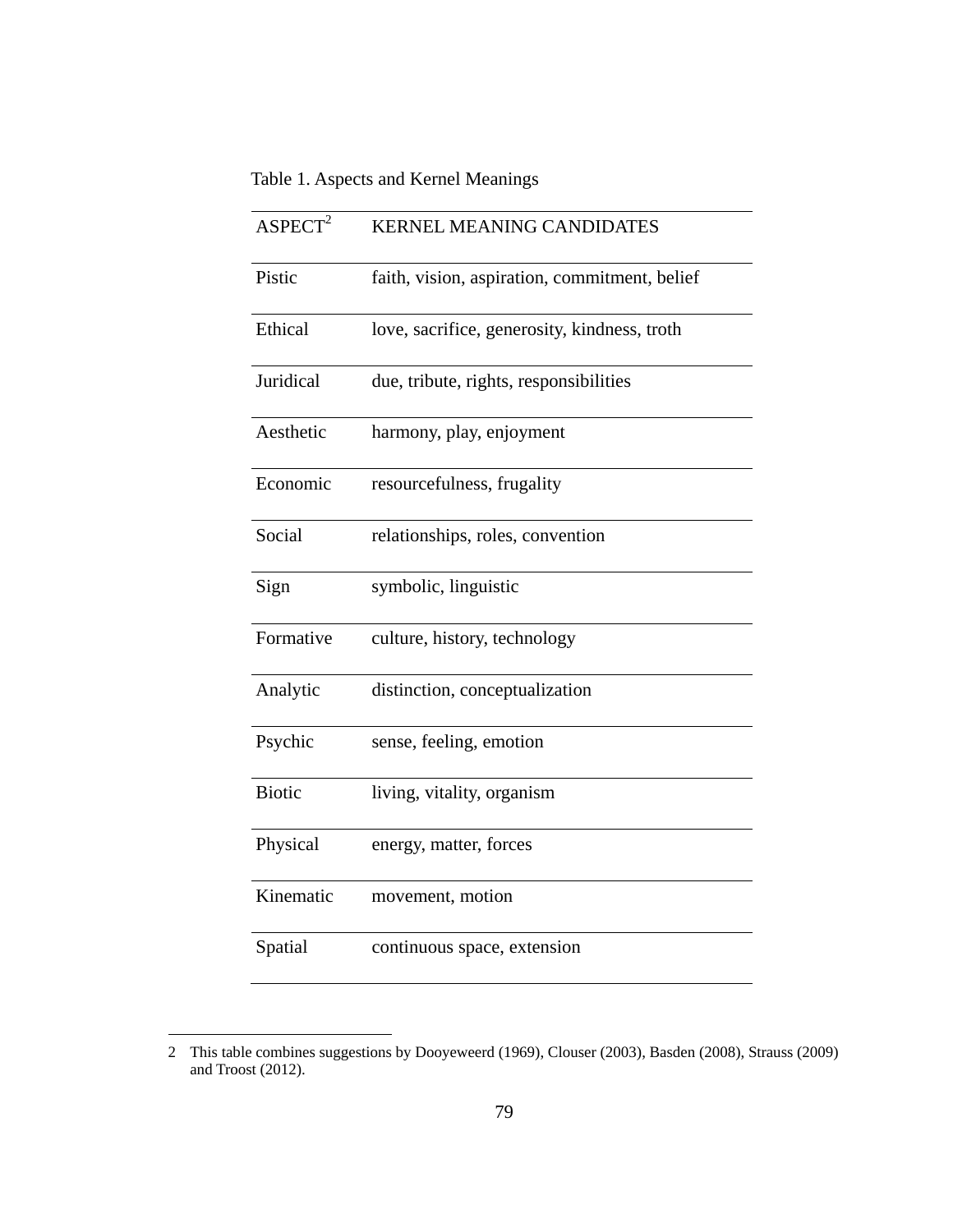#### Quantitative discrete amount, countability

It is important to note that the labels associated with each aspect and its kernel meaning are truly signifiers, in that they reference something which is intuitively grasped and experienced. According to Dooyeweerd, an aspect and its meaning kernel cannot be directly known, for while aspects are irreducible, they are also non-absolute. Recall that according to the Christian worldview, everything that exists was created. To be absolute is to be radically independent, to be beyond time, and foundational to all of reality. Only God has this status according to theistic thought. In contrast, an aspect is said to be nonabsolute, and is dependent. It has relations. In Dooyeweerd's theory aspects are radically inter-dependent. They are truly pluralistic. The Aspects inform, enable, and enforce each other, thus serving as transcendent "law framework", a structure for relations. "In this inter-modal cosmic coherence no single aspect stands by itself; every-one refers within and beyond itself to all the others" (Dooyeweerd, 1969, p. 3).

 We have knowledge of an aspect due to its relationship with the other aspects, In their relations, the aspects function to support each other in their meaning. They broaden and give depth to each other's meaning. Early I noted that the kernel meaning of the Biotic aspect is "living" or "vitality". We may intuitively grasp the meaning of these concepts, but in order to approach them, we make use of the other aspects. The other aspects provide "analogous moments" for each others. To approach the meaning of living and the principles of functional, normative living, we inspect the relationship of the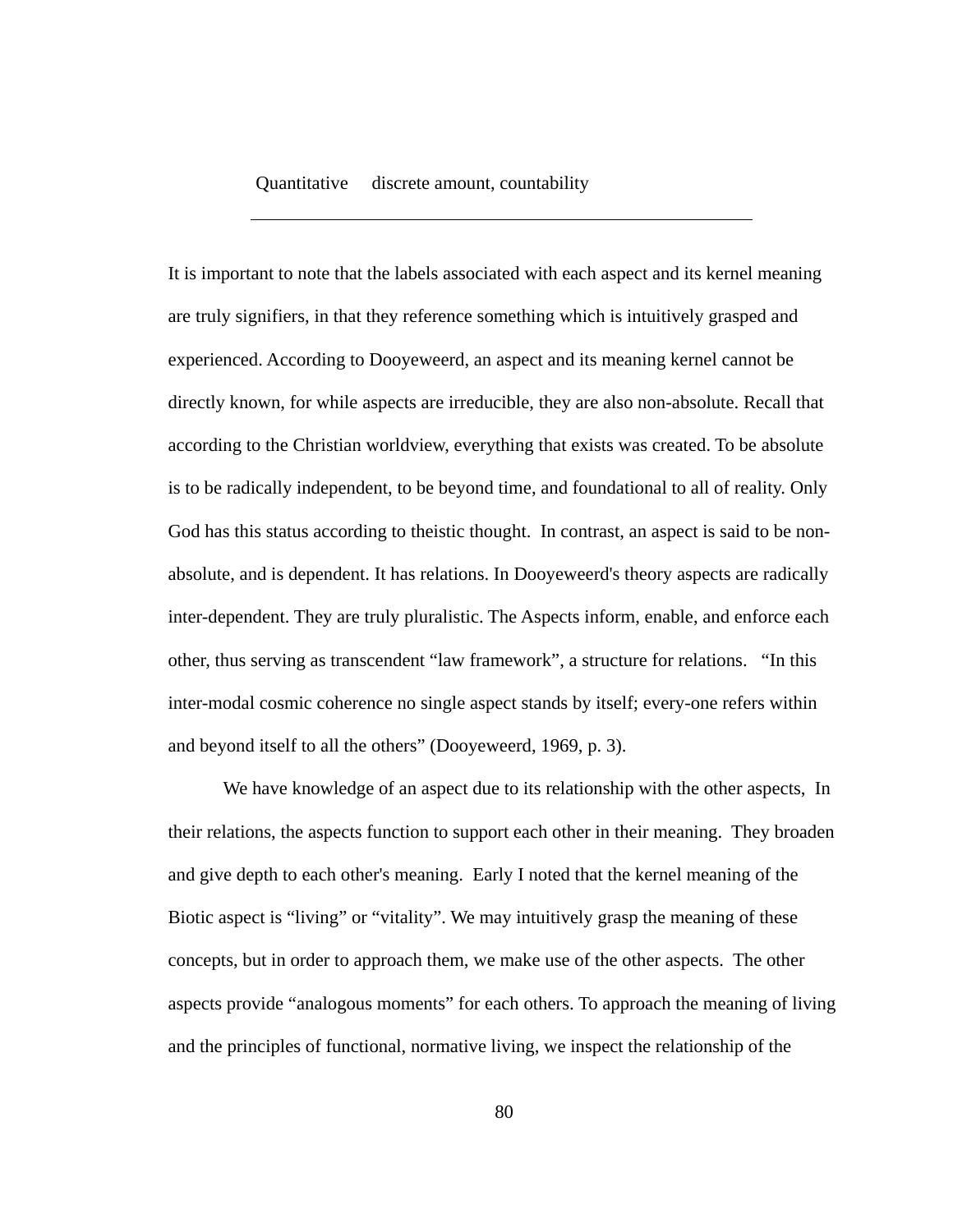Biotic Aspect to the other aspects. The Biotic aspect is preceded in the aspectual order by the Physical aspect, whose kernel meaning is given as "energy" or "matter". Intuitively, "energy" is both similar and distinct from living. Analogies can be derived from their relationship and they aid us in understanding "living". The laws of energy help us understand the laws of living analogical. Similarly, the Biotic is followed in the aspectual order by the Psychic aspect, whose meaning is given as "sense", "feeling" or "emotion". The laws of of the Psychic aspect also help us grasp and better theorize concerning normative Biotic functioning.

 Central to the aspects relations is their position to each other. The aspects, as created and existing in time, are structured so as to reflect their temporality. They are orderly. There order reflects meaning. Their relations also reflect origin and destination. Their order relates to how they serve each other. When an aspect appears in the order prior to another, the relationship is a foundational one. When an aspects precedes another in the aspectual order, its analogous relationship is said to be an anticipatory one. The Biotic aspect anticipates the Psychic, as well as the Analytical, Formative, and so on. This is to say, that the Biotic aspect "looks forward to" to the Psychic. In this sense, that in locating laws in the Biotic aspect one can expect that these laws will function to broaden and further reveal the laws in the Psychic. In contrast, when the aspect "looks back" to a foundational aspect, it is said to be a relationship of retrocipation. The concepts of Anticipation and Retrocipation are used in aspectual analysis to describe the kind of relationship of meanings being discovered.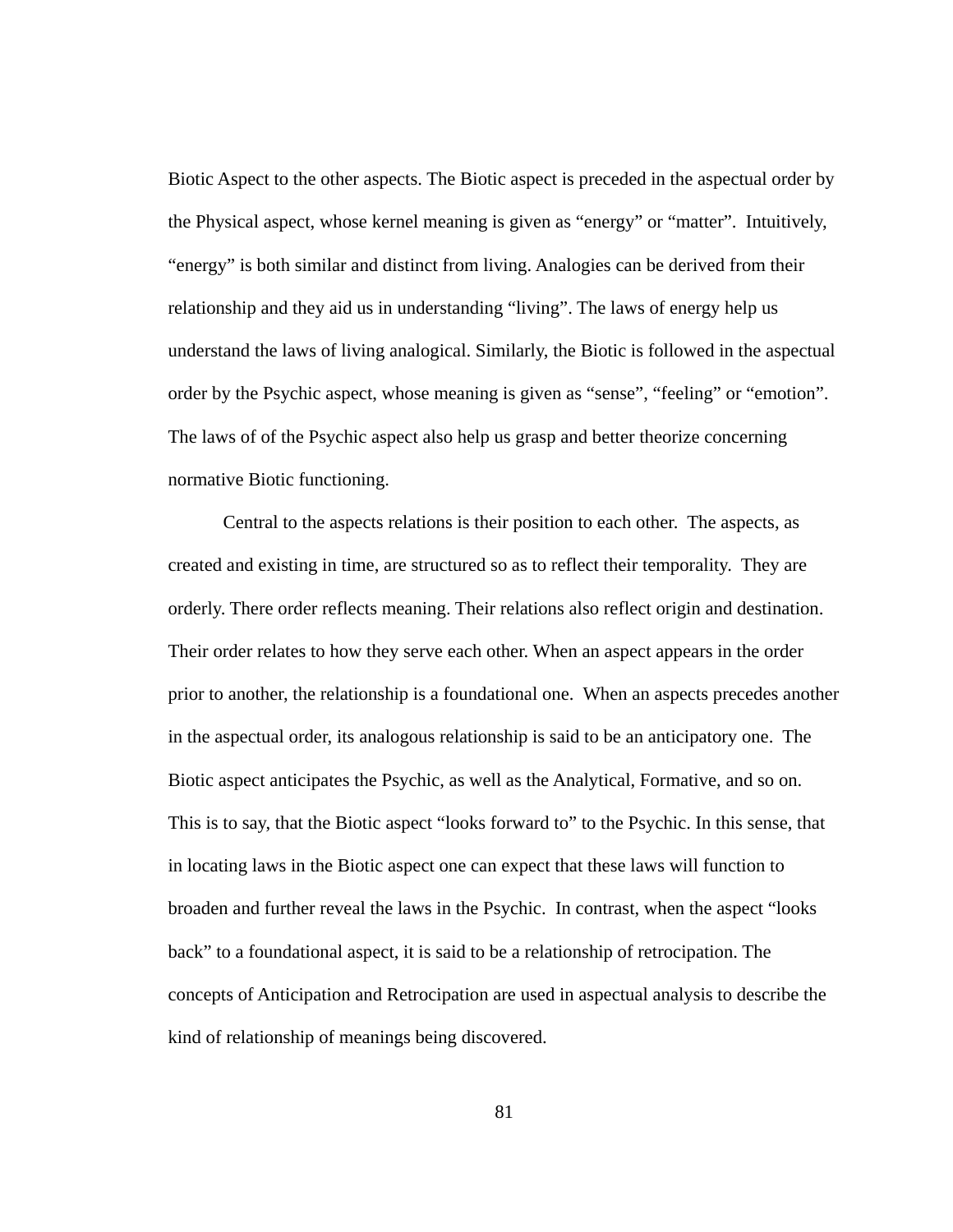The number of aspects, their meanings and position are discussed and debated by scholars (Basden, 2009; Clouser, 2003; Dooyeweerd, 1969; Geertsema, 2004; Strauss, 2009, van WoudenBerg, 2003). While Dooyeweerd eventually described fifteen aspects, he was very clear that he did not think he had arrived at a comprehensive theory concerning their relations. He even claimed that human activity may serve to reveal additional aspects:

In fact the system of the law-spheres designed by [Reformational Philosophers] can never lay claim to material completion. A more penetrating examination may at any time bring new modal aspects of reality to the light not yet perceived before. And the discovery of new law-spheres will always require a revision and further development of our modal analyses. Theoretical thought has never finished its task. Any one who thinks he has devised a philosophical system that can be adopted unchanged by all later generations, shows his absolute lack of insight into the dependence of all theoretical thought on historical development. (Dooyeweerd, 1969, p. 556)

Aspects are described as having two "sides": a factual side and a law side. (Basden, 2008, p. 87). The factual side is focused on particular entities (*this* tree, *this* hammer, *this* grocery), while the law side is focused on types (*a* tree, *a* tool, *a* business). The factual side is focused on functioning, while the law side is focused on normativity. The gateway between the two sides in Aspectual Analysis is a particular Aspect. This aspect's meaning impacts all the others and guides the destination, or the internal development, of the entity's structure. When encountered experientially, in other words, as a totality, this aspect best reflects one's intuitive sense of the entities meaning.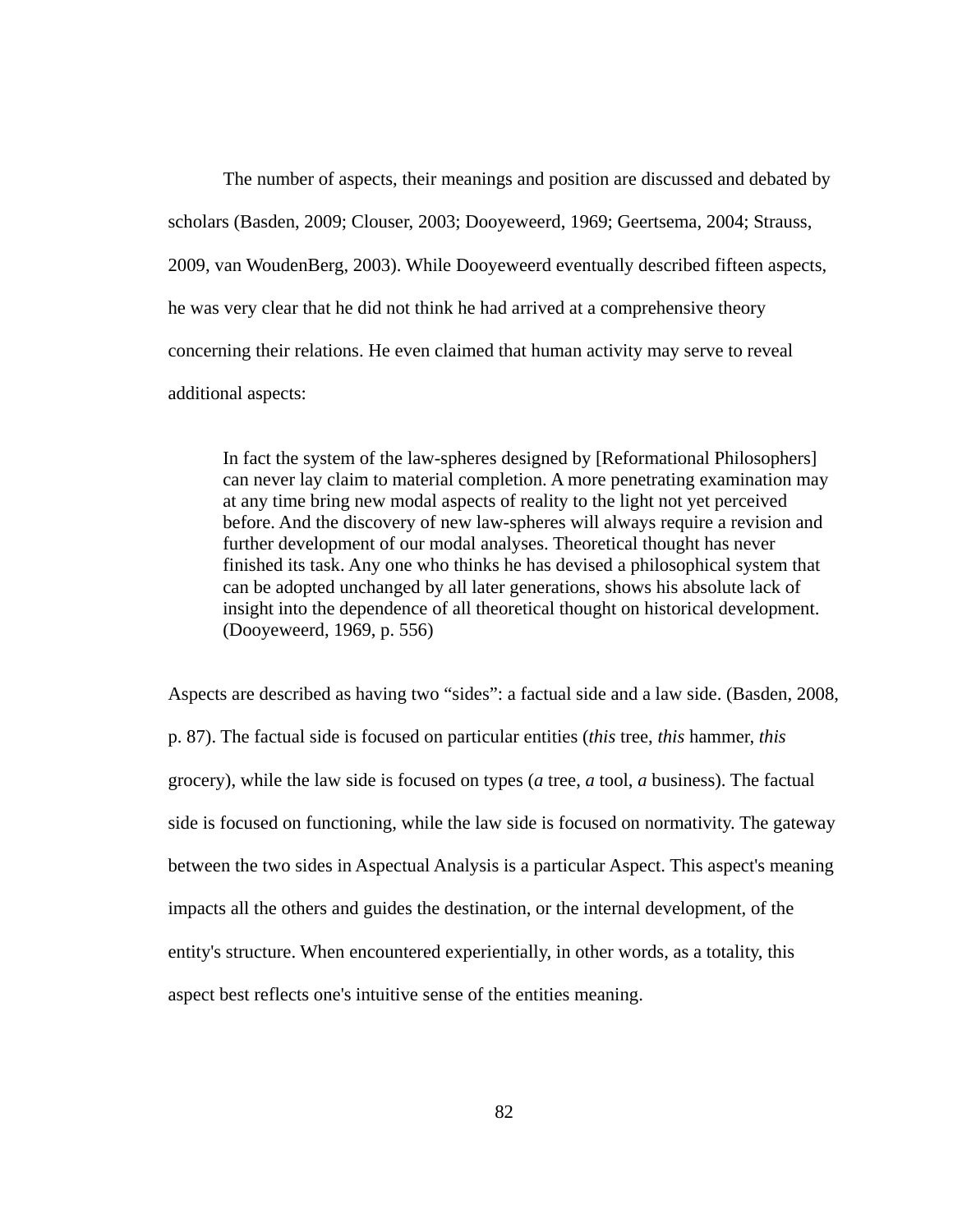Now that the theory of Modal Aspects have been summarized, we can now discuss the method of Aspectual Analysis. The first task in Aspectual Analysis is to theorize the modal structure of an entity. Key to this process is the identification of what is called the Typical, or Radical, Structure. After a modal structure is theorized, the structural relations of the modal aspects are reflected upon in order to theorize principles governing the entity. These theorized principles are then used to reflect upon the objects of our experiences.

 The identification of the Radical Structure of an entity is the first task in Aspectual Analysis. The Radical Structure is comprised of two aspects which provide character to the entity. Troost explains:

...in a theoretical approach, in which we come at a given reality from aspectual points of view using concepts of modal functions, we must, in order to grasp the thing-totality, link up with those modal aspects that pay a very special role in the whole. For all entities we find two such aspects, which we call the *founding* and the *qualifying* aspects. (Troost, 2012, p. 106).

The Qualifying Aspect is the aspect which leads, or guides, the entity. It functions as an entity's integrator and organizer (Hart, 1984, p. 146). In doing so, this Aspect plays the most prominent role in the structure of the entity, in short, characterizing the interaction of the modal aspects. Basden (2009) lays our three qualifications for identifying the qualifying Aspect. The first is that the qualifying Aspect should "reflect the thing itself." (p. 135). This is in contrast to how well or how poorly the thing performs. For example, a vegetable is qualified by the Biotic Aspect, whose kernel meaning is given as "living,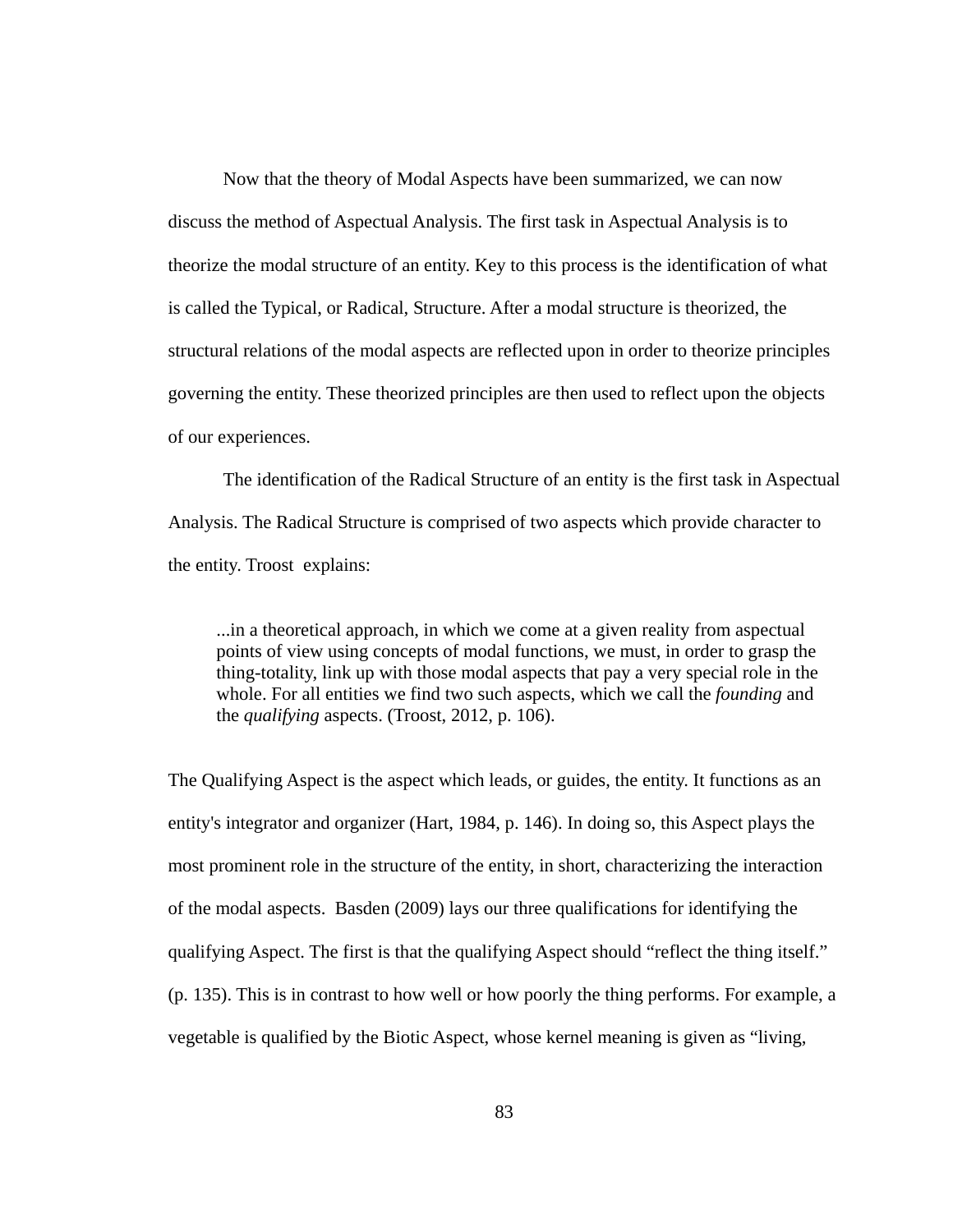vitality, organism." This is because a vegetable, a plant, if left to its own devices, would function to actualize the laws governed by the Biotic Aspect, laws such as growth and reproduction. A vegetable would not try to communicate, or create art. A human may utilize a vegetable to communicate or create art, but of its own accord, a vegetable does not actively function to actualize the meaning governed by these Aspects. Even if the vegetable poorly grows (due to environment, for example) or tastes poorly, according to our palette, we intuitively grasp that a vegetable, left to its own devices, would pursue an organic, living existence, a biotic destination. Secondly, Basden argues that the qualifying aspect is what primarily differentiates a type from other types. We intuitively grasp that a vegetable is different than a rock. This difference is reflected in the modal aspect structure. While one might have a "pet rock", a rock is not a living entity. Both a rock and a vegetable are physical entities and posses energy, but the distinction between the two is sufficient to defend the position that a vegetable is something in addition to a rock. A rock is not qualified by the Biotic Aspect, but by the Physical Aspect. Thirdly, according to Basden, the qualifying aspect can be identified by way of how apparent it is to see that the other aspects orient themselves to the qualifying aspect. This character of the qualifying aspect is perhaps the most difficult to defend. We have already discussed how in the theory of modal aspects each aspect has a kernel meaning which is distinct, but which cannot be grasped without the aid of the other aspects. Each aspect is a way of accessing meaning. The aspects function together to provide a coherent, total meaning. For example, in order to fully experience and understand justice, the kernel meaning of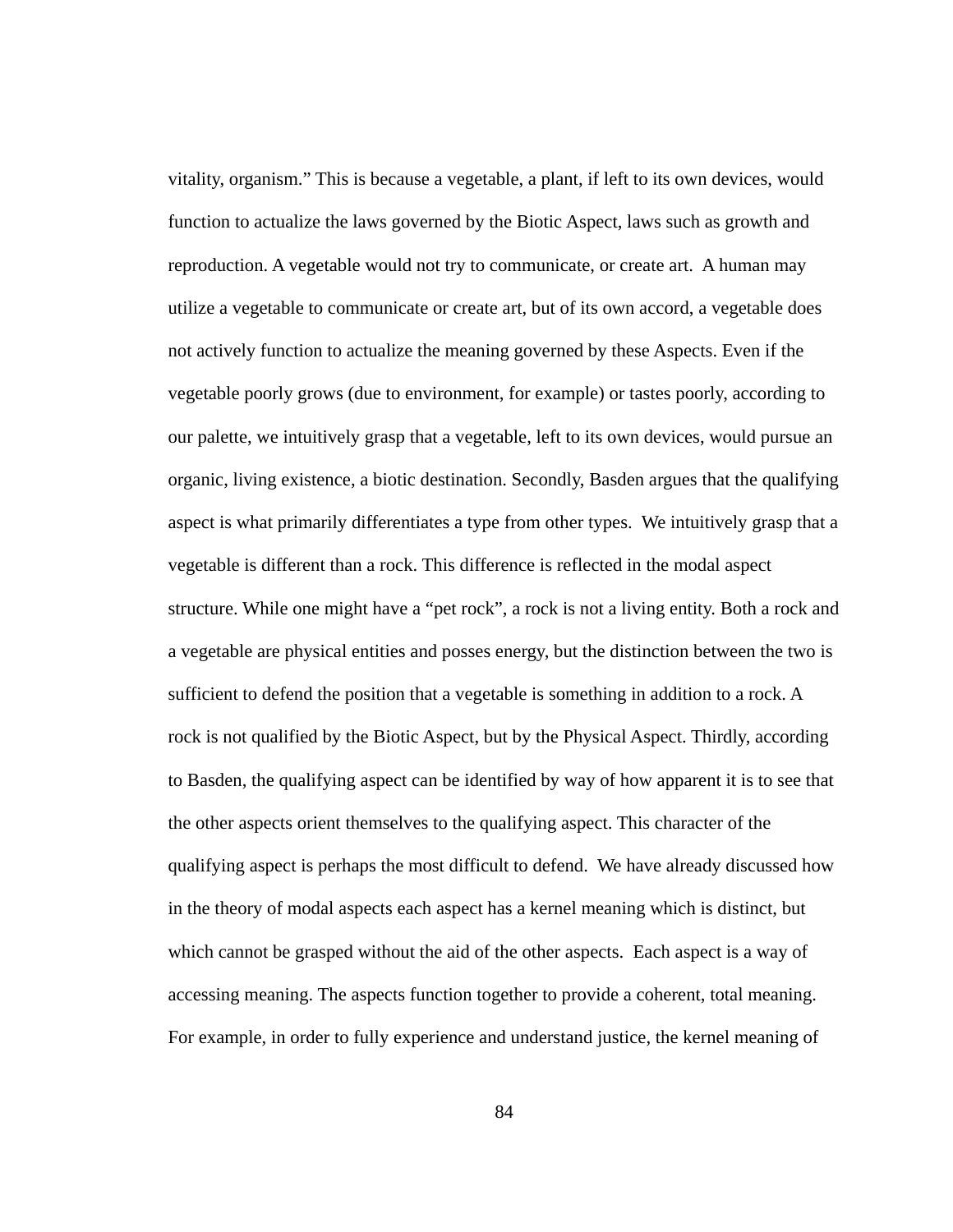the juridical aspect, one must also experience and understand the kernel meaning of the other 14 aspects. But the individuality present in the aspects also enables true individuality in entities. Individuality corresponds to the role each aspect plays in the coherence. While each aspect plays a part in the meaning of an entity, the aspects play different structural roles in different types of entities. The qualifying aspect guides the other aspects and in doing so, the other aspects function to reflect the qualifying aspect, and to hone its distinct power. So, while a vegetable is a biotically-qualified entity, it is an entity which has a discrete amount (Quantitative aspect) a shape (Spatial aspect), movement (Kinematic aspect) and energy (Physical aspect). According to the theory of Modal Aspects, in a vegetable entity, these Aspects serve the Biotic aspect, helping it actualize its Biotic destination. This is to say that if we want to understand why a particular vegetable has a particular shape or capacity to move or weight or mass, it is best to see these things as all working toward fulfilling the destiny of a vegetable – to its continuity as a living organism. Clouser (2003) defines the qualifying aspect as "that aspect whose laws govern the overriding internal structure and development of a thing considered as a whole, and which is the highest in the sequential order of aspects in which the thing functions actively" (p. 261). The first part of Clouser's definition reiterates that the qualifying aspect is the location of the laws which shape the future of the entity, devoid of external influence. The second part of Clouser's definition speaks to the distinction between active and passive subjection to an Aspect. Recall that every entity is subject to every aspect. However, not every entity is actively subject. Earlier, I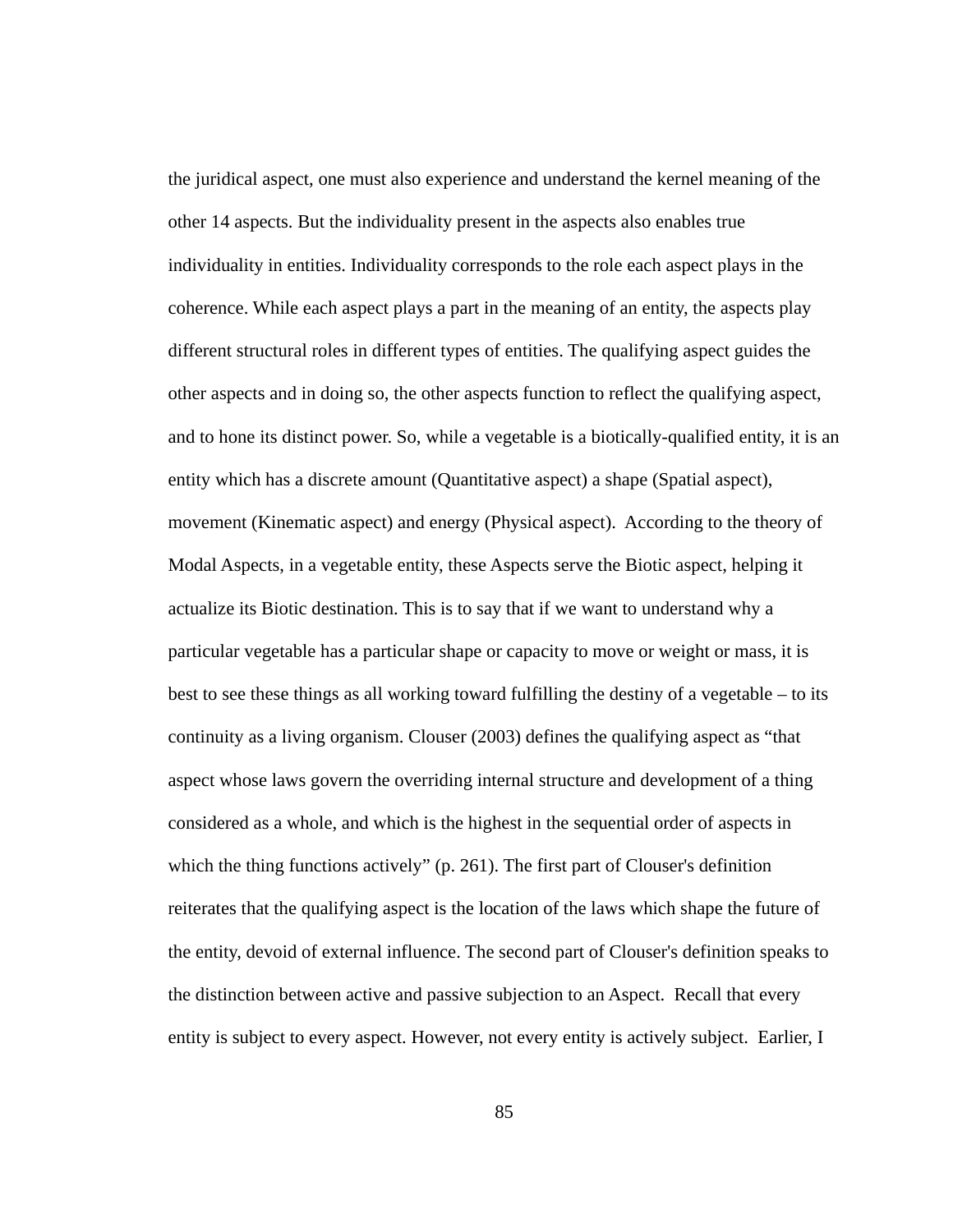noted that vegetables do not communicate or make art. They are not actively subject to the laws of Sign and Aesthetic aspects. However, they are passively subjected to those aspects. This is to say that an entity which is active in those aspects, a human, can apply those aspectual laws on a vegetable. A person can use a vegetable as part of message or as a work of some performance. In such a case, the vegetable demonstrates it subjection to those laws governed by those Aspects. However, Reformational Philosophy recognizes the distinction between an entity's capacity to actively actualize those norms.

Accordingly, an entity's qualifying aspect is the highest in the Aspectual structure it can actively actualize. A vegetable cannot actively actualize sensation; plants do not feel, in the same way that animals which have nervous systems and touch, taste, smell, etc. and experience pain. However, they are living organisms, and therefore, they are qualified as Biotic.

 In addition to the qualifying aspect, which serves to guide the entity's destiny, Dooyeweerd identified another role a particular aspect could play. The founding, or foundational, aspect denotes the aspect whose laws govern the formation of the entity, those which gives rise to the entity. Clouser (2005) says the founding aspect is "foundational in the sense that it provides the means for the accomplishments of the plan" (p. 264). Chaplin (2011) describes the founding aspect as "furnishing the indispensable support making [the entity's] destination realizable" (p. 67). Recognizing the founding aspect of an entity is important, especially in the analysis of social entities. Dooyeweerd argued that the vast majority of social entities were founded in the formative aspect,

86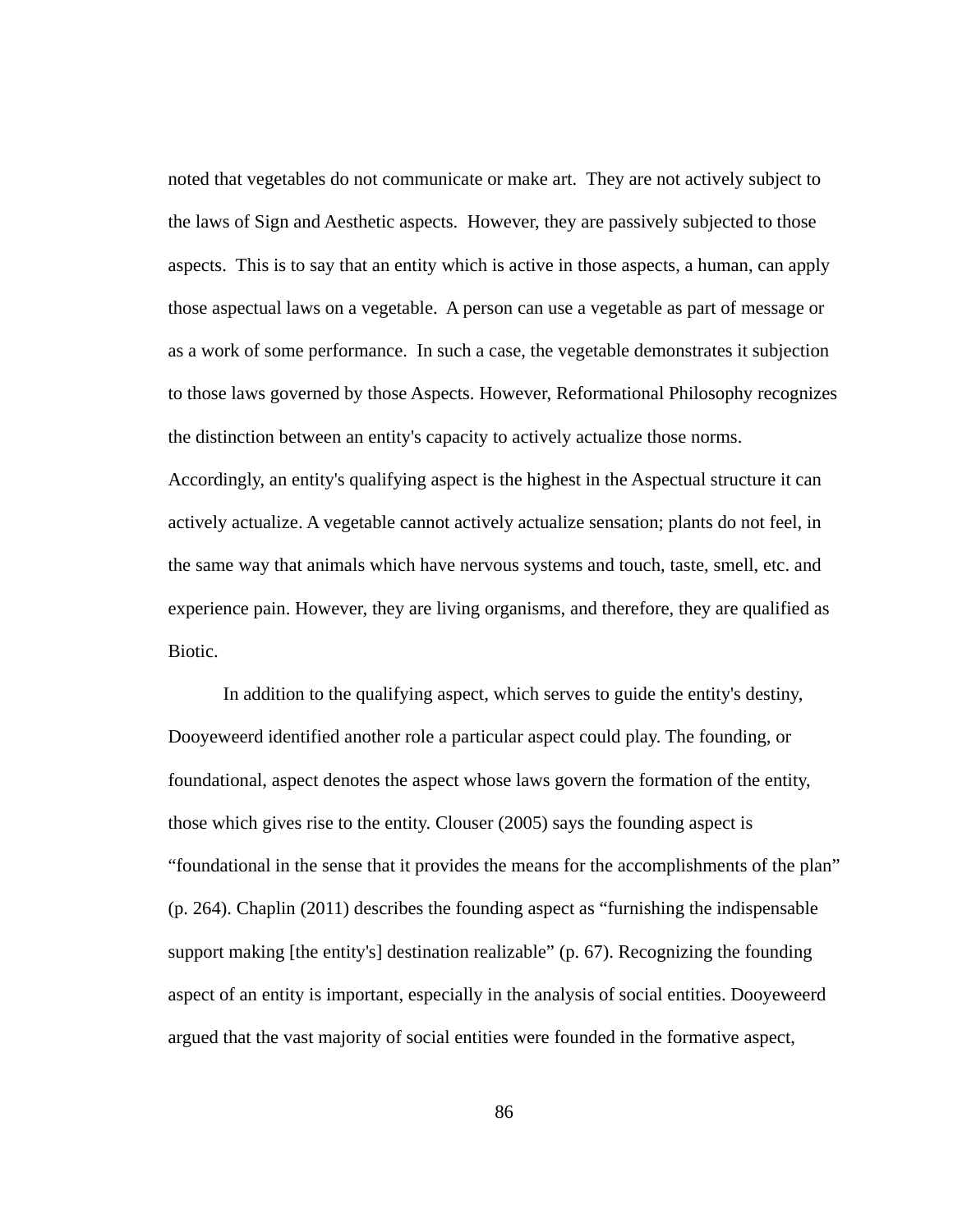meaning that they were dependent on particular historical and cultural principles having been actualized. For example, social entities such as the labor union make little sense outside of their historical and cultural context. In other words, the Industrial Revolution, with its harsh working conditions and employer-centric wage settings, created the environment from which Labor Unions emerged. Without the Industrial Revolution, or more appropriately, without the conditions similar to those present during that historicalcultural moment, the expectation of a normative Labor movement decreases. While the majority of social entities are theorized to be founded in the formative aspect, they are contrasted to the social entity of Family, which Dooyeweerd analyzed as being founded in the Biotic aspect. The presence of shared genetic material provides the bases for the family, and indeed familial relations appear to precede historical and cultural events. Theorizing the founding aspect of an entity is important because one should not evaluate an entity as dysfunctional if the conditions for its functionality do not exist. For example, to criticize an ancient culture for its absence of a particular social entities, for example labor unions, would be indicative of a poor analysis of the foundations of a social entity. In conclusion, the founding aspect is the location of the laws governing the conditions for the development of the entity.

 A third role has been identified for an aspect to play in the structure of an entity. This role is called the typical aspect. The typical aspect functions as the location of an entity type law. It serves to better identity sub-types. The typical aspect provides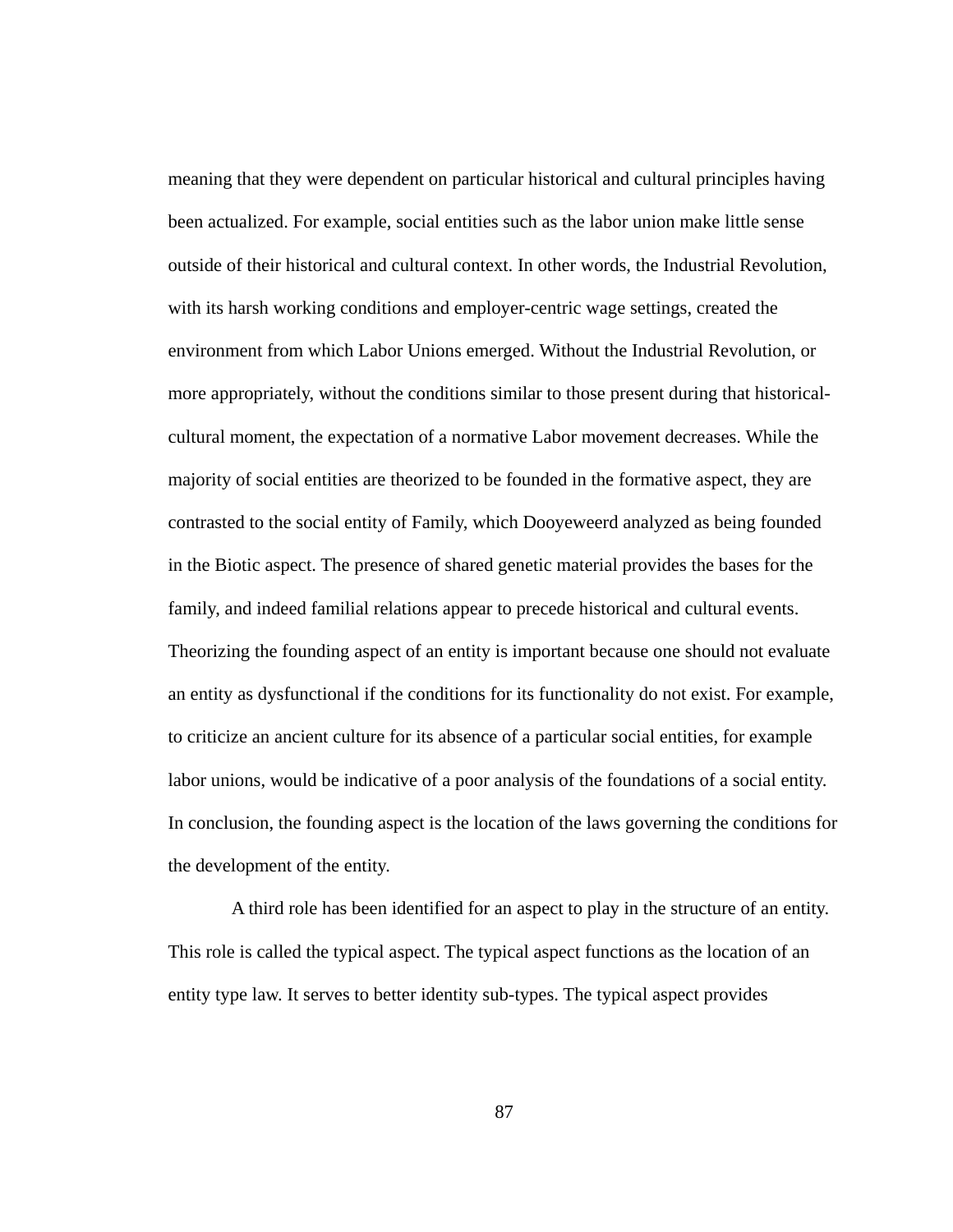additional character and variability within entity groups. Chaplin (2011) suggests that the typical aspect contributes to "an 'inner articulation' that can be highly intricate" (p. 66).

 It has been noted (Basden 2011; Strauss, 2009; Troust, 2012) that kinds of entities correspond to aspectual qualifications, and that groupings of entity types occur. The first three aspects, the Qualitative, Spatial and Kinematic, are "mathematical" aspects, while the Physical, Biotic and Psychic aspects have been identified as "pre-human" (Basden, 2011, p. 5). These three aspects qualify natural objects like rocks, trees and animals, and even natural habitats. The next three aspects, the Analytical, Formative and Sign "govern human cognition" (Basden, ibid). The Social, Economic and Aesthetic pertain to human interaction and the final three, the Juridical, Ethical and Pistic, are crucial to civilization.

 Dooyweerd (1969, 1986) went to great length to analyze many social entities and offer theories as to their structures. Social entities offer an additional layer of complexity, for one is attempting to locate the laws which govern the collective acts of humans. While associations are entities, ultimately, their activity can be traced to individual human acts. Therefore, it is important to recognize that although Reformational Philosophy denies that a human and humankind are qualified entities and are passive in any aspect, social entities are qualified and are passive in some aspects. This is to say that social entities are the collective acts of roles that people actualize. Therefore, when we analyze a social entity for its qualifying aspect, we examine the activity of a person when acting as part of a social entity. For example, when a person acts in the role of a Judge, she is acting in a way which is qualified by the juridical aspect. Correspondingly, the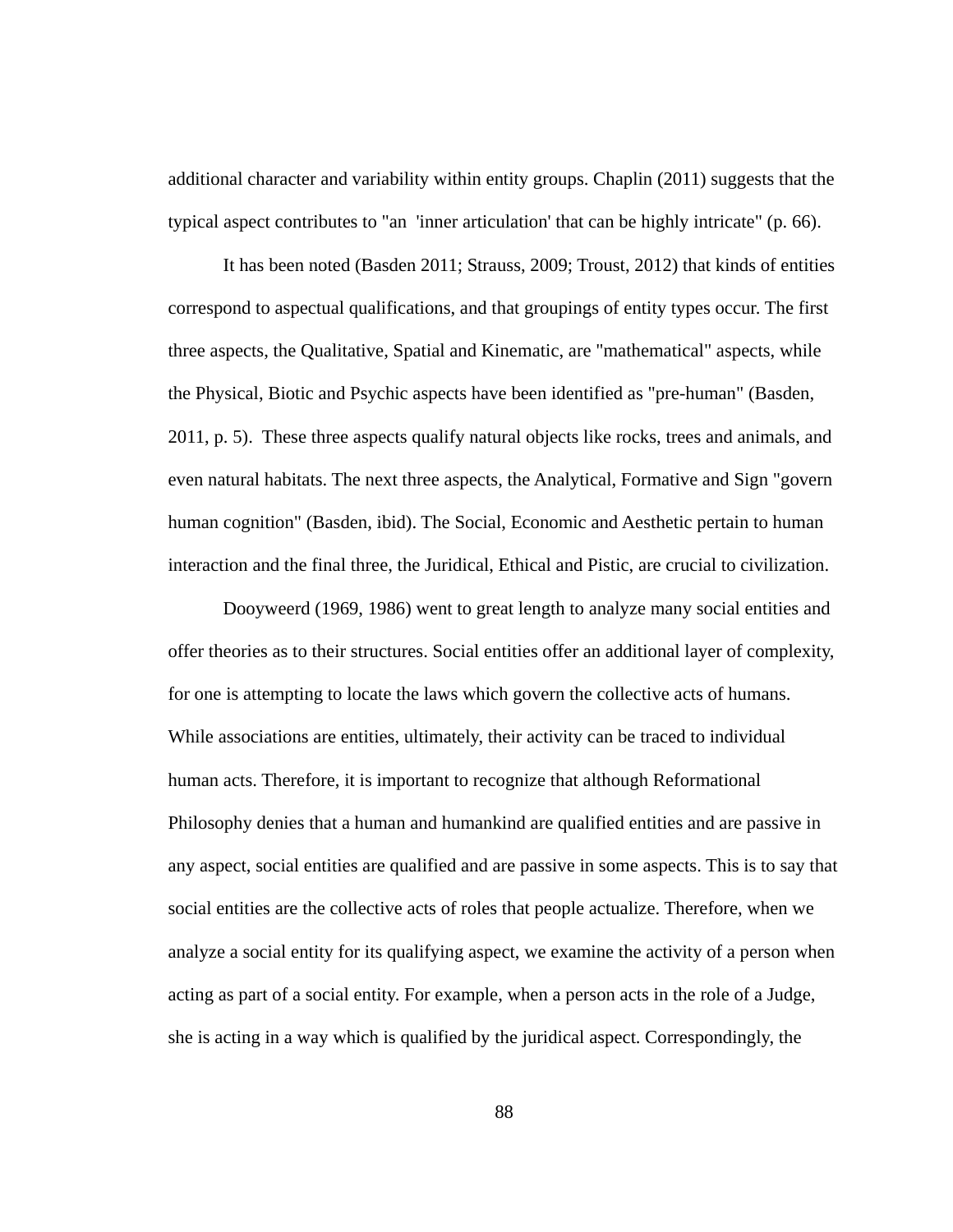social entity of a court system is qualified by the Juridical aspect. While the human is active subject to the ethical aspect at all times, in the role of judge, a human act of judgement and the court system are passive in the Ethical aspect. This is to say that a court system and the role of Judge cannot actively actualize the laws of love. Rather, it is the individual human who fills the role of judge who must actively actualize the laws governed by the ethical aspect, and in doing so during the act of judgement, enables the role of judge and the court system to actualize ethical laws. This complex relationship will be further explains in the proceeding chapters.

 Once the modal structure of an entity has been theorized, the relations between two entities can be further analyzed. Central to the structure of relations between two entities is Dooyeweerd's theory of interlinkages, or encaptic relations. In general, an entity maintains its identity by way of its internal modal structure, even when functioning with other entities. However, Dooyeweerd made a crucial distinction between relationships in which an entity is part of a whole or is the whole in which there are true parts, and an encaptic relationship in which two entities are mutually functioning in collaboration, but are acting according to their own distinct identity and principles. According to Dooyeweerd, a whole-part relationship can only exist when two entities share the same qualifying aspect, otherwise the relationship is an encaptic one, "One must make a principled distinction between the figure of encapsis and the relation of a whole and its parts. The latter relations can occur only between entities of which one, according to its nature as a whole, determines the inner nature of its parts." (1986, p. 66).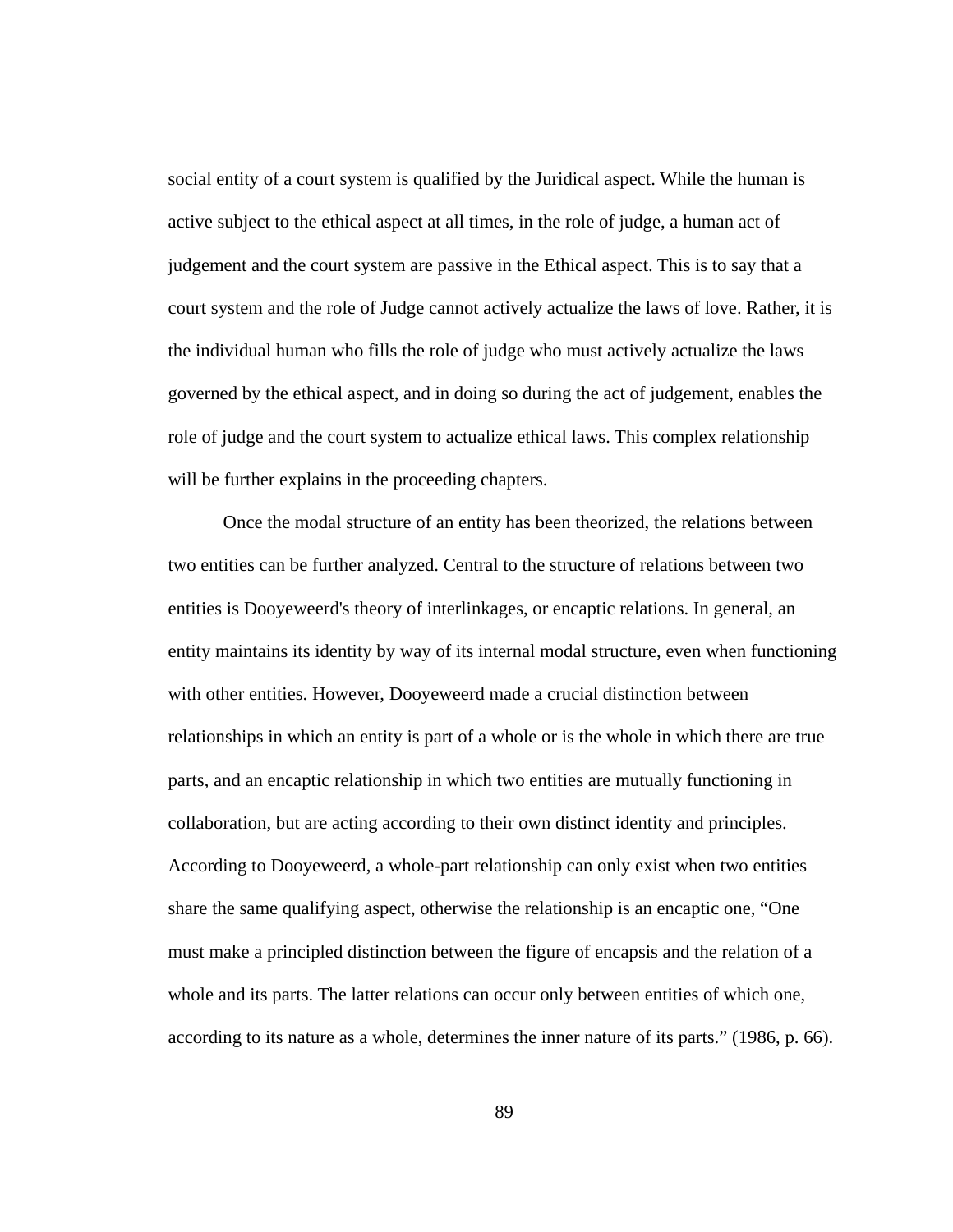Dooyeweerd cites the example of organs of a body and territories in a state as examples of true whole-part relations. In each case, the modal structure of the part (organ, territories) is the same as the whole (body, country). Therefore, the significance of organs and territories can only be grasped when they are analyzed in relation to the whole of which they are part, the organs to a body and territories to a state. In other words, a failure to situate the part (the organ or the territory) in the whole (the body or the state), will undermine any ability to locate the principles governing that entity. For example, we can theorize that a more successful organ transplant will result when principles concerning normative bodily functioning are taken into consideration. In contrast, we intuitively recognize and our experiences seem to confirm that an artificial organ or limb must function with the body but are subjected to normative principles apart from the body. For example, the metal of an artificial limb may rust, and so its care must be guided by principles which are in addition to the principles of a organic limb. Apart from a common qualifying aspects, two entities may temporally function so as to mutually serve each other, but ultimately have the potential (and authority) to develop according to their different destinations, each according to their own qualifying aspects. An analysis of their encaptic relationship serves to describe how the different modal structures of the different entities interact. Encapsis serves to describe how the entities bind to each another temporally, and to facilitate theories concerning the conditions in which relationship may occur, and what particular benefit entities could provide and derive. Dooyeweerd was particularly interested in theorizing normative social functioning, and argued that a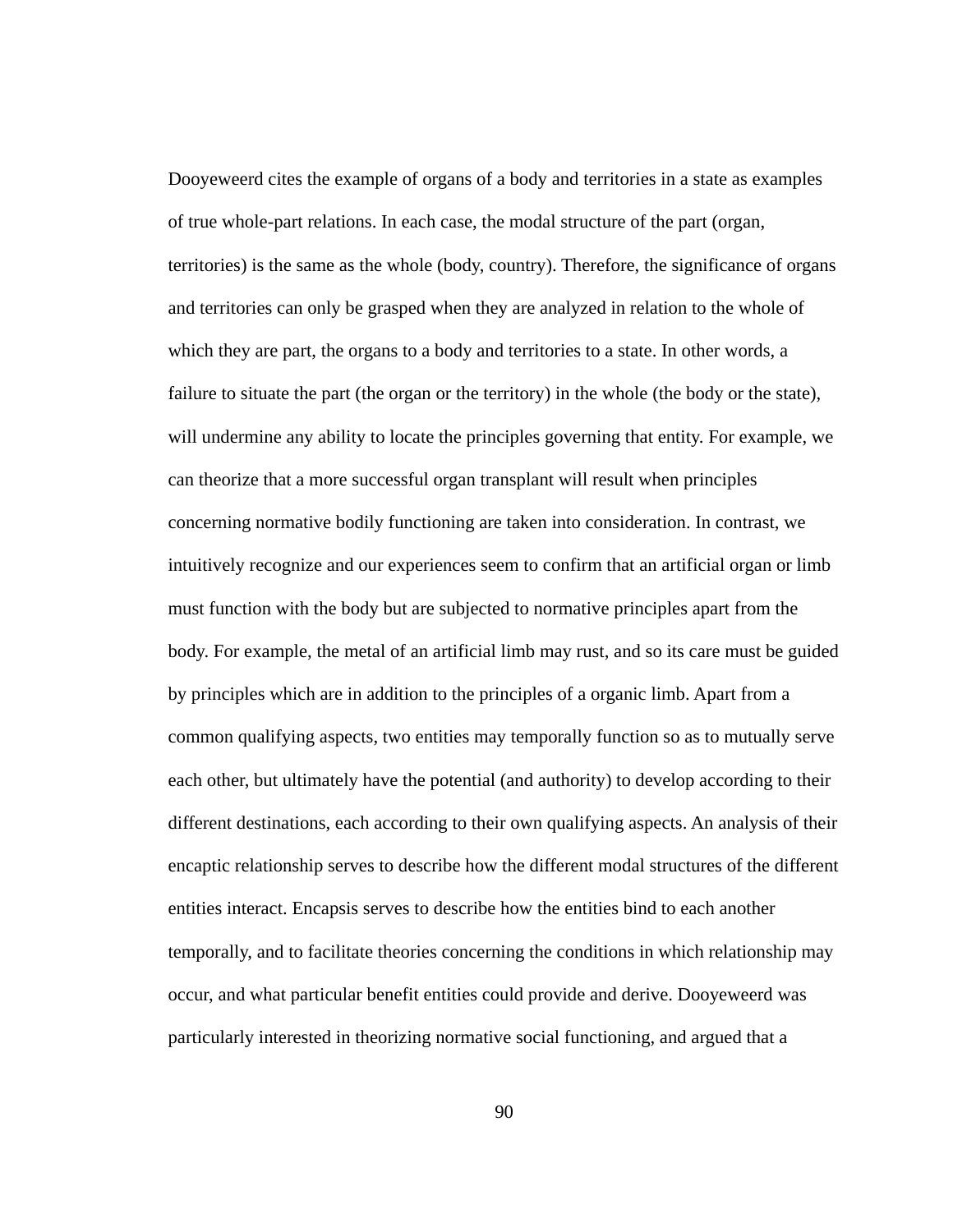failure to recognize that normative society was replete with complex interlinkages resulted in either radically individualistic or universalistic theories of society:

A lack of insight into the principal difference between the social relation of encapses and the social whole-part relation leads to a universalistic view of society. Sociological universalism--in all its forms and with consequences of varying importance--always constructs a temporal social whole, of which all other social wholes are merely organic parts. In opposition to this universalistic view, one finds the individualistic view. Its proponents regard society as an aggregate of individuals or of elementary relations between individuals. (Dooyeweerd, 1986, p. 68).

This insight is significant for analyzing any theory which makes bold claims about the family, the state and schools. An additional activity in Reformational Philosophy is to offer some analysis regarding the source of a failure to recognize complex relations. To do this, we transition to the Reformational Philosophical concept of religious ground motive, or Direction.

 Lastly, Reformational Philosophy makes a major distinction between Structure, that is the framework of relations, and Direction, or one's absolute orientation toward reality. Direction accounts for the role one's worldview plays in one's theorizing. Dooyeweerd, however, argued that worldview's are actually expressions of commitment, which are personal, but which also reflect human activity. Therefore, worldviews both incorporate and produce culture and science. Worldviews function as an interpretation for the origin and a destination of reality. From its own explicitly theistic worldview, Reformational Philosophy locates reductionism and ideology from improperly locating the origin and destination of reality within some part of reality. According to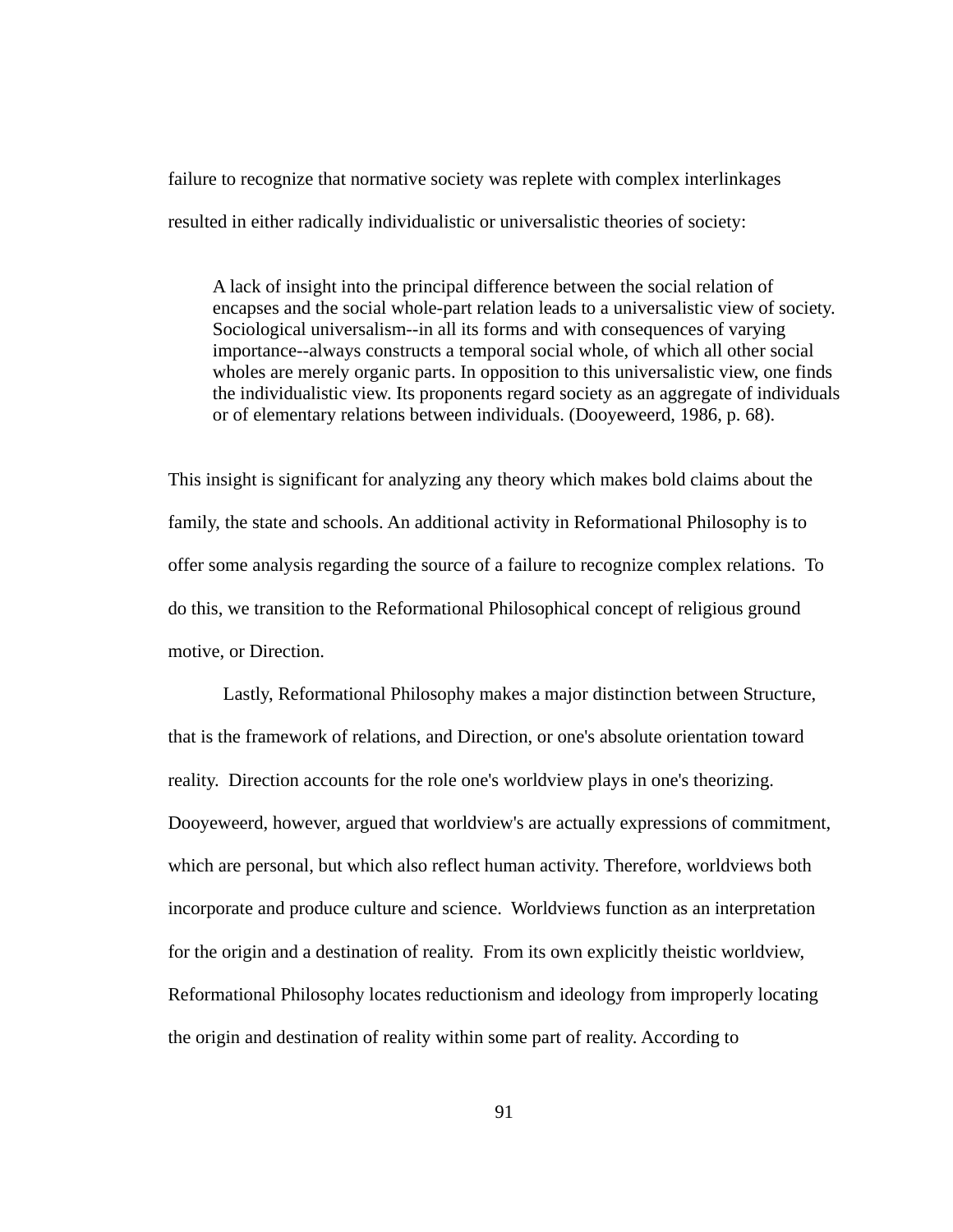Reformational Philosophy, what ails reality is not anything that was created. According to the testimony of scripture, God created everything and declared it all good. Rather, what ails reality is the orientation of humanity toward God, toward Christ. This orientation toward God is a function of a spiritual organ, an organ which expresses its transcendency immanently. In contrast, Structure speaks to the expression of God's creative authority. According to Reformational Philosophy reality was created through Christ for Christ's glory. Reality is the expression of God's will and power. Because God spoke reality into existence, Structure is defined as the cosmic form of God's word, this form functions as law. Humans, as God's image, and as stewards of creation, have the capacity to shape reality, and actualize God's structure. Orientation toward God is the definition of good and evil. To be in a right orientation toward God is the definition of good, while to be in wrong orientation is to be evil. According to Christians, the mark of good orientation toward God is the recognition and submission to Christ's authority. One's Direction is the absolute orientation one has toward existence, and from which one's worldview emerges.

 According to Strauss (2009), the confusion of Structure and Direction is what results in locating the distinction between good and evil in a specific part of reality, "the moment [direction and structure] are confused, the directional antithesis between *good* and *evil* in understood in structural terms, inevitably resulting in a *dualistic worldview*, where 'good' and 'evil' are respectively identified with *specifically opposed areas of life* within creation" (p. 43). In other words, all the aspects have equal authority and power and contribute to the coherence we experience. Each derives their power from Christ,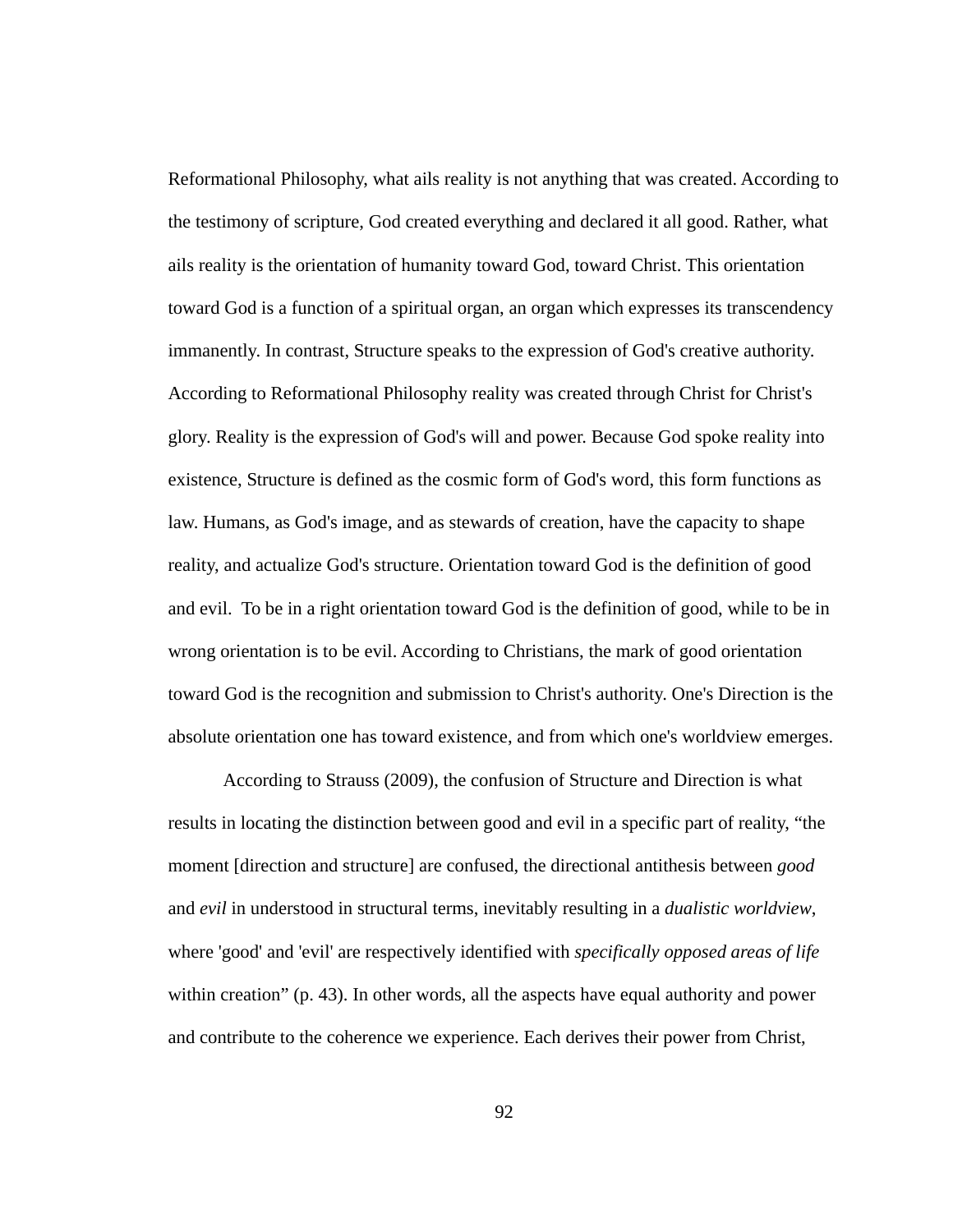who transcends reality. An inability to acknowledge Christ's authority in some part of reality results in shifting absolute authority to some part of reality, and ultimately misconstruing the meaning of the aspects and violated their sovereignty. Apart from Christ, selfhood grants certain aspects the authority of the absolute origin or destination of all reality. As a result all the other aspects are misconstrued as being part, a subset, of this supreme aspect. The result is ideology, which manifests itself in theorizing as well as actions. The analogous relations the aspects possess appear to grant credence to reductionist views. A reductionistic thinker at first finds easy support for the collapsing of the aspectual structure, but ultimately, each aspect cannot be reduced to another. They have their own meaning, their own identity. The result is that the reductionism yields a dualistic orientation concerning reality. The dualist orientation is not just individual, it is cultural; it is an ethos, a spirit of the age. "The religious ground-motive of a culture can never be ascertained from the ideas and the persona faith of the individual. It is truly communal motive that governs the individual even when one is not consciously aware of it or acknowledges it" (Dooyeweerd, 2003, p. 9). Dooyeweerd analyzed the history of western thought and traced major shifts in dualistic thinking. His assessment of Modernity was that it expressed an unresolvable tension between "nature" and "freedom" (Troost, 2012, p. 207). An analysis of modern educational theories, including those embraced by homeschoolers, should include a reflection on the presence of indicators of reductionist thinking.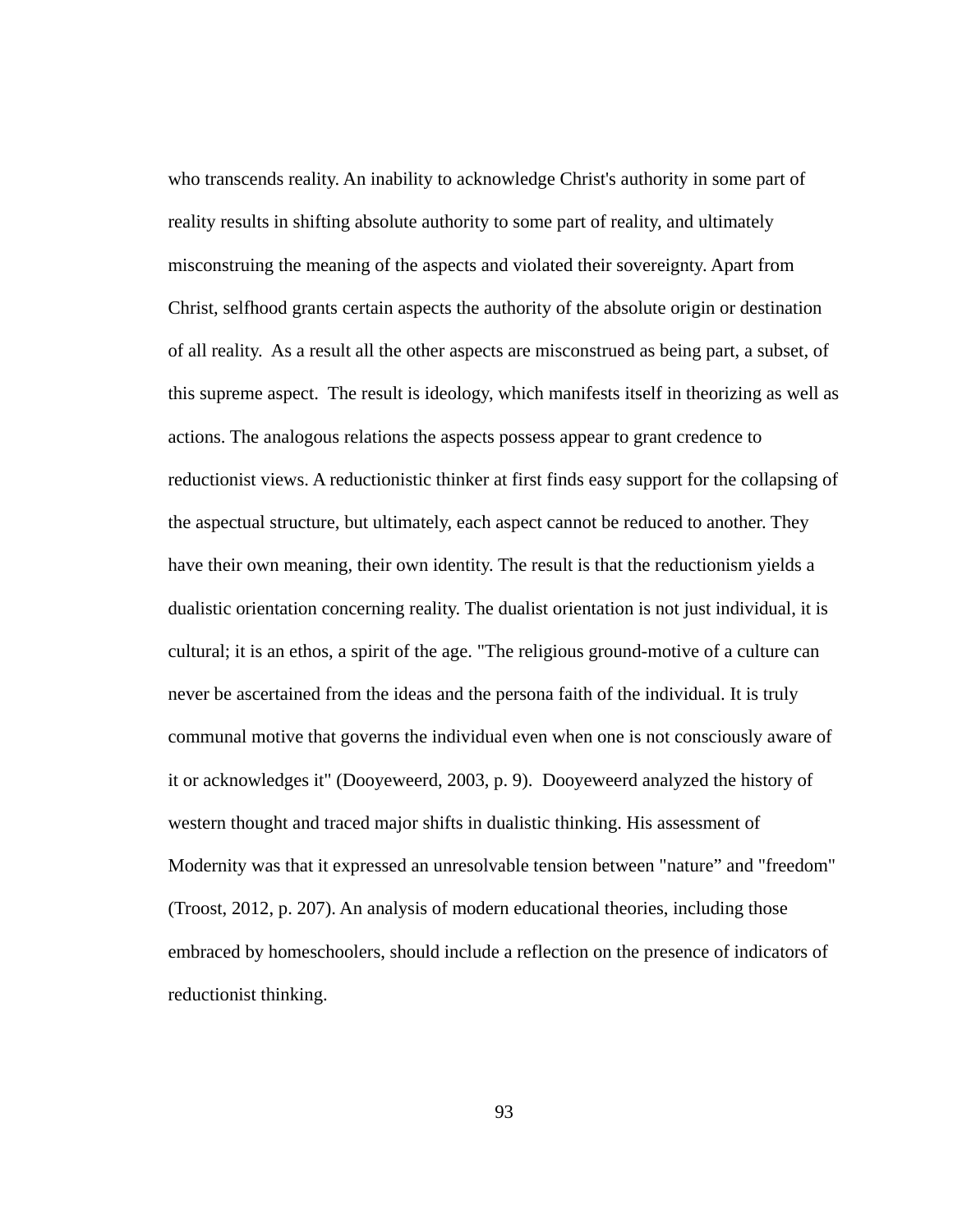In conclusion, the methodology of this is study is Aspectual Analysis, developed by Herman Dooyeweerd and central to Reformational Philosophy. Aspectual Analysis builds on a theory of Modal Aspects, a cosmic framework of law, which functions to provide meaning to reality. One's experiences and intuition are used to theorize a radical structure of entities. A radical structure has a qualifying aspect and foundational aspect. Entities also have a typical aspect as part of their structure. From these aspects, theories can be derived regarding the normative functioning of an entity. The interlinkages between aspects may be explored. Only entities which have a qualifying aspect in common may truly function in a whole-part relationship. Finally, reductionistic thinking is the result of granting a particular aspect ultimate authority, which is expressed in worldviews.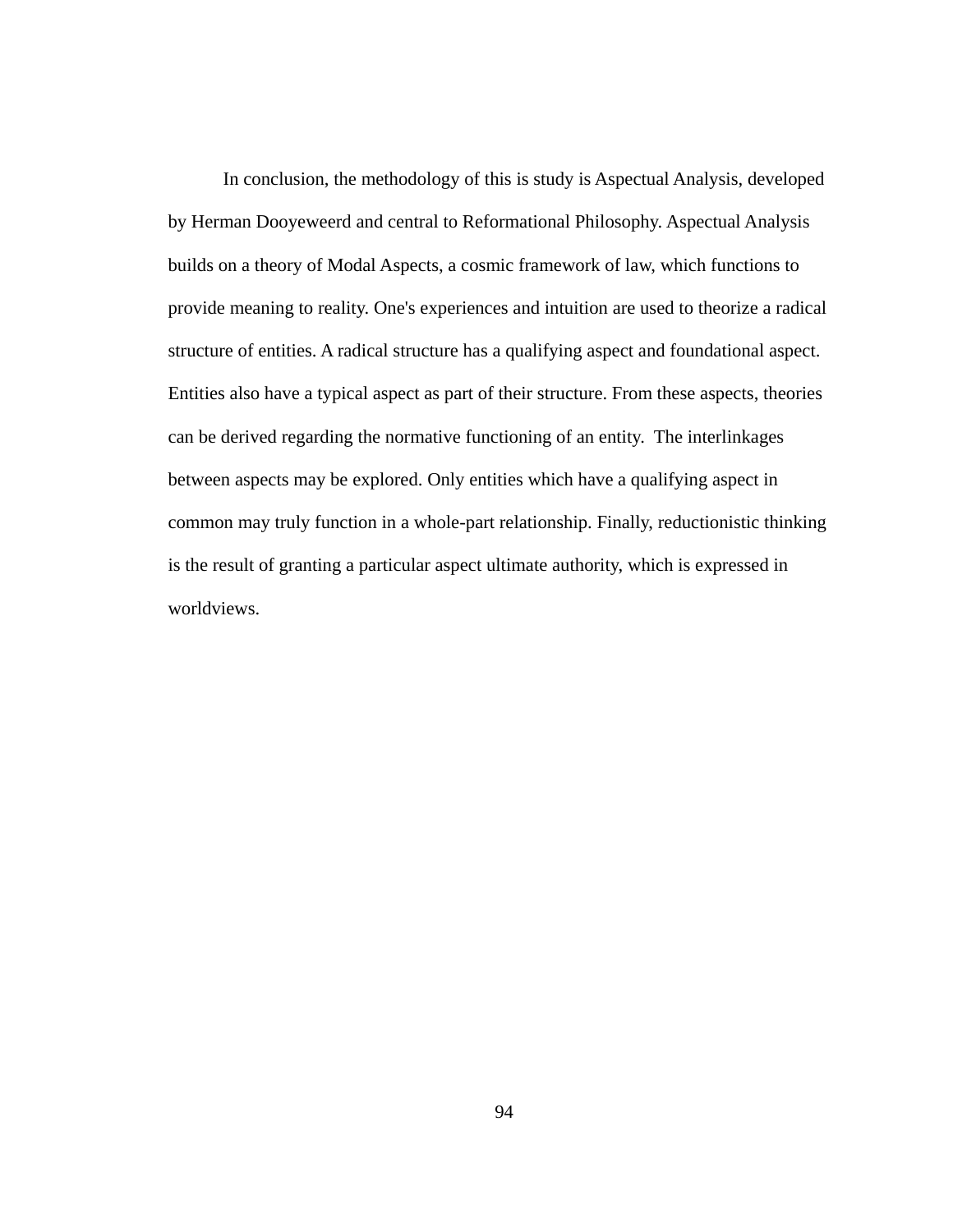### CHAPTER IV

## THE STRUCTURE OF EDUCATIONAL ENTITIES

 In this chapter I will postulate the modal structure of educational entities. I theorize that educational entities are qualified by the ethical aspect and founded in the formative aspect. Reflecting on this structure and its analogical meaning moments, I will then offer three principles for normative educational functioning. These principles will serve as a baseline for reflecting on the educational theories espoused by home school advocates including their criticism leveled against schools as centers of anti-normative educational functioning.

 Recall that the goal is to develop some standard, some measure (informed by a Christian worldview) by which one might assess some theories concerning educating entities advanced by some homeschool advocates. Because many advocates claim support for their views from the Christian religion, a standard developed from a shared commitment is desirable. The chief claim is that schooling is dehumanizing. By what standard should we assess activities which we historically have associated with the school and schooling, activities such as lecturing, facilitating a discussion, avoiding certain topics and pursuing others, developing curriculum, directing research? Are these acts fundamentally different than bringing to the attention of a person a particular natural object and sharing what one has learned about the object? For example, how am I to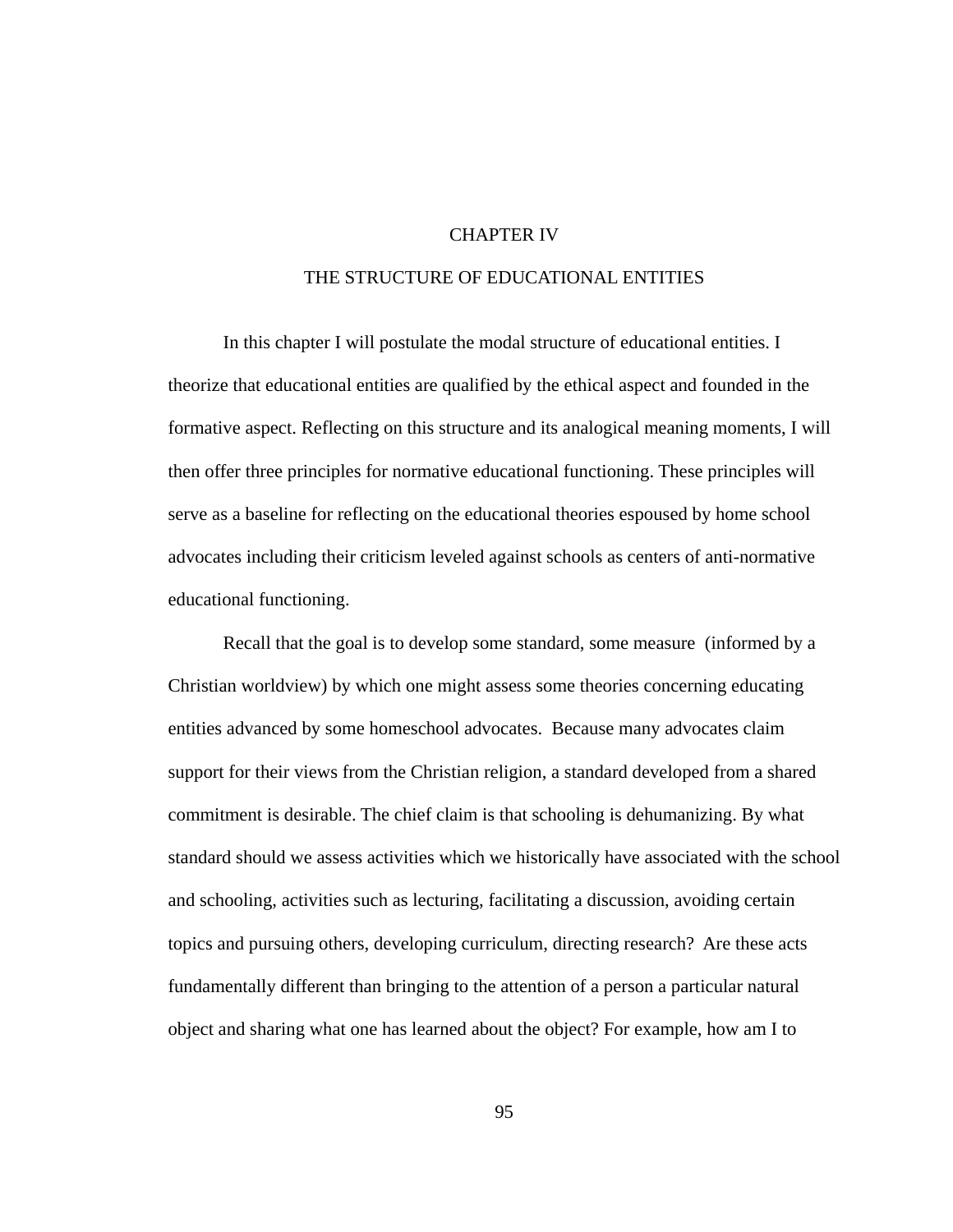understand the distinction between the act of going on a hike through the woods with a child or a group of children, and upon seeing a mushroom, bringing it to their attention and then talking about the mushroom and the act of collecting a sample of some mushrooms, preparing a lecture on them and then scheduling some time to deliver that lecture to a child or even a group of children?

 My experience is, and I intuit, that these two acts, while distinct, are both normative educational acts. Therefore, they can be assessed according to the same standards or principles, what I will call normative educational functioning. In both cases, the actors have a purpose and work to achieve that purpose. Both acts can provoke learning in the children which can result in knowledge. I say these educational acts "can provoke learning" and "can result in knowledge" intentionally, for ultimately I agree with the view that the student plays the crucial role in learning and knowledge. If the student does not play that role, the outcome is doubtful. The student role, however, is not the subject of this study. This study is not about learning or how people learn. Nor is it about the nature of knowledge. Rather, this is an analysis of educating. It is about certain actions of a person in a particular role, which one might call educator, or teacher or even curriculum developer.

 Reflecting on my own experiences as an educator, as a curriculum developer, as someone who sought to educate, certain notions arise within me. When I flip my experiences, and consider when I witnessed what I deemed was a wonderful educational act, for example when I sat in on a Girl Scout meeting and listened to the educator talk to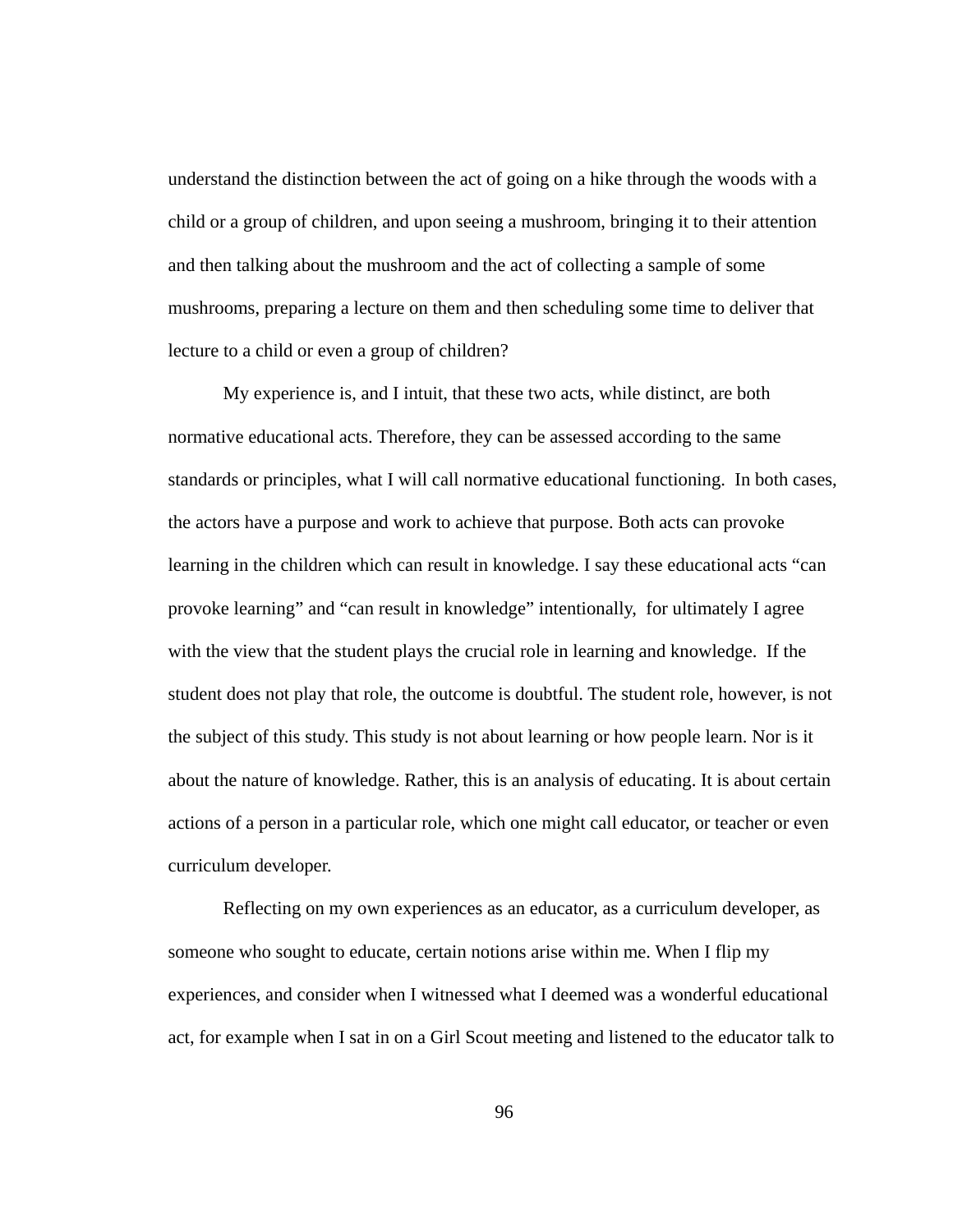the young girls about electricity, or was even I myself was considered a student, similar notions arise. Therefore, I recognize a strong relationship between the student and the teacher, between the learner and the educator. However, again, this study is focused on educational activity, and for my purposes, I wish to set aside learner activity.

 Several Reformational scholars have hinted at a radical structure of educational entities and of schools, but the matter has not been settled within this philosophical community. While there is comparatively little published by Dooyeweerd on educational functioning and school, Reformational Philosophers (Taljaard, 1976; Clouser, 2006; Popma, 1947; Blomberg, 1999) have not been completely silent on the subject. Taljaard (1976) located the qualifying aspect of educational functioning in the Pistic aspect, whose core meaning is described as "faith", "commitment" or "certainty". In contrast, Roy Clouser (2006) intimates that educational entities are analytically-qualified (p. 296). Douglas Blomberg (1999) locates the qualifying aspect of educational functioning in the Formative aspect. He writes:

Teaching... is qualified by the techno-cultural way of knowing, requiring the exercise of formative power in loving service, as a teacher leads and guides students (the cultural dimension) and shapes the material environment (the technical dimension) so that the invitation to learn is issued. (Blomberg, 1999, p. 11)

I theorize that the difficulty in analyzing the modal structure of an educational entity is that educational entities are first and foremost conceptual entities. Educational artifacts, such as a lecture or a textbook, are also educational entities, but are ones that interlink a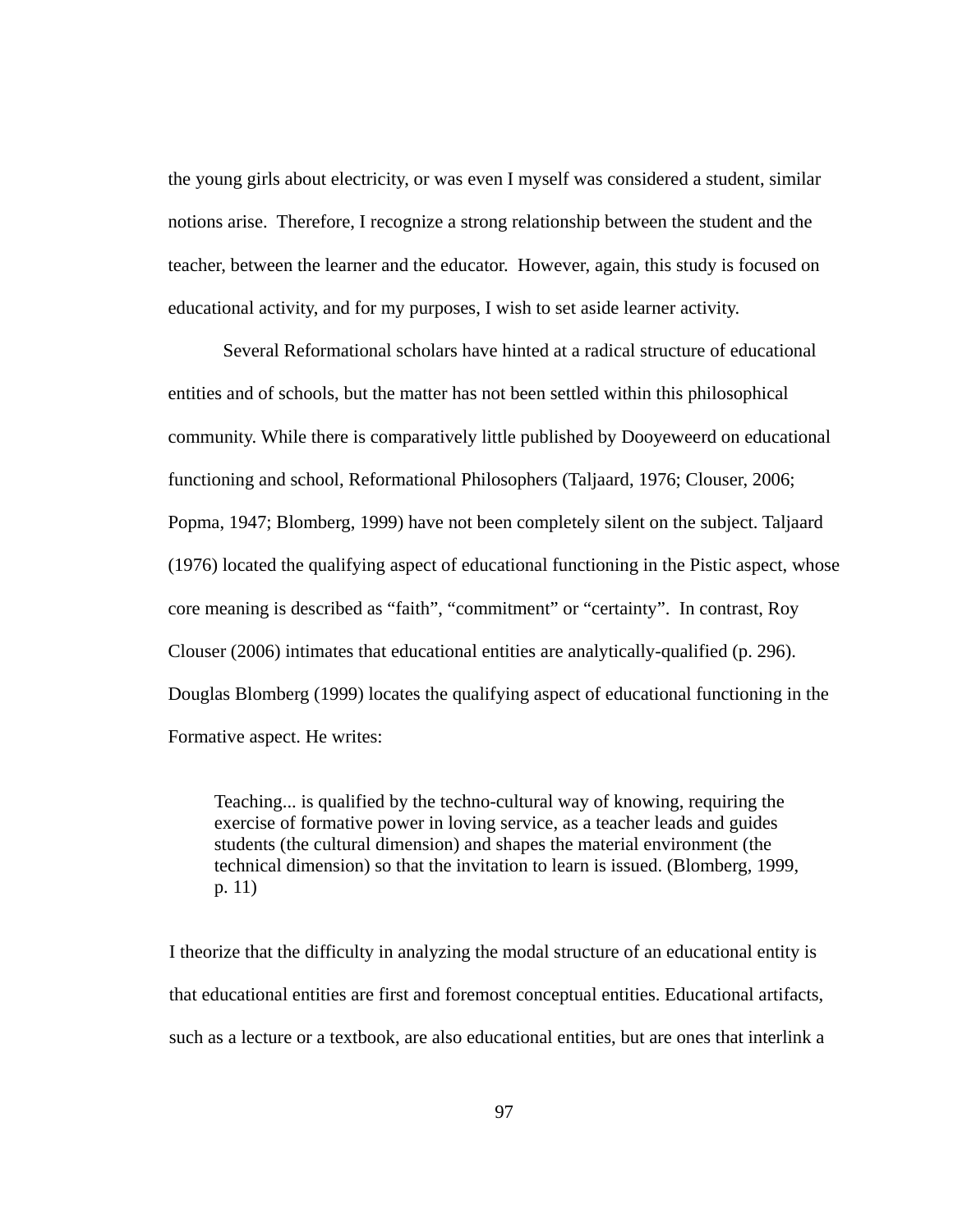concept with a cultural artifact. In other words, when a person experiences direct instruction or reads a textbook one is actually interacting with an entity which has already undergone a significant encapsis. In order to explain this interlinkage, I will first introduce a theory of the radical structure of an educational entity and then I will discuss how a textbook is a cultural artifact with its own modal structure which interlinks with an educational entity. This encaptic relationship provides a way to think about the complexity of educational entities and their normative educational functioning. Finally, I will argue that schools are social entities, which demonstrate additional encaptic complexity.

 My theory is that educational entities are best understood as being qualified in the Ethical aspect, founded in the Formative and being typically Analytical. Recall that qualifying aspect provides the destination of the entity, and guides the structure to fulfillment. The foundational aspect provides the means and the typical aspect describes the character.

 The kernel meaning of the Ethical aspect is best articulated as simply *love*. Reformational philosophers have put forth additional candidates, including: self-giving, generosity, sacrifice, and care (Basden, 2008, p. 64) and even "troth" or loyalty (Hart, 1984, p. 281). Strauss (2009) considers "love" sufficient, citing as evidence the intuitively grasped opposition between "love" and "hate" (p. 100). The Formative aspect provides the conditions for the entity. The kernel meaning of the Formative has been given as "culture" (Troost, 2012, p. 211) and "formative control or simply *power*"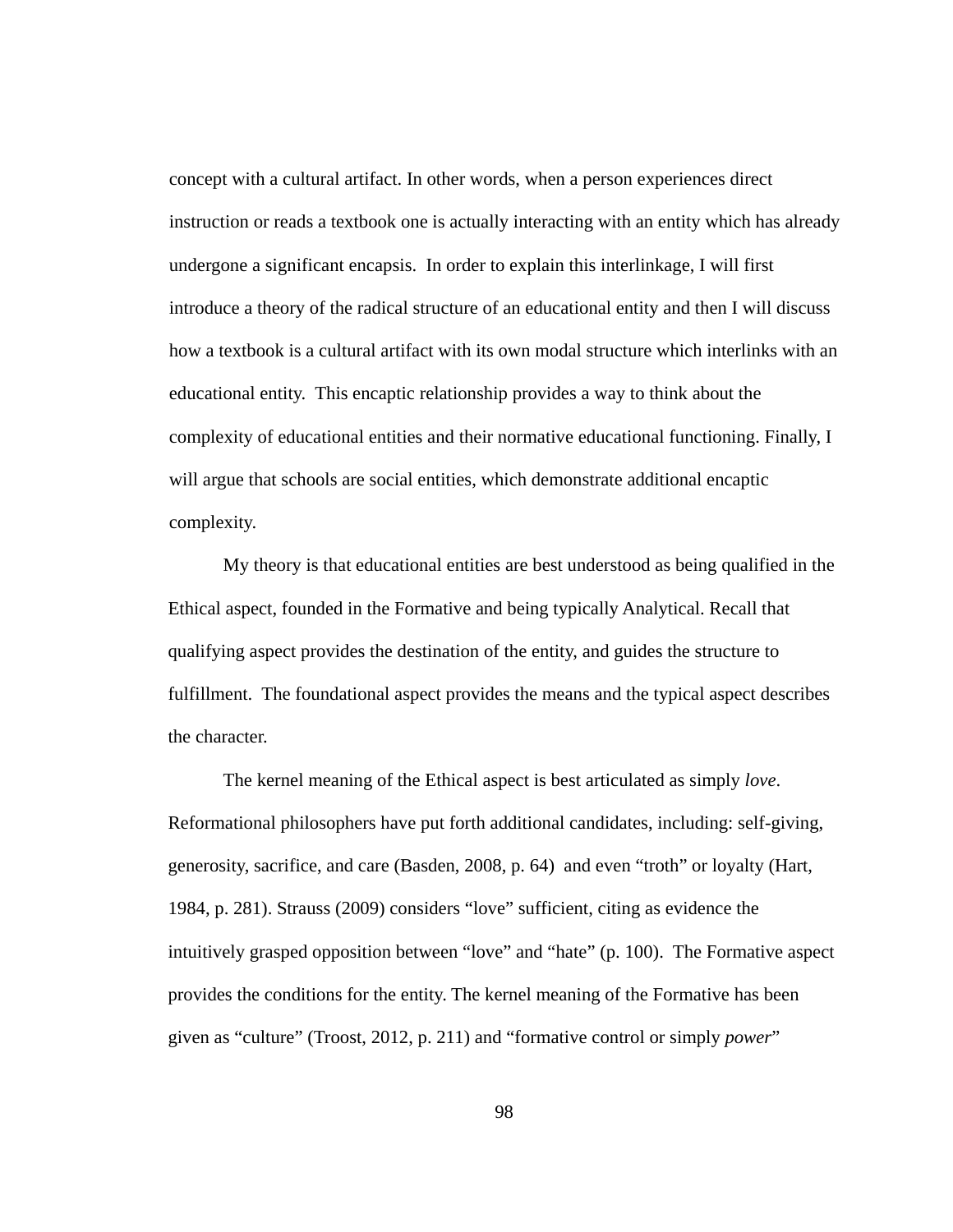(Strauss, 2009, p. 95). Finally, the typical aspect gives the entity its type, or character of individuality. The kernel meaning of the Analytical aspect has been given as "distinguishing, identifying difference" (Troost, 2012, p. 211). Therefore, I can quickly summarize the three-fold radical structure of an educational entity as ethical-analyticalformative.

 Simply using these kernel meanings, one can deduce that an educational entity is characterized as a notion of worth. I derive the word "notion" from the Analytical aspect. An educational entity is an abstraction of a sort. It is a concept. The Analytical aspect has a retrocipatory relationship with the Psychic, which has a kernel meaning of "sense". I derive the concept of "worth" from the Ethical aspect qualification. The Ethical aspect has an anticipatory relationship with the Pistic, whose kernel meaning has been given as faith, certainty and trust (Strauss, 2009, p. 101). From this relationship, the ethical aspect's kernel meaning of love reflects the concept of "trustworthiness". My basic analysis is that an educational entity is conceptually a kind of zealousness for the distinction of the other. It's foundation of power (Formative) and qualification of love (Ethical) support my experience that educational entities exhibit the ability to provoke. But what is the character of their provocative ability?

 Before I continue, I wish to avoid two possible wrong conclusion which might be drawn concerning a theory that educational entities are ethical-qualified. The first is that educational entities are not religious. The fact that I locate the qualifying aspect of an educational entity in the ethical and not the pistic, whose kernel meaning has been given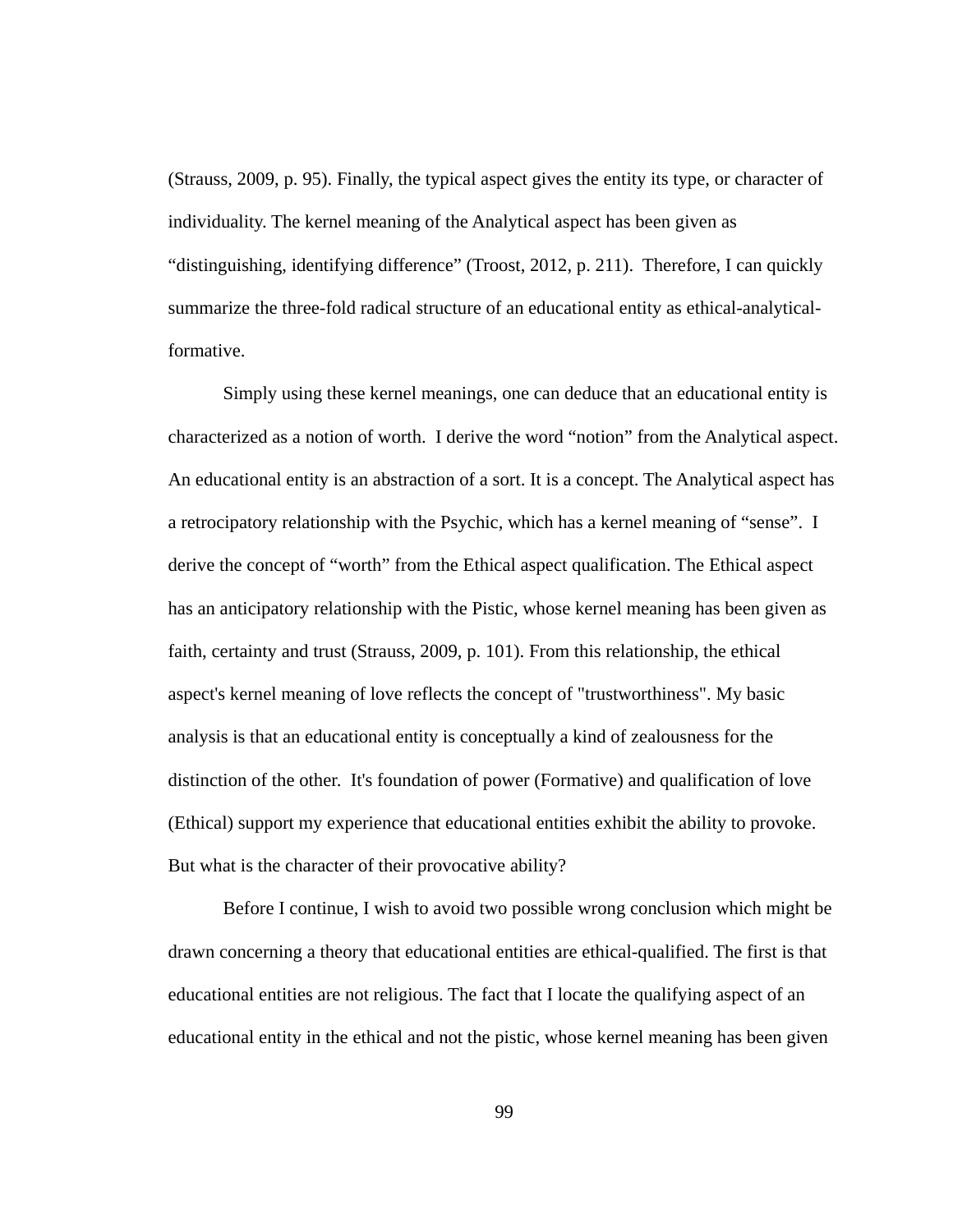as "faith", does not mean that educational entities are in any way religiously-neutral. Rather, by locating the qualifying aspect in the ethical, I seek to draw attention to my experience that educational entities function to yield their unique rights and responsibilities, their "sphere sovereignty", with and upon pistically-qualified entities. The thrust of the theory of the ethical qualification of an educational entity is that many expressions of pistically-qualified entities are encapsulated. For example, a catechism exhibits a strong interlinkage between a pistically-qualified entities, creeds, and an ethically-qualified educational entity, what we might call a "provocative notion of worthiness".

 A second wrong conclusion which might be drawn is that the ethical qualification of educational entities means that by way of education one becomes morally good. One challenge facing us is the question of Ethics. In everyday language, good behavior is described as ethical behavior. The theory that educational acts are ethically qualified is not meant to convey that education is good, that educating is a de facto good act, or that an educator is a good person. Rather it is meant to convey that existence is comprised of laws of love (and hate), and an educational entity is an entity actualizing these laws. That is to say, that every normative educational entity actualizes laws of love (and/or hate). Sometimes that actualization yields an act that is impassioned, at other times one that attempts to remain more objective. Both of these are potentially normative. What is not normative, however, in an educational entity is an attitude or act of indifference.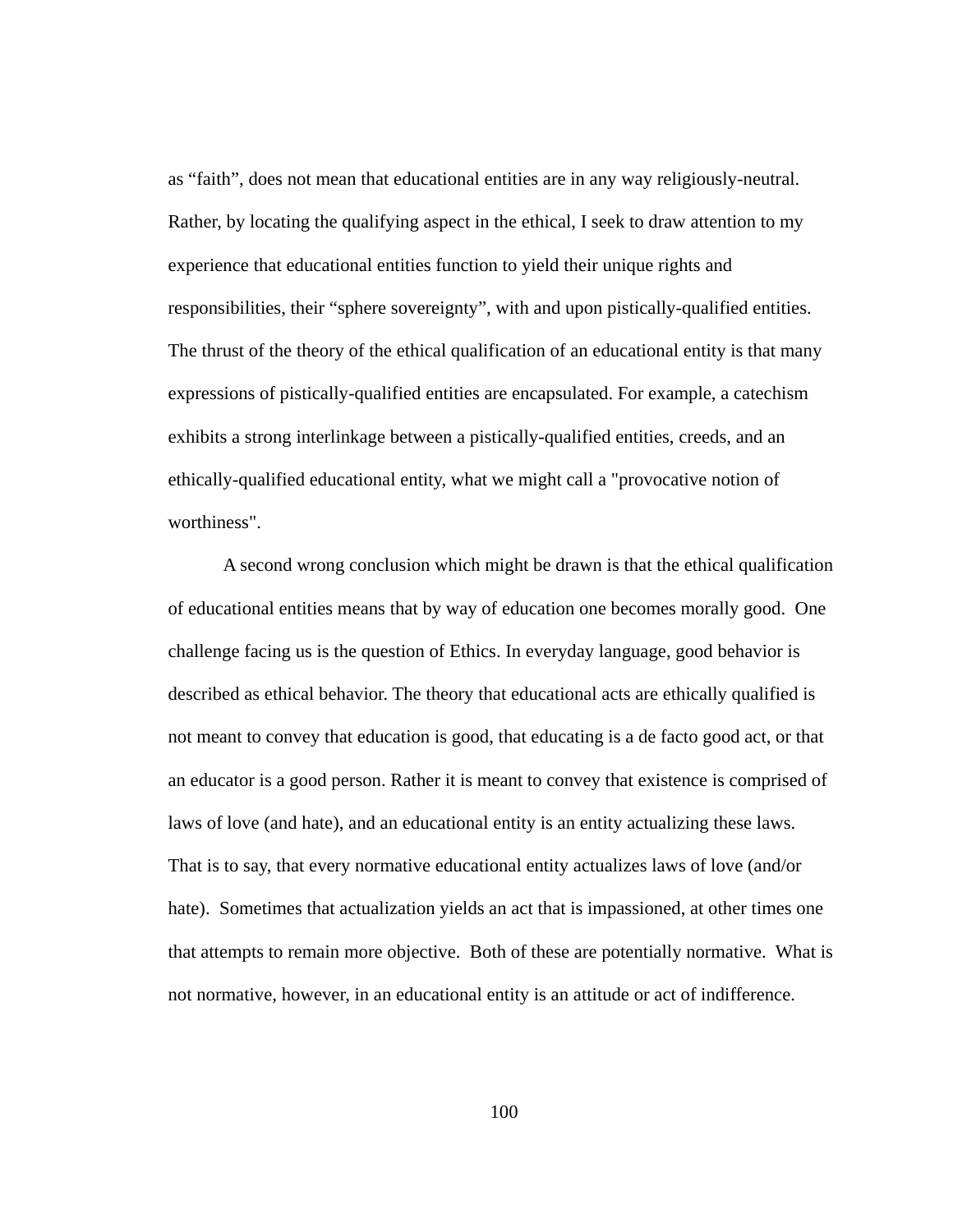A significant implication of the theory regarding the ethical qualification of an educational entity is that only humans are capable of enacting educational acts. According to Reformational Philosophy, only humans are actively subject to the Ethical aspect. Neither a rock, nor a tree, nor an animal, can actively function ethically, according to the theory of entities. In everyday language we say things like "the rocks and trees taught me" or "our pet taught us", but according to my theory, it is crucial to make a distinction between what the rock or tree or animal did and what the human did. In the Reformational Philosophical view, these non-human entities acted, according to their own act structure, and in doing so, provoked humans action. Why is it that for some humans a rock or tree is educational, while for others is not? The difference, according to my theory is not the rock or the tree. Rather, the difference is the human. For some individuals, interacting with natural objects, like rocks and trees, and even animals, yields for them an educational entity. My theory is that it is best to understand this educational entity as emerging from selfhood. It emerges because as a human seeks to actualize the laws of love (or hate) toward that natural entity, the human compares and contrasts the natural entity's acts to human actions. In doing so, a human actor enters the relationship conceptually and as a result an educational entity exists. The human actor can even be one's self. For example, if I see a mushroom on my hike and I bend down to observe it to see what can be learned from it, that mushroom does not educate me. I am employing my senses, but ultimately my senses do not educate me either. My senses may provide me sensory information which is useful. But ultimately, it is better to understand this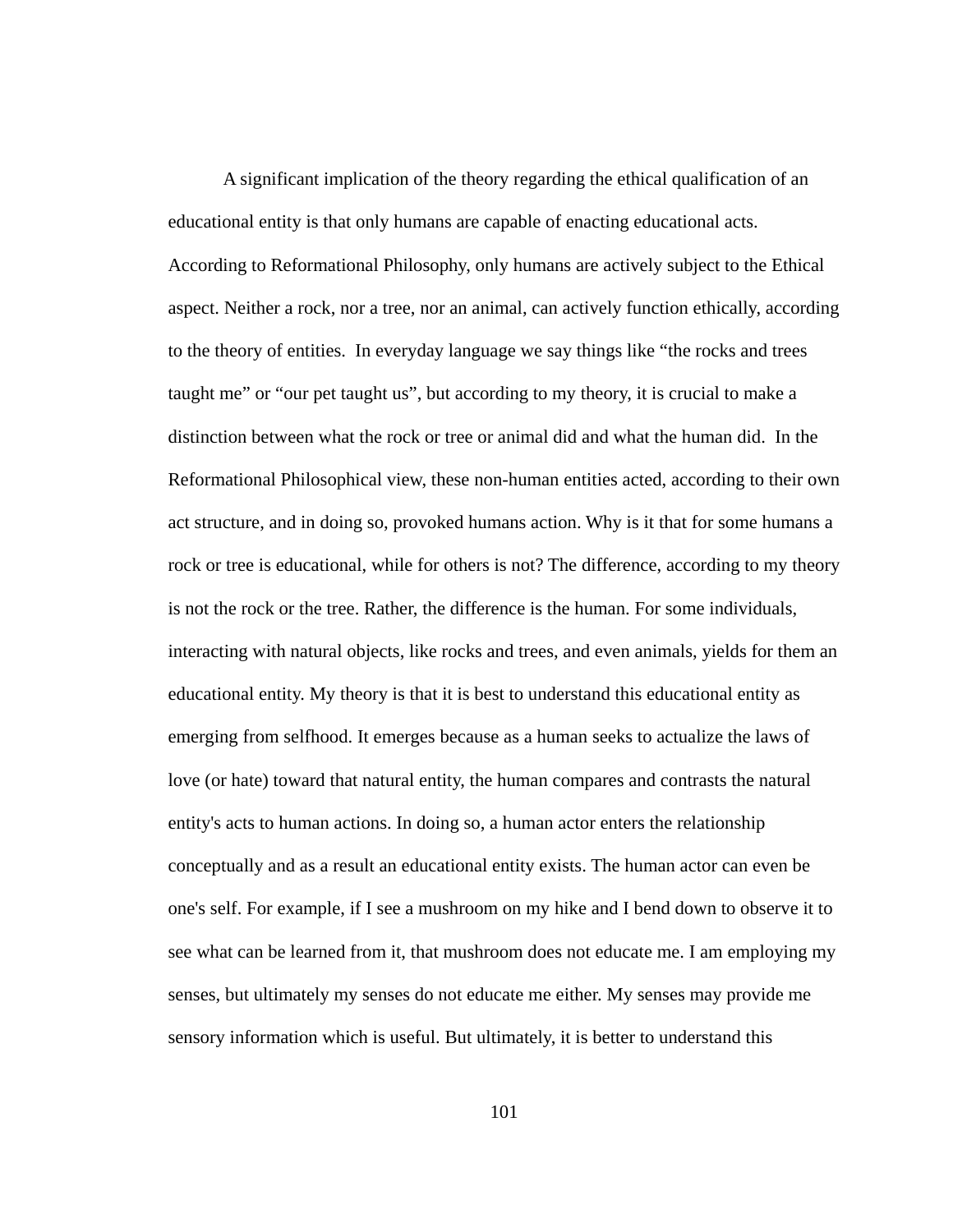educational moment, if it emerges, from my interaction with myself. My capacity for distinguishing emerges from my senses, and I have then the potential to craft an educational entity. It may simply be a question, for example: "what is this?" A question is a human artifact. There are no questions in nature. Only humans form questions. The plasticity of language and the analogical relations that are part of existences make it very easy, in everyday talk, to say, "my dog taught me...", but scientific language requires us to say that the dog was the subject of an educational entity structure. Therefore, it my estimation it is more accurate to say "my love for my dog provoked me to learn". The significance of this is that any criticism of an educational entity is ultimately a criticism of a human and his or her dysfunctional actualization of the ethical-analytical-formative structure.

 The existence of the question is the previous paragraph provides the transition to discuss the encapsulated structure of educational entities. A question, such as "what is this?", is a collection of words, a sentence. A lecture, and even a textbook, is also just a collection of words. Yet all of these things we recognize as being educational because they are more than "just" words. Each is an artifact with interlinkages with educational entities. The educational entity is encapsulated in the artifact. In order to better understand the encapsulated structure, we need to briefly analyze artifacts. Artifacts are founded on the formative aspect; they are the product of human formative control or power. They are also historically situated; every thing which is not "natural" and not conceptual reflects the influence of its historical and cultural context. Whether it is a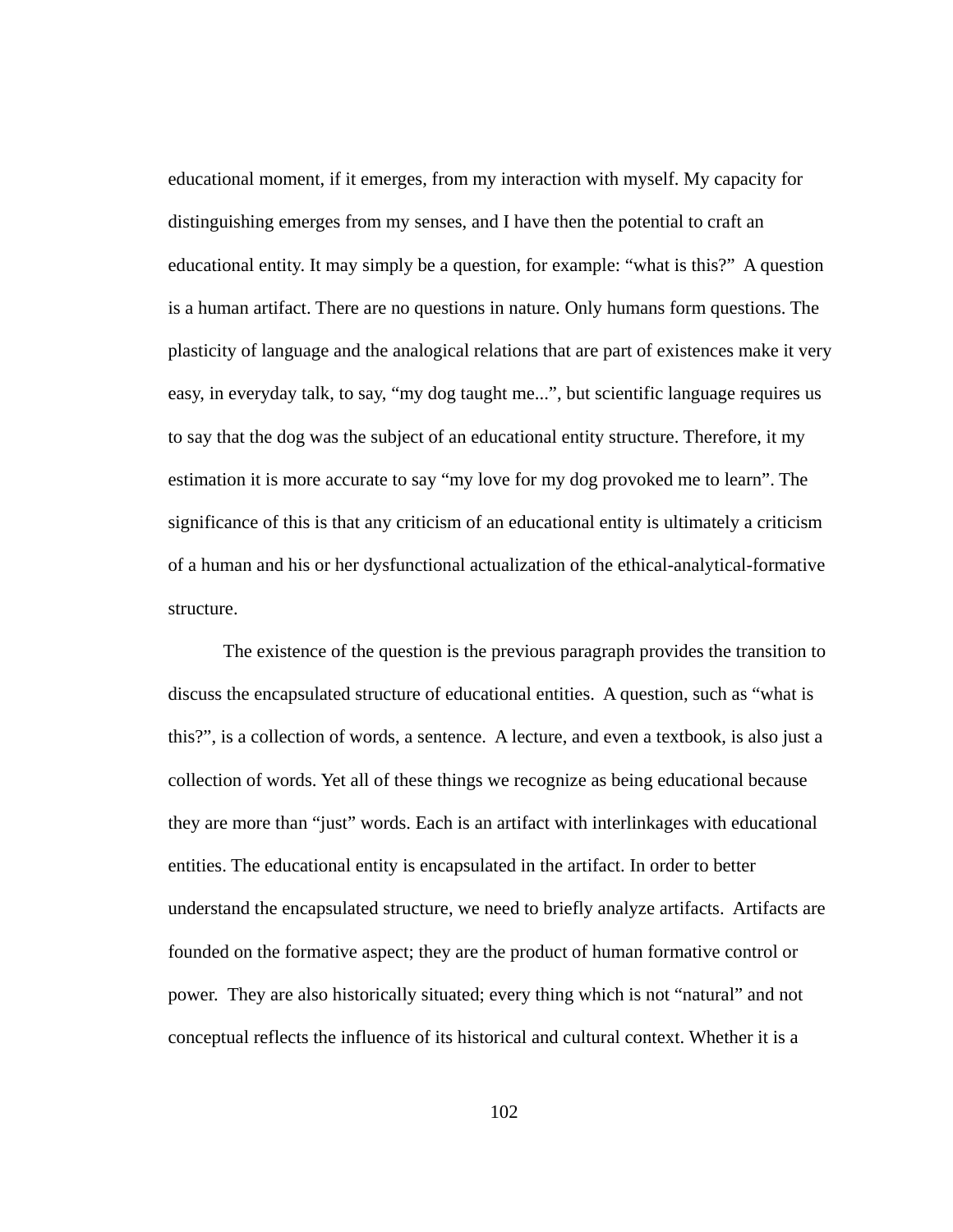book, or a coffee mug, a computer or a play, each artifact depended on human activity to not only articulate it or give it shape, but to provide the culture from which that artifact could emerge. The presence of the rich variety of coffee mugs at the local store only makes sense in light of a culture in which coffee is appreciated. The qualifying aspect of cultural artifacts differ greatly. For example, a sofa is qualified by the Social aspect, whose kernel meaning is given as "sociality, social intercourse" (Troost, 2012, p. 77). On the other hand, a creed, is qualified by the Pistic aspect. When I reflect on my own educational experiences and the artifacts most often used, I recognize books, art, plays, and movies. These artifacts are qualified by the Aesthetic aspect, whose kernel meaning has been given as "beauty, harmony" (Troost, 2012, p. 77), "play" (Basden, 2012), imagination and even allusivity (Seerveld, 1979, p. 284). For my purposes, I will use "harmony" as the kernel meaning. My analysis leads me to conclude that the aesthetic laws play a significant part in the encapsulated structure of educational entities. Their role is not one which changes the qualification of the educational entity, but one which functions to interlink the entity typically. In order words, there is a strong link between the analytical type laws of the educational entity and the aesthetic qualifying laws of many artifacts. The significance of this is that normative educational artifacts appear to function according to the laws of logic and the laws of harmony. They seem to "resonate" with the moment and help to give that "a-ha!" or "sweet spot" sensation, an retrocipatory meaning in the Psychic aspect. It might be the right question at the right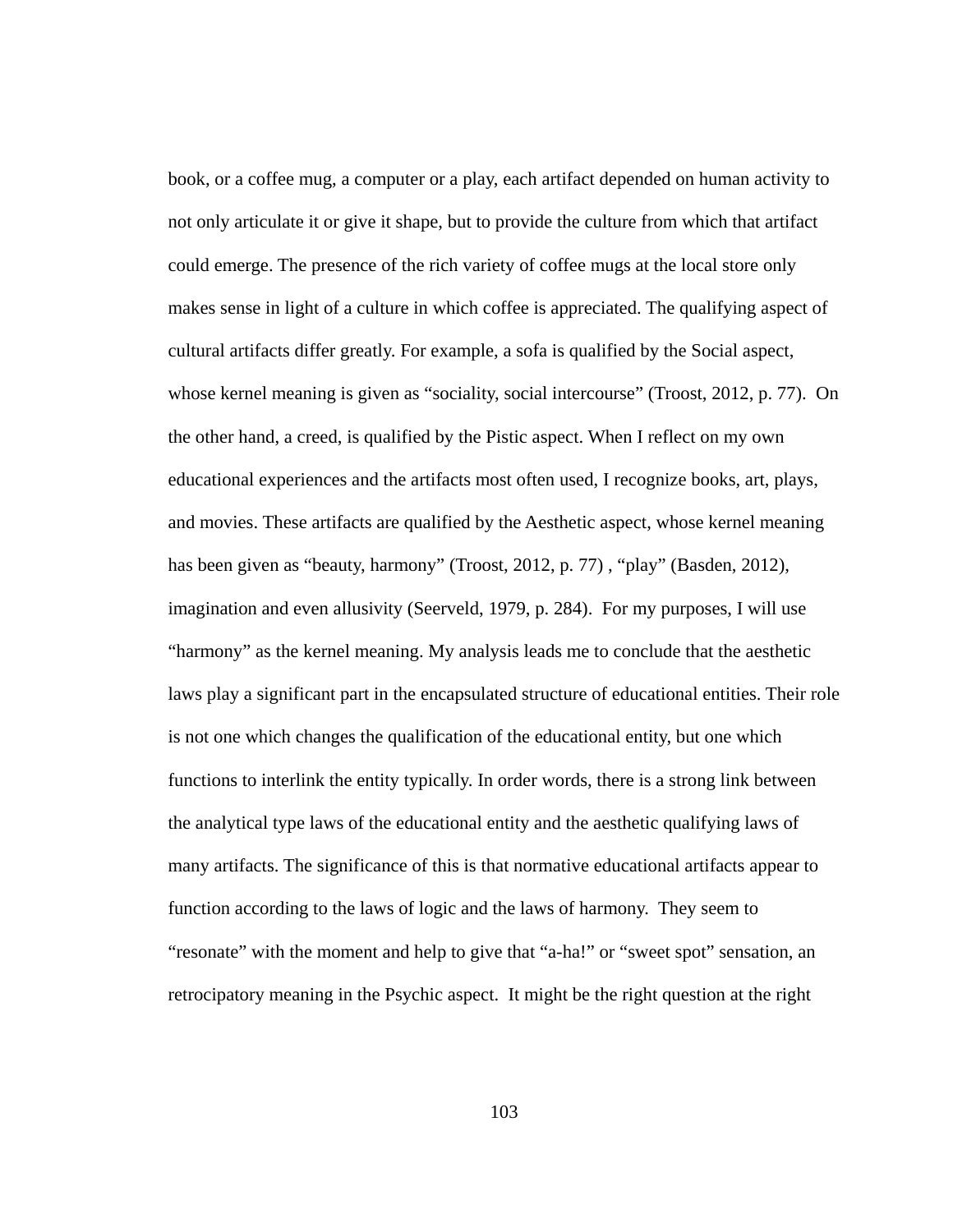time, or an explanation that reveals what was missing ("reveals" demonstrates a Pistic anticipation meaning), or something which facilitates discussion (Social aspect).

 This analytic/aesthetic-formative structure also helps me arrive at the concept of curation. To be curatic means simply acting so as to impose some order, taking care to group and sort according to some passion, some sense of appreciation. While curating one adds some items and rejects others; hones one's collection, making sure things fit well together. The concept of curation provides a powerful basis for normative educational functioning. I intuitively sense that educational acts (and artifacts) are the result of human formation. They are crafted, and this activity includes making significant choices about what to include and what to exclude, according to some system, some logic. However, in my estimation, in discussing the norms of educational functioning, the concept of curation alone is insufficient. While I enjoy places which exhibit highly curative activity, like library and museums, and in general, I believe them to be educational, I intuitively recognize that there is something going on in libraries and museums which transcends the curative acts of librarians and acquistioners. It is not enough to simply group and sort and organize. The fact that educational entities and artifacts share the same foundational aspect, the formative, signifies that educational entities are powerful and have great potential to influence. Curative activity possesses great potential, but it also may lean too much toward analytical norms to become automated and mechanical, and in doing so, threaten normative educational functioning. To review, my analysis is that educational entities are experienced encaptically with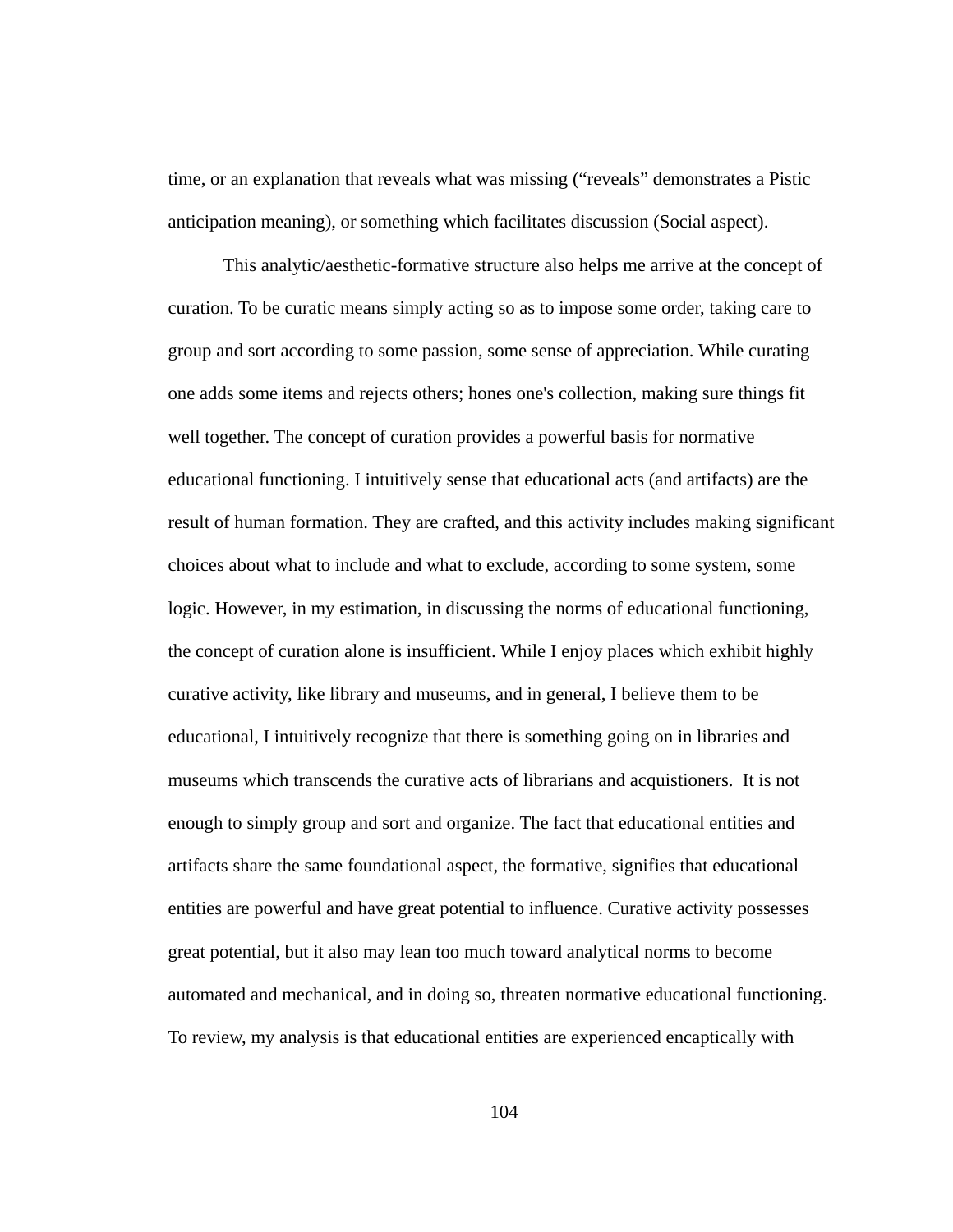artifacts. The radical structure of an educational entity is ethical-analytical-formative. The common foundational aspect in the formative causes encapsulated educational artifacts to powerful and provocative, while an interlinkage between artifact and educational entity yields a harmonious type. In order to move beyond simply curative activity to educational activity, I must further reflect on the presence of the qualifying Ethical aspect in the aspectual structure.

 The presence of a aesthetic-ethical relationship leads me to conclude that appropriateness, or propriety, is a norm of educational functioning. I use appropriateness and propriety to communicate the relationship of the kernel meaning of harmony and the kernel meaning of love, of the aesthetic-ethical structure. Normative educational entities are appropriate, in a provocative way, to person's knowledge needs. Moreover, my experience is that exposure to inappropriate or disproportional educational entities functions to disrupt the learning process. It may function as a distraction, or it may function to undermine existing knowledge. The appropriateness of an educational entity is difficult to assess, and propriety demonstrates the care and skill of the educator. A person's learning needs may be utilitarian, for example, if I need to change my oil in my car and I do not know how, I do not need a lecture on the history of cars nor a transportation study. The directness and clarity of the owner's instructional manual, or a quick demonstration, is normative. Those educational acts are appropriate. On the other hand, if I am later curious about how it is that my oil leaked, my learning needs are different. I want to know how to inspect my car and possibly even repair it. Experientially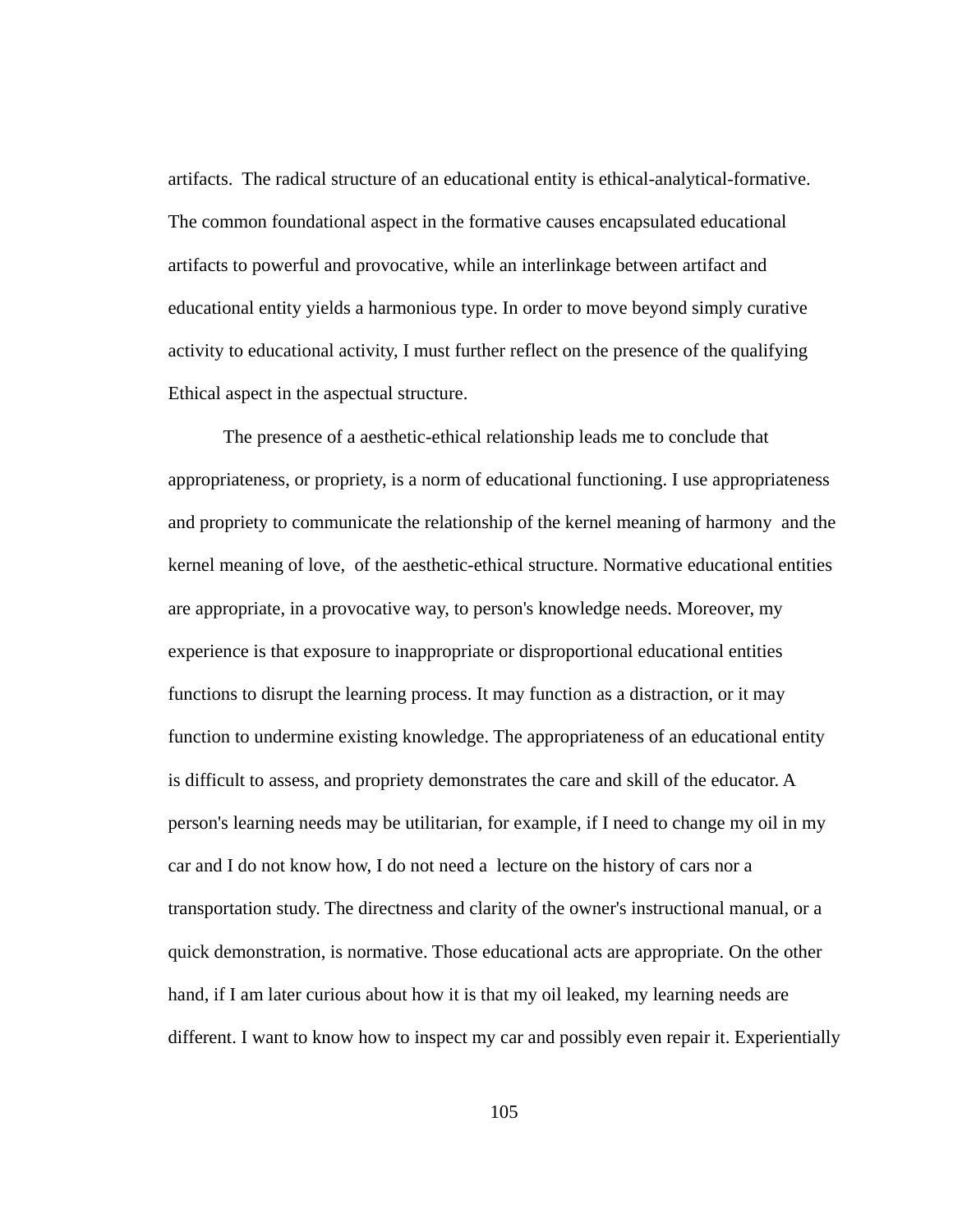and intuitively we grasp that there is not a one-size-fits-all educational entity. Rather, there is great variability, and the measure is propriety, or how appropriate the educational entity is to the learner's needs.

 I do not want the norm of propriety to be interpreted as non-challenging. My sense is that the appropriateness of educational entities is that they do present a challenge. Recall that I said an educational entity is provocative. It provokes a person. The distinction I want to make is that an appropriateness of an educational entity is that it is a challenge to which the learner can rise. Anti-normative educational entities fail to recognize a lack of capacity in a person, and as a result, threaten a person's hope and capacity to trust. Hope and trust are pistically-qualified concepts, and the Pistic aspect follows the Ethical. Anti-normative entities function to threaten the potential to actualize the laws in subsequent aspects. By failing to be appropriate, educational entities function to reduce a person's capacity to experience hope.

 Examining the aspectual structure I propose, I surmise that educational entities are active in multiple aspects, in the Formative through the Ethical. The curative meaning of normative educational functioning develops from the "bottom" of the active structure. In reflects the meaning of the Analytical aspect in which is the immediate retrocipatory moment of the Formative aspect upon which the educational act is founded. From this concentration we can easily detect the systematic character of educational activity. Intuitively, and experientially, I recognize that an educational act simply doesn't happen. Rather, that there was intention behind it, a plan, that there was a goal or goals and that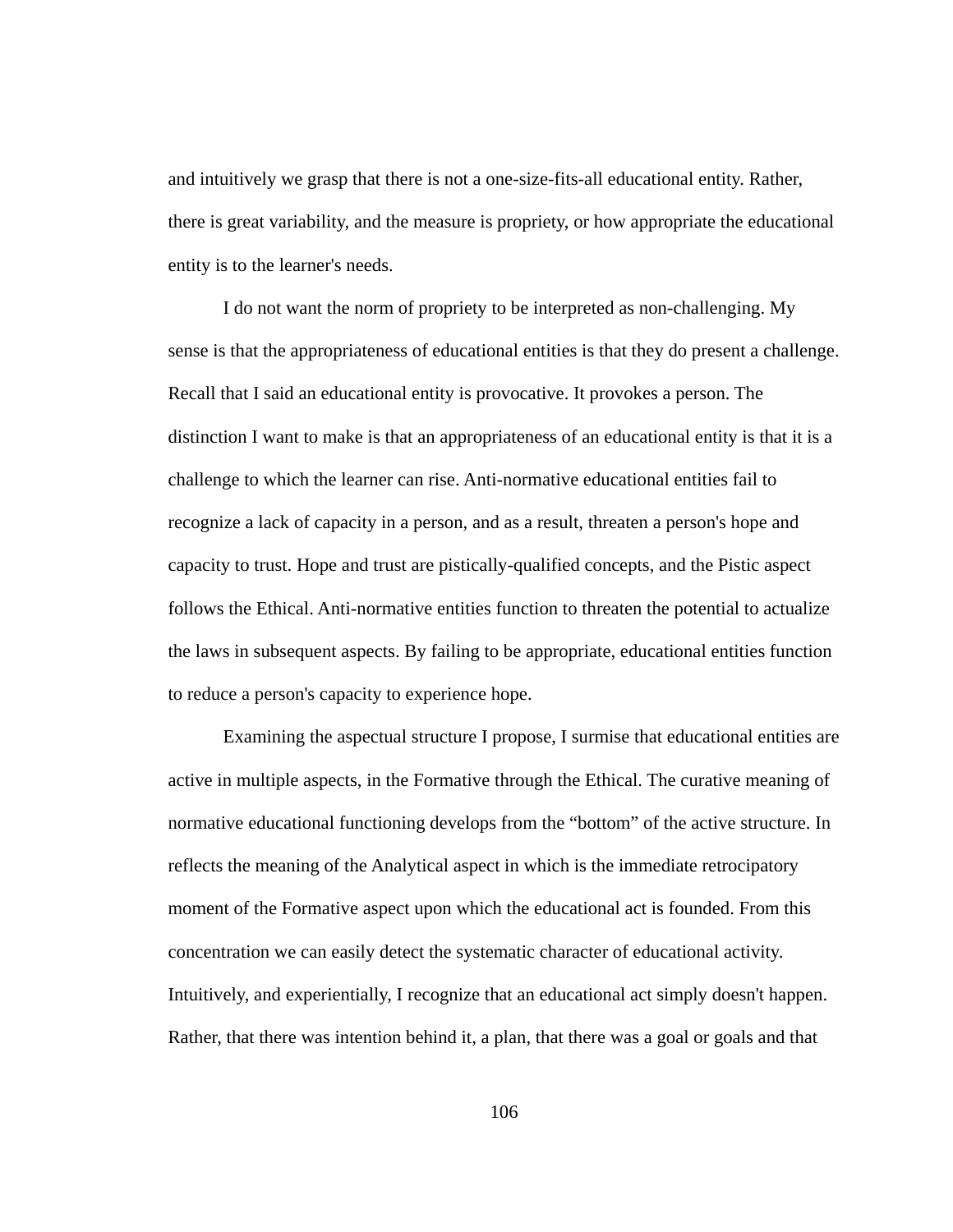something was being carried out. Moreover, some things were deemed part of the plan and others were not. Concepts such as gathering, ordering, grouping, sorting, and even eliminating are all present. Intuitively, this makes sense. We recognize that curated entities, like a library of books or a collection of artifacts, as being the product of someone with a plan. Yet, a simple collection of items, even if highly systematically structured, fails to meet the standard of a normative educational entity. A great collection of baseball cards is not necessarily an educational entity. It has the potential to be an educational entity, but it still requires certain kinds of laws to be actualized. What is missing? Recall that according to aspectual theory, a normative act is guided by its qualifying aspect. My theory is that normative educational entities, from a discussion about my baseball card collections to textbooks, all of which are human artifacts, are guided by the Ethical, and so the educational act is always one which seeks to actualize ethical norms by way of its structure. The guiding influence of the Ethical aspect with its kernel meaning of love, uniquely colors curative activity to make it distinctly educational. There is a strong sense that in educational activity one is sharing with another person. This reflects the encapsulated radical structure of love(ethical)-craft(formative). But still there is more. The presence of the Analytical aspect in the structure helps us to understand that the concepts of sharing or serving another is not sufficient. Rather, the Ethical leads the Analytical so as to arrive at the concept of honoring. In my final analysis, I propose that normative educational activity always seeks to bestow a kind of honor. Honor is an Ethical concept, and it has strong retrocipation in the Juridical aspect,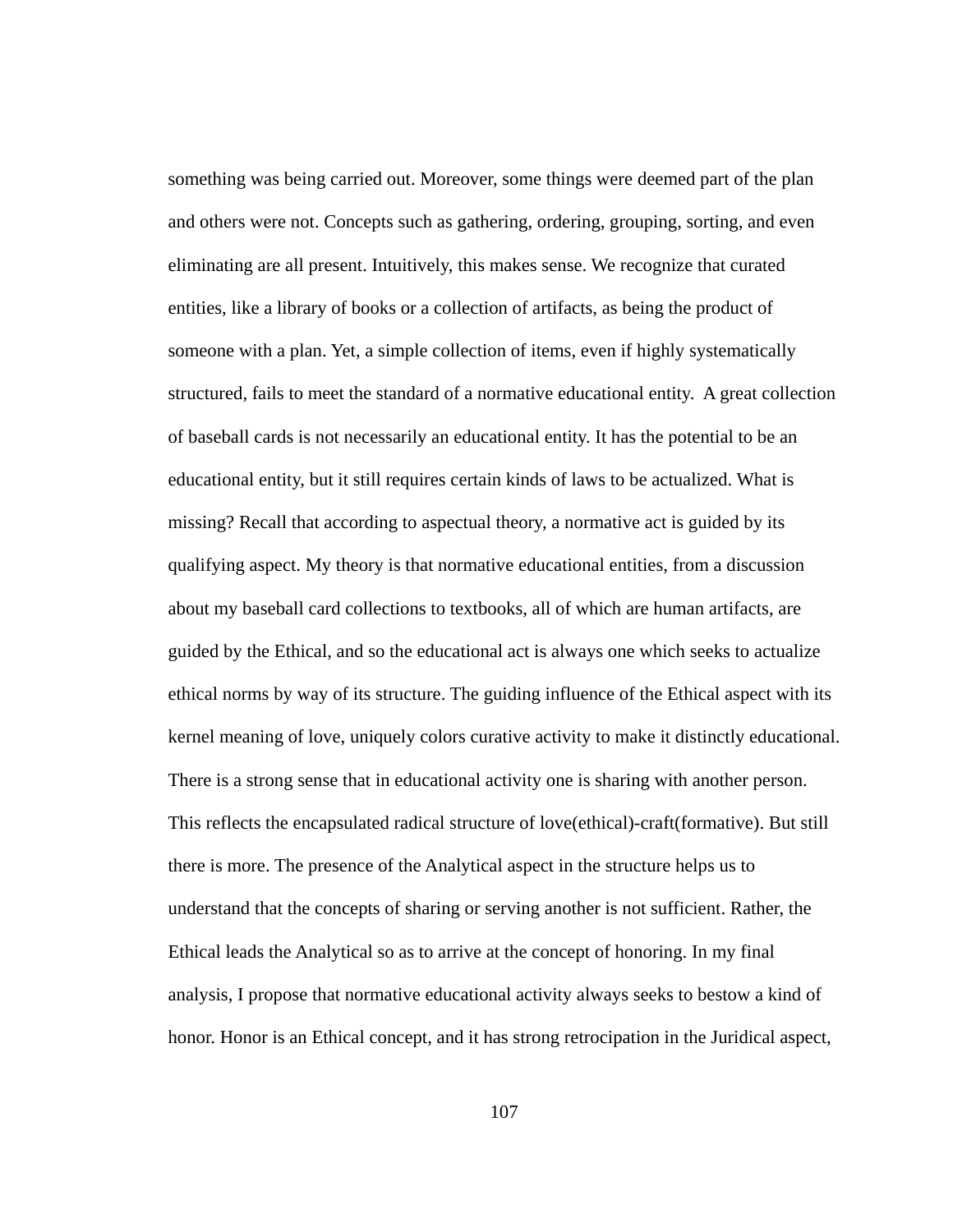in the concept of respect. Respect is giving something its due, and respect can reference an object of love or of fear. In contrast, honoring is best understood as recognizing another not out of duty, but rather out of a motivation that expresses gratitude and appreciation for the the other. Honor also has an anticpatory meaning moment in the Pistic aspect, in concepts such as devotion. In devotion, we find the sense that one continues on in one's appreciation for another, despite doubt. The theory of modal aspects proposes that actualizing the laws of qualifying aspects results in the further "opening up" of anticipatory aspects, in which new actualization potential can occur. Given that the Pistic aspect is the only anticipatory aspect of the Ethical, in theory normative educational functioning should yield new expressions of pistic laws, of normative actualizations of faith, commitment, and of certainty. My experience has been that the educator typically has a deep commitment to learning, and is more likely to place their trust in the learner than in any particular pedagogy. The normative educator demonstrates a deep honor for a person's own experiences.

 In libraries and in museums, the goal is never simply to collect items and organize them. Rather, it is to foster (Formative) the honor (Ethical-Analytical) certain items warrant. The curative activity facilitates that honor, but also functions to enhance it. When one educates properly, one is engaging in and performing an act of honor and respect toward the subject, as well as the object. The goal of that respect is that the subject, the student, should develop respect. Therefore, any activity which fails to be honoring and respectful, or develops dishonor or disrespect, is therefore educational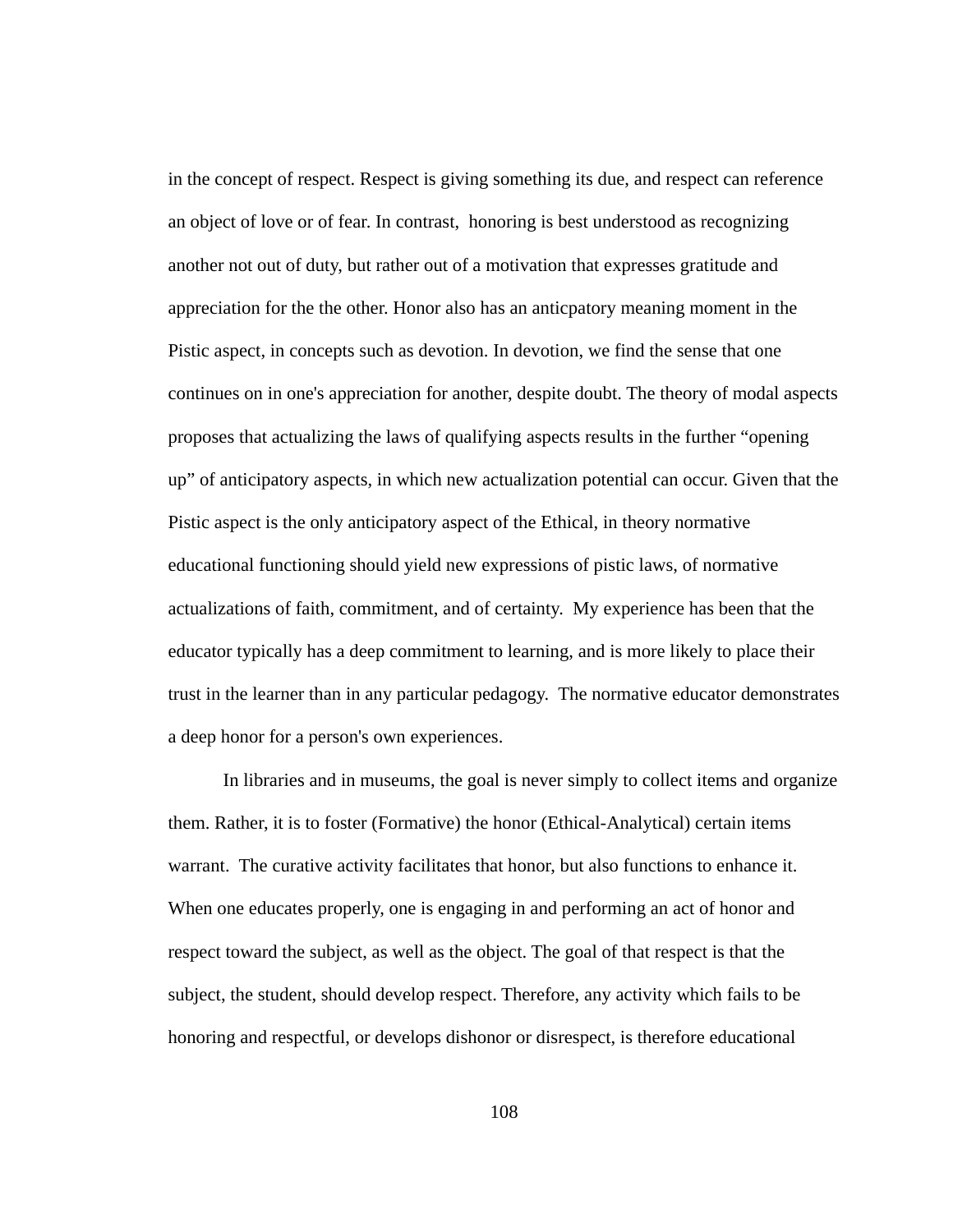dysfunctional. Given the fact that an an educational entity functions to reveal what is honorable and worthy of respect, it seems to be a kind of provocative (Ethical) technique or craft (Formative), and functions as an appropriate challenge and/or gift.

 To summarize, I am offering three principals for normative educational functioning, which I derive from the my theory that the encaptic structure of educational acts is ethically-qualified, formatively-founded and demonstrates an aesthetic/analytical typical interlinkage. I do not believe these principles comprehensively describe normative educational functioning. Rather, they are offered as general principles from a preliminary analysis. The three principles I am offering are that of curation (formative-aesthetic), propriety (aesthetic-ethical), and appreciation (formative-ethical). In other words, the absence of a plan, appropriateness and finally acknowledgment of the way in which something is beneficial is indicative of major education dysfunction. These three principles provide the bases for the development and enhancement of characteristics associated with learning, characteristics such as curiosity and criticality. It is important to note that these principles are attempts to verbalize laws. They are normative laws and not deterministic. The fact that they are normative and not deterministic means they have some plasticity in them; they can be "bent". I will discuss the distinction between deterministic and normative laws more later. The import of this is that it is very possible to poorly actualize these laws, that is act educationally dysfunctional, and still have some positive effect on a learner. However, my theory is that the fullest potential of an educational entity occurs when the laws are actualized. When an educational entity is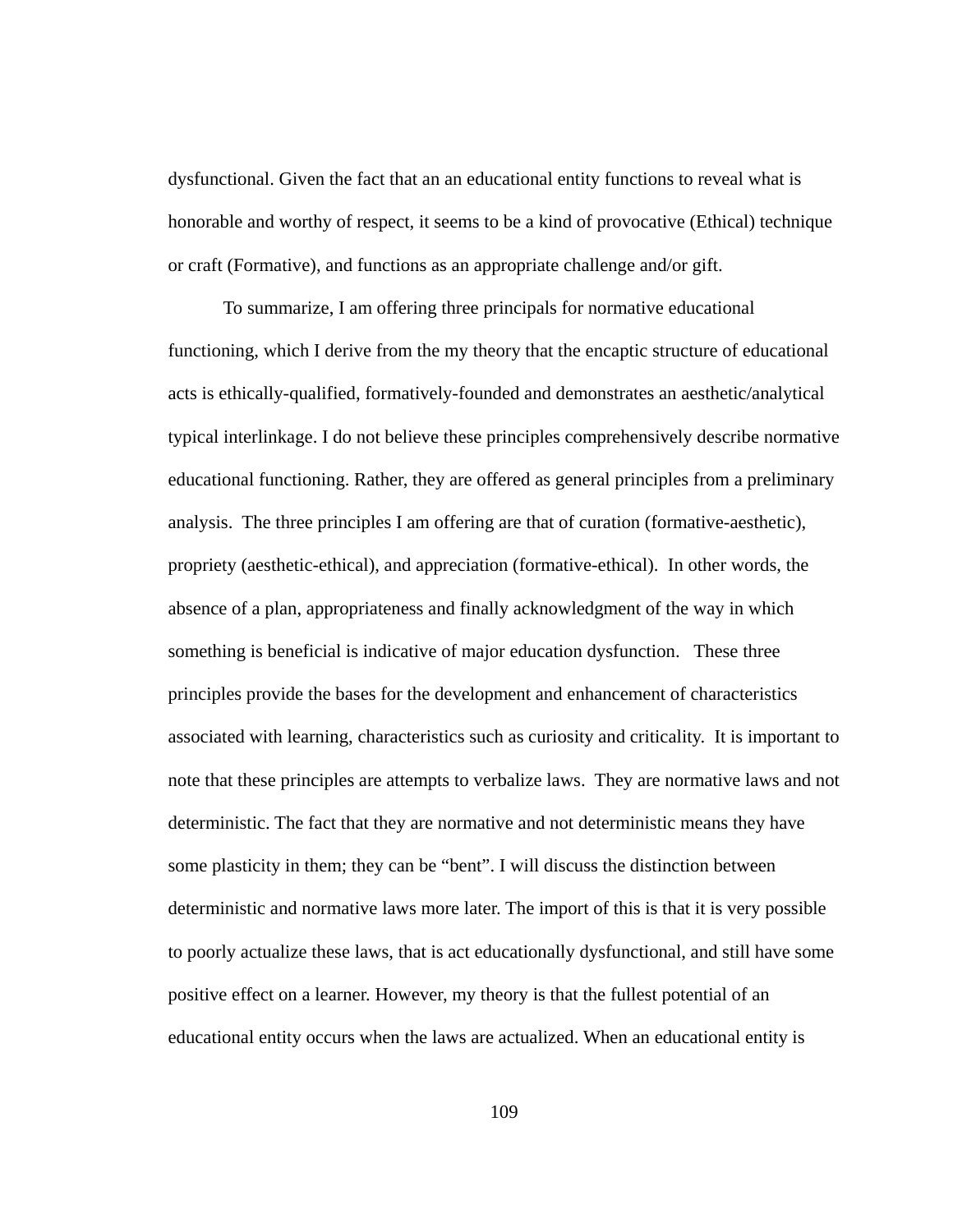curatical, appropriate (that is fitting) and appreciative, we can have great hope for learning and for shalom. The sphere sovereignty of educational entities should be understood in these terms. Educational entities have unique rights and responsibilities to curate, appropriate and appreciate.

 The subject of this study, however, is a particular kind of educational entity, school. A school is an association of people; it is a socially-typified entity. Dooyeweerd analyzed many socially-typified entities, including the state, church, business, labor parties, and families. He did not, however, offer a detailed analysis of school. Dooyeweerd's taxonomy of social entities, however, provides insight into the structure of educational entities such as libraries, museums and even schools. Social entities, such as the church, state, business and school, correspond structurally to individual acts and artifacts that are experienced as part of one's interaction with these social entities. For example, the activity of preaching is structured similarly as the entity of the church; they are both pistically-qualified. The activity of purchasing a car structurally corresponds to the structure of a business. Both are economically-qualified. Recall that an educational entity is experienced encaptically, yielding an ethically-qualified artifact. An association devoted to educational entities, including acts and interactions, shares the same radical modal structure. Therefore social entities such as libraries, museums and schools are ethically-qualified. According to Dooyeweerd's analysis, the vast majority of social entities which are qualified by the ethical-aspect are organizations which are structurally "non-institutional" (1986, p. 95). By this he meant that members where not automatically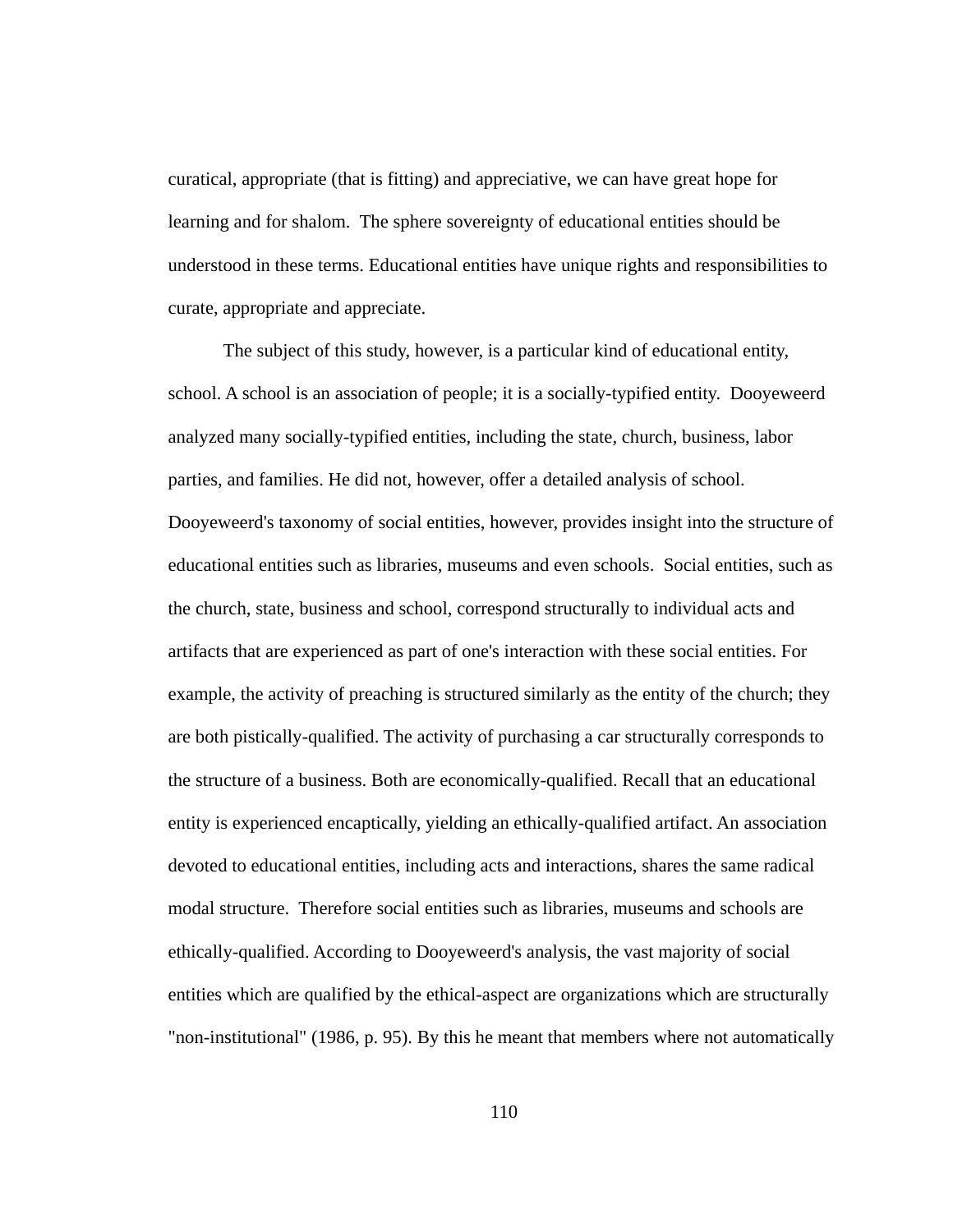added to the ranks of these organizations. Non-institutional organizations differ from institutional organizations in that in institutional organizations, such as family, state and even church, the rights and responsibilities of the community are inherited. This is significant because schools are often considered institutions. Schools receive their institutional character by way of their encaptic relationship with a state. A normative encaptic relationship, one characterized by recognition of each entities' sphere sovereignty, enables each entity to express their individuality and contribute their unique power. As such, each entity contributes to shalom.

 In this chapter I provided a theory for the structure of an educational entity. I theorized that educational entities are ethically-qualified, formatively-founded and analytically-typified. Educational entities are expressed encaptically with human artifacts, and as a result display a more aesthetic-typical character. Three norms for educational functioning were postulated. The sphere sovereignty of an educational entity is the right and responsibility to curate, appropriate, that is fit, and to appreciate. Finally, schools are described as socially-typified educational entities, which receive their institutional character by way of their encaptic relationship with other social entities, primarily the family, state and/or church.

111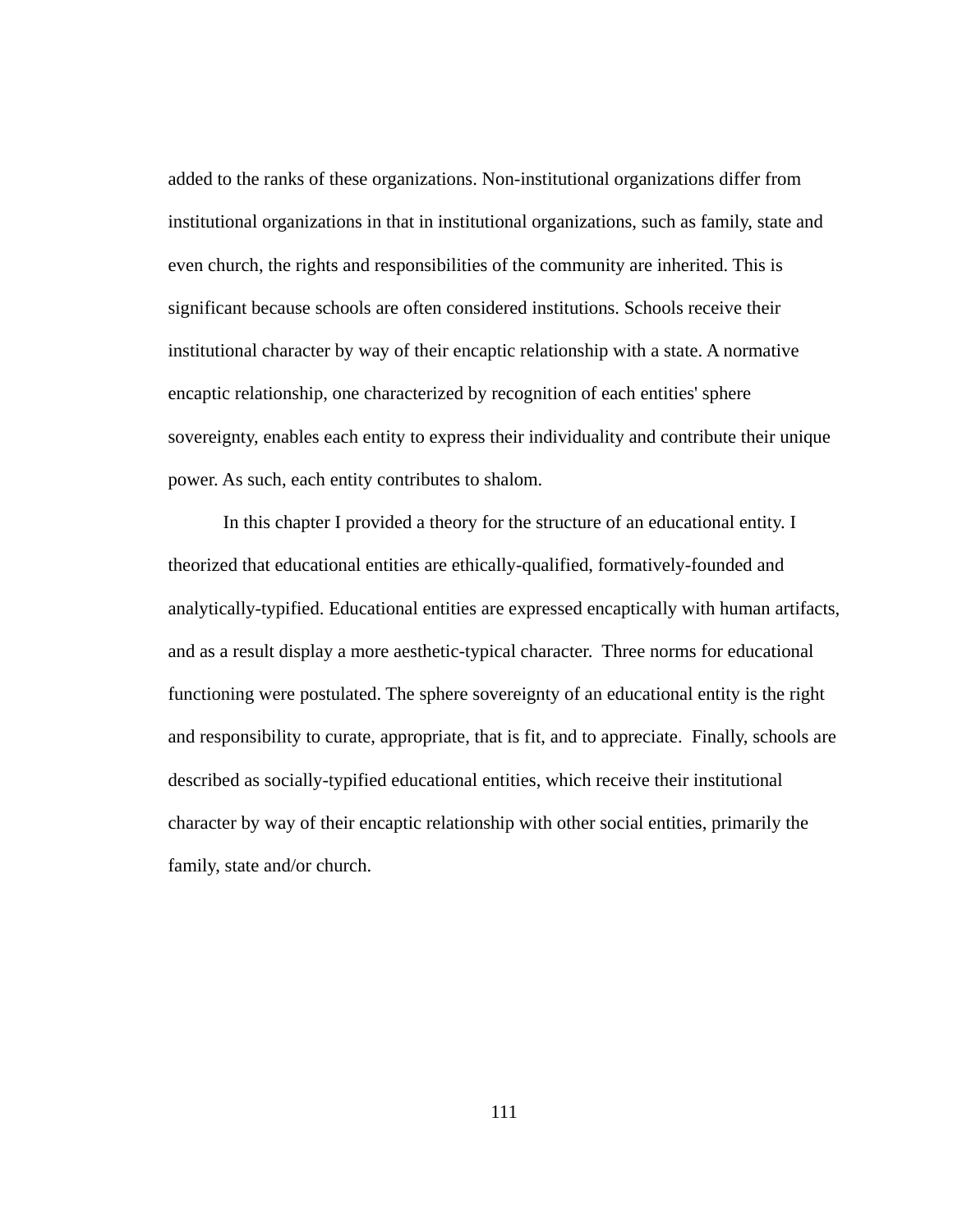#### CHAPTER V

# HOMESCHOOL AND SCHOOL

 In the previous chapter I theorized a radical structure of educational entities. Educational entities are ethically-qualified and formatively-founded. Educational entities are human entities and are most often experienced in an encaptic relationship with artifacts. The interlinkage between an artifact and an educational entity results in an ethically-qualified, formatively-founded and aesthetically-typified structure. This structure provided the basis for three normative principles of educational functioning: curation, propriety and appreciation. These broad normative principles provide the basis for an analysis of homeschool advocates' claims concerning education and schools.

 Before I investigate the claims of some homeschool advocates, I will provide a brief analysis of the structure of the home and of familial relations. Intuitively, a homeschool means a combination of the social entities of home and school. Dooyeweerd theorized that the family was a socially-typified entity, ethically-qualified and bioticallyfounded, "The natural immediate family is...an institutional moral community of love between parents and their children under age, structurally based upon biotic ties of blood relationship" (Dooyeweerd, 1969, p. 269). This structure means that family is active not only in the Formative through Ethical aspects, but also the Biotic, Psychic and Analytical aspects. This fact warrants that the family be recognized as being one of a unique kind of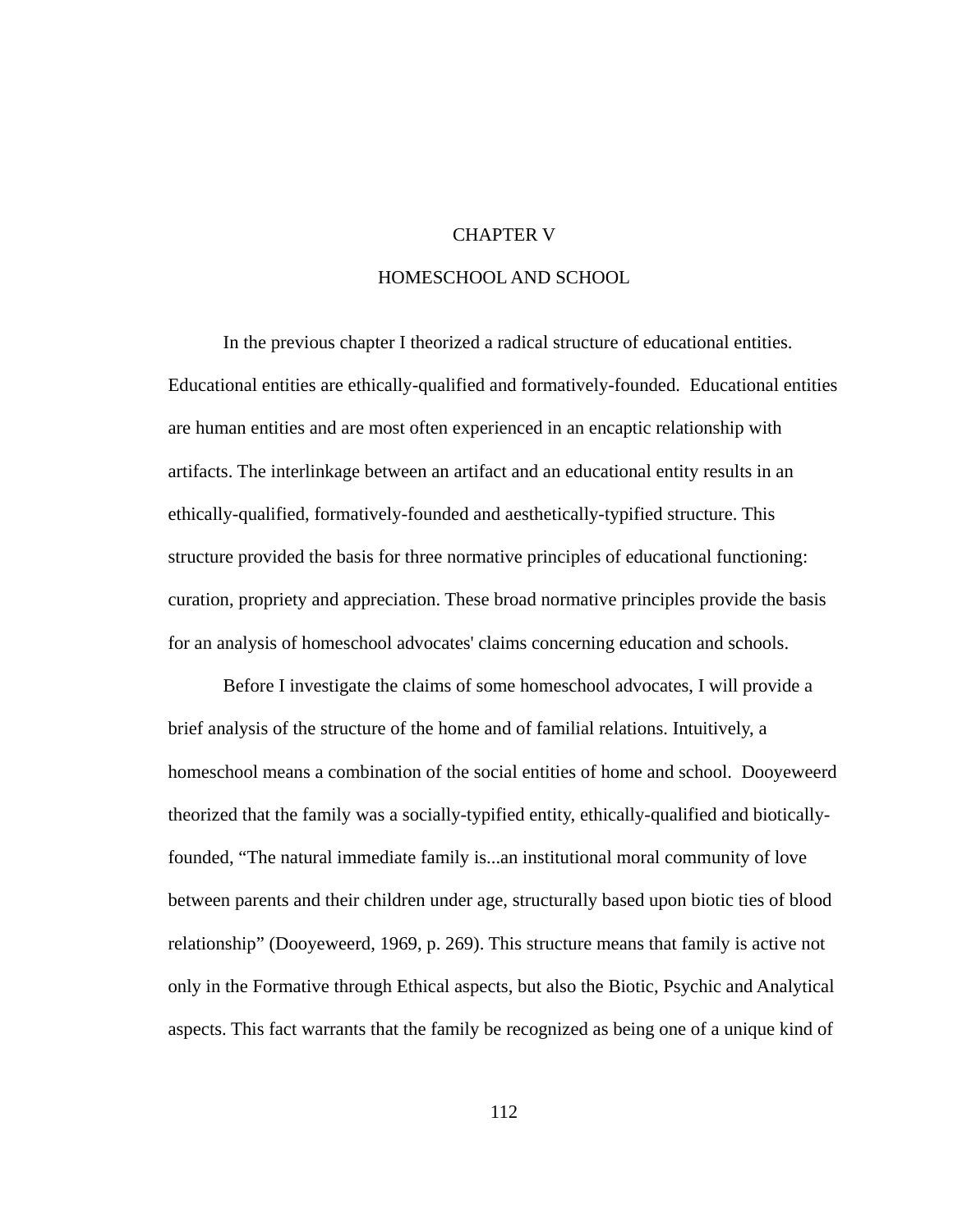institution, what Dooyeweerd (1986) called "Natural Community" (p. 87), with the ability to actualize laws that other social entities could not. For example, the family actively actualizes the laws of the Biotic, Psychic and Analytical aspects, all of which anticipate the Formative aspect. This is to say that the family possesses a unique power to impact selfhood. Chaplin (2011) summarizes:

Parental nurture decisively conditions the future life of the child and cannot be replaced. Indeed the health of the family has repercussions for other relationships of a communal character. Family life offers an experience of communal solidarity that uniquely prepares children for participating in other communities. (p. 244)

This is not to say that the family exists ontologically prior to other social entities. Rather, it is more appropriate to say that the rich variety of society entity possibilities are latently present in each family. For example, the family is not a space exploration agency, like NASA. However, when family members sit in the backyard on a clear night and enjoy the stars together they exhibit a unique potential for the emergence of a space exploration agency. Rich family life therefore prepares a child for participation in other communities. Its ethical qualification serves to further the family's formative power allowing it to actively disclose biotic, psychic and analytical norms. This is to say that there is an intimacy present in the familial bond which is not present in other social bonds. This intimacy is retrocipated in the social aspect by involvement. Family members are more involved in each other's lives.

 It was Dooyeweerd's analysis that idealism rejects the moral bond of the family because of its biotic foundation (1969, p. 272). Regardless, this biotic-moral bond exists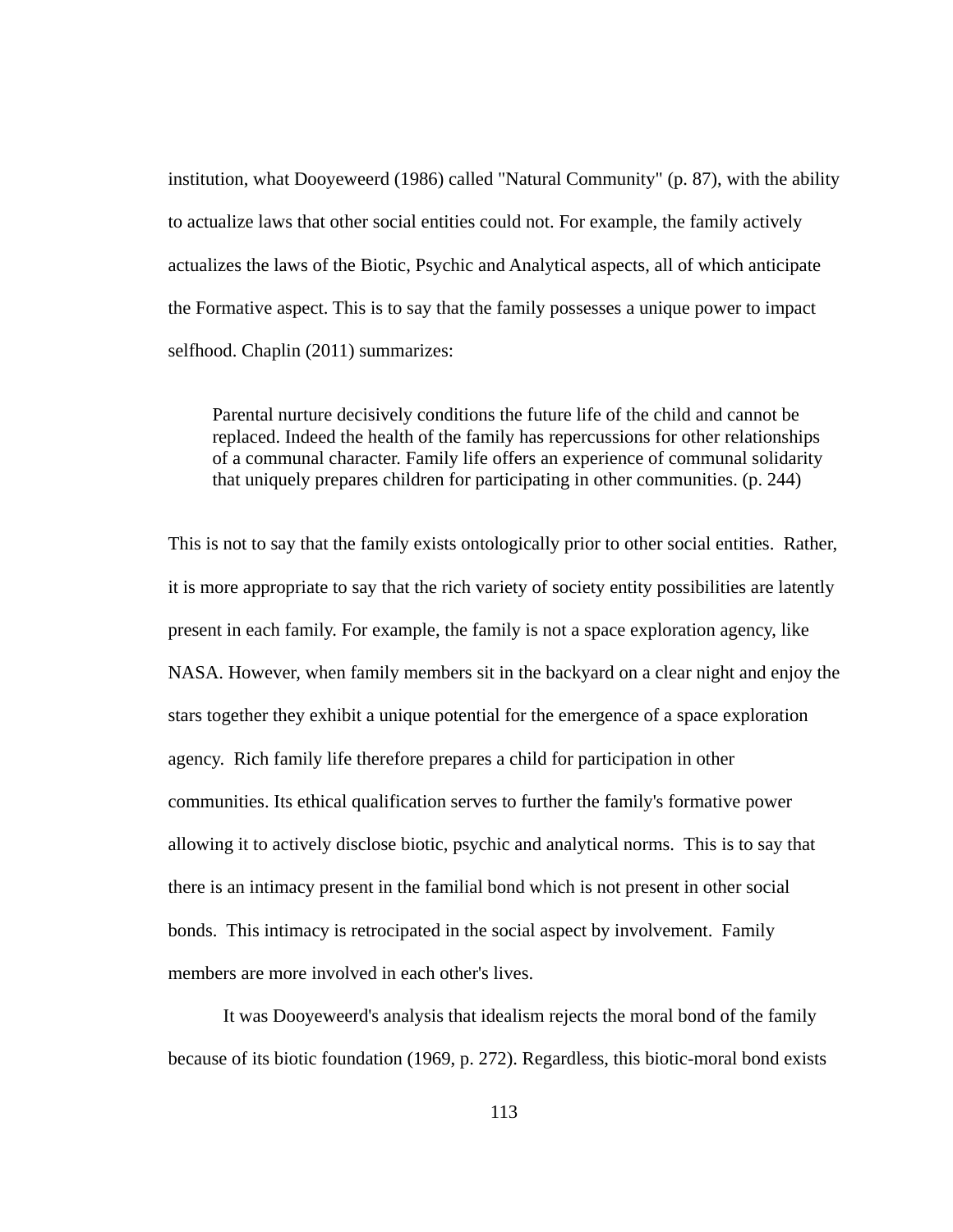and is strong. Dooyeweerd argued that only marriage equaled it. This is significant. According to Dooyeweerd, the love-bond that exists between a married couple and between parent and child is such that its strength cannot be equaled by any other social entity. The existence of this bond, and its misappropriation in modern society, including the family, I theorize, is the key to the most strident anti-school theories. To understand this we need to contrast how the policies governing the modern institution of school differ from policies of other social entities in modern society in facilitating the expression of this bond.

 People who have had positive experiences, and who have developed habits to facilitate those experiences desire to introduce these habits to others. At the same time, people are aware of inappropriate exposure to certain experiences. There is, of course, considerable disagreement in a pluralistic society about these experiences and the appropriateness of introducing them to others, especially children. However, while there is considerable disagreement, there is also considerable breadth in the variability of acceptable practices in modern society. Indeed, much of our society is organized so as to enable this variability to flourish. For example, a parent may be of the view that movies by a particular director are worthy of appreciation. But this particular director's movies typically include more mature themes. When would be an appropriate time for the parent to introduce his child to the movie and its themes? The benefit of modern society is that it has provided the social space necessary for a robust consideration of this problem. Modern society has developed entities such as a sophisticated rating system to help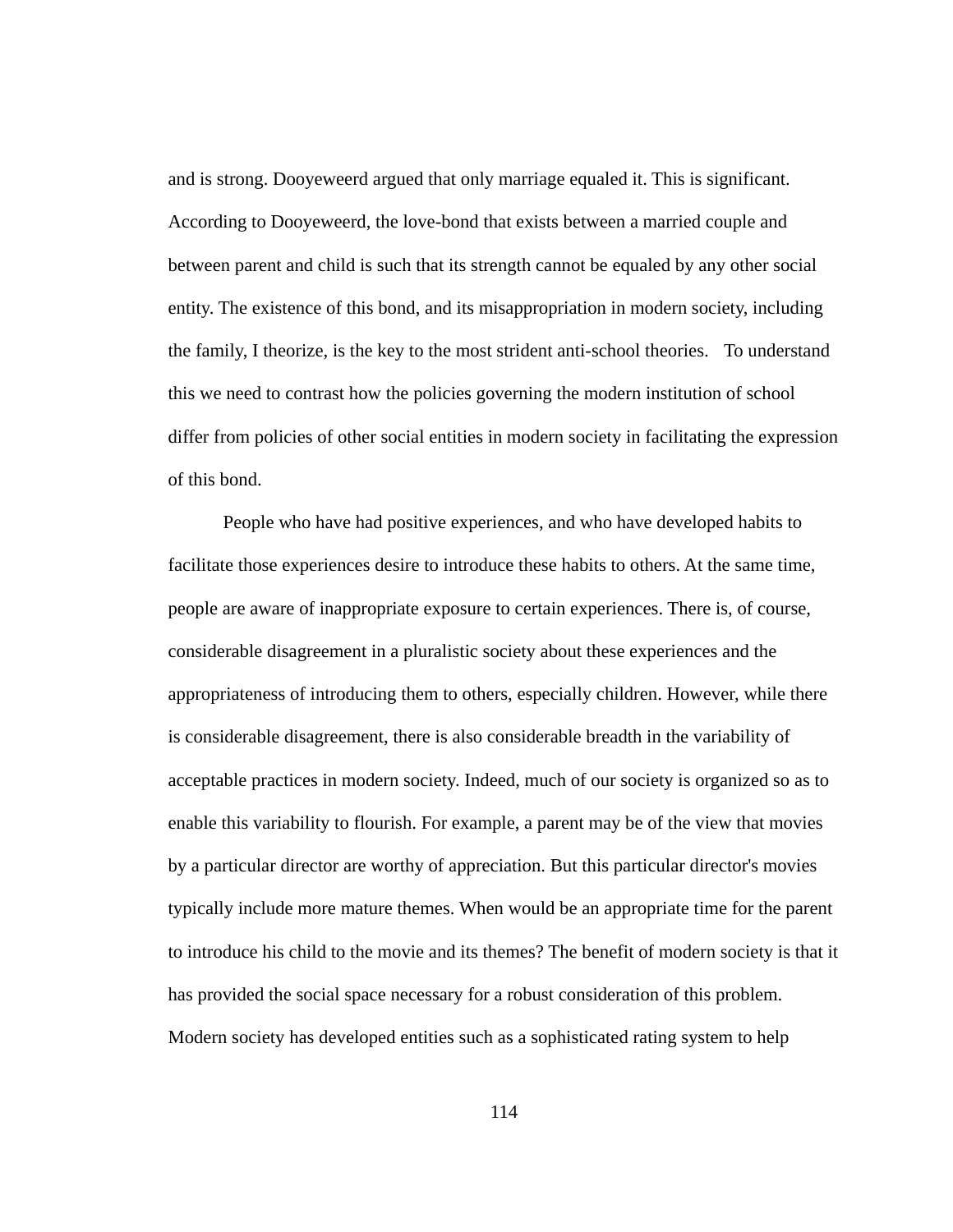potential movie-goers to reflect on whether or not a movie might be appropriate. Moreover, our society has developed a vast network of various movie reviewing outlets, all of which present different criteria for the quality of the film and function to help a person predict, to some degree, their experience of the film. What is more, the rating system does not absolutely prevent the parent from taking the child to see the movie. The policies of theaters is such that a parent's relationship to a child is recognized and honored; children of a certain age cannot see certain movies with the consent of parent or guardian. The policies of the theater reflect an appreciation for parental insight into the state of the child and their capacity to appropriately appreciate the film. The point of this example is to demonstrate that there exists in our society a capacity to develop a variety of social entities in which the parental decision-making authority is recognized and even respected. These social entities reflect a community which respects the sphere sovereignty, the unique rights and responsibility, of the family and the parent-child relationship.

 This ethos is present in some educational entities in our society. Libraries and museums reflect a similar recognition of sphere sovereignty of the family. This recognition is actualized uniquely in each entity, but intuitively, we recognize that parents have considerable more input regarding a child's interaction with these entities. The common qualification in the ethical aspect of the family and voluntary associations including educational entities means that structurally these entities have the capacity to form a strong interlacement. Homeschooling success testifies to the power of this

115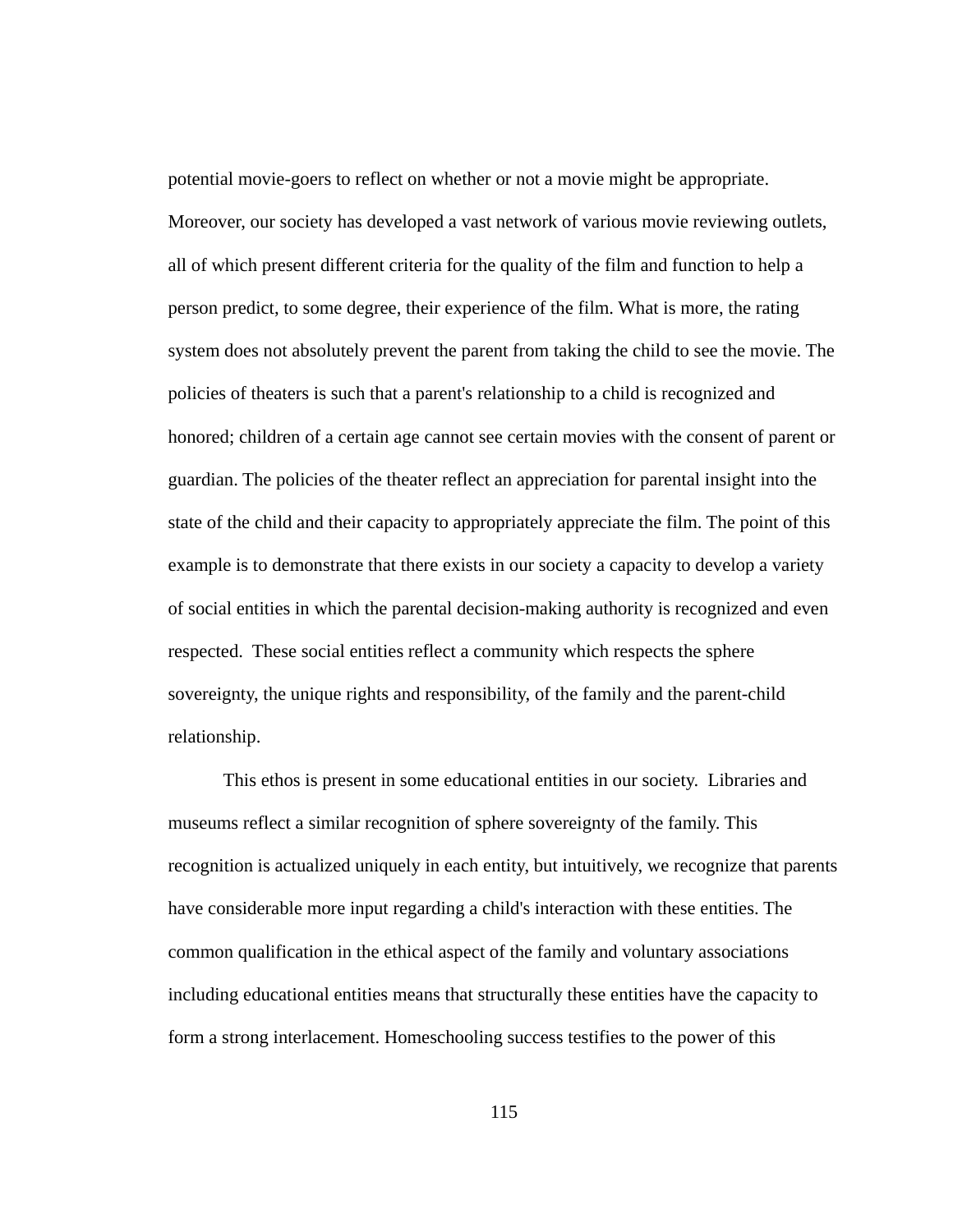interlacement. The fact that many libraries, museums and even newspapers have special days oriented toward homeschoolers, and are heavily supported by homeschoolers, is evidence that homeschooling parents activity seek robust relationships with their children by way of these entities, and as a result the familial bond is integrated and differentiated to a higher degree. When a family joins the zoo, and participates, as a family, in zoo visits, their familial bond is strengthened. Shared experiences strengthen social bonds. At the same time, the more a family visits the zoo together, the more capacity the parent develops for entrusting that child to explore the zoo without the family. The child might attend the zoo with friends, or they might with another family. The confidence the parents have that there is a shared knowledge amongst the children and the zoo regarding zoo visit policies and practices, the more confident the parents are giving their childrne more time to explore the zoo outside the immediate vicinity of the family. My point is that the more a social entity functions so as to enable parents to exercise their unique rights and responsibility to express their moral bond with their children the more parents come to trust social entities as places where their children can engage in activities in the context of different social relationships, like going to a movie or the zoo with friends.

 The advocacy of homeschoolers can be understood as communicating that in contrast to other sectors of society, such as the arts (recall the movie example above), and even with other educational entities within our society, it would appear that the educational policies governing modern schools fail to reflect a comparable respect for parental insight in the state of the child and a capacity for parental involvement. The rest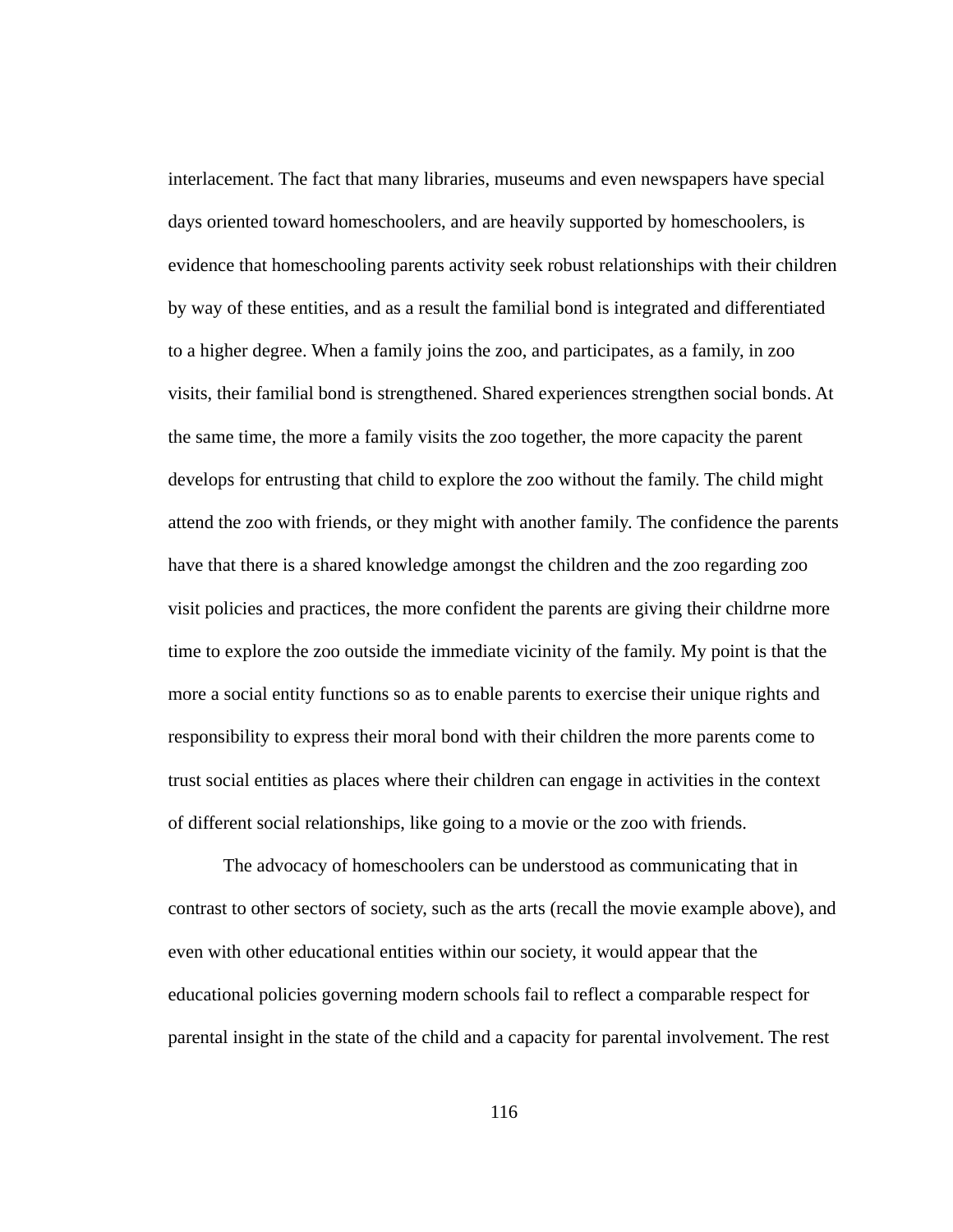of society functions as if it assumes that many parents have significant insight into educational entities which benefit their child. Contrastingly, it is argued, the policies of modern school system function as if parents do not much insight. Recall that structurally, an educational entity is one which is active in the Analytical aspect through the Ethical aspect. This includes the Formative, Sign, Social, Aesthetic, Economic and Juridical aspects. Normative educational functioning should result in actualizing the norms of these aspects. Previously I theorized that schools when functioning normatively should show evidence of appreciation, propriety and curation. The fact that the Juridical aspect immediately precedes the Ethical causes me to theorize that when a social educational entity, such as a school, library or museum is functioning normatively, a strong impulse to actualize the laws of justice will emerge. Schools today certainly exhibit an interest in justice. But is that interest normative? One would expect that the interest would extend out from the immediate beneficiaries, children, to their other social relationships, that is their family. Therefore, I think we should anticipate that a normative institution of school should contain a robust discussion on parental educational rights and responsibilities. Absent this discussion, an institution is susceptible to group-think. As such it appears that modern educational policy has failed to proportionally curate the wide variety of pedagogical methods and curricular components many parents recognize as having value.

 The first insight some parents have is that religious education has value. It is not surprising to learn that Reformational Philosophy, a philosophy which seeks to be faithful to Christian creeds, supports this insight. However, Reformational Philosophy helps us to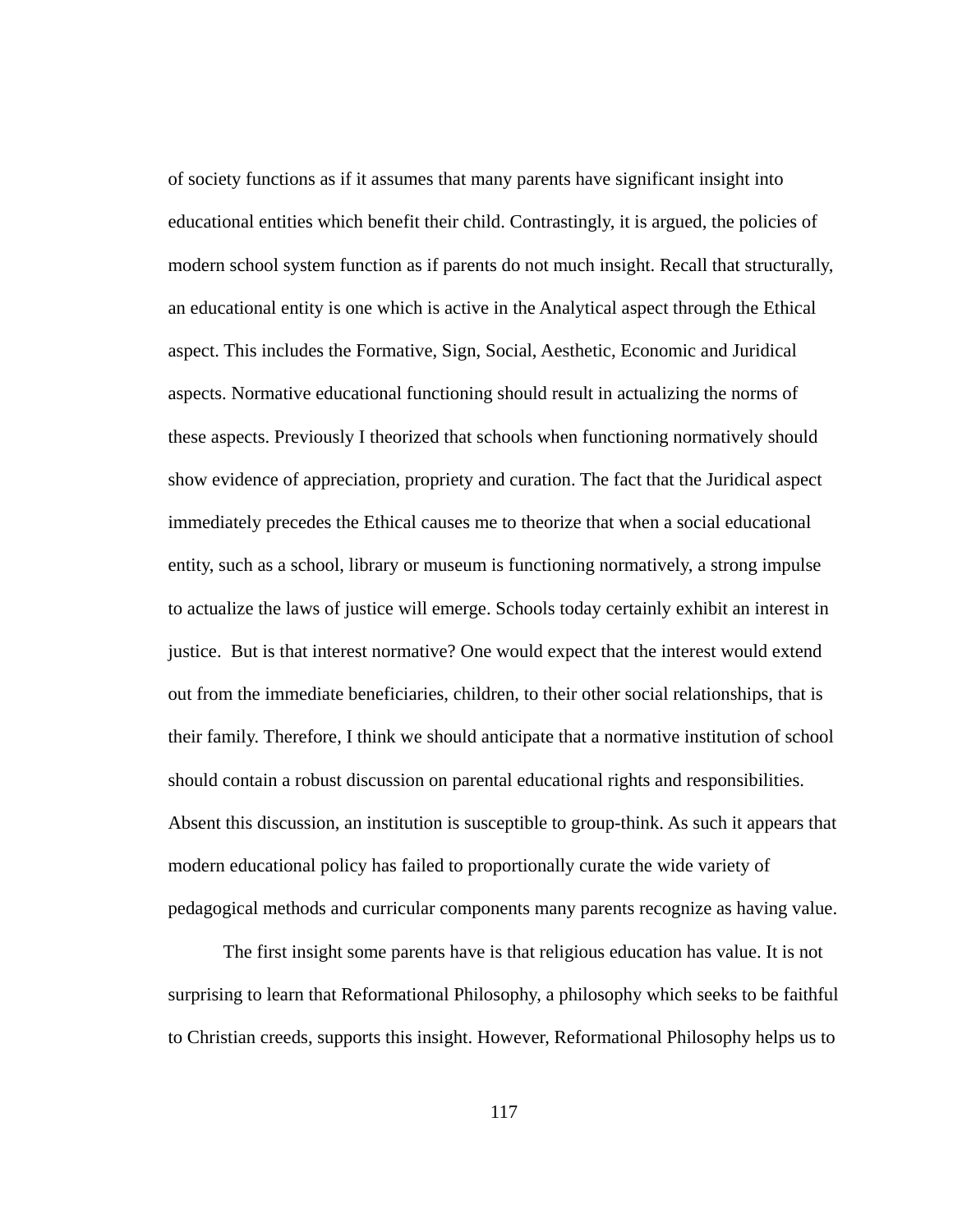better understand the claims advanced by some homeschool advocates that a neutral stance toward religion is evidence of educational dysfunction.

 The claim that schools maintain a stance of neutrality toward religion can be understood as making the mistake that because educational entities are ethically qualified that they do not, structurally, have any rights or responsibilities regarding the pistic aspect. This is absolutely false. Educational entities are human entities. They provide structurally-diverse ways for human and humankind to socially actualize all the aspects. In other words, families and schools are both centers of human faithfulness or faithlessness, of fidelity or infidelity, of certainty or uncertainty. Family and School are passive in the Pistic aspect, which complicates their relationship to religion, but only some. The vast major of social entities are passive in the Pistic aspect. In everyday language we say that a business is committed to a course of action or that a state is committed to a policy of equality, but we must recognize that neither a business nor a state can perform an act of commitment. Rather, it is more precise to say these social entities function as powerful structures through which people socially actualize their commitments. A person may say that she is committed to social justice. She may actualize that commitment in a simple act of solidarity. But she cannot be everywhere at once. Her ability to directly actualize her commitment is limited. However, the state functions to enable that person to better actualize her commitments.

 At the heart of the matter is the question why our modern public education system structurally expresses a commitment to pursue a stance of neutrality toward religion?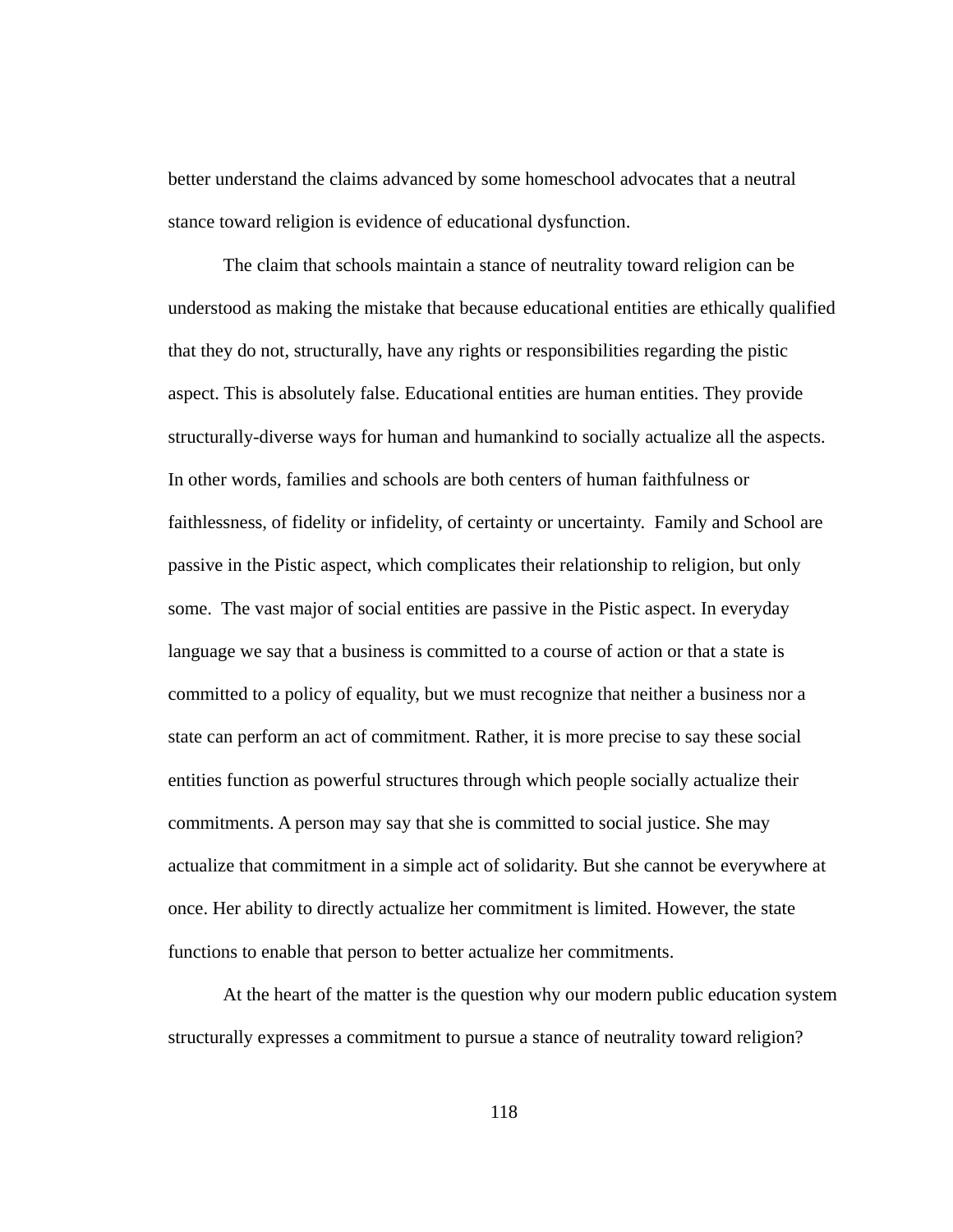School expresses the commitment of society to have a neutral stance toward religion. The central question posed by many homeschool advocates can therefore be understood as saying: does this commitment to have a neutral position regarding religion represent the commitments of our society and more importantly, does it violate the rights and responsibilities of school?

 Aspectual analysis leads one to conclude that the fact that modern public schools today completely eschew religious subject matter speaks to the presence of an antinormative actualization. Schools, if functioning normatively, should exhibit appreciation, propriety and curation. The radical absence of religion points to a radical lack of appreciation for pistically-qualified entities. This impulse is uncharacteristic of an educational entity, for it fails to recognize that pistically-qualified entities have their own unique rights and responsibilities and can function normatively so as to contribute to shalom, to universal flourishing of humanity.

 To understand the spotlight that Aspectual Analysis points on the severity of the neutral stance toward pistically-qualified entities which is part of our current educational policies, one can compare the normative functioning of different educational entities, for example libraries and museums. Both of these entities demonstrate what Aspectual Analysis seems as a more normative stance toward pistically-qualified entities. Walk into any public library today and one will find a section about religion. Regularly, public museums exhibit religious artifacts. These educational entities, according to my analysis using Aspectual theory, are more normatively functioning. They are not advancing a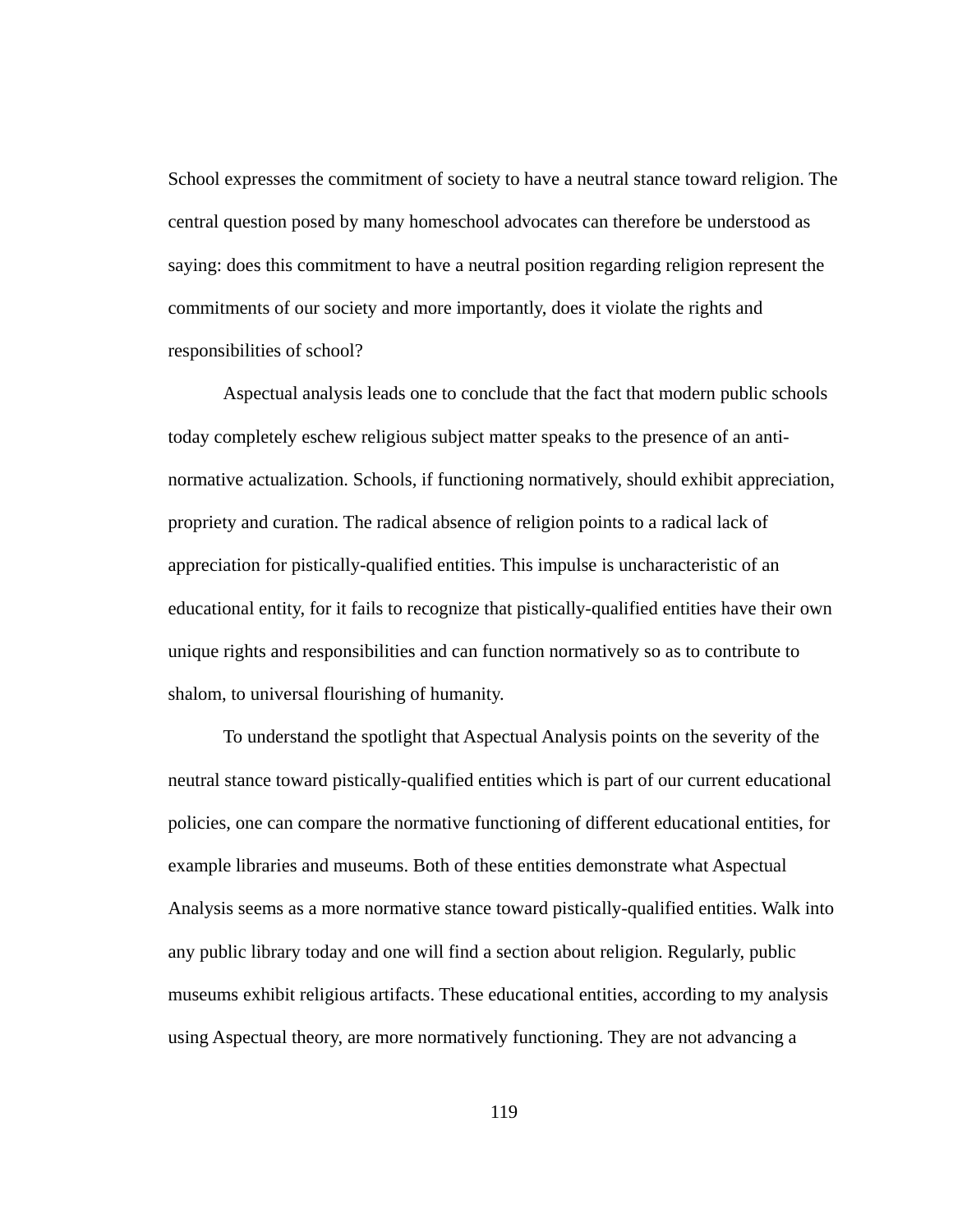religion, rather they structurally actualizing a commitment by society to exhibit appreciation, act with propriety and curate. Moreover, these entity can be understood as directly contributing to shalom by assisting children in fulfilling their inherited rights and responsibilities of the institutions into which they are born. If a person is born into a Christian family she inherits the rights and responsibilities of the institution of the Christian faith community. She will learn about her rights and responsibilities directly from other members of that faith community. But she can also her rights and responsibilities by the broader historical and cultural context in which that community exists. When a library provides educational material on the Christian community, it is functioning in a way which may help that girl in her rights and responsibilities. She may read books which affirm certain Christian commitments and practices, but she may also read books which may critically assess certain Muslim commitments and practices. From her interaction with these entities she may come to the conclusion that the Christian community is in need of reform. With increased access to educational artifacts, there is better hope in her ability to normatively actualize her rights and responsibilities.

 A careful distinction needs to made, however, in the educational functioning of the family and of the school and how it can express its commitments. Recall that family is uniquely active in the Biotic and Psychic aspects. This distinction provides it with additional laws to actualize. The Biotic aspect governs laws of vitality, and they include things like eating. The Psychic aspect governs laws of sensation, and so includes acts which impact the nervous system. Both of these aspects anticipate the Analytical Aspect.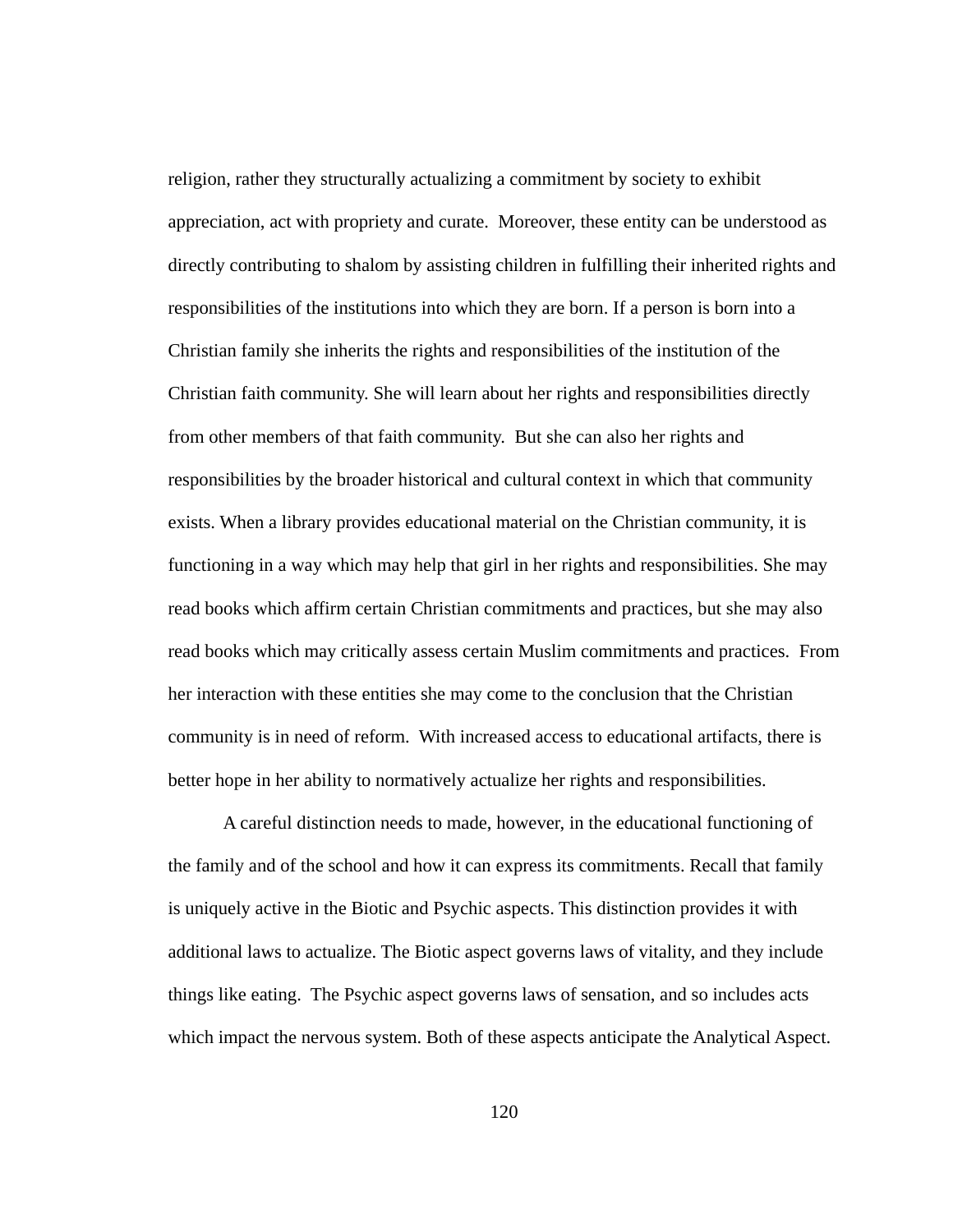Therefore, according to Aspectual Analysis, by way of its structure the family entity has the capacity to normatively actualize its commitment to pisitcally-qualified entities which are active in these aspects. For example, one can argue that it is normative for a parent to educate their child actively in certain religious practices, such as taking communion, or enjoying a Love Feast (a communal meal), in which a person physically participates by eating food. Communion and Love Feasts can be understood as pistically-qualified acts, which are active in the Biotic and Psychic aspects. Because the family is also active in these aspects, a parent can normatively educate their child in these acts. In contrast, because the structure of a school is not active in the Biotic or Psychic aspects, it is not normative for a School to induce a child to participate in such activities, outside a parent's authority.

 Dooyeweerd's theory is that many pistically-qualified social entities, such as Church, are institutional, meaning that one is born into them, replete with the rights and responsibilities of being associated with them (1986, p. 92). One develops in them, and depending on the nature of the commitment they require, one accepts those rights and responsibilities of the commitments or one rejects them. Recall again the theory advanced by some homeschool advocates that schools are bad for society because they fail to provide religious instruction. We can intuitively grasp why an adult who values a certain religion, who finds its creeds and practices crucial to a healthy existence would like their child to also appreciate these creeds and engage in these practices. We can intuitively grasp that if a father reads the Bible every day, he functions as if he thinks this habit has

121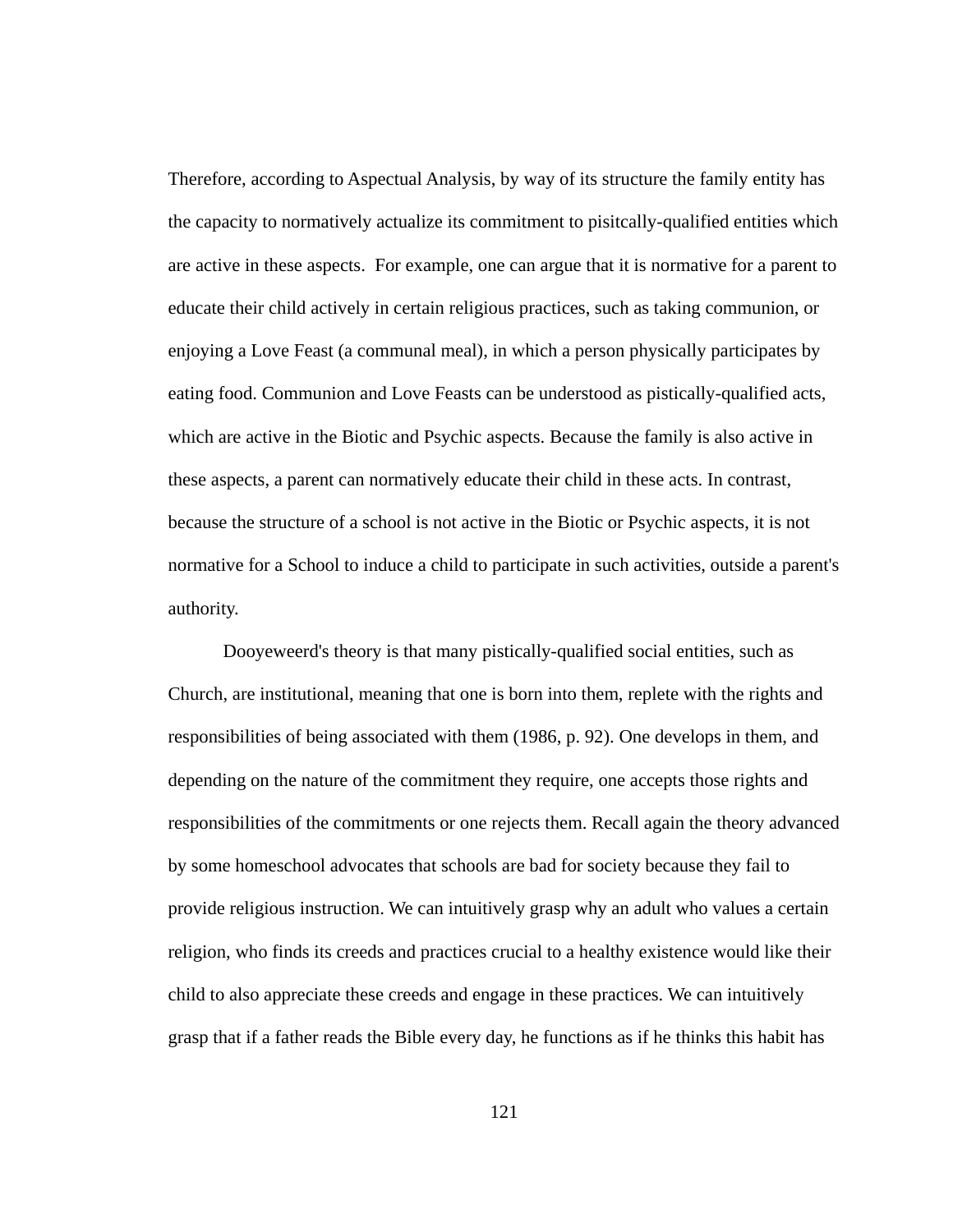benefit, and he would like his son or daughter to also experience this benefit and thus read the bible every day. If two parents go to church every Sunday, they would hope for their child to go to church every Sunday. If the parent believes that Christianity has significant power to shape history and culture, he would want a son or daughter to study this formative power. In other words, we would expect a parent to embrace educational entities which reflect his estimation of the significance of these subjects. Moreover, it is difficult to condemn the existence of this educational entity if society has deemed the activity of the adult within the boundaries of social acceptability. While one may not appreciate a certain families practice of reading a particular book every day, modern society is not prepared to say that doing so violates the norms of social intercourse, nor that it even violate the familial norms. That fact that modern society acknowledges such a wide array of these practices and yet they are not reflected in any way in schools would seem to reflect a structural deficiency in our educational policies, a failure to function with propriety, to appreciate their existence and thus to beneficially yield its curative formative power.

 The complex interlacements which exist in social entities and in human relations can be difficult to navigate. It often can be very difficult to find what can be appreciated about certain human acts. It can be difficult to appropriately take that appreciation and craft something which articulates justly what is appreciable. However, it is my theory that educational entities are uniquely empowered and charged to carry out this task. The very practice, when done normatively, functions to widen and actualize analytical and pistic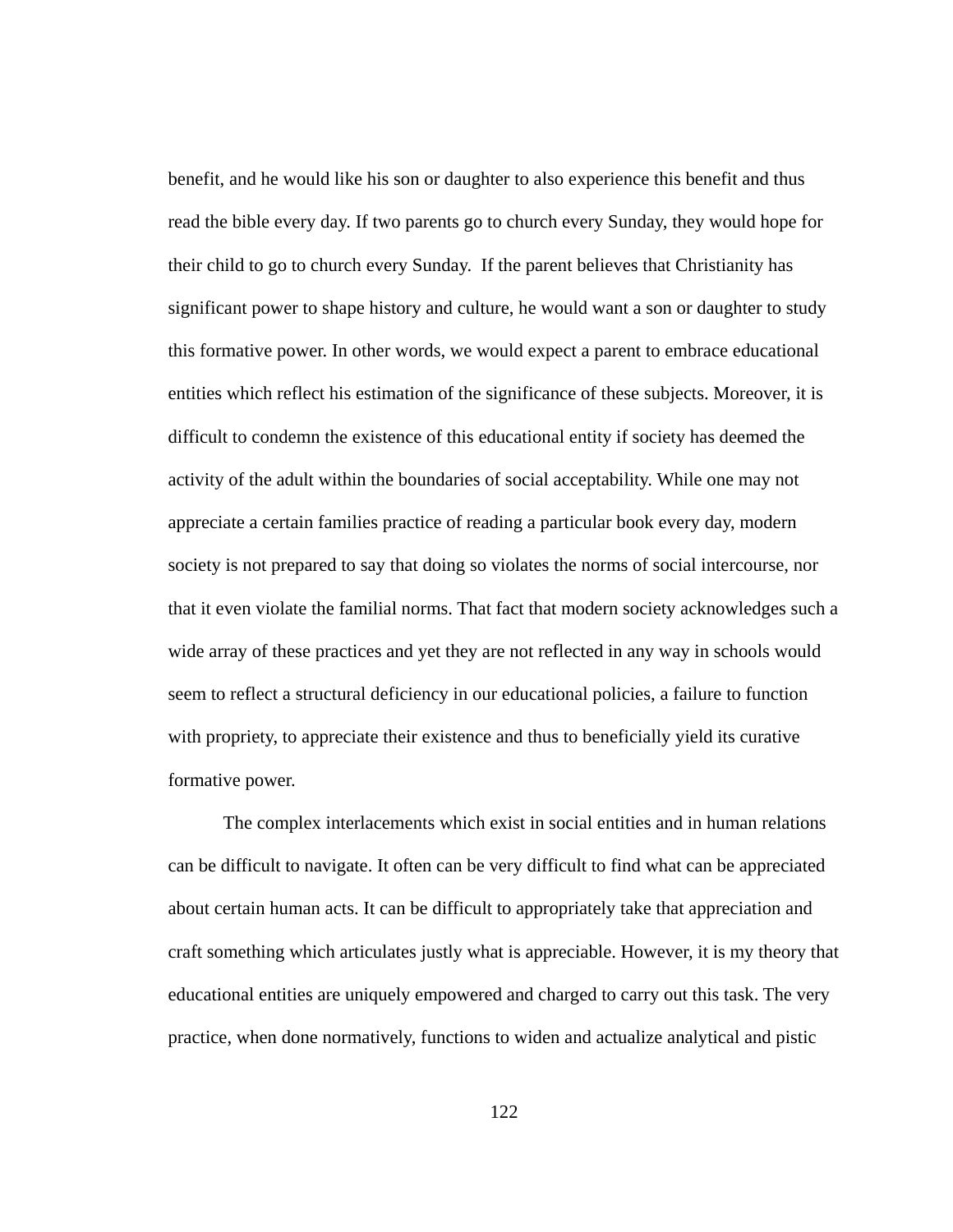laws. We can anticipate that when done normatively, a power to distinguish commitments will emerge. An educational entity which shrinks from this right and responsibility is dysfunctional.

 The argument advanced by homeschool advocates, and advocates of confessional schools, that the stance of religious neutrally cannot be sustained is ultimately demonstrated to be true, that an educational entity which declares itself to be neutral regarding religion either fails to grasp the interlinkages present to society, or grasps it and seeks to actualize indifference, which is characterized by participation with a lack of critical awareness of their significance. This provides an entry point to discuss the accusation of conditioning. Prior to a discussion on conditioning, however, I will briefly discuss the claim that pedagogy is not a science.

 Recall the argument that pedagogy is not really a science, and that teaching is not really a skill. Rather, it is argued, it is a ruse used to advance the power held by a select group of people. This accusation can be understood as an uncritical view of social and ethical relations. In other words, an assumption that norms located in the social and ethical aspect are rather basic, and even straightforwardly logical. We can see reflections of this view in books which tout that all one really needs to know about interpersonal relations one learned by age 5 or by watching backyard creatures frolic. The complexity of society and ethical relationships however refute this view. Recall that an educational entity, such as textbook or school, is ethically-qualified. Moreover, schools are sociallytypified. They are associations of people engaged in social intercourse. The destination of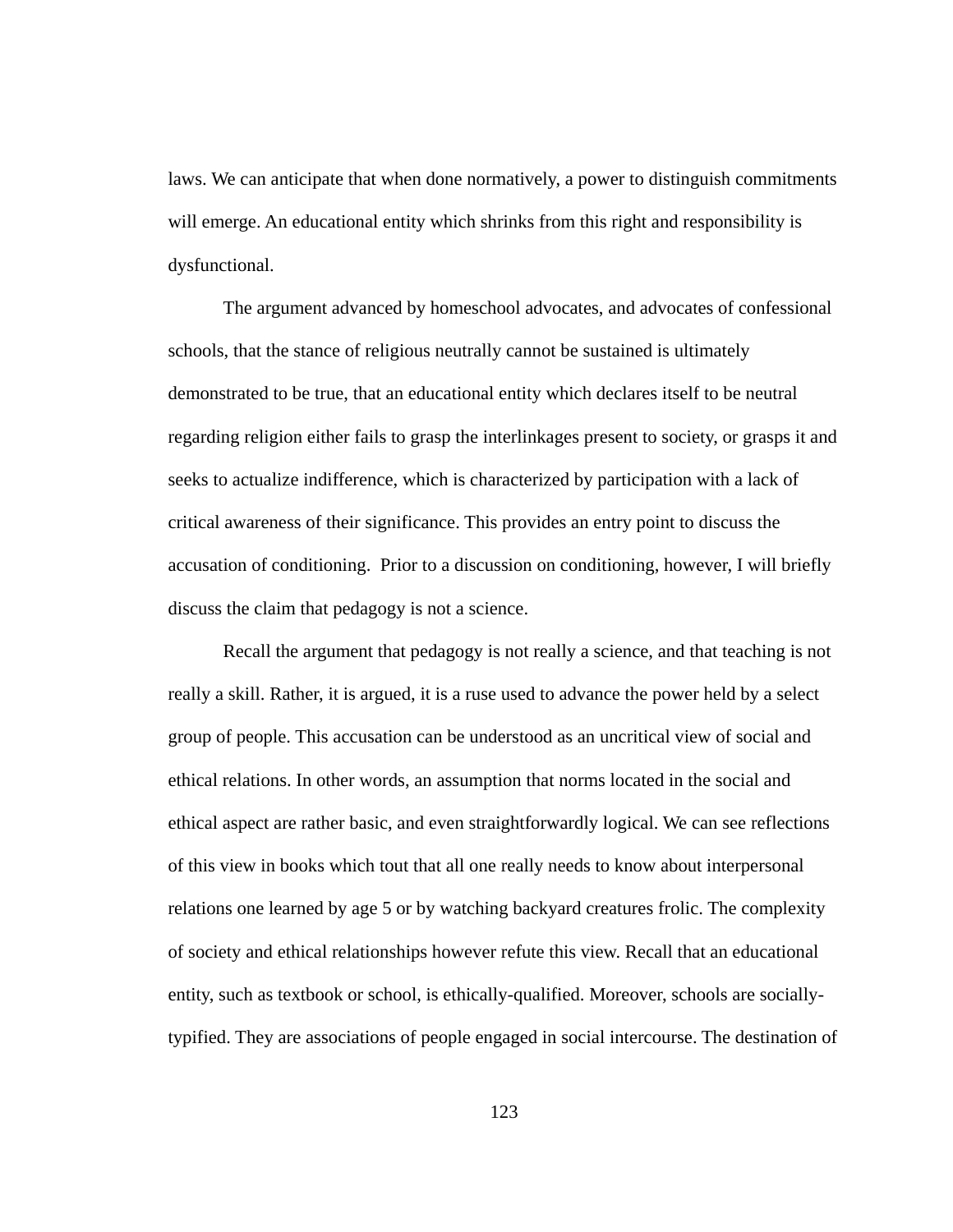that social intercourse is to actualize a proportional appreciation for entities. This is a complex question of Ethics. How does one go about that activity? How does one actualize another person's appreciation for something without violating moral norms? The Reformational Philosophical view is that while we may have some intuitive sense of how to go about it, gained from our experiences, the intuitive sense is how things function normatively is not sufficient to fully disclose the principles. Experience and intuition aids us in the beginning of our journey of exploration, but ultimately, humans have the capacity to theorize. Some insights gained by theorizing have value. Some demonstrate that they can be reintegrated into our experience and contribute to shalom. Science is the process of locating principles and reintegrating them into experiences. Pedagogy is an ethical science. What homeschool advocates who argue that children have great capacity for self-directed learning and for a rich environment but who also dismiss pedagogy as a science fail to realize is that they themselves have been functioning pedagogically, and that their activity has been scientific. Their activity may not have had all the trappings associated with "hard" scientific activity, yet it is still scientific. It demonstrates the presence of theory which was reintegrated. It was pedagogical science.

 My sense of this criticism is that it is trying to articulate the fact that pedagogy should not be understood as a branch of psychology, as it often is. Psychology is theoretical activity focused on the norms of the psychic aspect. Pyschology has value, but educational entities are not psychically-qualified. According to Reformational Philosophy, animals are psychically-qualified. Humans, on the other hand are not

124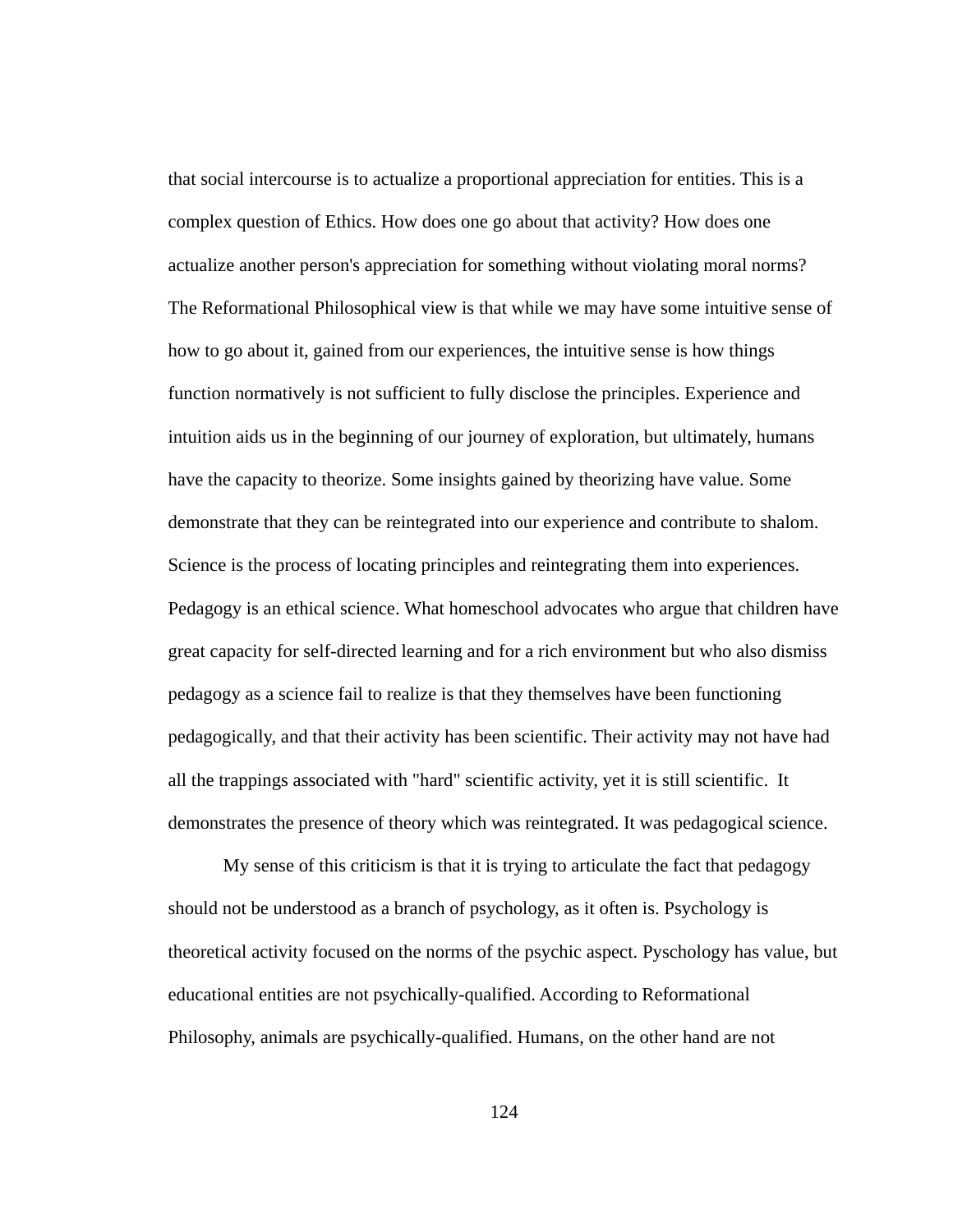qualified by any aspect. They are active in the Psychic aspect, and so theoretically, some insight into ethical norms can be analogously arrived at by way of study of the norms of the Psychic aspect, but the kind of experimental activity that occurs in the scientific endeavor is likely not appropriate for the school. True educational experimentation requires significant ethical checks and balances. The history of homeschool advocacy demonstrates frustration that schools appear to used for psychological experiments, often without parental consent or even notification. Moreover, homeschool advocates express dismay that society was encouraged to uncritically accept this arrangement. This leads us to the accusation that schools are centers of conditioning.

 A major claim advanced by homeschool advocates is that schools are centers of behavioral conditioning. This claim also relates to the accusation that schools are engaged in social engineering. Both of these claims coincide with my assessment regarding the use of principles arrived at by way of psychology. Conditioning signifies a stimulusresponse learning relationship. An uncritical view outright rejects this activity, while a more critical view recognizes that some degree of conditioning is practiced throughout human society, in the home, in the workplace, and in the school. It exists because humans are active in the Psychic aspect and in the Analytical aspect and as a result, the laws in these aspects can be actualized. The laws of the Quantitative through the Psychic aspect, however, are different from the laws of the Analytical through the Pistic. They laws of the Quantitative through the Psychic aspect are more deterministic, while the laws from the Analytical through the Pistic are more normative. What is meant by deterministic is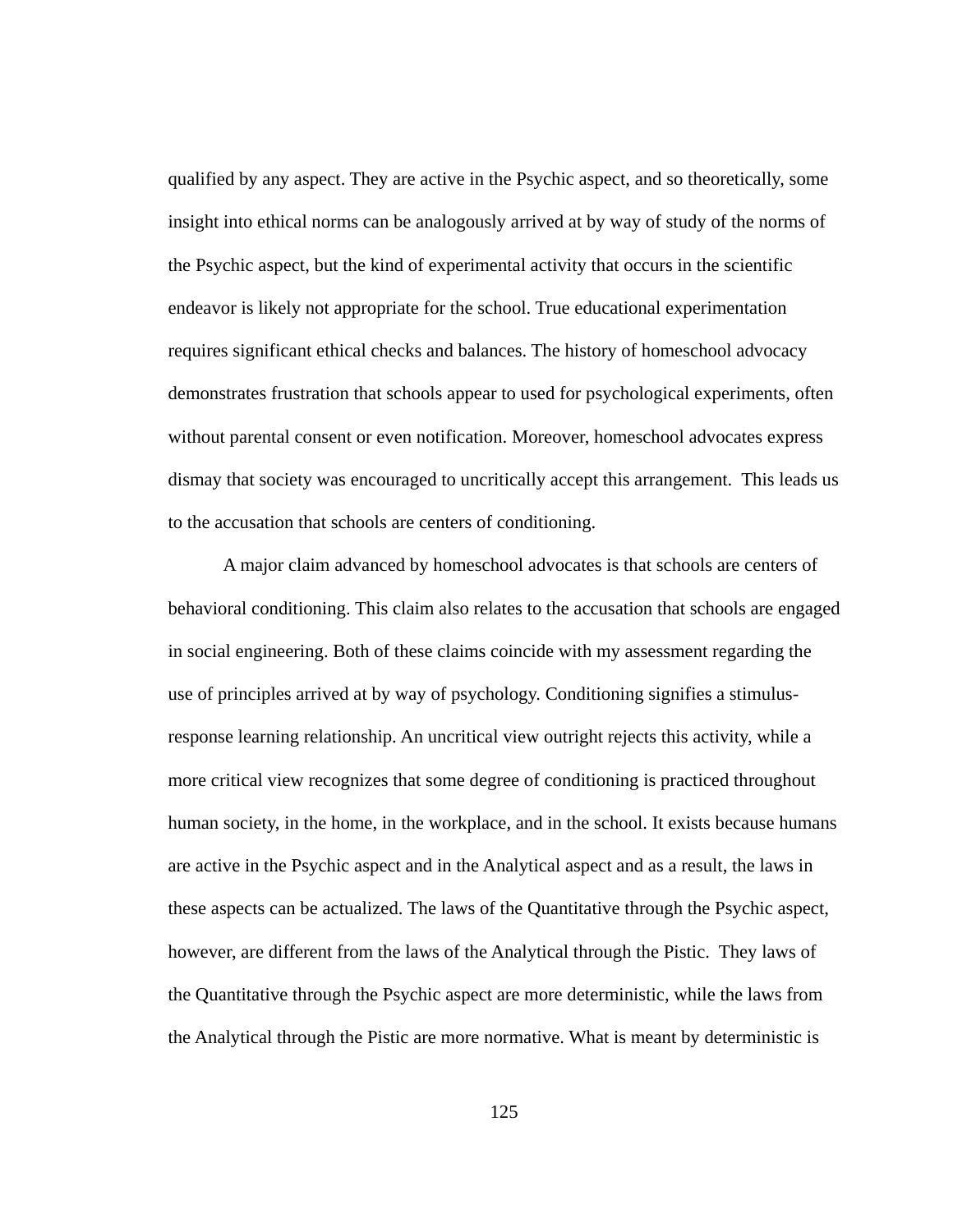that the distinction between correctly enacting or incorrectly enacting those laws is clear, and the positive and negative result are clear. For example, an error in the process of mathematical addition results in an error of the mathematical sum. This is because the laws of addition are deterministic. One might say mathematical laws exhibit what feels like a strong cause and effect relationship. This effect of violating a deterministic law are often experienced relatively quickly. For example, if I touch a hot stove, I immediately feel the burning sensation. The experience of touching the hot stove was determined by the laws of the Psychic aspect, which governs senses, including my nervous system. In contrast, the normative laws of the Analytical through the Pistic aspect demonstrate more flexibility to the conditions of their actualization. Their relationships are such that they are typically much more interlinked and therefore they exhibit more of a correlation relationship, in contrast to a causation relationship. One can violate a law of logic and not immediately experience the repercussions. Often the negative impact to fail to enact some normative law is softened by the success to enact another. For example, politeness, a social norm, may work to counteract and reduce the negative consequences of a grammatical error, a law governed by the Sign, or Lingual, aspect. Also, in the normative aspects, there is typically a greater delay in experiencing the positive and/or negative consequences of one's anti-normative actions. The distinction between deterministic and normative laws helps to explain the aversion to excessive conditioning. Excessive conditioning develops an expectation of a tight feedback loop, one which is characterized as cause and effect. However, the reality of human existence and especially of social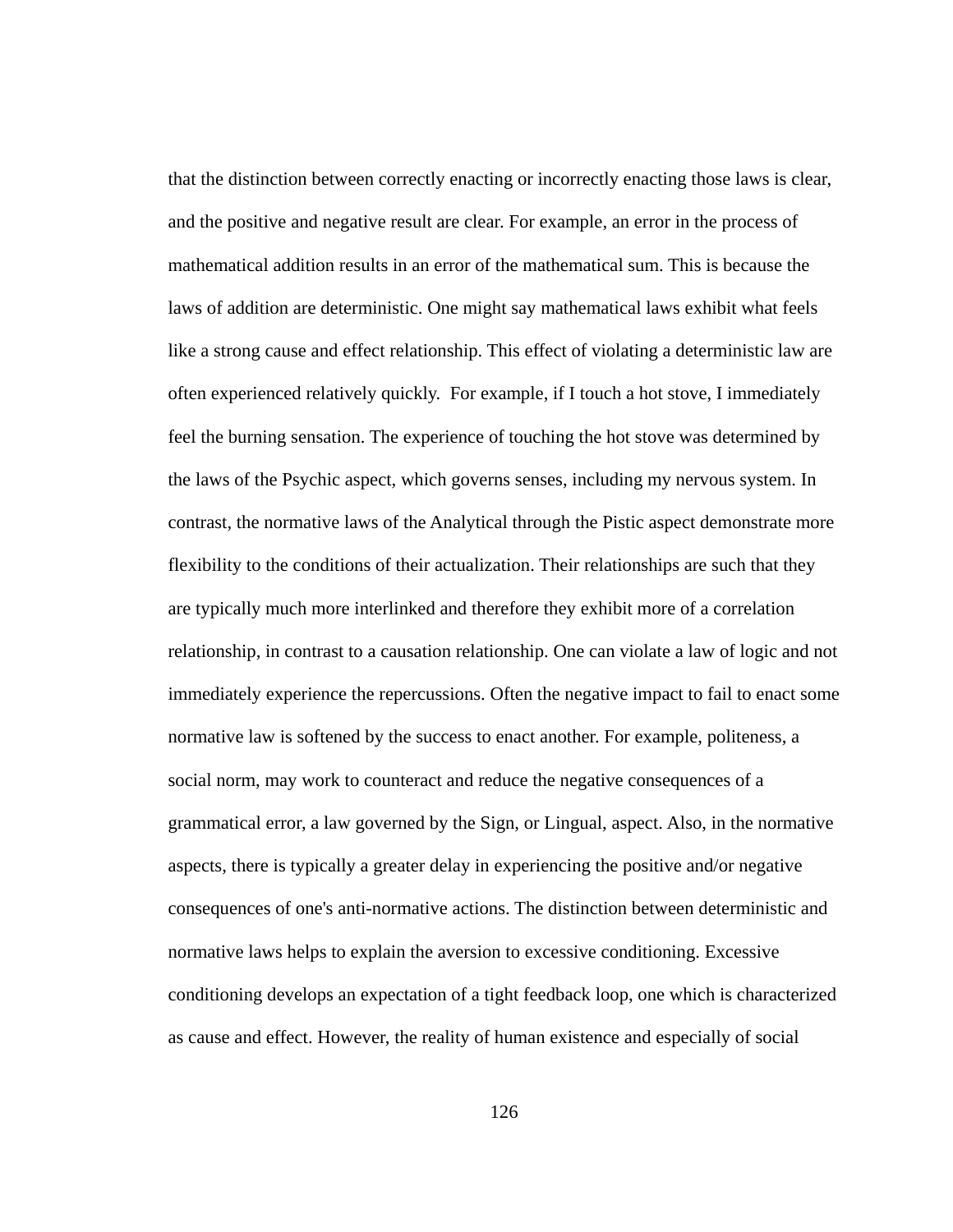relationship is more normative, more characterized by contingency. This is to say, there is frequently not a tight feedback loop. Very often it is not at all clear why someone responded to us a particular way. Was it something I said? Or was there something else going on with the person and I happened to catch them at an inopportune moment? Normative social relations requires a person to develop complex social strategies. The best way to do this, it is argued, is by a wide variety of social interactions. In contrast, the repetition of the same social interaction over the course of weeks and even years, is theorized to stunt one's capacity to develop more robust strategies for social interaction. In my estimation, this theory rings true. However, it must be noted that conditioning can exist as part of normative human relationships. In fact, because the Family and Home are active in the Psychic aspect, the very structure of a familial relationship will exhibit conditioning. Intuitively, I recognize this in my experiences. A couple condition each other into habits. This reality increases the necessity for family members to develop strong social relationships outside the home, not just for their children, but also for adults.

 The success homeschoolers have experienced is sufficient evidence to support the claims of advocates such as Holt, Gatto, the Colfaxes and the Moores that children do not suffer intellectually or socially from self-directed learning in a resource rich home environment. While some educational theorists express concern that the practice would impede children's academic and social development, evidence suggests otherwise. Even the presence of a strong religious identity does not appear to negatively impact the benefits. Many homeschoolers participate in a wide range of learning activities with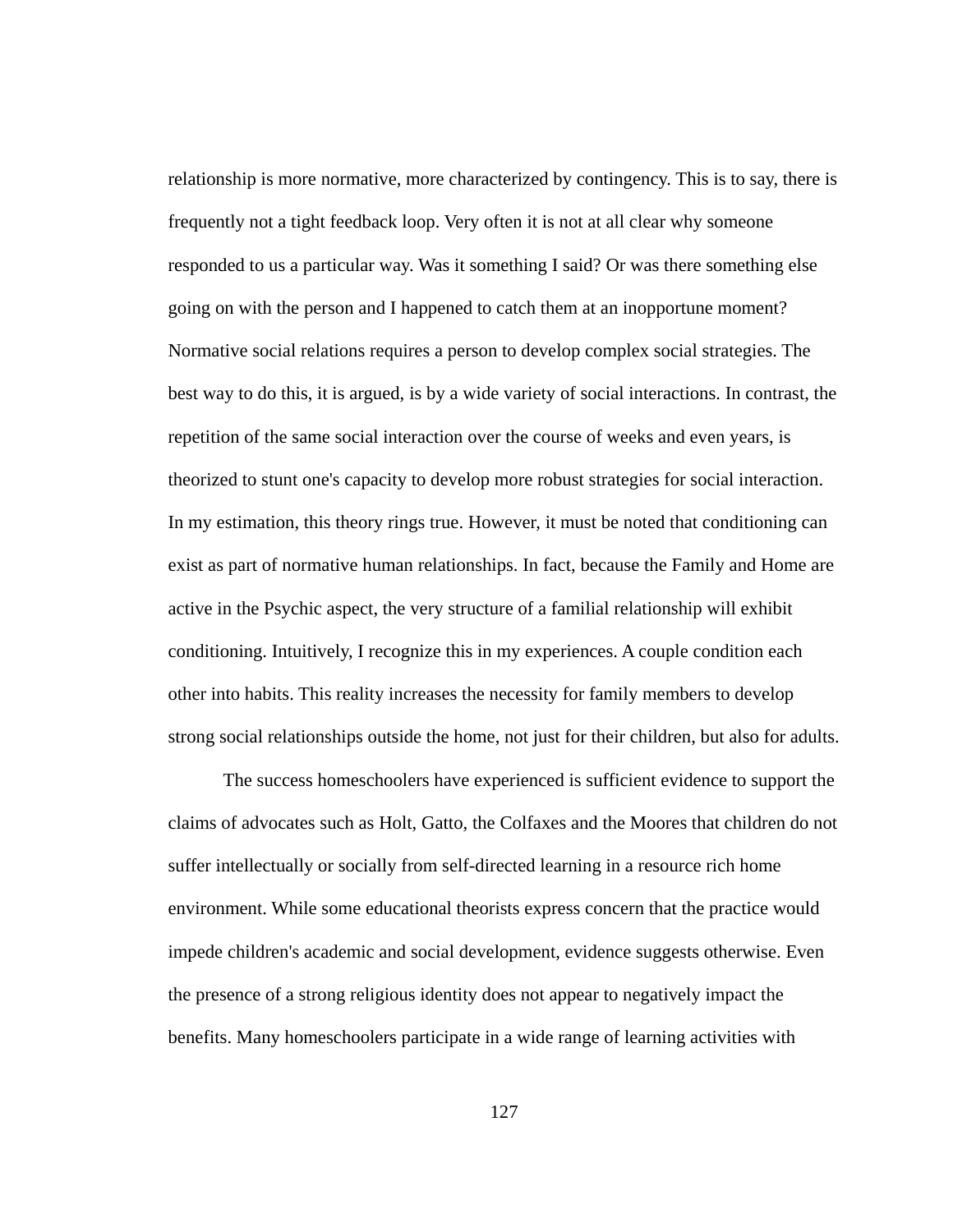people other than family members and are engaged in the community. Academically, homeschoolers are on par with or may even surpass their conventional school counterparts (Warner, 1999; Ray, 2004; Cogan, 2010). Robert Kunzman's (2009) *Write These Laws on Your Children* and Joseph Murphy's (2012) *Homeschooling in America* are two recent examples of educational scholarship which readily acknowledge that homeschooling is complex and place value on the more active role parents are taking in their children's education. What both men discover is a community growing in diversity and rooted in more than one identity. Kunzman's work is ethnographic study of six "Conservative Christian" homeschooling families across America. Through visits to the homes and interviews with parents and children he seeks to engage homeschoolers in critical dialogue. In addition, Kunzman interviews several high profile advocates. Through observation and interviews, Kunzman engages homeschoolers, often playing the devil's advocate. Throughout the study, he regularly acknowledges his ability to sympathize with the desire parents express to give their children what is best. While there are still issues of the state's interest in education and regulation, Kunzman concludes that homeschooling falls within the confines of reasonable disagreement concerning educational practice that one can anticipate would exist in a healthy pluralistic society.

 In this chapter, I have attempted to respond to some of the claims made by homeschool advocates that schools are dehumanizing and are therefore bad for children and bad for society. Schools are analyzed not to be humanistic, but to be dysfunctional in their social functioning, failing to appreciate diverse pedagogies and degrees of parental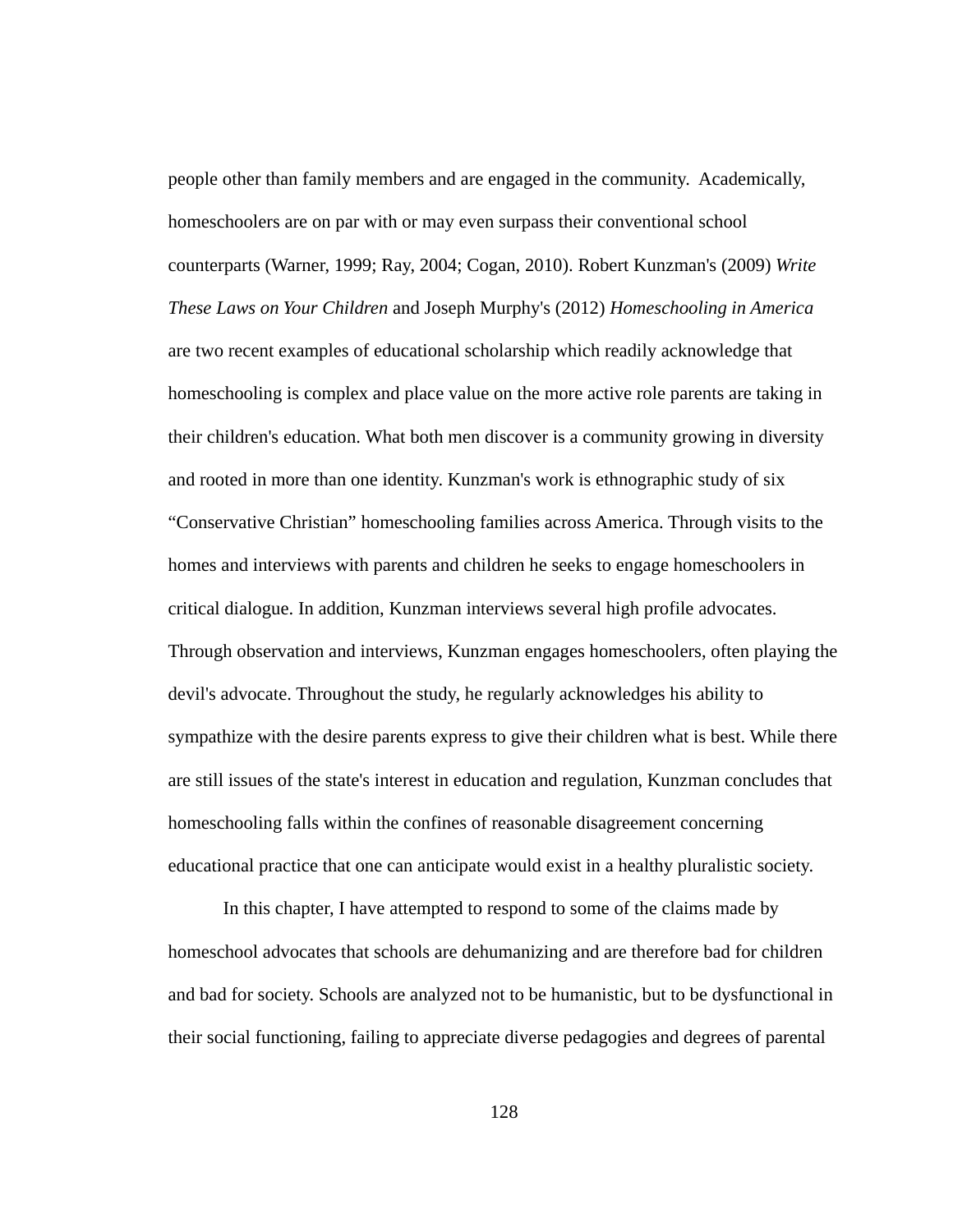involvement. I affirmed the claim that children possess great potential for self-directed learning in a rich environment. I also affirm that the absence of religious training functions to provide a limited view of community. However, I refute the claim that pedagogy is not a science and that conditioning is an inherently ant-normative educational activity.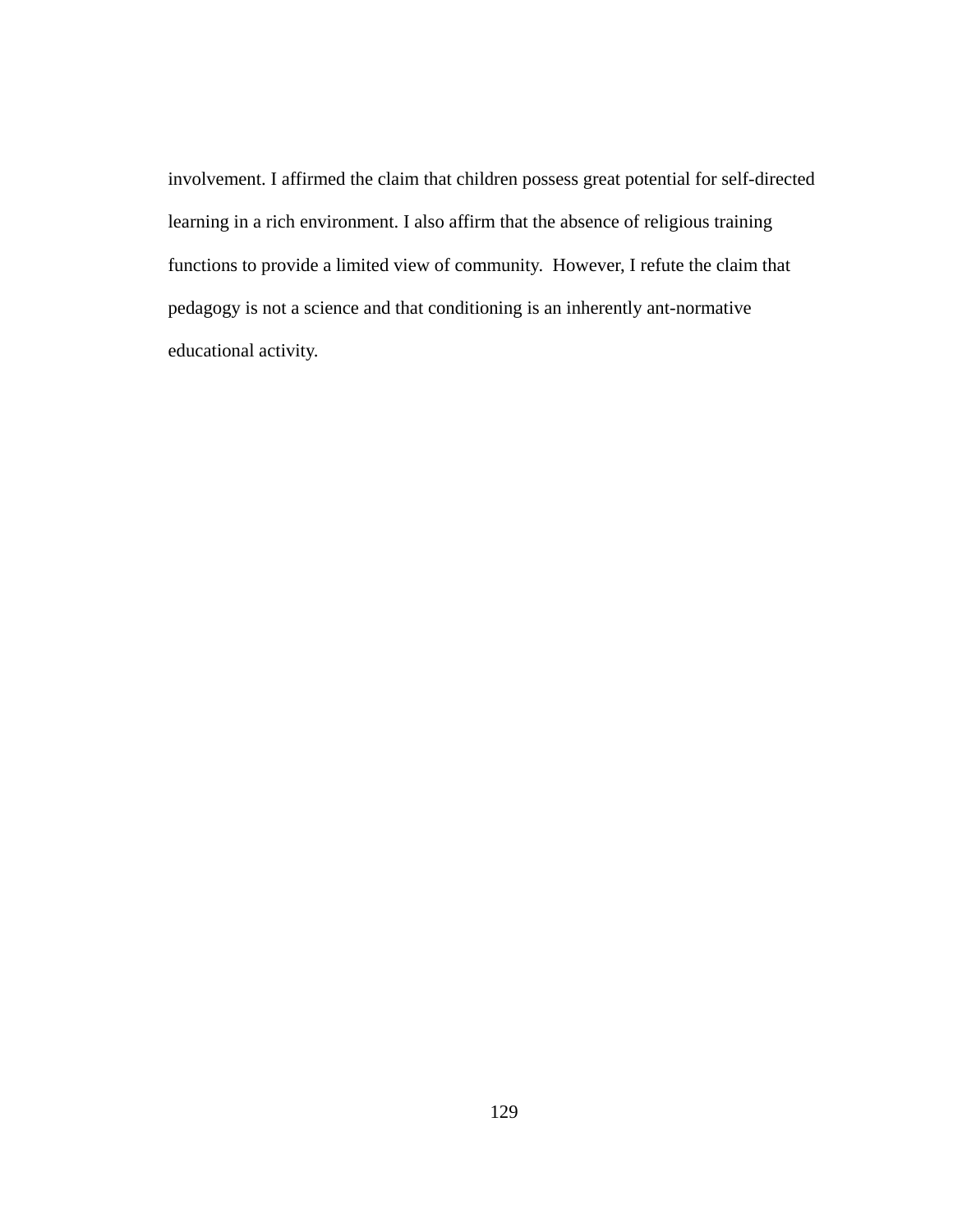### CHAPTER VI

# APPRECIATING EDUCATORS

 The homeschool rejection of the school can be understood as a response to modern educational policies which fail to appreciate the development power inherent in the integrated experience of normative family life, and therefore fail to proportionally curate that power in educational policies. However, the homeschool advocate who outright rejects the possibility of schools fails to grasp the structural significance of society and how pluralism contributes to the shalom of humankind. This lack of appreciation is equally dehumanizing and points to educational dysfunction. In this chapter I will explain how society functions to help its members normatively actualize identities. Ultimately, the identity of educator is distinct from that of a parent. An inability to appreciate the distinctive role of educator signifies a poor actualization of the norms of educational entity. Contrastingly, a parent who can recognize the role of educator in others will likely be a better educator.

 On an intuitive level, one can grasp that the claim that schools are evidence of human dysfunction fails to recognize the very human impulse to serve, to assist others. Moreover, it fails to recognize the capacity some people have to serve their neighbor by way of their particular skill, their capacity to locate something appreciable in an entity and to appropriately curate. Intuitively, we recognize that some people excel at this skill.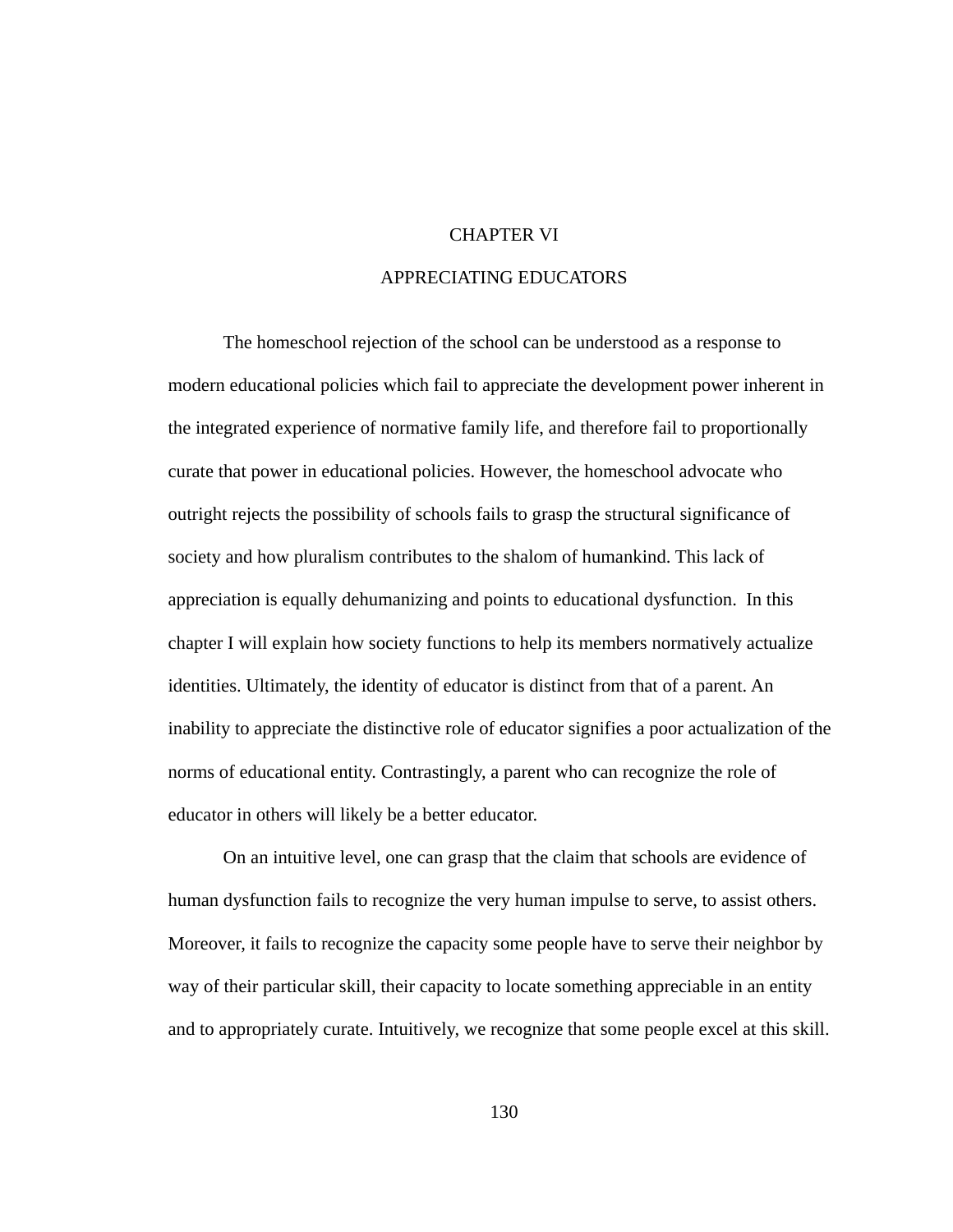This skill involves a keen sense of worth. This keen sense of worth reflects a person's commitments. A person's commitments, just like their physicality, their gender, their history and culture, their language, their social relations, their rights and responsibilities, their loves, are radically interlaced in a person. We can even say they are that person. A person's identity is multi-aspectual. The interlacements of a particular person form the totality that is that person. In everyday experience, these interlacements are experienced as a unity. Only in theoretical thought can they be set asunder and examined with some sense of distinction. This is important for it helps us to explore the multiple identities a person has and many roles a person fills.

 It is my experience that some people are educators, that is to say some people identify as a person who seeks to actualize the norms of education. In addition, other people also identify them as a person seeking to actualize the norms of education. I am not saying that this identity expresses them totally. It does not. Instead I am saying that every person has some capacity to actualize this identity, and some, because the structure of their interlacement, do so. Nor am I saying that some people have more inherent knowledge regarding normative and anti-normative actualization. Rather, the Reformational Philosophical view is that God created humans in community, and that the benefits of community is that one receives knowledge concerning actualizing norms by way of others. To be human is to be active in the social aspect, and so part of actualizing one's identity is having others interact with you in that role. In other words, it is the goal, and it is normative, to seek to actualize one's different identities such that others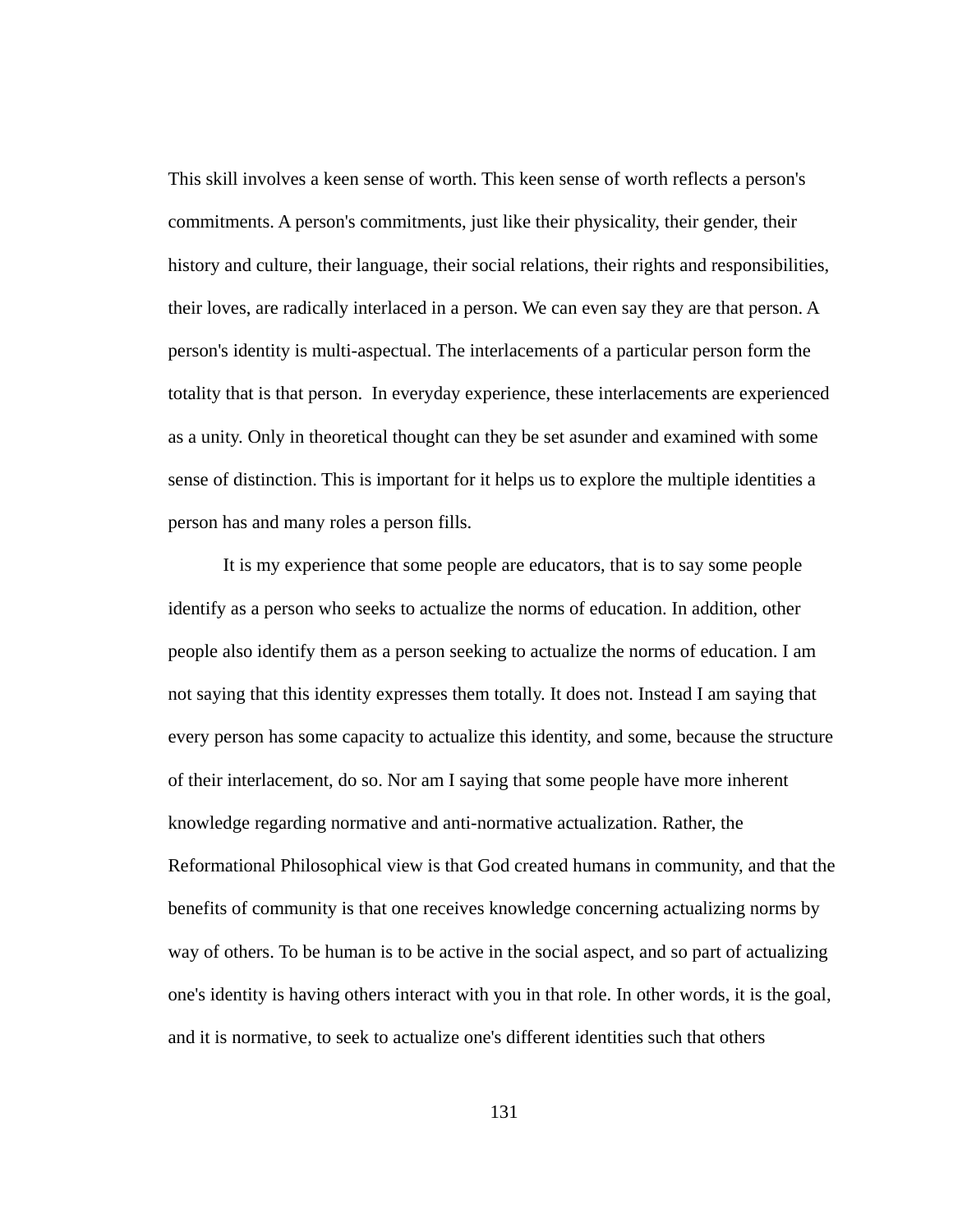recognize and validate one's actualization. I may say "I'm an educator!", but the benefit of being in community is that others call me an educator. The benefits of community, of social intercourse, includes the validation of my actualizations. Of course, I may be a poor educator, someone who anti-normatively actualized an educational entity. The benefits of community, of this social process, however, is feedback as to my actualization of the norms of the identity I am attempting to actualize. With the aid of feedback from my neighbors I can work to better actualize normatively.

 Of course, the feedback given me by my neighbors reflects their own sense of what constitutes normative actualization. I might fundamentally disagree with my neighbor about this standard. The more unified a culture, the more likely my neighbor and I will have much in common regarding the standard. There are benefits and drawbacks to this situation. The benefit is that I will quickly be able to locate the boundaries of this standard. The drawback is that if I wish to experiment in my actualizations, and touch upon these boundaries, I will likely draw either high praise or condemnation. It is more likely I will receive consistent feedback from the majority of the members of society. In contrast, in a pluralistic society, there is greater opportunity for me to experience a wider range of responses from others. The result is that I may develop an increasingly nuanced sense of the norms of the identity I am attempting to actualize.

 How do I know if I am an educator? I need relationships with others who share my commitment to actualizing educational norms. In our pluralistic society there exists a wide variety of educational entities. The very existence of this variety means that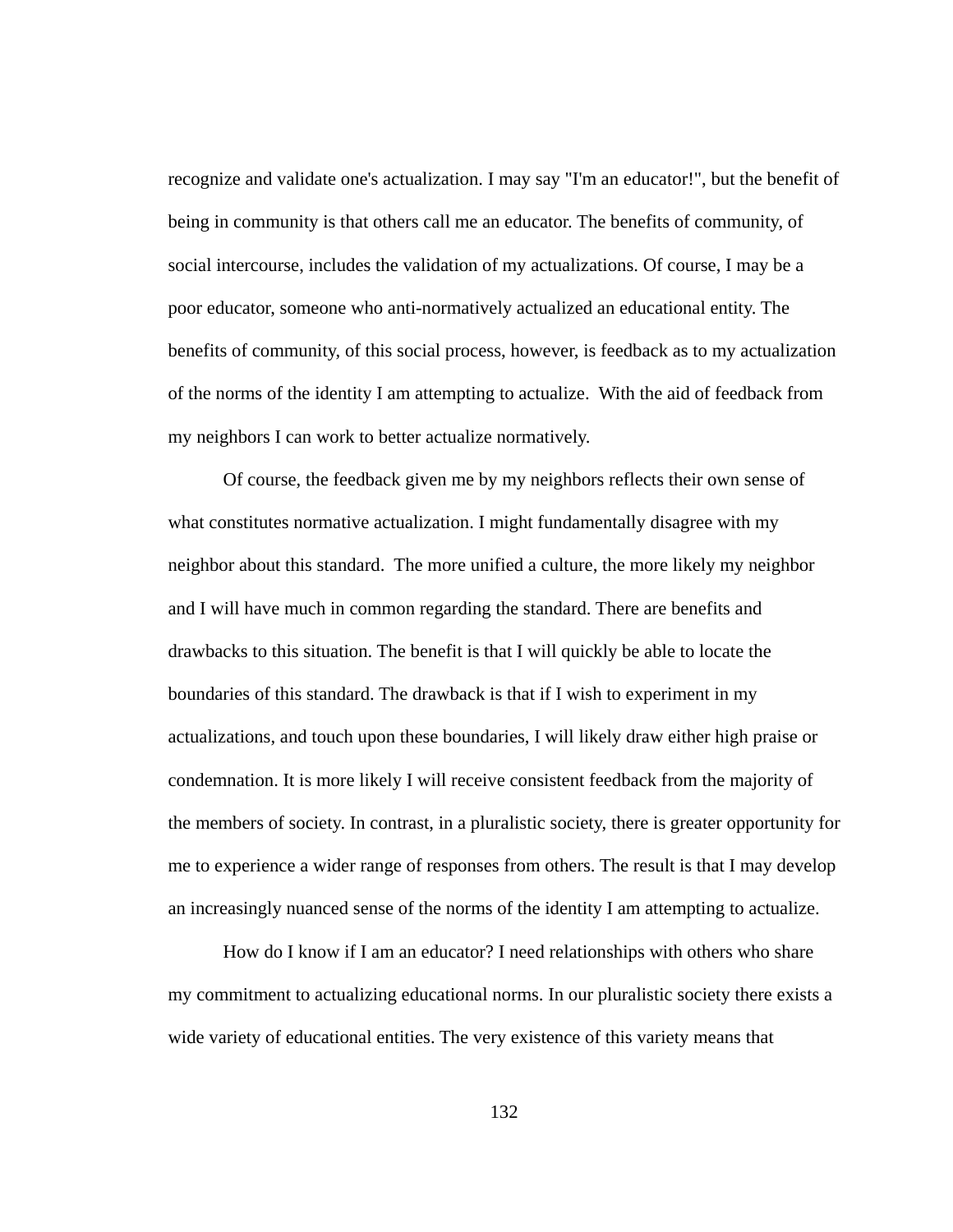educational actualization is not monolithic. Rather, it is very diverse. The fact that our society publicly recognizes and appreciates the activity of teachers and the social entity which they have constructed to better carry out their commitments should raise serious questions in a homeschool advocate about their claims that these structures are comprehensively dysfunctional. What is more likely is that they express nuanced commitments. These commitments need to be challenged. Different challenges occur at different levels in communities. The reality of society is that the more one seeks to be in community with others, the more likely one will better understand the nuances of one's own commitments.

 Ethically-qualified social entities, what Dooyeweerd called Voluntary Associations and Natural Communities, like families, uniquely reflect the commitments present in society. All human entities do, but ethically-qualified entities have unique rights and responsibilities in the way they do so. Commitments are pistically-qualified. They are governed by the laws of fidelity and faithfulness. Commitments have boundaries, in which certain entities are deemed outside the bounds of the commitment. Ethically-qualified social entities bring into focus the boundaries of the commitments present in a society. The more pluralistic a society, the more diverse its commitments and their expressions. The more pluralistic a society, the more variability will exist in expressions of these boundaries. The relationship between the ethical and the pistic aspects function to create a third space between love and hate, a space in which uncertainty in commitments can exist. The more pluralistic a society, the more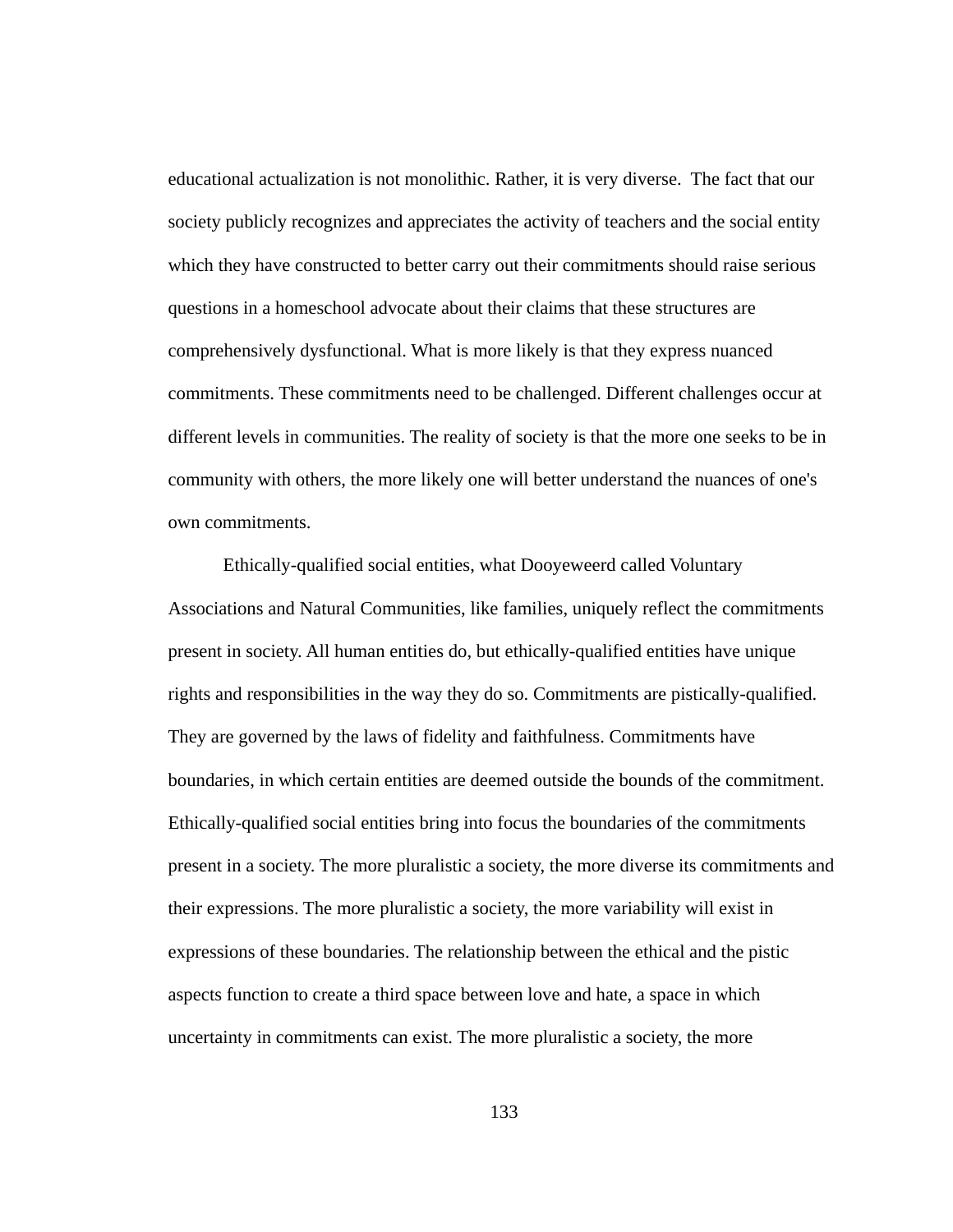opportunity exists for one to interact with others whose commitments are similar and those whose commitments are different. However, the benefit of a pluralistic society is increased opportunities for interaction between differing commitments and avenues to explore and experiment with new expressions of commitments. The structure of an educational entity is such that it is uniquely empowered with the right and responsibilities to appreciate these boundaries and to appropriately curate them. A Christian therefore can interact with a humanist and as a result may come to appreciate humanist commitment boundaries. Any humanist, however, with a strident stance against particular pistically-qualified entities raises questions about his or her willingness to receive certain feedback regarding their own actualizations of human relations. This is understandable; some feedback is difficult to comprehend. But it is also evidence of anti-normative commitment to a particular actualization of humanity. It is strident in its certainty about the destiny of humankind, and it punishes those who live with different forms of certainty and doubt. This is not to say that secular humanists are unique in this regard. At the same time a biblicist orientation also reflects an unwillingness to engage in broader discussion regarding the actualization of humanity.

 One of the claims made by some homeschool advocates who identify as Christian is that biblical text dictates the expression of educational relations. It is argued that the bible is clear that parents have responsibility to direct their children's education and nowhere throughout the bible is the reader presented with a positive expression of education occurring outside the home. While this reading of the bible can easily be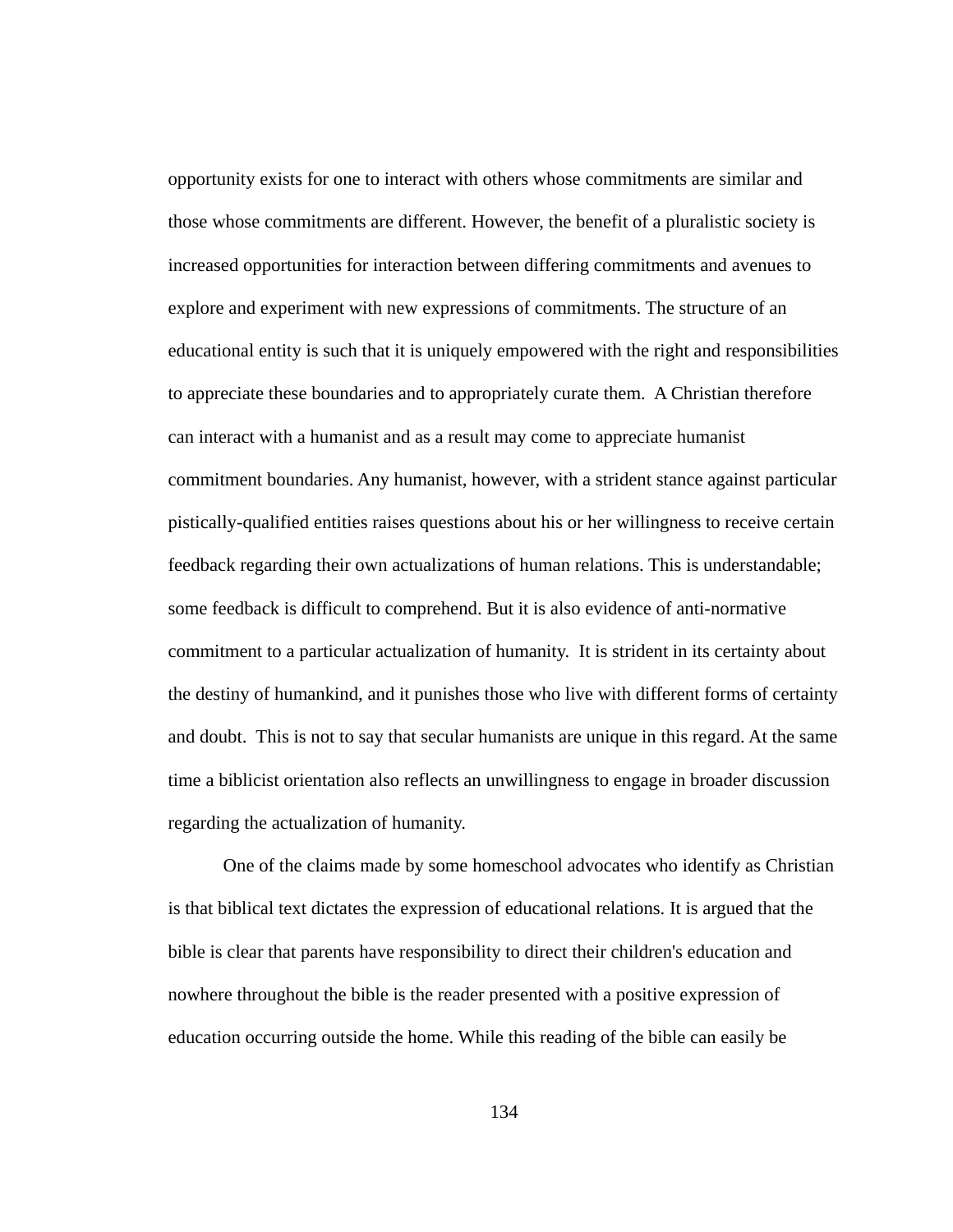challenged with several different histories contained with the bible, the issue is the impulse which generates this claim. This claim exhibits a biblicist hermeneutic which ultimately fails to recognize that the bible is not a guidebook for acceptable forms. Many homeschool advocates who identify as Christian exhibit what Clouser (2006) calls the "encyclopedic assumption", which is "the view that sacred scripture (or theology derived from it) contains inspired and thus infallibly true statements about virtually every conceivable subject matter. It is this assumption and its consequences that truly typify fundamentalist thinking" (p. 111). Reformational Philosophy rejects this view, and instead understands the bible to be a pistically-qualified entity which functions to express the structure of the commitments of a particular community, the Christian community. The claim that parents who ascribe to the Christian faith must, in order to demonstrate their commitment to the faith, directly provide the full range of educational services for a child functions to create an indicator, a shibboleth, which serves to identify those who are in the community. However, this indicator of the Christian faith deserved to be challenged. This is to say, that the homeschool advocate's claim that the Christian faith requires parents to directly educate their children erects barriers to a broader vision of community, a vision which transcends history and culture and circumstances. Instead, Reformational Philosophy argues that the biblical text provides a faithful vision of true community. It involves Christ sustaining creation in such a way that pluralism happens and should be celebrated. While the structure sustaining the rights and responsibility of the familial educational relationship are timeless, the human expression of these rights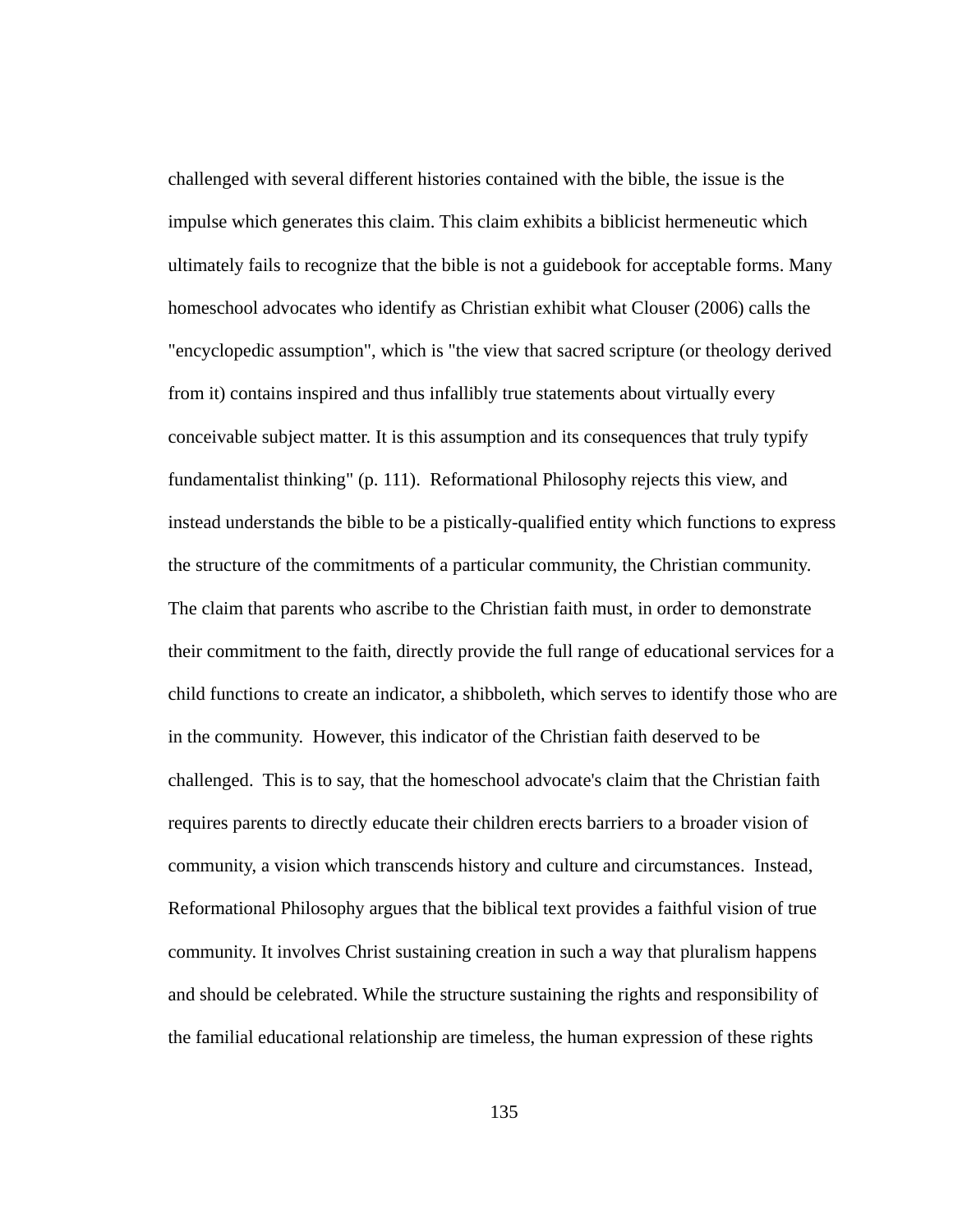and responsibilities reflect history and culture and civilization. Strauss (2009), writes, "we cannot biblicistically consider any particular positive form of the differentiated expression of the meaning of the central commandment of love as valid *per se* for all times" (p. 295). To make the claims that the particular practices presented in the biblical text are the form of today is to radically misunderstand the Christian faith and the purpose the Bible. Homeschool advocates who condemn parents who do not directly provide certain kinds of instruction to their children should resist this temptation to judge, for the act of schooling, of sending one's child outside the home to be taught by a nonfamily member, can express more than one commitment. It may very well express a lack of commitment to fulfill parental rights and responsibilities. However, it may also be evidence of a strong commitment to educate a child. It may very well be evidence that an adult recognizes that their child needs more than what the parent can directly provide. In that sense, the parent is demonstrating a deep appreciation for his or her own abilities. This appreciation for his or her own abilities then evokes the curative impulse and as a result the parent seeks to find an appropriate match for the child. This should be honored, and a society which develops social structures to serve this parent should be understood as seeking shalom.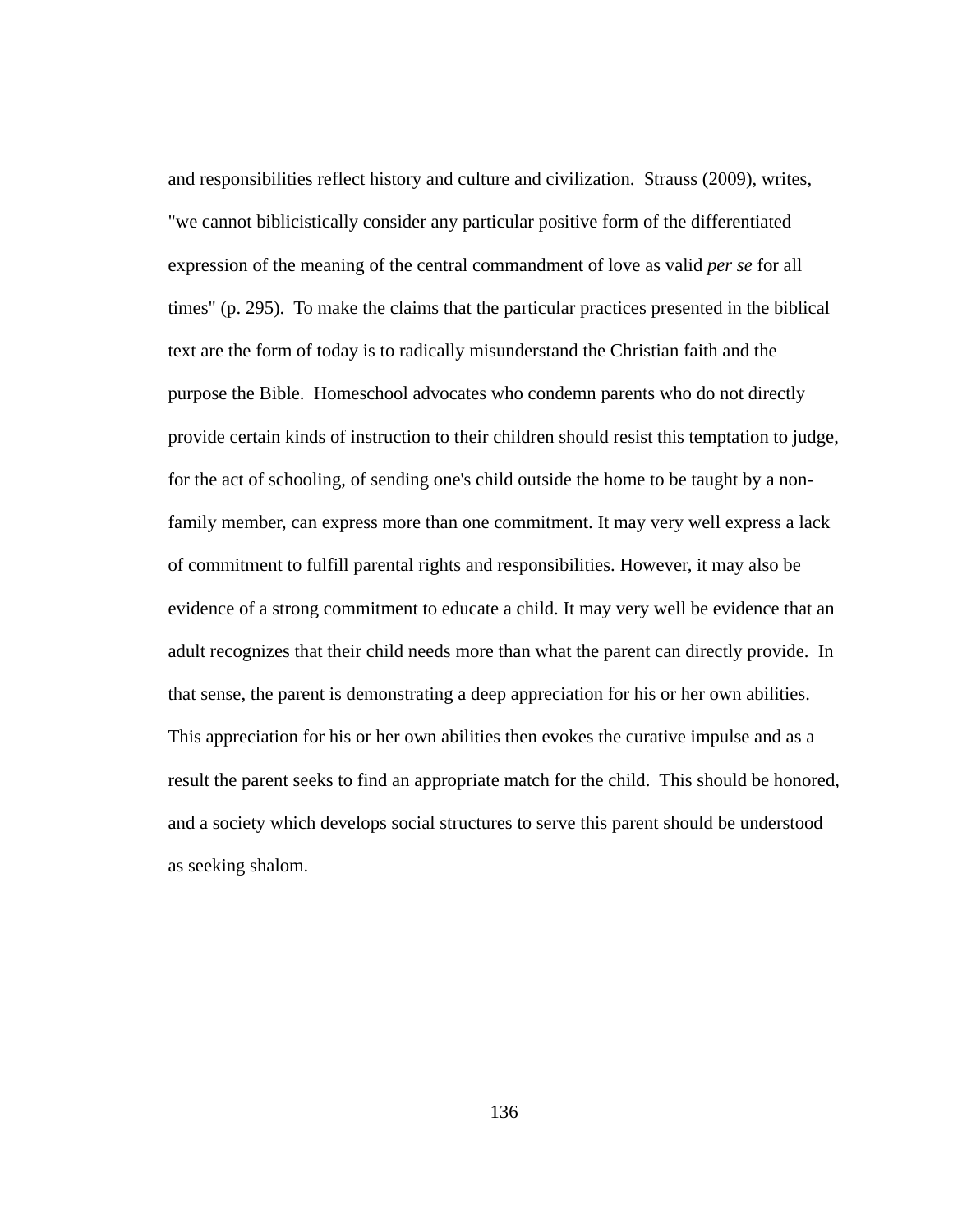# CHAPTER VII

### **CONCLUSION**

 On May 30, 2013, the legal endeavor that North Carolinians for Home Education (NCHE) began in the fall of 2012 was successful. Governor Pat McCrory enacted Senate Bill 189, which redefined the term "home school" in North Carolina state law. This law sought to clarify the rights and responsibilities of parents engaged in home education. It provided them with additional latitude to developing educational relationships with others:

The intent in the wording of the new law is that the parent, legal guardian or member of the household provides at least some of the instruction, but that the homeschool instruction is not limited to only them. They may also go outside of the home for additional instruction. The old law was interpreted to require parents to provide all fundamental (first) instruction in core subjects (language arts, math, science and social studies). The new law allows parents to find additional sources of instruction for all subjects. This will allow grandparents to provide instruction, learning specialists to instruct homeschool students with severe learning disabilities, math tutors to provide fundamental calculus instruction, etc. (Mason, 2013)

This bill passed both the House and Senate unanimously. Nearly 30 years ago, homeschooling was not legally recognized in North Carolina, and the legislation to recognize it was fiercely contested. In contrast, the redefinition had bi-partisan support signifying a shift in education policy. That shift can be understood as one which further recognizes the value to children when families are encouraged to form relationships with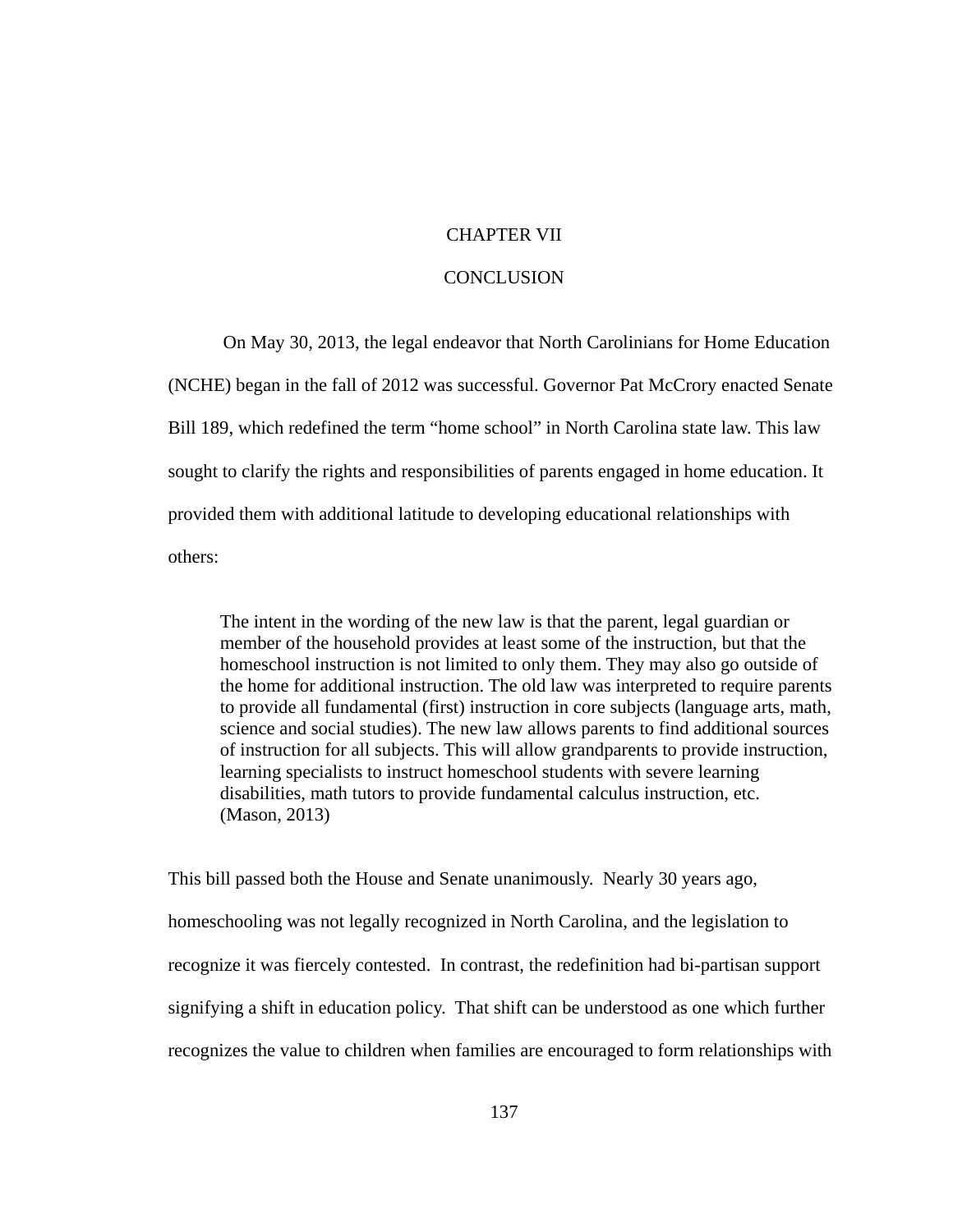others to provide a wide variety of educational experiences for their children. Interestingly, most active contesting the new law was a small, but vocal, group of North Carolina homeschoolers. At the root of their argument was the notion that if empowered to delegate their educational responsibility parents would diminish their educational power, and would ultimately result is less humanizing educational experiences for children. The fact that these notions failed to yield persuasive arguments gives me hope that homeschoolers will be able to resolve some of conflicting notions within the movement concerning educators and schools and instead continue to be part of the larger education reform movement.

 In this study I explored the claims advanced by some homeschoolers that schools are dehumanizing and are not healthy for children and for society. In contrast, the home, and the parent-child relationship, is ideally suited to education, and reflects a divine design. Many, but not all, who advance this view, identify as evangelical Christian, and who claim a Christian worldview as the basis for this view. In order to investigate these claims, I sought to employ a philosophical framework which is rooted in the Christian worldview, according to the Reformed tradition. I first theorized the modal structure of educational entities, using the theory of aspects central to a school of philosophy known as Reformational Philosophy. I then analyzed the relationships of home, homeschool and school to arrive at a stance toward homeschoolers' claims which is critical, but also seeks to understand their meaning.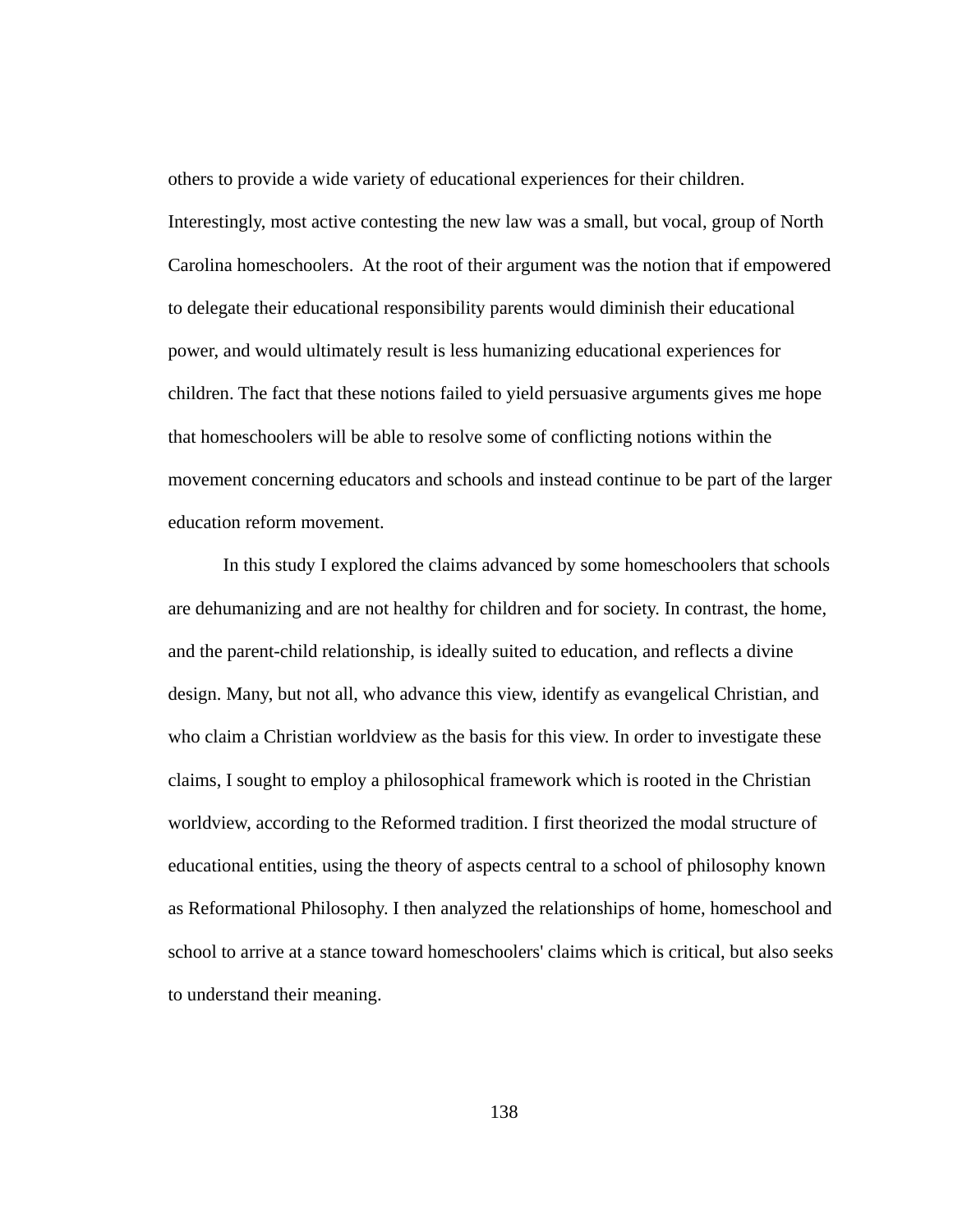Aspectual analysis leads me to the conclusion that the modern homeschool movement signals the presence of dysfunction in modern society's conception of education of children, which includes it's institutions. At the structural level, this dysfunction means a lack of appreciation, appropriation and curation regarding the bioticethical bond that exists between people, and which is strongest in the family social unit. This bond is expressed by many family members as a deep longing to be actively involved in the shaping of the commitments of one's children. Social entities which fail to develop the variability to accommodate this bond may indicate an inability to resolve the difference in the liberty and freedom expressed in historical and culturally-founded social entities, such as the State, with naturally communities, such as the Family. In other words, the tendency of modern society is either likely to reduce the State to an bioticallyfounded entity, resulting in states among family or ethnic lines, for example, Tribalism, or gravitate toward a complete disregard of normative biotic relations, and instead advance a view in which members of society are devoid of family, or inherited distinctiveness. Educationally, either scenario would mean a loss of access to knowledge, knowledge that comes from being "within", that is part of community with highly articulated shared commitments, and knowledge that comes from being on the "outside looking in", of the human experience of living in a highly differentiated, pluralistic society.

 Aspectual Analysis also leads me to the conclusion that the unequivocal rejection of educational authority outside the family social entity by homeschoolers in modern society is indicative of a failure to do justice to the sphere sovereignty of the multiple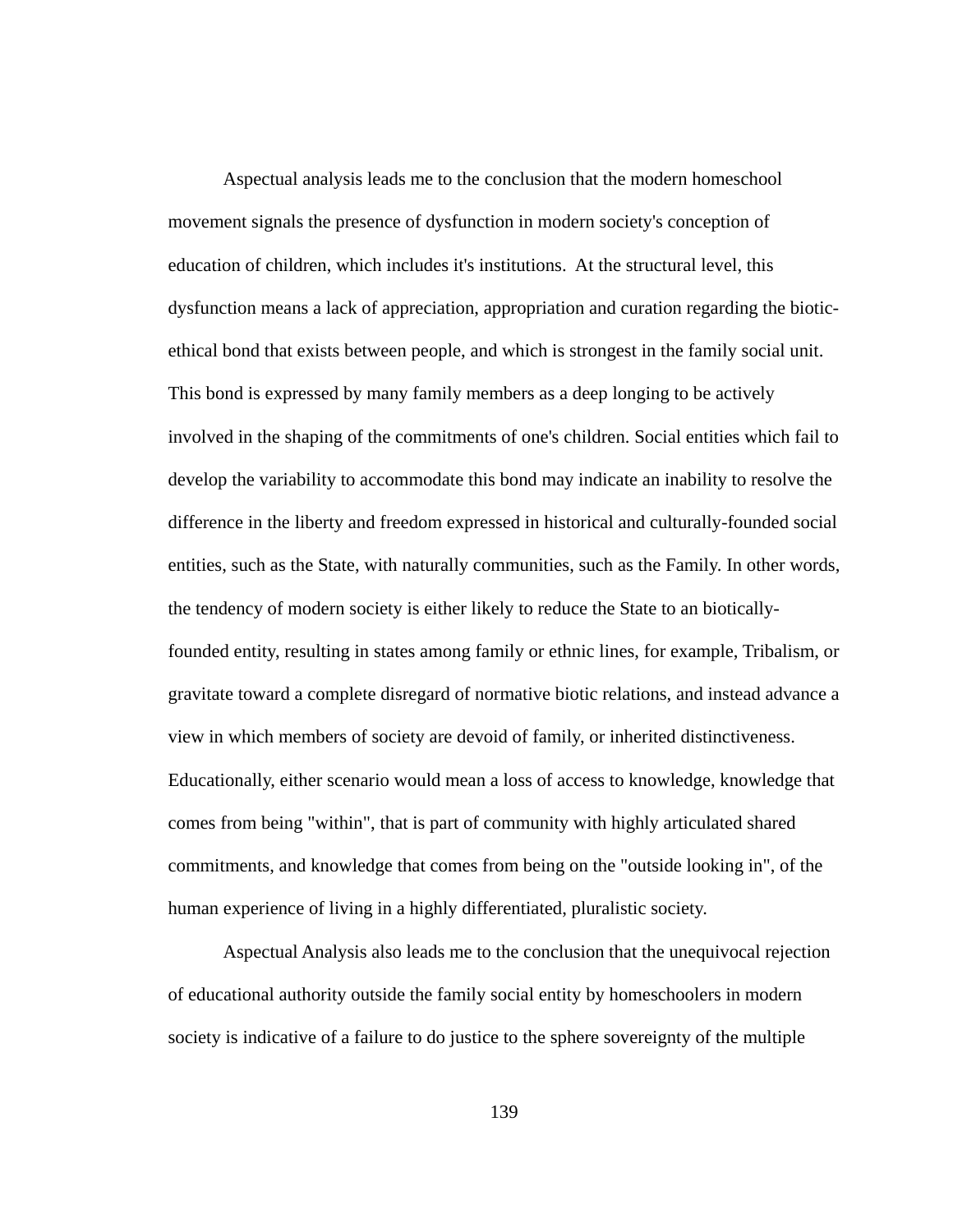relationships which emerge in an highly differentiated society. In a highly differentiated society, members benefit from delegating particular work to particularly skilled persons. There is no reason I can discern to support the view that this differentiation should be discouraged or that it is wrong to benefit from some of the arrangements which inevitable would emerge. This is not to say that all these arrangements will be of equal value. Each will need to be critically assessed, to see to what degree positive integration can be achieved. But to preclude the possibility that mutually beneficial arrangements can be achieved would seem to do injustice to the inherent value others possess and the contribution they can uniquely make to others. This failure to do justice to these potential contributions threatens shalom. This failure points to an ideology which cannot resolve the fact that great variability exists within the human experience, and that to be human means to have the capacity to actualize different expressions of the educative power one possesses but also the presence of a potential to lack certain capacity. In other words, to be human is to inherit different capacities, which limit us but which also empower us. One person may be equipped with a make-up which empowers him or her to be a great educator. Another may not. Being a parent does not mean that one is equipped with the temperament or skills to be a great educator. Appreciating that fact about people allows one to better analyze what educational experience is best for one's children.

 Together, my initial inquiry signifies that modern society manifests dysfunctional views of educational power which threatens shalom. This dysfunction seems part of modern culture. The worldview shaping modern culture impacts those who identity as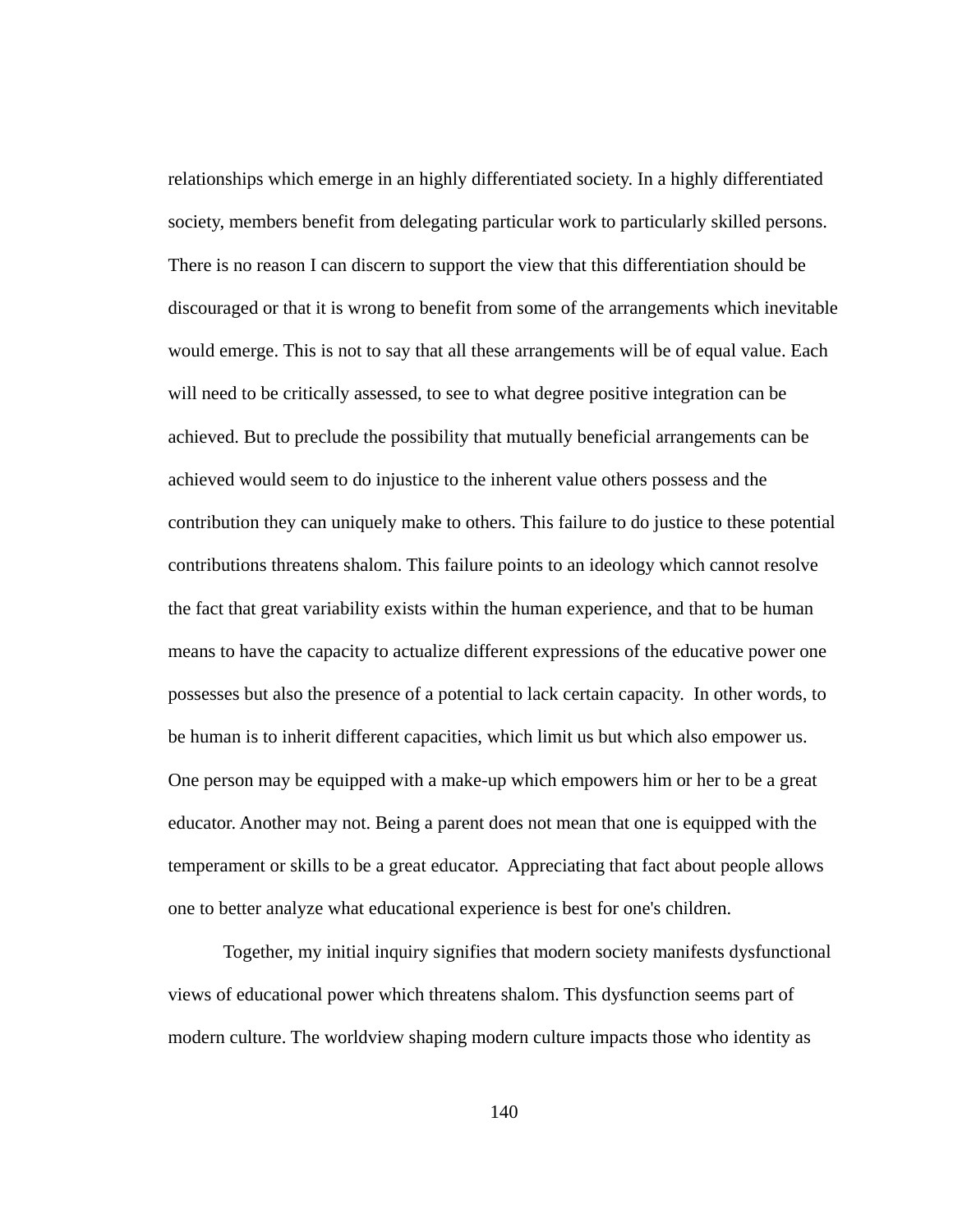Christian as well as those who do not. It warrants further inquiry. Dooyeweerd (2003)

writes:

We are children of this culture; it has borne, bred and molded us. By and large, those living in the modern age have not reckoned with western culture's religious ground-motives and their origin. Even in Christian circles these have been taken too lightly. Unfortunately, however, the lack of critical reflection on the religious foundations of cultural development is one the deepest causes for estrangement among the different spiritual currents confronting each other in our cultural setting. It is essential for the welfare of contemporary culture that the religious roots of its various streams be uncovered and explored. (p. 15)

Christian Smith in *Christian America? What Evangelicals Really Want* (2000) writes:

Most Americans, including evangelicals, make a distinction between the "sacred" role of families and religion, and the complementary, "secular" role of public schools. In fact, evangelicals seem to hold an exaggerated version of the concept that family is a particularly sacred space, distinguished by direct, interpersonal and normatively governed relations. (p. 140)

It is my hope that this study will serve to advance an understanding of the source of this

distinction, and even "exaggeration", present in American society.

In his sequel to *The Scandal of the Evangelical Mind*, entitled *Jesus Christ and* 

*the Life of the Mind*, historian Mark Noll (2011) advocates that some goals for

evangelical Christian scholarship, including:

- to promote thoughtful Christian reflection that comes from theology based on the whole of Scripture and infused with insights from Christian tradition, rather than marred by sloganeering and proof texting;
- to promote thoughtful approaches to the problems of life that are heavy on analysis but light on ideology and simplifications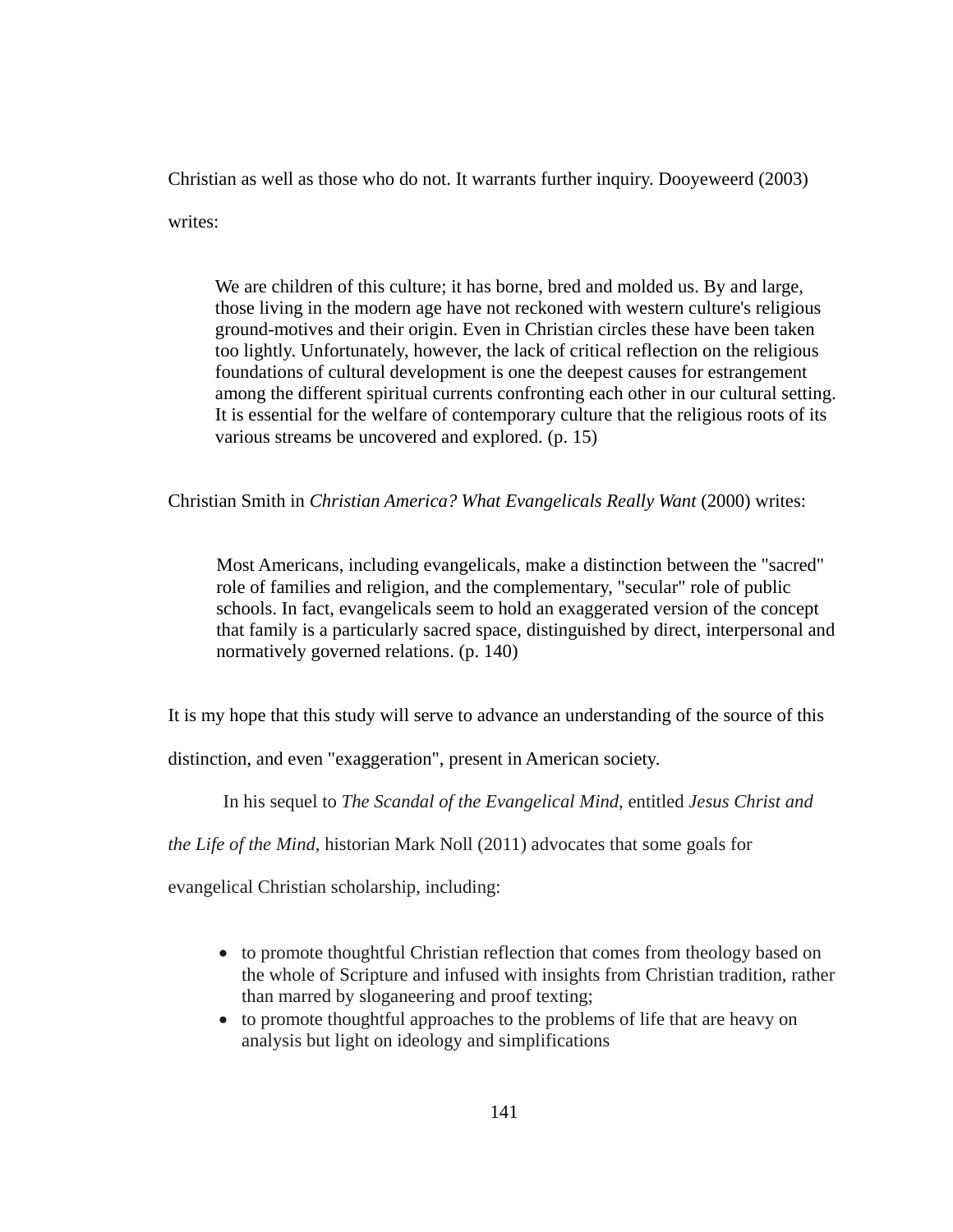- to promote effective communication in forms appropriate both to Christian communities and modern pluralistic culture, instead of resorting to demagoguery and mindless grandstanding; and
- to promote broad engagement with the world that includes knowledgeable awareness of science, balanced approaches to politics, and active support for the arts, instead of reacting with fear and suspicion to the enterprise of intellectual culture. (p. 167).

Finally, this inquiry was an experiment in scholarship using the theory of Modal Aspects developed by Herman Dooyeweerd and method of Aspectual Analysis. It was my first major attempt. The newness of the experience and the uniqueness of the philosophy required a less than typical study. It was my view that the experiment required weaving together multiple elements, including stories highlighting the issues of this study, which I attempted by talking about specific North Carolina events of which I had familiarity, the various writings of advocates which helped form the current homeschooling ethos, and finally a highly abstract items, starting with the sphere sovereignty of educational entities and attempting to expand on some conceptional of inherent power. Reflecting on the experience, I am struck by how the theory and method convey complexity concerning relations. While I believe the insights of the Reformational Philosophical school of thought are fascinating and powerful, I am struck by how difficult the theory and method are for me to employ. They have exhausted me and I am not confident my inquiry did justice to them or my subject. The general theory of Aspects provides a framework which resonates with my intuitive sense of reality. I think the framework represents reality well. The difficulty lies, I believe, in grasping and articulating laws regarding nondeterministic aspects, aspects "above" the Psychic aspect. For example, I theorized that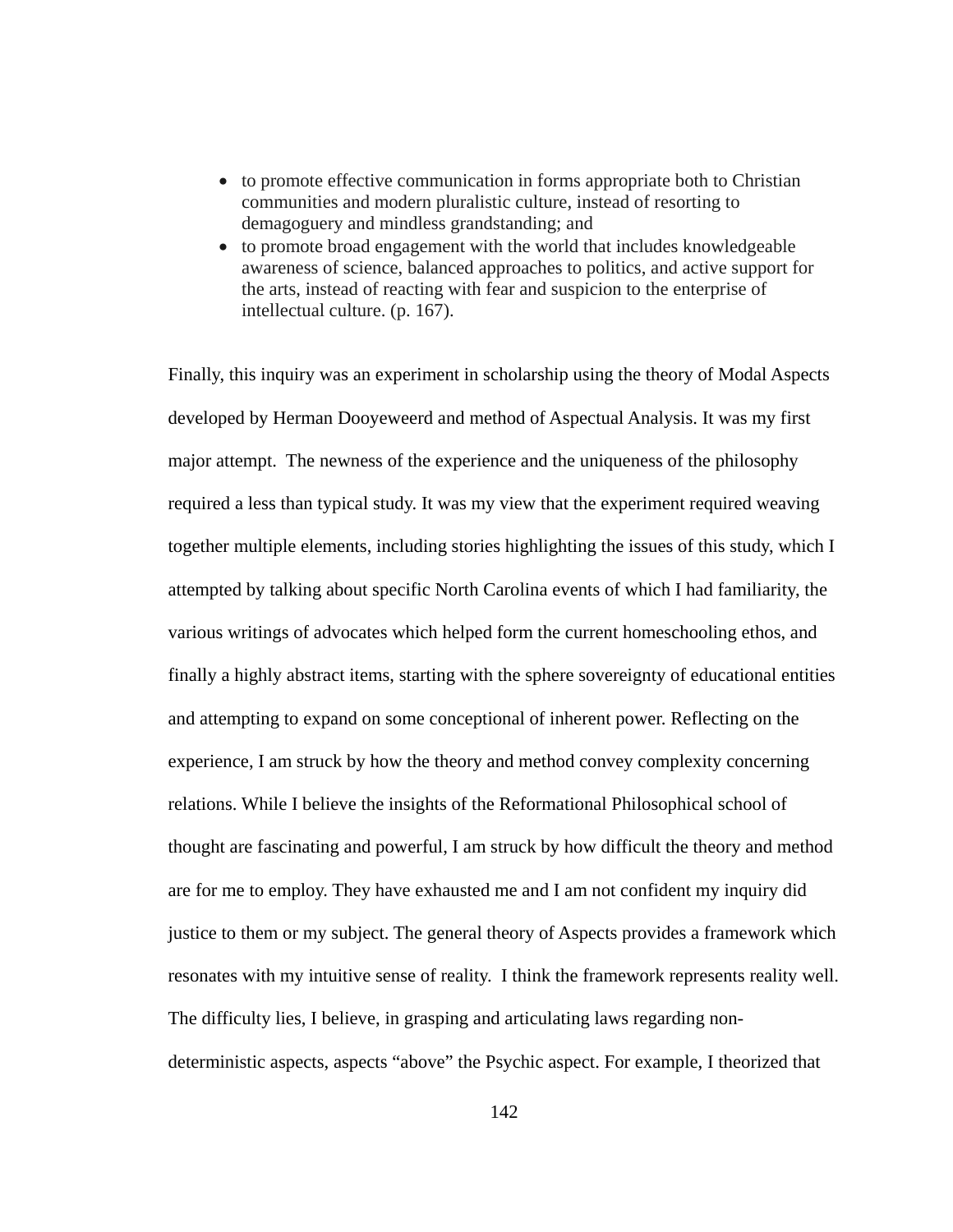educational entities are guided by the Ethical aspect, that is to say they they are guided by the laws of "love". But what are the laws of love? My sense that Appreciation is a kind of law of love makes some sense, but it is a long way from there to educational policies in a pluralistic society. The plasticity of laws increases as one moves "up" the aspectual order, and so the Pistic and and the Ethical aspects are the most plastic, which is to say they are the most variable in their actualization, in the form that they take. Again, I find this explanation reasonable, and one which corresponds to my experiences. Yet, at the same time, I wish they were less plastic, that is, that they were like the laws of physics and could be articulated so concisely and generate simple cause and effect relations. I also theorized that homeschooling signifies a unique encapsis of the family social unity and the educational power of parents and that this encapsis can be anti-normative in that it precludes other kinds of educational encapsulations. I think this insight has some value, but deployment of the argument doesn't strike me as persuasive. This is to say that while Reformational Philosophy may be powerful, my first attempt at employing it seems rather imprecise and impractical. It feels like I've used a lot of words to ultimately arrive at very little transformation. Although, perhaps this is the point. You will recall in the introduction that some historians have criticized evangelical Christianity for being too populist, too oriented toward reaction and revolution. In contrast, they argue, what is required is something more deliberate, more intentional, and that is why they encourage the influence of the Reformed tradition. Perhaps that ethos is woven into the very theory of Aspects and the method of Aspectual Analysis, an ethos of slowing down, or being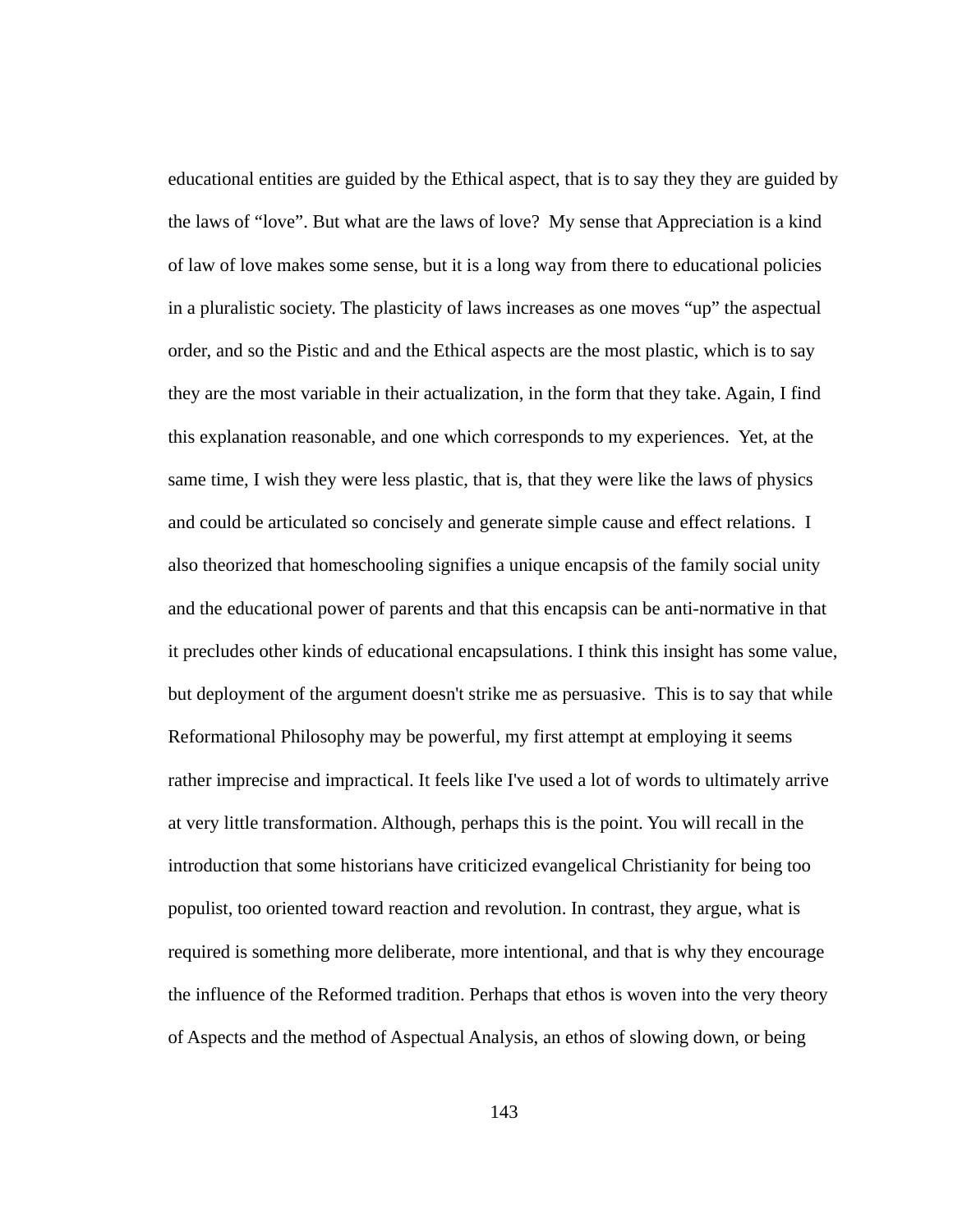constrained to go slow and of carefully considering the many-sidedness of things. That notion seems to be conveyed in even the language of the methodology, in the discussion of Biotic and Psychical, Ethical and Pistic aspects, of encapsulation and differentiation. Ultimately, it would be best to move through that talk, and to concentrate more on norms which emerge from their relations. In that case, I fear that this inquiry was little more than an exercise, and that this inquiry should have focused more on how it is that the educational norms I theorized, that of appreciation, appropriateness and curation, are reflected in the nuances of religious commitment of homeschoolers and their views of the state and its relation to education. But perhaps what I am experiencing is the inherent frustration of trying to connect the most transcendent of concepts with the most particular of instances; there are no easy answers. Aspectual Theory would appear to assist in theorizing, but only at the start. After that, it is up to the theorist to more past generalizations; that is difficult work. It is science and art. Ultimately, the experience of interacting with Aspectual Theory has generated in me a renewed wonder at the dynamism of relations. It is inspiring. It has helped renew my hope.

 I do hope that this study will aid educational theorists. The practice of homeschooling presents new insight into the learning and development of children. Central to homeschooling is the claim that children greatly benefit from a less structured environment with sufficient time for self-directed exploration and discovery. Moreover, the practice of homeschooling suggests that cognitive development is related to sustained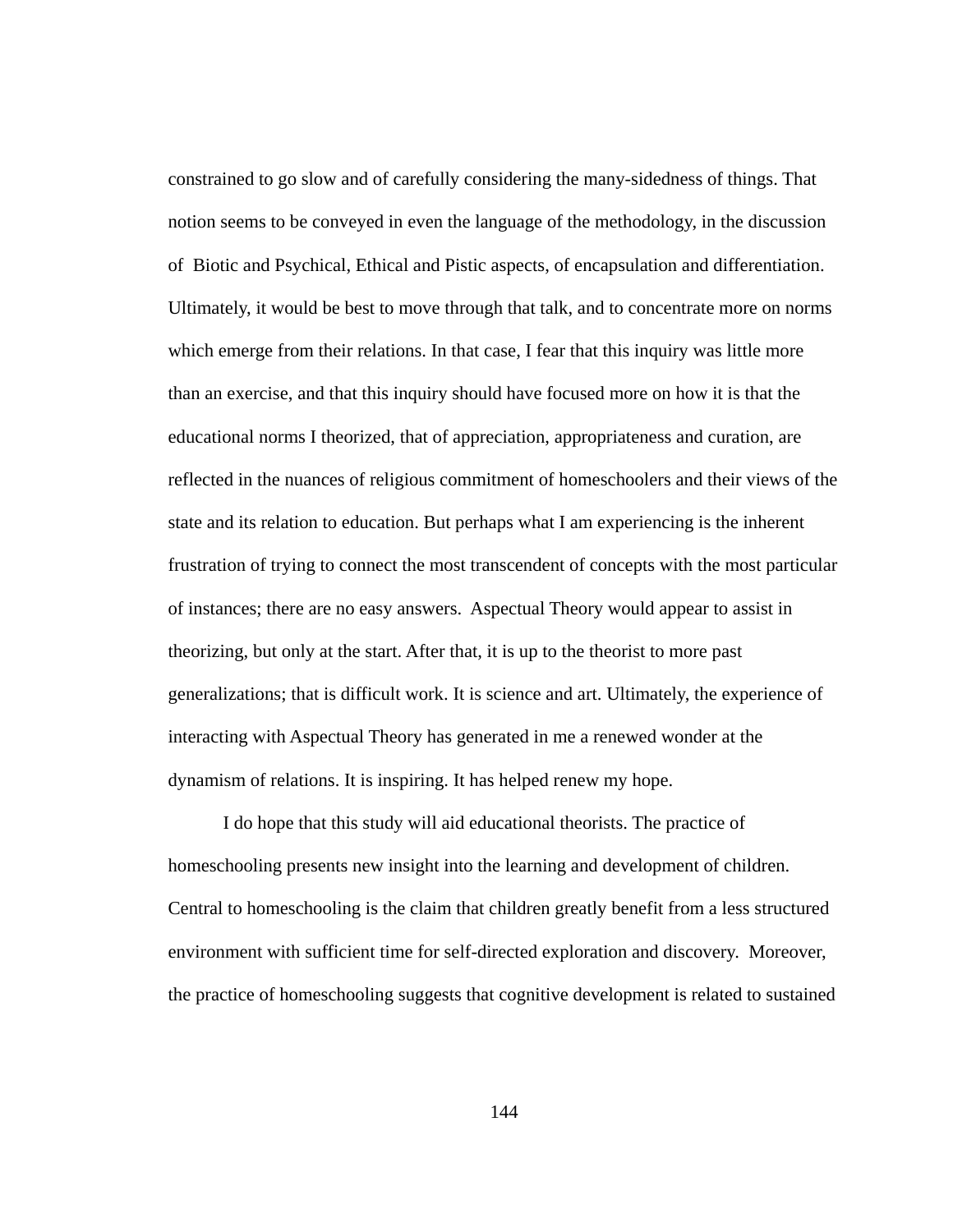presence in an environment which more fully integrates human relationships by way of a strong moral bond.

 It is also my hope that this study will aid those who craft educational policy. Currently, the American public education system is being challenged by multiple calls for reform. My analysis leads me to advocate for a public educational policies which seek to acknowledge and provide equal support for the rich variety of method and curriculums which exist. I believe an educational policy characterized by methodological and confessional pluralism (Glenn, 2000; Itzkoff, 1969; Marty & Moore, 2000; McCarthy, Oppenwal, Peterson & Spyman, 1981; Thiessen, 1993) would result in schools functioning more as socials structures which can mediate (Berger & Neuhas, 1996; Couto, 1999; Johnson, 2001) between complex relations and more justly represent society, including the insights garnered by parents regarding the best educational experience for their child. There is not standard for what it means to be educated, which raises serious difficulty in identifying educational neglect. Given the breadth of these methods and curriculum, as well as insight into the Ethical qualification and Formative foundation of educational entities, it would seem that the delimiter for theories regarding educational neglect should be Psychic aspect, which governs senses, and in which physical abuse can be more clearly identified. I'd like to see more study in this area.

 Finally, it is my hope that this study will benefit the homeschool community. The homeschool community is comprised of passionate people who have demonstrated that they are capable of sacrifice. It is my view that their sacrifice is not in any way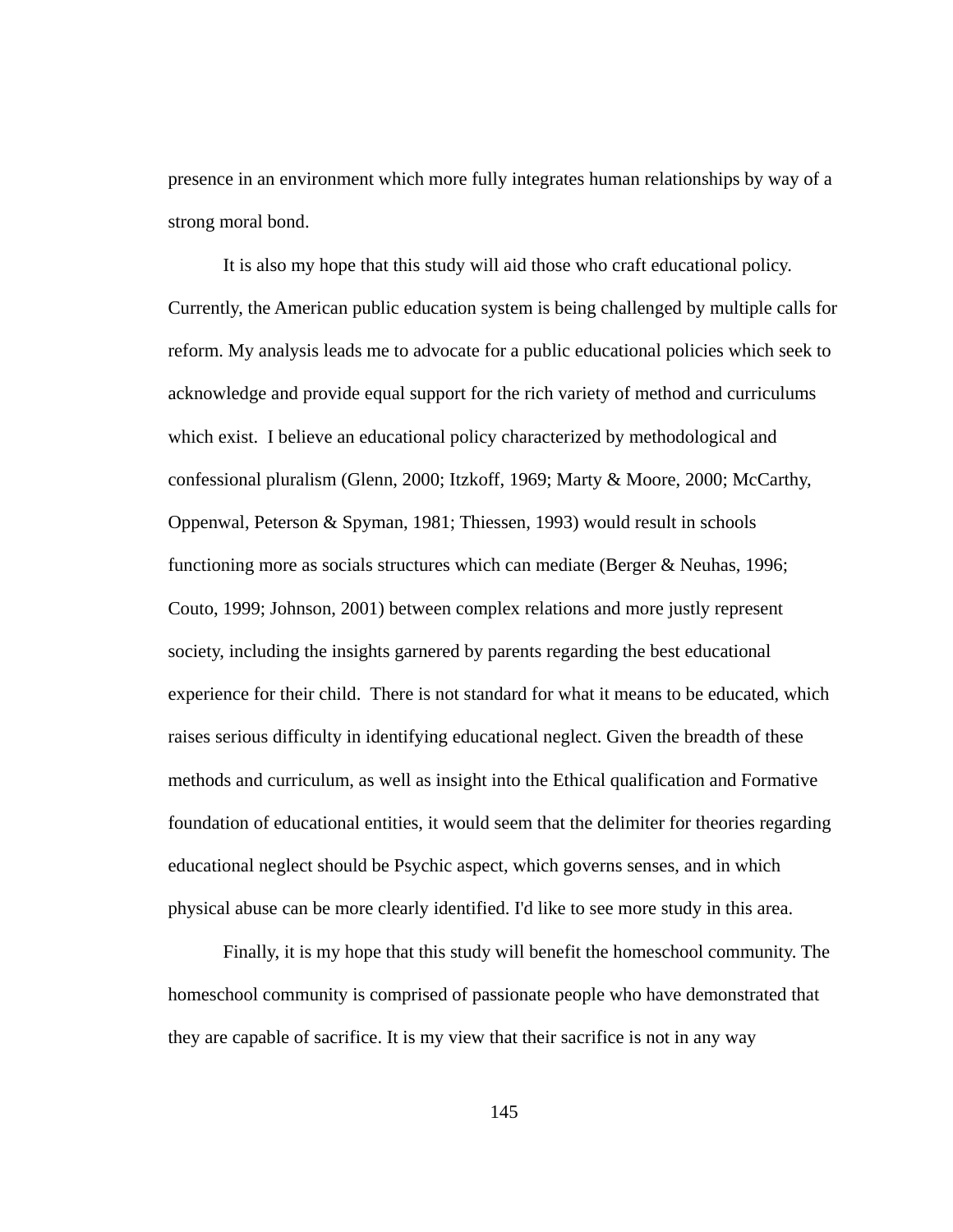diminished by sharing the responsibility to raise the next generation with those who are professional educators, a vocation which many of their neighbors embrace. Moreover, there is no shame in pursuing the assistance of someone outside the home in the fulfillment of the parental responsibility. In fact, there may be great wisdom and humility behind this decision. There is broad consensus that it is the inherent right of children to receive a quality education. Modern society demonstrates a serious commitment to this reality. Parents also have inherent rights in shaping a child's education, and have also demonstrated significant commitment to safeguard the next generation. Ultimately, the Christian commitment is to love God and neighbor. Christians can have great hope that God has empowered humanity to appreciate, appropriate and curate justly. In the introduction I introduced the concept of shalom, of human flourishing. Wolterstorff (2013) reminds us:

...shalom is intimately connected with the love for one's neighbors that Jesus enjoins on us. To love one's neighbor as one loves oneself is to seek the shalom of one's neighbors as one seeks one's own shalom. It is to seek the flourishing of the human community. And it is because shalom incorporates justice that biblical love incorporates justice. Shalom goes beyond justice. But shalom never falls short of justice. That's why it is that well-formed care never falls short of justice. (p. 117)

In the pursuit of love for God and neighbor, we should seek to do justice to the power others possess and their capacity to do good. In seeking to do so, we express our hope for the shalom of creation.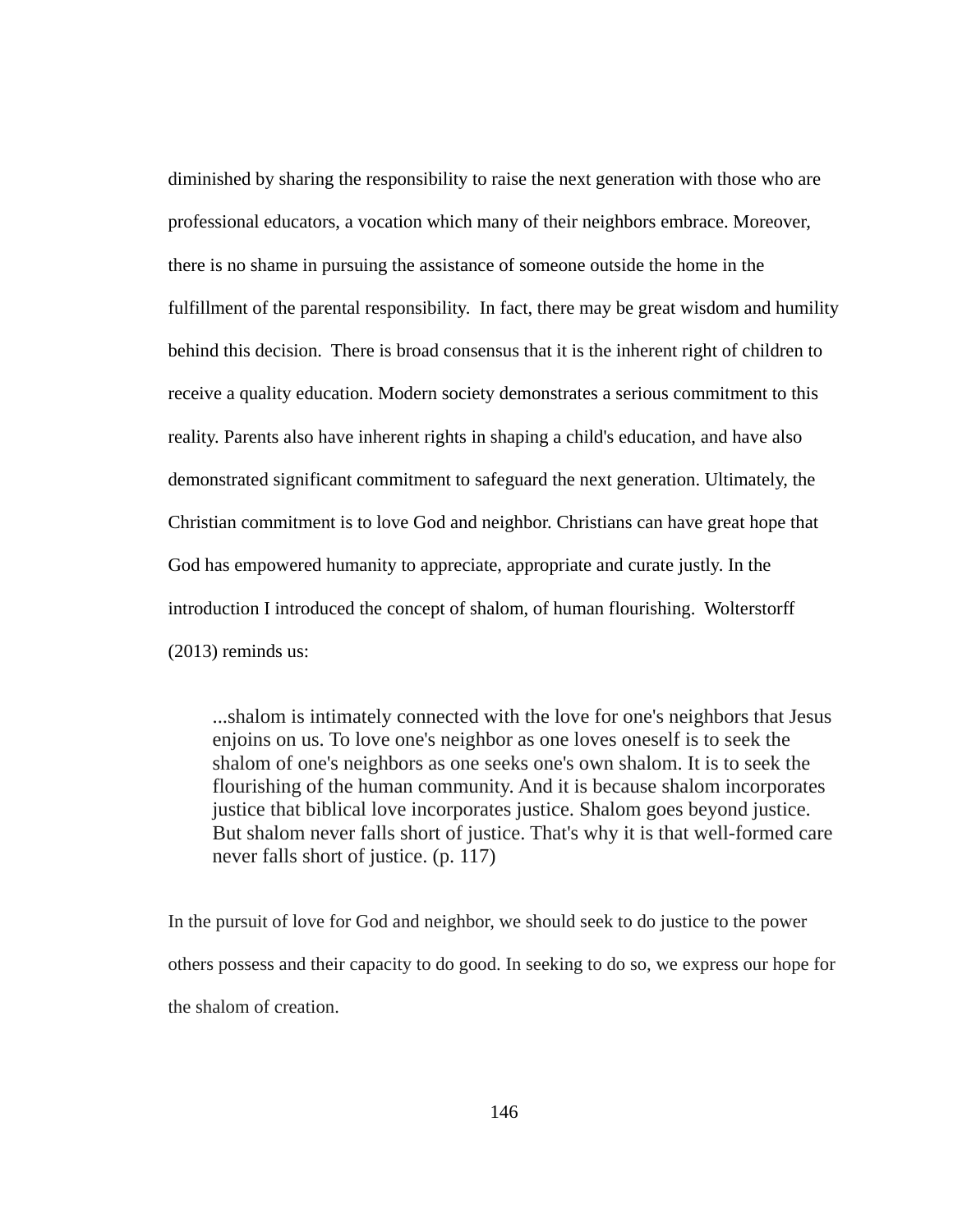## **REFERENCES**

- Basden, A. (2008). Philosophical Frameworks for Understanding Information Systems. London: IGI Global.
- Basden, A. (2011). A Presentation of Herman Dooyeweerd's Aspects of Temporal Reality. *International Journal of Multi Aspectual Practice, 1*, 1-28.
- Berger, P. L., & Neuhaus, R. J. (1996). To Empower People: From State to Civil Society. Novak, Michael. (Ed.) Washington, D.C.: The AEI Press.
- Blomberg, D. A. (1999). An "Epistemology" of Teaching. *Philosophia Reformata, 64*, 1- 14.
- Blomberg, D. A. (2007). Wisdom and Curriculum. Sioux Center, IA:Dordt College Press.
- Blooser, P. (1993). Reconnoitering Dooyeweerd's Theory of Man. *Philosophia Reformata, 58*, 192-209.
- Blumenfeld, S. L. (1985). Is Public Education Necessary? Boise, Idaho: The Paradigm Company.
- Boyd, A. W., & Biacho, S. (2012, Feb 15). Home-schooling demographics change, expand. Retrieved from http://usatoday30.usatoday.com/news/education/story/2012-02-14/home-schoolssecular/53095020/1
- Carman, D. (2011, Jan. 6). About Apologia. Retrieved from http://blog.apologia.com/about/
- Chatham-Carpenter, A. (1994). Home versus public schoolers: Differing social opportunities. *Home School Researcher. 10*(1), 15-24.
- Clouser, R. A. (2006). The Myth of Religious Neutrality: An Essay on the Hidden Role of Religious Belief in Theories. Revised ed. Notre Dame, IN: University of Notre Dame Press.
- Cogan, M. F. (2010). Exploring Academic Outcomes of Homeschooled Students. *Journal of College Admissions. Summer, 2010*. 18-25.
- Colfax, D., & Colfax, M. (1988). Homeschooling for Excellance. New York, NY: Warner Books.
- Couto, R. A., & Guthrie, C. S. (1999). Making Democracy Work Better. Chapel Hill, NC: The University of North Carolina Press.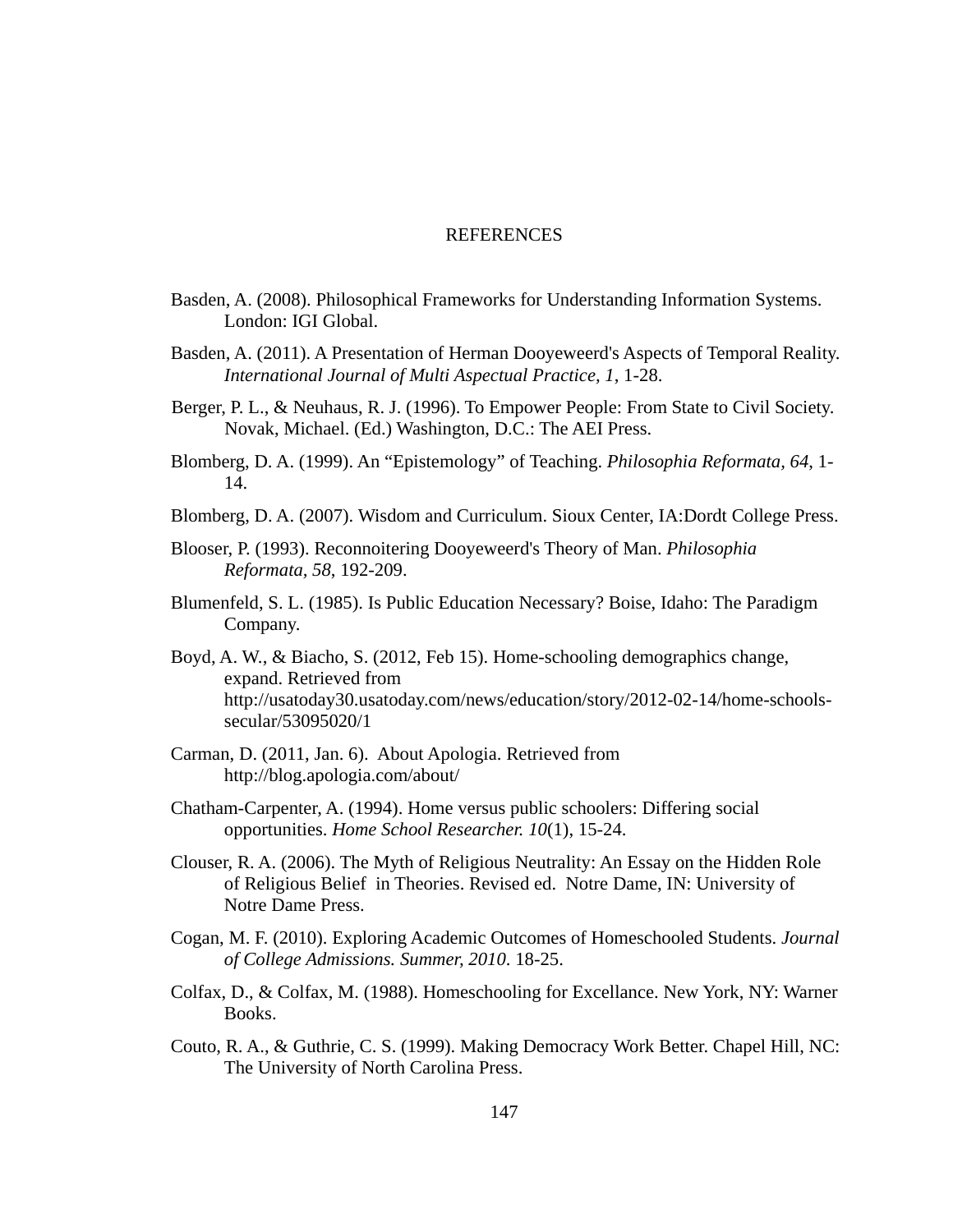- Davis, L. B. (1990). Why So Many Christians Are Going Home to School. Knoxville, TN: The Elijah Company.
- Delconte, Larry v State of North Carolina. No. 9PA84 Harnett. (1985). Retrieved from http://www.ncdnpe.org/documents/hhh147a.pdf
- Dooyeweerd, H. (1969) A New Critical of Theoretical Thought. Vols. I-IV. (David H. Freeman and William S. Young, Trans.) Phillipsburg, NJ: The Presbyterian and Reformed Publishing Company.
- Dooyeweerd, H. (1986). A Christian Theory of Social Institutions. Translated by Magnus Verbrugge. Edited by John Witte, Jr. La Jolla, CA: The Herman Dooyeweerd Foundation.
- Dooyeweerd, H. (2003). Roots of Western Culture: Pagan, Secular, and Christian Options. Translated by John Kraay. Edited by Vennen, Zylstra. In D.F.M.Strauss (Ed.) *The Collected Works of Herman Dooyeweerd. Seried B, Volume 3.* Lewiston, NY: The Edwin Mellon Press.
- Elkind, D. (1979). The Hurried Child. New York, NY: Alfred. A. Knopf.
- Gaither, M. (2008) Homeschool: An American History. New York, NY: Palgrave Macmillan.
- Gatto, J. T. (1992). Dumbing Us Down: The Hidden Curriculum of Compulsory Education. Gabriola Island, BC: New Society Publishers.
- Gatto, J. T. (2000). The Underground History of American History: A Schoolteacher's Intimate Investigation Into The Problem of Modern Schooling. New York, NY: The Oxford Village Press.
- Geertsema, H. G. (2004). Analytical and Reformational Philosophy: Critical reflections regarding R. van Woudenberg's meditation on 'aspects' and 'functions'. *Philosophia Reformata, 69*, 53-76.
- Glenn, C. L. (2000) The Ambiguous Embrace: Government and Faith-Based Schools and Social Agencies. Princeton: Princeton University Press.
- Green, C. L., & Hoover-Dempsey, K. V. (2007). Why Do Parents Homeschool? A Systematic Examination of Parental Involvement. *Education and Urban Society*. *39*.
- Griffith, M. (1998). The Unschooling Handbook: How to Use the Whole World As Your Child's Classroom. Roseville, CA: Prima Publishing.
- Gunn, C., & Fernandez, J. (Eds.). (2012) IndoctriNation: Public Schools and the Decline of Christianity. Green Forest, AR: Master Books.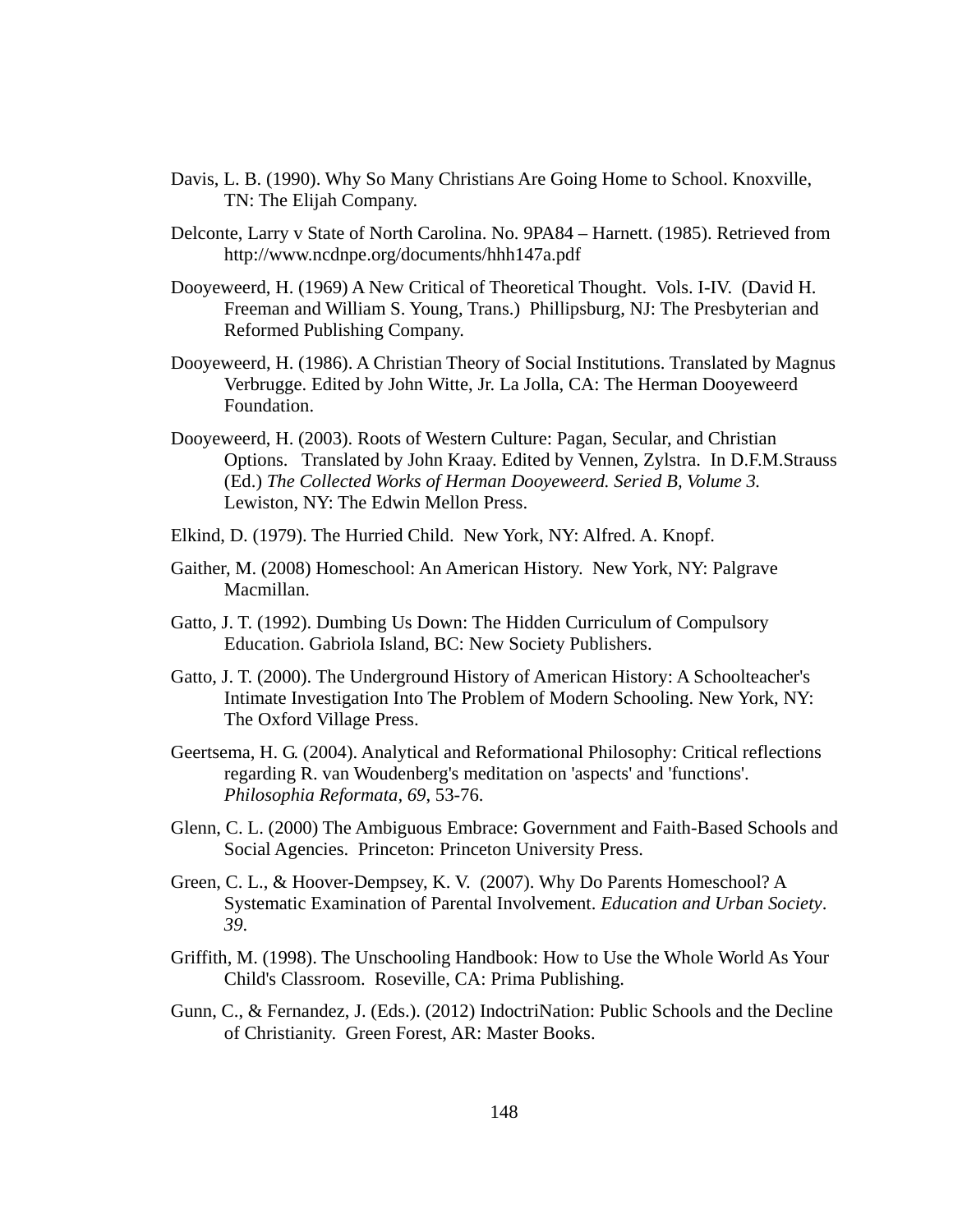- Harris, G. (1988). The Christian Home School. Brentwood, TN: Wolgemuth & Hyatt, Publishers, Inc.
- Hart, H. (1984). Understanding our World: An Integral Ontology. Lanham, NY: University Press of America.
- Hatch, N. O. (1984). Evangelicalism as a Democratic Movement. (71-82) in Evangelicalism and Modern America. Ed. George Marsden. Grand Rapids, MI: Eerdmans
- Hatch, N. O. (1989). The Democratization of American Christianity. New Haven, CT: Yale University Press.
- Hern, M. (Ed). (1996) Deschooling Our Lives. Gabriola Island, BC: New Society Publishers.
- Holt, J. (1981). Teach Your Own: A Hopeful Path for Education. New York, NY: Delacorte Press/Seymour Lawrence.
- Holt, J. (1989). Learning All the Time. Cambridge, MA: De Capo Press.
- International Center for Home Education Research. (2012). About ICHER. Retrieved from http://icher.org/icher.html
- Itzkoff, S. W. (1969). Cultural Pluralism and American Education. Scranton, PA: International Textbook Company.
- Johnson, V. R. (2001). Connecting Families and Schools Through Mediating Structures. *The School Community Journal*, *11*( 1).
- Klicka, C. J. (1995). The Right Choice: The Incredible Failure of Public Education and the Rishing Hope of Home Schooling. Gresham, OR: Noble Publishing Associates.
- Kuiper, R. (2004). Human Identity and Reformational Social Philosophy. *Philosophia Reformata* 69 14-37.
- Kuyper, Abraham. (2011) Wisdom and Wonder. Common Grace in Science and Art. Grand Rapids, MI: Christian's Library Press.
- Kunzman, R. (2009). Write These Laws Upon Your Children. Boston, MA: Beacon Press.
- Knowles , J. G., Marlow, S. E., & Muchmore J. A. (1992). From Pedagogy to Ideology: Origins and Phases of Home Education in the United States, 1970-1990. *American Journal of Education, 100*(2), 195-235.
- Lois, J. (2013). Home is Where the School Is: The Logic of Homeschooling and the Emotional Labor of Mothering. New York, NY: New York University Press.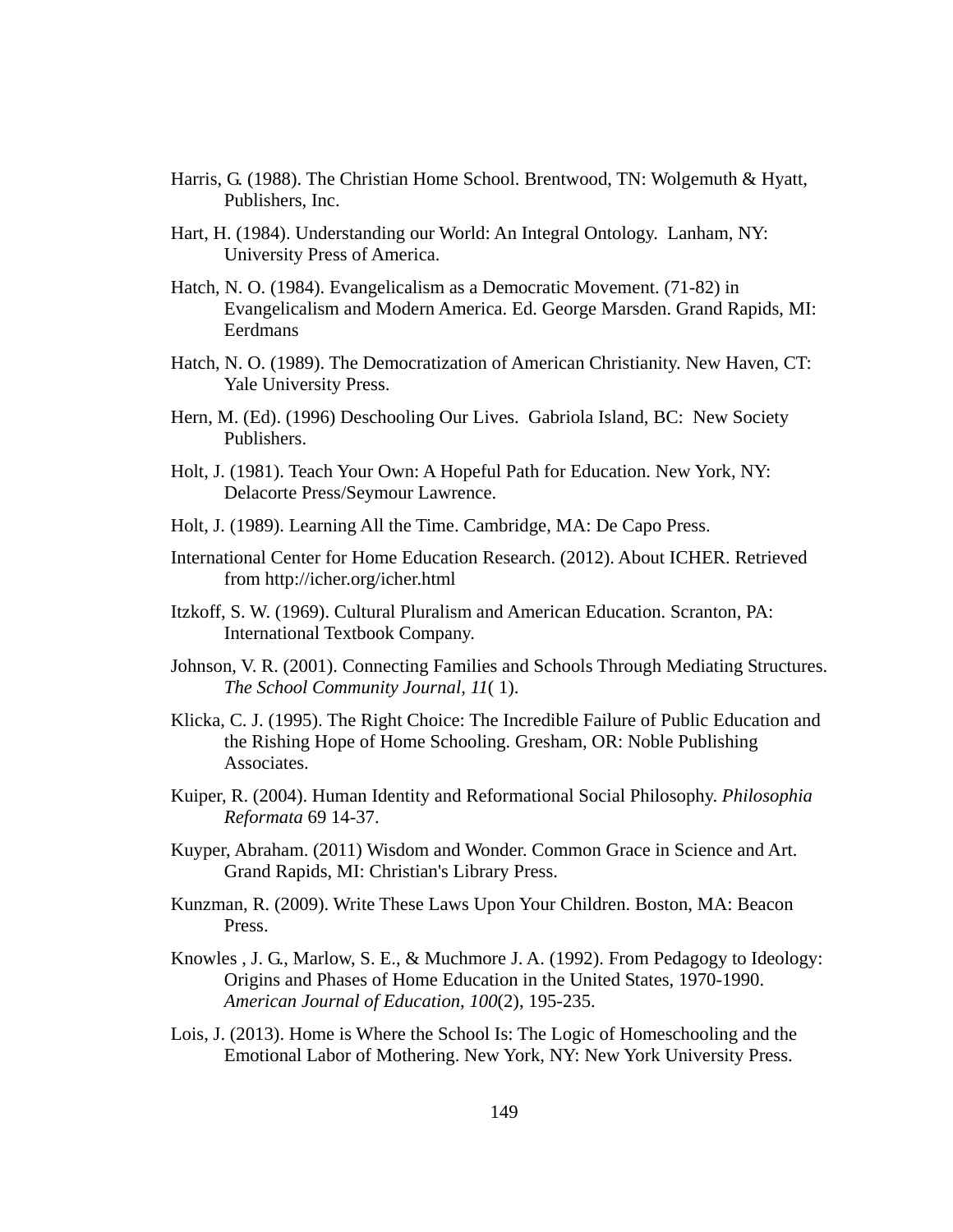- Marty, M. A. (2000). Education, Religion, and the Common Good. San Franciso, CA: Jossey-Bass.
- Marsden, George M. (1991). Understanding Fundamentalism and Evangelicalism. Grand Rapids, MI: Wm. B. Eerdmans.
- Mason, D. (2013, Jun 30). Senate Bill 189 Becomes Law. Retrieved from http://nche.com/story/senate-bill-189-becomes-law
- Mayberry, M., Knowles, G., Ray, B., & Marlow, S. (1995). Home schooling: Parents as educators. Thousands Oaks, CA: Corwin.
- McCarthy, R., Oppewal, D., Peterson, W, & Spykman, G. (1981). Society, State, and Schools. Grand Rapids, MI: William B. Eerdmans Publishing Company
- Mitchell, E. (2013, May 10). Should Homeschoolers Let Children Decide on Evolution? Retrieved from http://www.answersingenesis.org/articles/2013/05/10/homeschoolers-let-childrendecide-evolution
- Moore, R. S., & Moore, D. N. (1979). School Can Wait. Provo, UT: Brigham Young University Press.
- Moore, R. S., & Moore, D. N. (1981). Home Grown Kids. Waco, TX: Word Books.
- Moore, R. S., & Moore, D. N. (1982). Home-spun Schools. Waco, TX: Word Books.
- Moore, R. S., & Moore, D. N. (1984). Home Style Teaching. Waco, TX: Word Books.
- Mouw, R. J. (2011). Abraham Kuyper. Grand Rapids, MI: Eerdmans.
- Noll, M. A. (1994). The Scandal of the Evangelical Mind. Grand Rapids, MI: Eerdmans.
- Noll, M.A. (2011). Jesus Christ and the Life of the Mind. Grand Rapids, MI: Eerdmans.
- Murphy, J. (2012). Homeschooling in America. Thousand Oaks, CA: Corwin.
- Phillips, D. (2007, Jun 27) America's Get's Her Birthday Party: The Meaning of the Jamestown Quadricentennial Retrieved from http://www.visionforumministries.org/issues/gods\_hand\_in\_history/americas\_gets \_her\_birthday\_par.aspx
- Pride, M. (1988). Schoolproof: How to Help Your Family Beat the System and Learn to Love Learning-The Easy, Natural Way. Westchester, IL: Crossway Books.
- Ray, B. D. (1997). Home education across the United States: Family characteristics, student achievement, and longitudinal traits. Salem, OR: National Home Education Research Institute.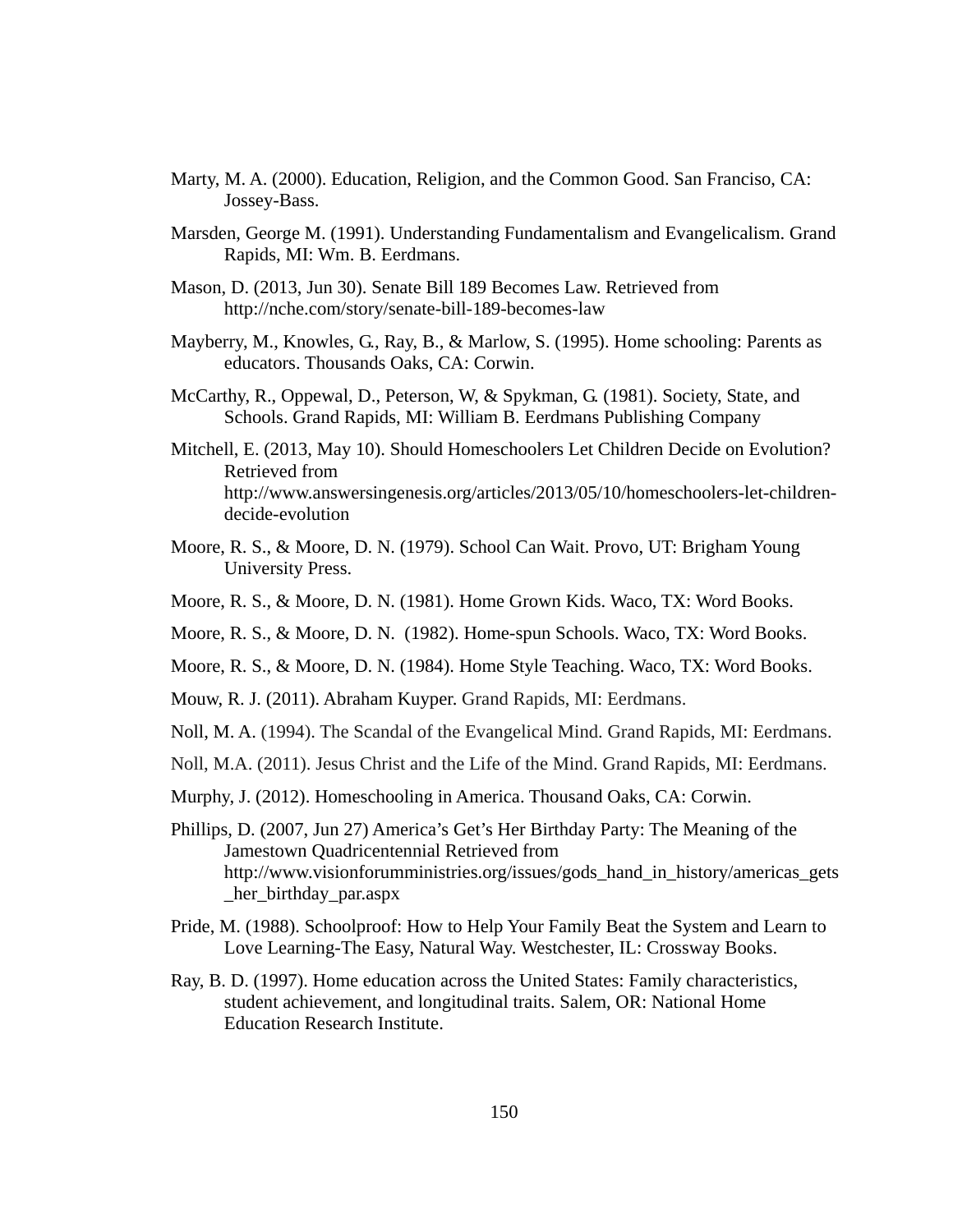- Ray, B. D. (2004a). Home Educated and Now Adults: Their Community and Civic Involvement, Views About Homeschooling, and Other Traits. Salem, OR: National Home Education Research Institute.
- Ray, B. D. (2004b). Homeschoolers on to College: What research Shows Us. *Journal of College Admission*, 5-11.
- Ray, B. D. (2009) Research Facts on Homeschooling. *National Home Education Research Institute*. Retrieved from http://www.nheri.org/Research-Facts-on-Homeschooling.html
- Ray, B. (2011) 2.04 Million Homeschool Students in the U.S. in 2010. *National Home Education Research Institute*. Retrieved from http://www.nheri.org/HomeschoolPopulationReport2010.html
- Rudner, L. M. (1999). Achievement and demographics of home school students: 1998. *Education Policy Analysis Archives, 7*. Retrieved from http://epaa.asu.edu/ojs/
- Rushdoony, R. J. (1968). The Messianic Character of American Education. Nutley, NJ: The Craig Press.
- Sheffer, S. (1995). A Sense of Self: Listening to Homeschooled Adolescent Girls. Portsmouth, MA: Boynton/Cook Publishers.
- Smith, C. (2000) Christian America? What Evangelicals Really Want. Berkley, CA: University of California Press.
- Spiegler, T. (2003). "Home education in Germany: An overview of the contemporary situation" (PDF). *Evaluation and Research in Education, 17*, 179–90.
- State of North Carolina Department of Administration, Division of Non-Public Education. (2007). Non-Public School Enrollment Comparisons: 2005-06 and 2006-07. Retrieved from http://www.ncdnpe.org/documents/hhh510q.pdf
- State of North Carolina Department of Administration, Division of Non-Public Education. (2012). 2012 North Carolina HOME SCHOOL Statistical Summary. Retrieved from http://www.ncdnpe.org/documents/hhh237.pdf
- Stevens, M. L. (2001). Kingdom of Children. Princeton, NJ: Princeton University Press.
- Strauss, D. F. M. (2000). The Order of Modal Aspects. In D.F.M. Strauss and Michelle Botting (Eds) *Contemporary Reflections on the Philosophy of Herman Dooyeweerd* (pp. 1-29). Lewiston, NY: The Edwin Mellon Press.
- Strauss, D. F. M. (2009). Philosophy: Discipline of the Disciplines. Grand Rapids. MI: Paideia Press.